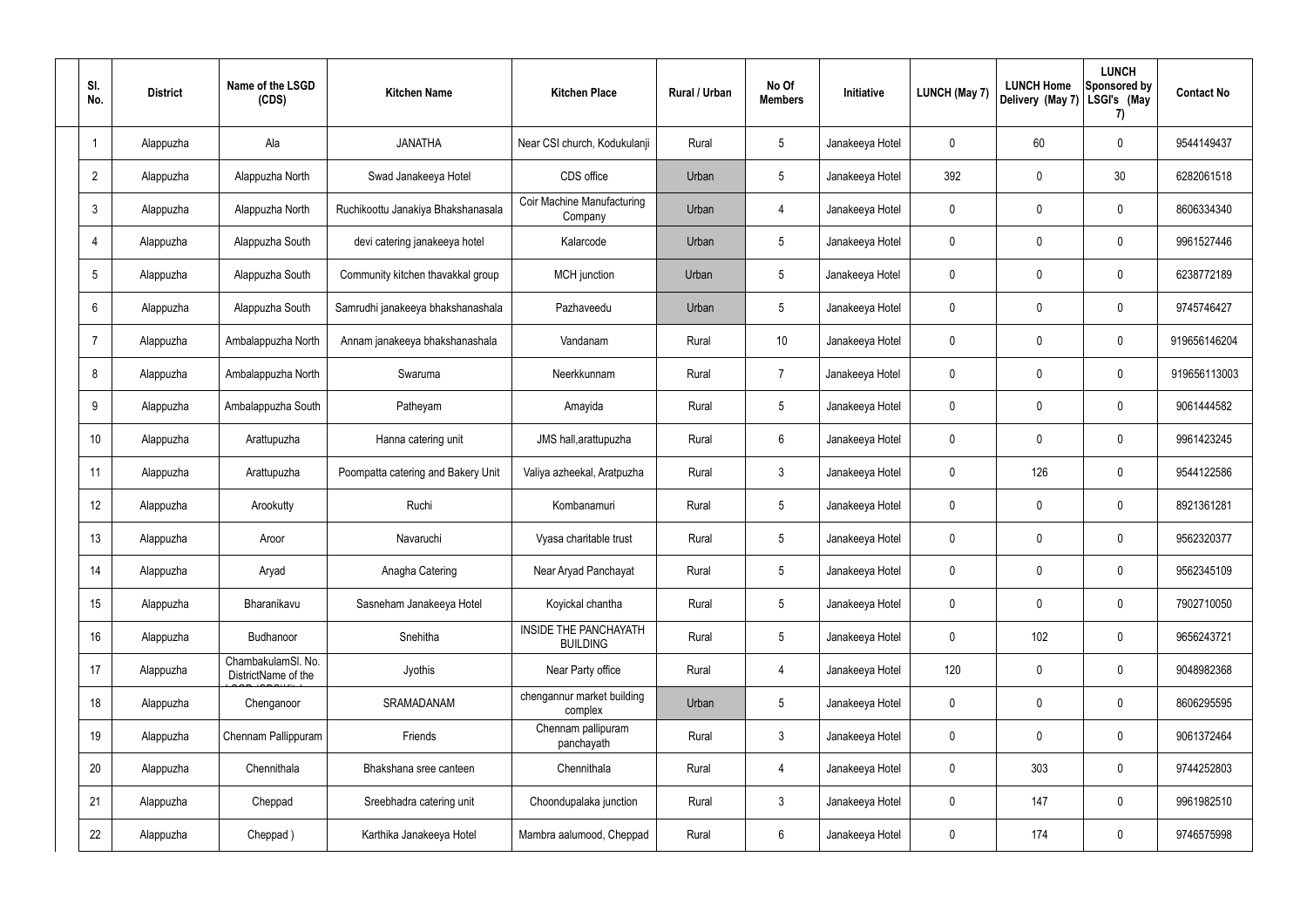|    | SI.<br>No. | <b>District</b> | Name of the LSGD<br>(CDS) | <b>Kitchen Name</b>           | <b>Kitchen Place</b>                    | Rural / Urban | No Of<br><b>Members</b> | Initiative      | <b>LUNCH (May 7)</b> | <b>LUNCH Home</b><br>Delivery (May 7) | <b>LUNCH</b><br>Sponsored by<br>LSGI's (May<br>7) | <b>Contact No</b> |
|----|------------|-----------------|---------------------------|-------------------------------|-----------------------------------------|---------------|-------------------------|-----------------|----------------------|---------------------------------------|---------------------------------------------------|-------------------|
|    | 23         | Alappuzha       | Cheriyanad                | <b>DARSANA</b>                | Near GOLDEN PALACE<br><b>AUDITORIUM</b> | Rural         | $\sqrt{5}$              | Janakeeya Hotel | $\mathbf 0$          | 46                                    | $\pmb{0}$                                         | 9747958424        |
|    | 24         | Alappuzha       | Cherthala Municipality    | Santwanam                     | Ward 10                                 | Urban         | $5\,$                   | Janakeeya Hotel | 0                    | 0                                     | $\pmb{0}$                                         | 8848178001        |
|    | 25         | Alappuzha       | Cherthala Municipality    | NULM canteen                  | Cherthala Municipality                  | Urban         | $5\,$                   | Janakeeya Hotel | 0                    | 0                                     | $\pmb{0}$                                         | 6282870356        |
|    | 26         | Alappuzha       | Cherthala South           | Kashinandana                  | Cherthala S                             | Rural         | 10 <sup>°</sup>         | Janakeeya Hotel | $\mathbf 0$          | 0                                     | $\pmb{0}$                                         | 9745940057        |
|    | 27         | Alappuzha       | Cheruthana                | Sreedurga janakeeya hotel     | Near govt HSS aayaparambu               | Rural         | $\overline{4}$          | Janakeeya Hotel | 0                    | 0                                     | $\pmb{0}$                                         | 9961178936        |
|    | 28         | Alappuzha       | Chettikulangara           | SREE VINAYAKA JANAKEEYA HOTEL | <b>KARIPUZHA</b>                        | Rural         | $\mathbf{3}$            | Janakeeya Hotel | $\mathbf 0$          | 0                                     | 0                                                 | 9656810109        |
|    | 29         | Alappuzha       | Chingoli                  | souhridam unit                | karthikappally I p school               | Rural-:-      | $\mathbf{3}$            | Janakeeya Hotel | 0                    | 192                                   | $\pmb{0}$                                         | 7559808470        |
|    | 30         | Alappuzha       | Chunakkara                | Vanitha Canteen               | Chunakkara                              | Rural         | $\mathbf{3}$            | Janakeeya Hotel | $\mathbf 0$          | 0                                     | 0                                                 | 9400509985        |
|    | 31         | Alappuzha       | Devikulangara             | Thripthi--:-++                | Buds school, devikulangara              | Rural         | $\overline{4}$          | Janakeeya Hotel | 0                    | 102                                   | $\pmb{0}$                                         | 9746712528        |
|    | 32         | Alappuzha       | Edathua                   | Theertham-                    | Edathua market                          | Rural         | $\mathbf{3}$            | Janakeeya Hotel | 192                  | $\mathbf 0$                           | $\pmb{0}$                                         | 9544351169        |
|    | 33         | Alappuzha       | Ezhupunna                 | Neethipeedam                  | Eramalloor                              | Rural         | 8                       | Janakeeya Hotel | $\mathbf 0$          | $\mathbf 0$                           | $\pmb{0}$                                         | 9946790986        |
|    | 34         | Alappuzha       | Harippad                  | Swad------:--:                | A private Hotel's Kitchen               | Urban         | $\overline{4}$          | Janakeeya Hotel | $\boldsymbol{0}$     | $\boldsymbol{0}$                      | $\pmb{0}$                                         | 9562373933        |
|    | $35\,$     | Alappuzha       | Kadakkarappally           | Soorya                        | Kandamangalam temple<br>auditorium      | Rural         | 5                       | Janakeeya Hotel | $\mathbf 0$          | $\mathbf 0$                           | 0                                                 | 9895266763        |
|    | 36         | Alappuzha       | Kainakary                 | Sivakashi                     | Near Panchayath                         | Rural         | $\sqrt{5}$              | Janakeeya Hotel | $\pmb{0}$            | $\mathbf 0$                           | $\pmb{0}$                                         | 8111821552        |
|    | 37         | Alappuzha       | Kandalloor                | Annapoorna Hotel              | Near Velanchira junction                | Rural         | $\overline{4}$          | Janakeeya Hotel | $\mathbf 0$          | $\mathbf 0$                           | $\pmb{0}$                                         | -9747600181       |
|    | 38         | Alappuzha       | Kanjikuzhy                | Santhwanam                    | Opposite NSS college                    | Rural         | $5\phantom{.0}$         | Janakeeya Hotel | $\pmb{0}$            | $\mathbf 0$                           | $\pmb{0}$                                         | 9605307328        |
|    | 39         | Alappuzha       | Karthikappally            | Ruchi                         | Community hall                          | Rural         | 6                       | Janakeeya Hotel | $\mathbf 0$          | $\mathbf 0$                           | $\pmb{0}$                                         | 9747607478        |
|    | 40         | Alappuzha       | Karuvatta                 | Karunya janakeeya hotel       | Near Aashramam junction                 | Rural         | 6                       | Janakeeya Hotel | $\pmb{0}$            | $\mathbf 0$                           | $\pmb{0}$                                         | 916282508791      |
|    | 41         | Alappuzha       | Kavalam                   | Koottukari Janakeeya Hotel    | <b>Near Permanent Outlet</b>            | Rural         | $5\phantom{.0}$         | Janakeeya Hotel | 126                  | $\mathbf 0$                           | $\pmb{0}$                                         | 9744173219        |
|    | 42         | Alappuzha       | Kayamkulam West           | palazhy catering unit         | Kallummood junction                     | Urban         | $\sqrt{5}$              | Janakeeya Hotel | $\mathbf 0$          | $\boldsymbol{0}$                      | $\pmb{0}$                                         | 9388819110        |
|    | 43         | Alappuzha       | Kodamthurath              | <b>MATRUSAKTHI</b>            | <b>KUTHIYATHODE</b>                     | Rural         | $5\phantom{.0}$         | Janakeeya Hotel | $\pmb{0}$            | $\mathbf 0$                           | $\pmb{0}$                                         | 8281687439        |
| RQ | 44         | Alappuzha       | Krishnapuram              | Kanivu catering unit          | Near SCB, kappil                        | Rural         | 4                       | Janakeeya Hotel | $\pmb{0}$            | $\mathbf 0$                           | $\pmb{0}$                                         | 9544047480        |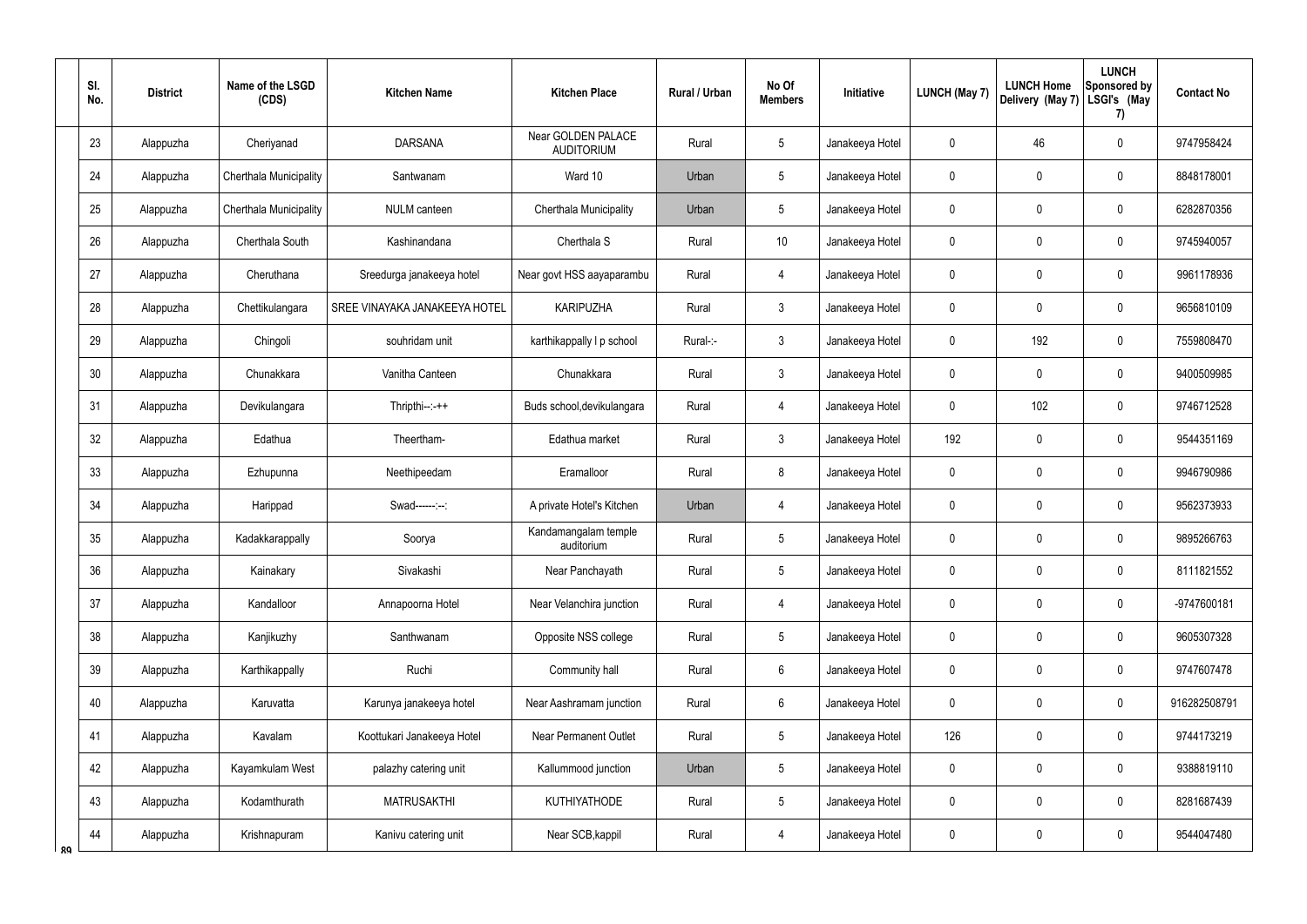|   | SI.<br>No. | <b>District</b> | Name of the LSGD<br>(CDS)   | <b>Kitchen Name</b>             | <b>Kitchen Place</b>                        | Rural / Urban | No Of<br><b>Members</b> | Initiative      | <b>LUNCH (May 7)</b> | <b>LUNCH Home</b><br>Delivery (May 7) | <b>LUNCH</b><br>Sponsored by<br>LSGI's (May<br>7) | <b>Contact No</b> |
|---|------------|-----------------|-----------------------------|---------------------------------|---------------------------------------------|---------------|-------------------------|-----------------|----------------------|---------------------------------------|---------------------------------------------------|-------------------|
| ಾ | 45         | Alappuzha       | Kumarapuram                 | Mahadeva jankeeya hotel         | Near kavarattu temple                       | Rural         | $\mathbf{3}$            | Janakeeya Hotel | $\mathbf 0$          | $\mathbf 0$                           | $\mathbf 0$                                       | 918606736168      |
|   | 46         | Alappuzha       | Kumarapuram                 | Navodhaya janakeeya hotel       | Kumarapuram                                 | Rural         | $\mathbf{3}$            | Janakeeya Hotel | $\mathbf 0$          | $\mathbf 0$                           | $\mathbf 0$                                       | 9037499871        |
|   | 47         | Alappuzha       | Kuthiyathode                | Ruchi Janakeeya Hotel           | Near kuthiyathode panchayath<br>office      | Rural         | $5\phantom{.0}$         | Janakeeya Hotel | $\mathbf 0$          | $\mathbf 0$                           | $\mathbf 0$                                       | 9249269374        |
|   | 48         | Alappuzha       | Mannanchery                 | Snehitha                        | Panchayat building                          | Rural         | $\overline{4}$          | Janakeeya Hotel | $\mathbf 0$          | $\mathbf 0$                           | $\mathbf 0$                                       | 9544461740        |
|   | 49         | Alappuzha       | Mannar                      | Snehadhara                      | Kunnathur devasom                           | Rural         | $5\phantom{.0}$         | Janakeeya Hotel | $\mathbf 0$          | 220                                   | $\mathbf 0$                                       | 9567853570        |
|   | 50         | Alappuzha       | Mararikulam North           | Ruchisree                       | Kanichukulangara                            | Rural         | $5\overline{)}$         | Janakeeya Hotel | $\mathbf 0$          | $\mathbf 0$                           | $\mathbf 0$                                       |                   |
|   | 51         | Alappuzha       | Mararikulam South           | Snehasparsham                   | Kattoor                                     | Rural         | $\overline{4}$          | Janakeeya Hotel | $\mathbf 0$          | 50                                    | $\mathbf 0$                                       | 9747881642        |
|   | 52         | Alappuzha       | Mavelikkara<br>Thamarakulam | Thripthi Catering               | Thamarakulam                                | Rural         | $5\phantom{.0}$         | Janakeeya Hotel | $\mathbf 0$          | $\mathbf 0$                           | $\mathbf 0$                                       | 8281558036        |
|   | 53         | Alappuzha       | Mavelikkara<br>Thekkekara   | Bhai catering                   | Pallarimangalam                             | Rural         | $5\phantom{.0}$         | Janakeeya Hotel | $\mathbf 0$          | $\mathbf 0$                           | $\mathbf 0$                                       | 9539851155        |
|   | 54         | Alappuzha       | Mavelikkara<br>Thekkekara   | Snehatheeram                    | Kurathikkadu                                | Rural         | $5\overline{)}$         | Janakeeya Hotel | $\mathbf 0$          | $\mathbf 0$                           | $\mathbf 0$                                       | 9656960190        |
|   | 55         | Alappuzha       | Muhamma                     | <b>SNV Catering</b>             | <b>Near Community Health</b><br>Centre      | Rural         | $5\phantom{.0}$         | Janakeeya Hotel | 180                  | $\mathbf 0$                           | $\mathbf 0$                                       | 9605388763        |
|   | 56         | Alappuzha       | Mulakkuzha                  | Snehathanal                     | Mulakkuzha                                  | Rural         | $5\phantom{.0}$         | Janakeeya Hotel | $\mathbf 0$          | 80                                    | $\mathbf 0$                                       | 9037085079        |
|   | 57         | Alappuzha       | Muttar                      | Ruchi Catering Unit             | Panchayat Building                          | Rural         |                         | Janakeeya Hotel | 106                  | 0                                     | $\mathbf 0$                                       | 9072276826        |
|   | 58         | Alappuzha       | Nedumudy                    | Oruma                           | Champakulam                                 | Rural         | $5\phantom{.0}$         | Janakeeya Hotel | 141                  | $\mathbf 0$                           | $\mathbf 0$                                       | 9188536147        |
|   | 59         | Alappuzha       | Neelamperoor                | Amrutha Janakeeya Bhakshanasala | Panchayat Building                          | Rural         | $\mathbf{3}$            | Janakeeya Hotel | 32                   | $\pmb{0}$                             | $\mathbf 0$                                       | 9656167060        |
|   | 60         | Alappuzha       | Nooranad                    | Amma Canteen                    | Inside market place, Noornad                | Rural         | $5\overline{)}$         | Janakeeya Hotel | $\pmb{0}$            | $\mathbf 0$                           | $\mathbf 0$                                       | 7034377340        |
|   | 61         | Alappuzha       | Palamel                     | Arogya Canteen                  | Panchayat office compound                   | Rural         | $\overline{4}$          | Janakeeya Hotel | $\pmb{0}$            | $\mathbf 0$                           | $\mathbf 0$                                       | 9497107651        |
|   | 62         | Alappuzha       | Pallippad                   | Annapoorneswari catering unit   | Irattakulangara junction                    | Rural         | 5 <sup>5</sup>          | Janakeeya Hotel | $\pmb{0}$            | $\mathbf 0$                           | $\mathbf 0$                                       | 9562318624        |
|   | 63         | Alappuzha       | Panavally                   | Harikrishnan                    | near nalpatheneswaram<br>temple             | Rural         | -1                      | Janakeeya Hotel | $\pmb{0}$            | $\pmb{0}$                             | $\mathbf 0$                                       | 9961774363        |
|   | 64         | Alappuzha       | Pandanad                    | Sreebhadra                      | Muthavazhi                                  | Rural         | $5\phantom{.0}$         | Janakeeya Hotel | $\pmb{0}$            | 112                                   | $\mathbf 0$                                       | 9947120239        |
|   | 65         | Alappuzha       | Pathiyoor                   | Dakshina catering unit          | Mahalekshmi auditorium,<br>kareelakulangara | Rural         | 5 <sup>5</sup>          | Janakeeya Hotel | $\pmb{0}$            | 162                                   | $\mathbf 0$                                       | 9048200655        |
|   | 66         | Alappuzha       | Pattanakkad                 | Aparna                          | Opposite of pattanakkad<br>gramapanchayath  | Rural         | $5\phantom{.0}$         | Janakeeya Hotel | 0                    | $\pmb{0}$                             | $\boldsymbol{0}$                                  | 9037450634        |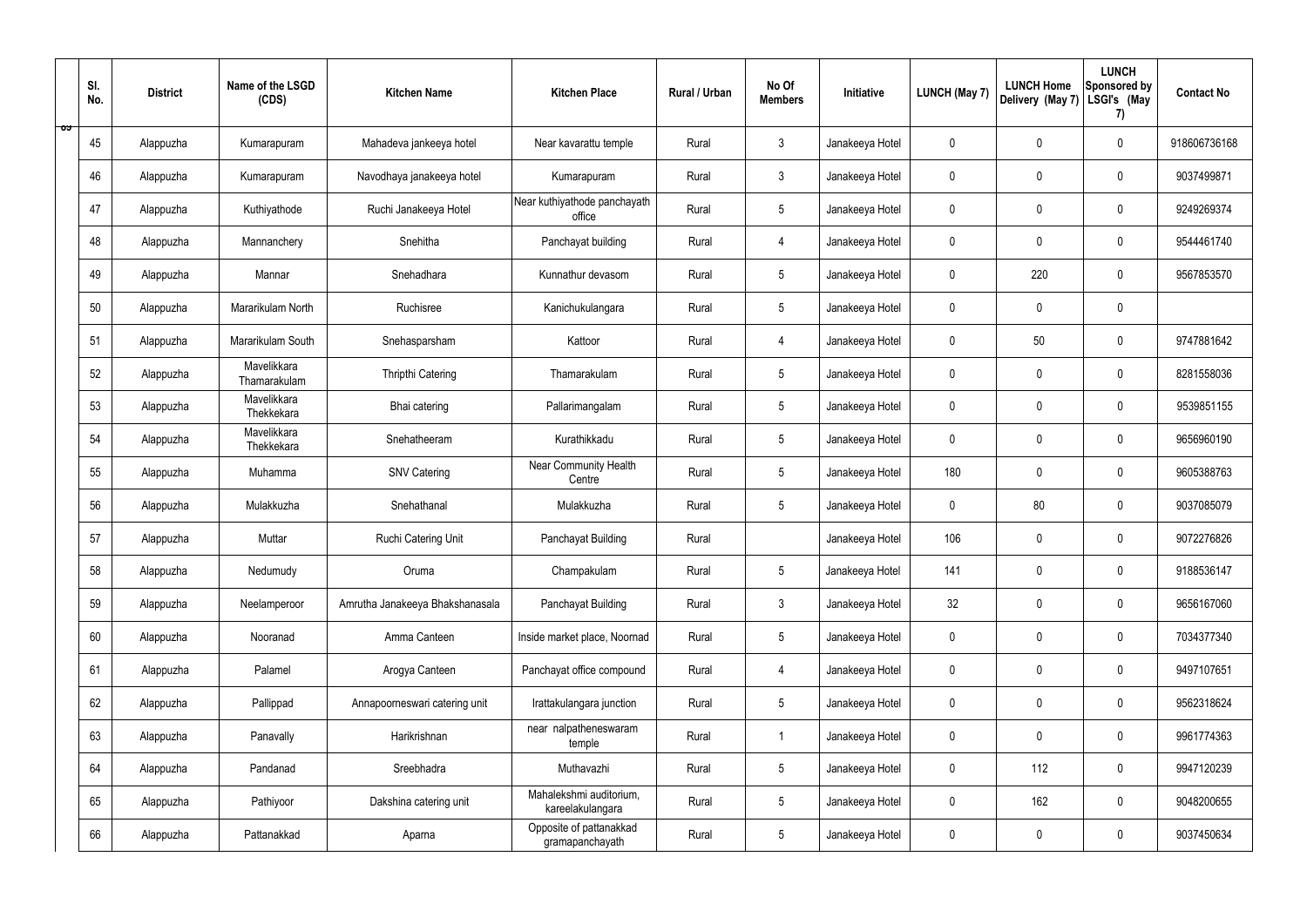| SI.<br>No. | <b>District</b> | Name of the LSGD<br>(CDS) | <b>Kitchen Name</b>         | <b>Kitchen Place</b>                                        | Rural / Urban | No Of<br><b>Members</b> | Initiative      | <b>LUNCH (May 7)</b> | <b>LUNCH Home</b><br>Delivery (May 7) | <b>LUNCH</b><br>Sponsored by<br>LSGI's (May<br>7) | <b>Contact No</b> |
|------------|-----------------|---------------------------|-----------------------------|-------------------------------------------------------------|---------------|-------------------------|-----------------|----------------------|---------------------------------------|---------------------------------------------------|-------------------|
| 67         | Alappuzha       | Perumbalam                | Amritham                    | Near by govt hospital                                       | Rural         | 4                       | Janakeeya Hotel | $\mathbf 0$          | $\mathbf 0$                           | $\mathbf 0$                                       | 8592809257        |
| 68         | Alappuzha       | Pulincunnu                | Nanma Janakeeya Hotel       | Near Krishi Bhavan                                          | Rural         | $5\phantom{.0}$         | Janakeeya Hotel | 78                   | $\mathbf 0$                           | $\overline{0}$                                    | 9544752465        |
| 69         | Alappuzha       | Puliyoor                  | <b>UPPUM MULAKUM</b>        | <b>INSIDE PANCHAYATH</b><br>COMPOUND                        | Rural         | $5\phantom{.0}$         | Janakeeya Hotel | $\mathbf 0$          | $\mathbf 0$                           | $\mathbf 0$                                       | 6238836314        |
| 70         | Alappuzha       | Punnapra North            | Annapoorneshwary            | Janajagrithi                                                | Rural         | $\overline{4}$          | Janakeeya Hotel | $\mathbf 0$          | $\mathbf 0$                           | $\mathbf 0$                                       | 8129450136        |
| 71         | Alappuzha       | Punnapra South            | Thripthy janakeeya hotel    | Punnapra south                                              | Rural         | 9                       | Janakeeya Hotel | $\mathbf 0$          | $\mathbf 0$                           | $\mathbf 0$                                       | 9846179646        |
| 72         | Alappuzha       | Purakad                   | Pulari                      | Purakkad gp                                                 | Rural         | $5\overline{)}$         | Janakeeya Hotel | $\mathbf 0$          | $\mathbf 0$                           | $\mathbf 0$                                       | 7034494313        |
| 73         | Alappuzha       | Purakad                   | Thiruvonam catering service | Thottappally                                                | Rural         | 4                       | Janakeeya Hotel | $\mathbf 0$          | $\mathbf 0$                           | $\mathbf 0$                                       |                   |
| 74         | Alappuzha       | Ramankary                 | Kudumbashree Vanitha Hotel  | Ramankary Town, Opposite<br>Judicial First Class Magistrate | Rural         | 4                       | Janakeeya Hotel | 127                  | $\mathbf 0$                           | $\mathbf 0$                                       | 8281314746        |
| 75         | Alappuzha       | Thaicattussery            | Unarv                       | Thyakattusheri junction                                     | Rural         | 4                       | Janakeeya Hotel | $\mathbf 0$          | $\mathbf 0$                           | $\mathbf 0$                                       | 9605897567        |
| 76         | Alappuzha       | Thakazhy                  | Thripthi Thakazhy           | <b>GBHSS Thakazhy</b>                                       | Rural         | 6                       | Janakeeya Hotel | 108                  | $\mathbf 0$                           | $\mathbf 0$                                       | 9747405368        |
| 77         | Alappuzha       | Thalavady                 | Snehitha                    | Vellakinar                                                  | Rural         | $5\overline{)}$         | Janakeeya Hotel | 192                  | 0                                     | $\mathbf 0$                                       |                   |
| 78         | Alappuzha       | Thannermukkom             | Patheyam                    | Panchayath office                                           | Rural         | 4                       | Janakeeya Hotel | $\mathbf 0$          | $\mathbf 0$                           | $\mathbf 0$                                       | 9633933288        |
| 79         | Alappuzha       | Thazhakkara               | Akshaya catering            | Building at glassfactory<br>junction                        | Rural         | $5\overline{)}$         | Janakeeya Hotel | $\mathbf 0$          | $\mathbf 0$                           | $\mathbf 0$                                       | 9847177930        |
| 80         | Alappuzha       | Thiruvanvandoor           | <b>SREE KRISHNA</b>         | Near pravinkoodu junction,                                  | Rural         | 5 <sub>5</sub>          | Janakeeya Hotel | $\mathbf 0$          | 118                                   | $\mathbf 0$                                       | 9446627175        |
| 81         | Alappuzha       | Thrikkunnappuzha          | Akshara janakeeya hotel     | KV jetty road                                               | Rural         | $5\overline{)}$         | Janakeeya Hotel | $\mathbf 0$          | $\pmb{0}$                             | $\boldsymbol{0}$                                  | 918891921223      |
| 82         | Alappuzha       | Thuravoor                 | RUCHI JANAKEEYA HOTEL       | Near alakkaparambu                                          | Rural         | $5\overline{)}$         | Janakeeya Hotel | $\pmb{0}$            | $\pmb{0}$                             | $\pmb{0}$                                         | 8157934346        |
| 83         | Alappuzha       | Vallikunnam               | Samthripthi                 | Padayanivattom temple<br>Auditorium                         | Rural         | $\overline{4}$          | Janakeeya Hotel | $\mathbf 0$          | $\pmb{0}$                             | $\pmb{0}$                                         | 8078962129        |
| 84         | Alappuzha       | Vayalar                   | Five star                   | Near Nagamkulangara Market                                  | Rural         | $5\overline{)}$         | Janakeeya Hotel | $\mathbf 0$          | $\pmb{0}$                             | $\pmb{0}$                                         | 8606081847        |
| 85         | Alappuzha       | Veeyapuram                | Swad 2                      | Veeyapuram jn                                               | Rural         | $5\phantom{.0}$         | Janakeeya Hotel | $\mathbf 0$          | $\pmb{0}$                             | $\mathbf 0$                                       |                   |
| 86         | Alappuzha       | Veeyapuram                | Karuthal                    | Payippad LPS                                                | Rural         | $5\overline{)}$         | Janakeeya Hotel | $\mathbf 0$          | $\pmb{0}$                             | $\pmb{0}$                                         | 8606846513        |
| 87         | Alappuzha       | Veliyanad                 | Manus Janakeeya Hotel       | Kurishmoodu, Near Veliyanadu<br>Grama Panchayat             | Rural         | $\mathbf{3}$            | Janakeeya Hotel | 55                   | $\pmb{0}$                             | $\mathbf 0$                                       | 8086782924        |
| 88         | Alappuzha       | Venmoney                  | Annapoorna                  | Poyka                                                       | Rural         | $5\overline{)}$         | Janakeeya Hotel | $\pmb{0}$            | 211                                   | $\pmb{0}$                                         |                   |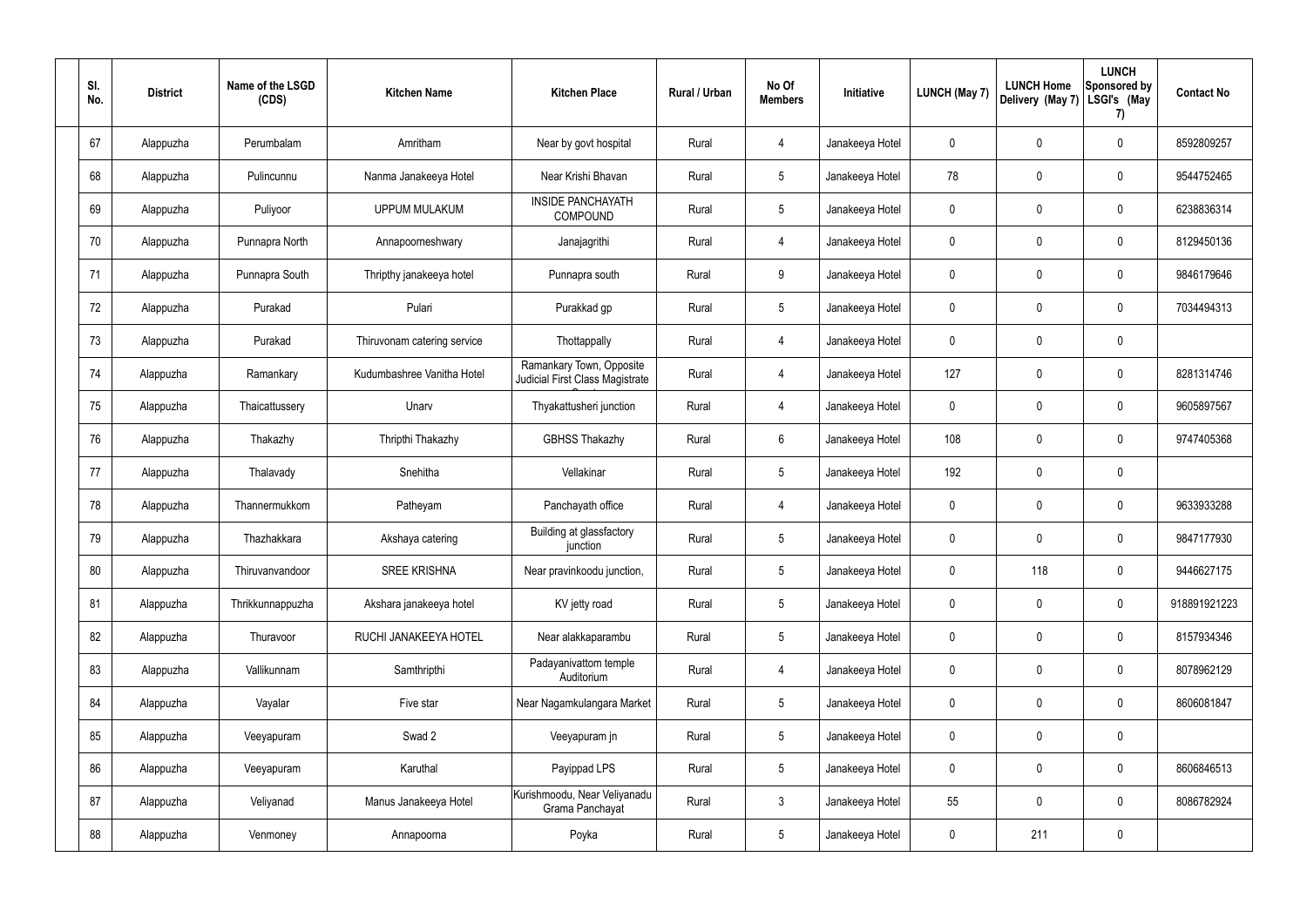|    | SI.<br>No.      | <b>District</b> | Name of the LSGD<br>(CDS) | <b>Kitchen Name</b>              | <b>Kitchen Place</b>         | Rural / Urban | No Of<br><b>Members</b> | Initiative      | <b>LUNCH (May 7)</b> | <b>LUNCH Home</b><br>Delivery (May 7) | <b>LUNCH</b><br><b>Sponsored by</b><br>LSGI's (May<br>7) | <b>Contact No</b> |
|----|-----------------|-----------------|---------------------------|----------------------------------|------------------------------|---------------|-------------------------|-----------------|----------------------|---------------------------------------|----------------------------------------------------------|-------------------|
| 89 |                 |                 |                           |                                  |                              |               | 415                     |                 | 1849                 | 2205                                  | 30 <sub>2</sub>                                          |                   |
|    | -1              | Ernakulam       | Aikkaranad                | Subiksha Janakeeya Hotel         | Kolancherry                  | Rural         | 4                       | Janakeeya Hotel | 527                  | 0                                     | $\pmb{0}$                                                | 9074033529        |
|    | $\overline{2}$  | Ernakulam       | Alengade                  | Kasthurba kitchen                | Neerikkode                   | Rural         | $\mathfrak{Z}$          | Janakeeya Hotel | 91                   | 0                                     | $\pmb{0}$                                                | 9388462558        |
|    | $\mathbf{3}$    | Ernakulam       | Alengade                  | Thanima foods                    | Koduvazhanga                 | Rural         | $\mathfrak{Z}$          | Janakeeya Hotel | 73                   | 0                                     | $\mathbf 0$                                              | 9349013322        |
|    | 4               | Ernakulam       | Alengade                  | Mr.Bakers                        | Malikam peedika              | Rural         | $\mathfrak{Z}$          | Janakeeya Hotel | 10                   | 0                                     | $\pmb{0}$                                                | 9633887779        |
|    | $5\phantom{.0}$ | Ernakulam       | Aluva                     | Ruchi janakeeya hotel            | Aluva                        | Urban         | 4                       | Janakeeya Hotel | 89                   | 0                                     | $\mathbf 0$                                              | 9947236080        |
|    | 6               | Ernakulam       | Amballoor                 | Dhanshree catering               | St.ignatius schools Amballur | Rural         | $5\phantom{.0}$         | Janakeeya Hotel | 115                  | 0                                     | $\pmb{0}$                                                | 8330081552        |
|    | $\overline{7}$  | Ernakulam       | Angamaly                  | Cafe Shree Canteen               | <b>Municipality Canteen</b>  | Urban         | $5\phantom{.0}$         | Janakeeya Hotel | 418                  | 0                                     | $\mathbf 0$                                              | 9656619614        |
|    | 8               | Ernakulam       | Angamaly                  | Cafe Kudumbashree                | T B Junction                 | Urban         | $\mathfrak{Z}$          | Janakeeya Hotel | 84                   | 0                                     | 0                                                        | 9447924974        |
|    | 9               | Ernakulam       | Arakuzha                  | Ruchi Janakeeya hotel, Arakkuzha | Pandappilly                  | Rural         | $5\phantom{.0}$         | Janakeeya Hotel | 120                  | 0                                     | $\mathbf 0$                                              | 9744864225        |
|    | 10 <sup>1</sup> | Ernakulam       | Assamannoor               | New Life kudumbasree Hotel       | Cherukunnam                  | Rural         | $\mathfrak{Z}$          | Janakeeya Hotel | $\mathbf 0$          | 0                                     | $\mathbf 0$                                              | 9656729450        |
|    | 11              | Ernakulam       | Avoly                     | Janakeeya Hotel, Avoli           | Hostel Junction, Avoli       | Rural         | $\mathbf{3}$            | Janakeeya Hotel | 0                    | 0                                     | $\mathbf 0$                                              | 9847983621        |
|    | 12              | Ernakulam       | Ayavana                   | Keralashree Janakeeya hotel      | Ayavana                      | Rural         | $5\phantom{.0}$         | Janakeeya Hotel | 24                   | 0                                     | 0                                                        | 9744864210        |
|    | 13              | Ernakulam       | Ayyampuzha                | Sneha Janakeeya Hotel            | Ayyamppuzha                  | Rural         | 4                       | Janakeeya Hotel | $\mathbf 0$          | 0                                     | $\mathbf 0$                                              | 8590753551        |
|    | 14              | Ernakulam       | Ayyampuzha                | Five Star Hotel and Catering     | Panchayat Junction           | Rural         | 4                       | Janakeeya Hotel | 140                  | $\mathbf 0$                           | $\mathbf 0$                                              | 9744836324        |
|    | 15              | Ernakulam       | Chendamangalam            | Anugraha Kudumbashree hotel      | Vadakkumpuram                | Rural         | $5\phantom{.0}$         | Janakeeya Hotel | $\mathbf 0$          | 0                                     | $\mathbf 0$                                              | 9061419729        |
|    | 16              | Ernakulam       | Chengamanade              | Mythri janakeeya hotel           | Purayar                      | Rural         | $5\phantom{.0}$         | Janakeeya Hotel | 150                  | $\mathbf 0$                           | $\mathbf 0$                                              | 9496818865        |
|    | 17              | Ernakulam       | Cheranalloor              | Chaithanya Janakeeya hotel       | Vishnupuram                  | Rural         | $5\phantom{.0}$         | Janakeeya Hotel | $\mathbf 0$          | 0                                     | $\mathbf 0$                                              | 9747411465        |
|    | 18              | Ernakulam       | Cheranalloor              | Adukkala                         | Chittoor                     | Rural         | $5\phantom{.0}$         | Janakeeya Hotel | $\mathbf 0$          | $\mathbf 0$                           | $\mathbf 0$                                              | 9846423001        |
|    | 19              | Ernakulam       | Chittattukara             | Swadh Janakeeya Hotel            | Neendoor                     | Rural         | $5\phantom{.0}$         | Janakeeya Hotel | $\mathbf 0$          | 0                                     | $\mathbf 0$                                              | 9447812788        |
|    | 20              | Ernakulam       | Choornikkara              | Metro hotel                      | Ambattukavu                  | Rural         | $\mathfrak{Z}$          | Janakeeya Hotel | 303                  | $\mathbf 0$                           | $\mathsf{0}$                                             | 9605319455        |
|    | 21              | Ernakulam       | Chottanikkara             | Ahalya Cafe                      | Kottayatthupara              | Rural         | 6                       | Janakeeya Hotel | 70                   | 0                                     | $\mathsf{0}$                                             | 9567512337        |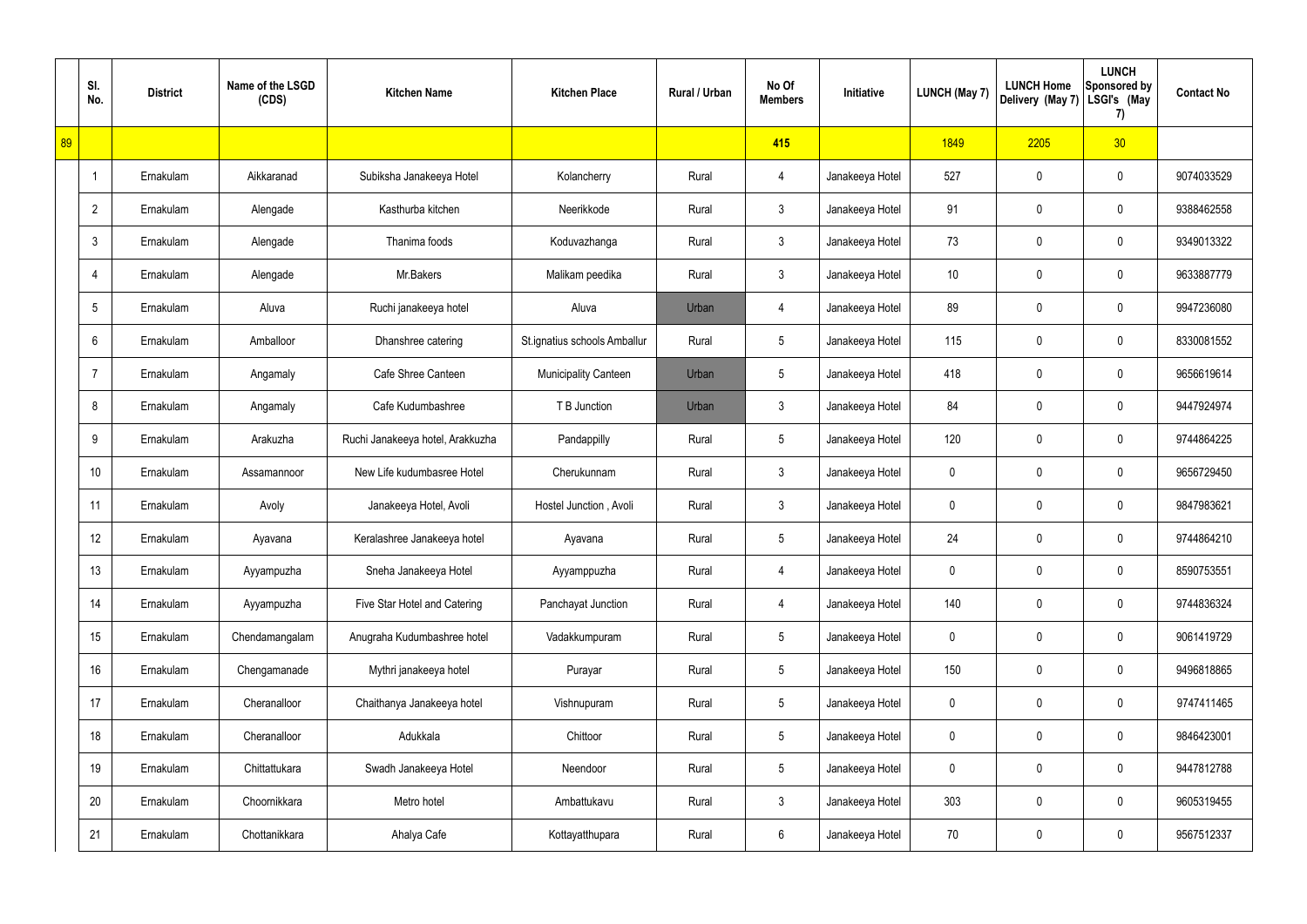| SI.<br>No. | <b>District</b> | Name of the LSGD<br>(CDS) | <b>Kitchen Name</b>                | <b>Kitchen Place</b>                 | Rural / Urban | No Of<br><b>Members</b> | Initiative      | <b>LUNCH (May 7)</b> | <b>LUNCH Home</b><br>Delivery (May 7) | <b>LUNCH</b><br><b>Sponsored by</b><br>LSGI's (May<br>7) | <b>Contact No</b> |
|------------|-----------------|---------------------------|------------------------------------|--------------------------------------|---------------|-------------------------|-----------------|----------------------|---------------------------------------|----------------------------------------------------------|-------------------|
| 22         | Ernakulam       | Edakkattuvayal            | SANDHVANAM JANAKEEYA HOTEL         | <b>PEPPATHI</b>                      | Rural         | 3                       | Janakeeya Hotel | 0                    | 0                                     | $\mathbf 0$                                              | 9447047980        |
| 23         | Ernakulam       | Edathala                  | Veetiloru oonne                    | Manalimukke                          | Rural         | $\mathfrak{Z}$          | Janakeeya Hotel | 192                  | 0                                     | 0                                                        |                   |
| 24         | Ernakulam       | Edathala                  | Souhridam Kudumbashree canteen     | Edathala                             | Rural         | $\mathbf{3}$            | Janakeeya Hotel | 260                  | 0                                     | $\mathbf 0$                                              | 7593057378        |
| 25         | Ernakulam       | Edavanakkad               | Royal Hotel                        | Edavanakad                           | Rural         | $\mathfrak{Z}$          | Janakeeya Hotel | 0                    | 0                                     | $\mathbf 0$                                              | 9446742863        |
| 26         | Ernakulam       | Elanji                    | janakiya hotel elanji              | elanji punjayathu junction           | Rural         | $5\phantom{.0}$         | Janakeeya Hotel | 20                   | 0                                     | $\mathbf 0$                                              | 8921266850        |
| 27         | Ernakulam       | Eloor                     | Nalanandhana janakeeya hotel       | Eloor                                | Urban         | 3                       | Janakeeya Hotel | 260                  | 0                                     | $\mathbf 0$                                              | 8848524108        |
| 28         | Ernakulam       | Ezhikkara                 | Sree Rajarajeswari Janakeeya Hotel | Ezhikkara                            | Rural         | $\overline{5}$          | Janakeeya Hotel | 145                  | 0                                     | $\mathbf 0$                                              | 7558020438        |
| 29         | Ernakulam       | Kadungalloor              | Snehitha janakeeya hotel           | Kadungalloor                         | Rural         | 3                       | Janakeeya Hotel | 188                  | 0                                     | $\mathbf 0$                                              | $9.20E + 11$      |
| 30         | Ernakulam       | Kalady                    | Jyothi Vanitha Canteen             | Kalady                               | Rural         | $\overline{5}$          | Janakeeya Hotel | 250                  | 0                                     | $\mathbf 0$                                              | 9544624439        |
| 31         | Ernakulam       | <b>Kalamassery East</b>   | Thanima Janakeeya Hotel            | Kangarappady Medical college<br>Road | Urban         | 3                       | Janakeeya Hotel | 338                  | 0                                     | 0                                                        | 9745481742        |
| 32         | Ernakulam       | <b>Kalamassery East</b>   | Nanma janakeeya hotel              | HMT, kalammassery                    | Urban         | 3                       | Janakeeya Hotel | 368                  | 0                                     | $\mathbf 0$                                              | 9061986861        |
| 33         | Ernakulam       | <b>Kalamassery West</b>   | Pulari janakeeya hotel             | Kunamthai                            | Urban         | 3                       | Janakeeya Hotel | 437                  | 0                                     | $\mathbf 0$                                              | 7736594305        |
| 34         | Ernakulam       | Kalamassery West          | Kismath janakeeya hotel            | Vattekkunnam                         | Urban         | 3                       | Janakeeya Hotel | 290                  | 0                                     | $\mathbf 0$                                              | 9895049873        |
| 35         | Ernakulam       | Kalloorkkad               | Puthuma Janakeeya Hotel            | Kallorkkad                           | Rural         | $\mathbf{3}$            | Janakeeya Hotel | 247                  | 0                                     | $\mathbf 0$                                              | 7558091353        |
| 36         | Ernakulam       | Kanjoor                   | Ammachiyude Adukkala               | Parappuram                           | Rural         | $\mathbf{3}$            | Janakeeya Hotel | 123                  | $\mathbf 0$                           | $\mathsf{0}$                                             | 8547064578        |
| 37         | Ernakulam       | Karukutty                 | Anugraha Janakeeya Hotel           | Pallissery                           | Rural         | $5\phantom{.0}$         | Janakeeya Hotel | 70                   | $\pmb{0}$                             | $\mathsf{0}$                                             | 8943838295        |
| 38         | Ernakulam       | Karumalloor               | Koottayma janakeeya hotel          | Kariyachira                          | Rural         | 4                       | Janakeeya Hotel | 101                  | $\mathbf 0$                           | $\mathsf{0}$                                             | 8281548828        |
| 39         | Ernakulam       | Kavalangad                | Five star Janakeeya Hotel          | Nellimattom                          | Rural         | $5\phantom{.0}$         | Janakeeya Hotel | 220                  | $\pmb{0}$                             | $\mathsf{0}$                                             | 9744705648        |
| 40         | Ernakulam       | Keerampara                | Abhaya Janakeeya Hotel             | Punnekkad                            | Rural         | 4                       | Janakeeya Hotel | 75                   | $\mathbf 0$                           | $\mathsf{0}$                                             | 9074528135        |
| 41         | Ernakulam       | Keezhmad                  | Sadyalayam janakeeya hotel         | Keezhmad                             | Rural         | $5\phantom{.0}$         | Janakeeya Hotel | 0                    | $\pmb{0}$                             | $\mathsf{0}$                                             | 7012778281        |
| 42         | Ernakulam       | Kochi East                | ANNAPOORNA JANAKEEYA HOTEL         | ALINCHUVADU                          | Urban         | 5                       | Janakeeya Hotel | 240                  | $\mathbf 0$                           | $\mathsf{0}$                                             | 9567529849        |
| 43         | Ernakulam       | Kochi East                | YUMMEES KITCHEN                    | VADUTHALA                            | Urban         | $5\phantom{.0}$         | Janakeeya Hotel | 0                    | $\pmb{0}$                             | $\mathsf{0}$                                             | 9497680558        |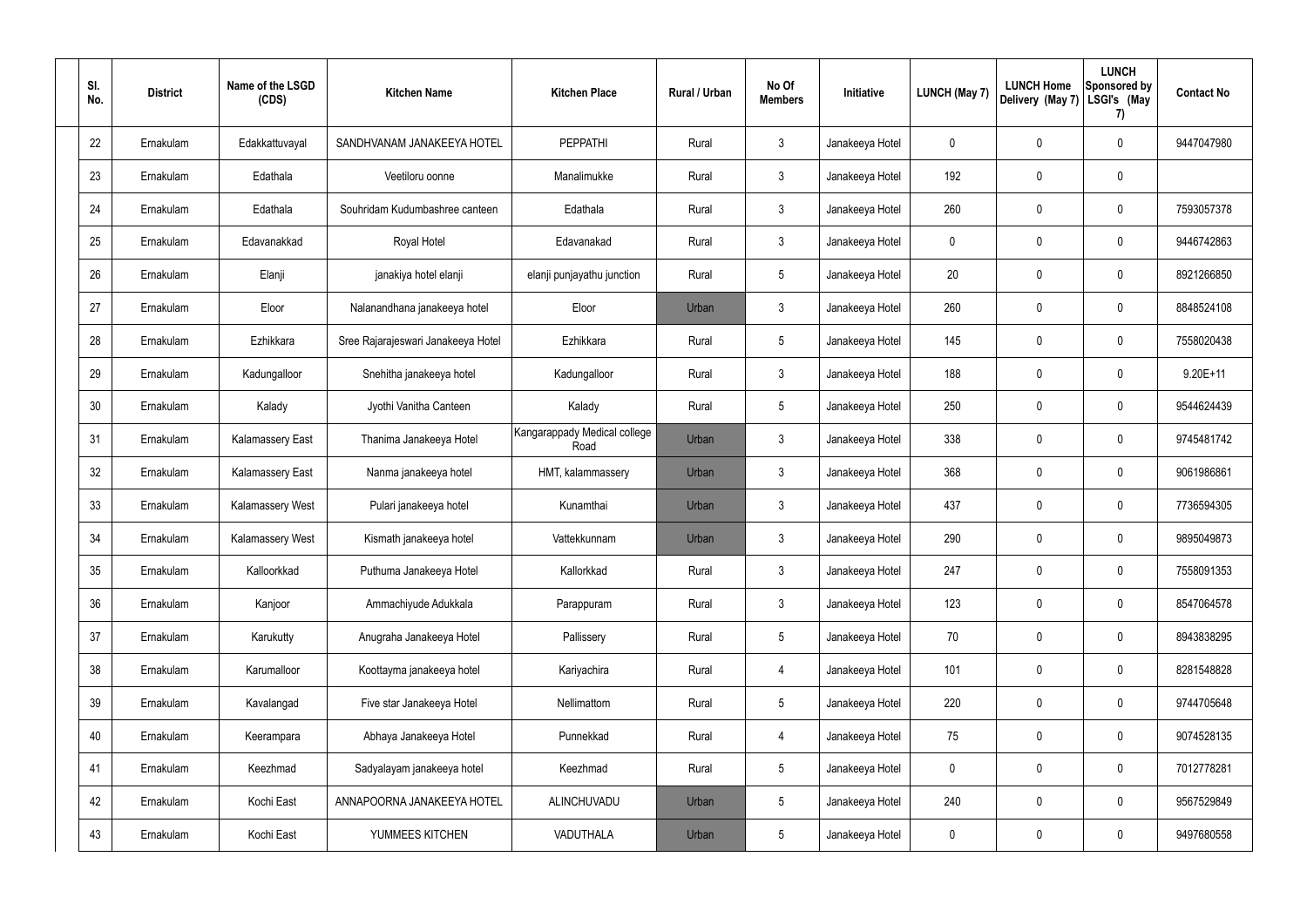|     | SI.<br>No. | <b>District</b> | Name of the LSGD<br>(CDS) | <b>Kitchen Name</b>              | <b>Kitchen Place</b>                      | <b>Rural / Urban</b> | No Of<br><b>Members</b> | Initiative      | <b>LUNCH (May 7)</b> | <b>LUNCH Home</b><br>Delivery (May 7) | <b>LUNCH</b><br>Sponsored by<br>LSGI's (May<br>7) | <b>Contact No</b> |
|-----|------------|-----------------|---------------------------|----------------------------------|-------------------------------------------|----------------------|-------------------------|-----------------|----------------------|---------------------------------------|---------------------------------------------------|-------------------|
|     | 44         | Ernakulam       | Kochi East                | ORUMA KITCHEN                    | <b>PACHALAM</b>                           | Urban                | $\mathbf{3}$            | Janakeeya Hotel | 195                  | $\mathbf 0$                           | $\mathbf 0$                                       | 9497680558        |
|     | 45         | Ernakulam       | Kochi East                | PONPULARI                        | <b>KEERHI NAGAR,</b><br><b>ELAMAKKARA</b> | Urban                | $\mathfrak{Z}$          | Janakeeya Hotel | 346                  | $\mathbf 0$                           | $\boldsymbol{0}$                                  | 9446607548        |
|     | 46         | Ernakulam       | Kochi East                | <b>RUCHI CATERING</b>            | PUNNACKAL                                 | Urban                | $5\phantom{.0}$         | Janakeeya Hotel | 318                  | $\mathbf 0$                           | $\mathbf 0$                                       | 9947080022        |
|     | 47         | Ernakulam       | Kochi East                | Samrudhi @ Kochi                 | Ernakulam North                           | Urban                | 14                      | Janakeeya Hotel | 2104                 | 846                                   | $\boldsymbol{0}$                                  | 9048609615        |
|     | 48         | Ernakulam       | Kochi South               | NEW AKSHAYA HOTEL                | PONNURUNNI                                | Urban                | $5\phantom{.0}$         | Janakeeya Hotel | 317                  | $\mathbf 0$                           | $\boldsymbol{0}$                                  | 8547855284        |
|     | 49         | Ernakulam       | Kochi South               | <b>AMMAS KITCHEN</b>             | <b>THEVARA</b>                            | Urban                | $\overline{4}$          | Janakeeya Hotel | 0                    | 0                                     | $\boldsymbol{0}$                                  | 8547855284        |
|     | 50         | Ernakulam       | Kochi South               | <b>FRIENDS</b>                   | <b>MINI PARK</b>                          | Urban                | $5\phantom{.0}$         | Janakeeya Hotel | 130                  | $\pmb{0}$                             | $\mathbf 0$                                       | 9567127064        |
|     | 51         | Ernakulam       | Kochi West                | NAMMUDE ADUKKALA                 | <b>ERAVELI COLONY</b>                     | Urban                | $5\phantom{.0}$         | Janakeeya Hotel | 321                  | $\pmb{0}$                             | $\pmb{0}$                                         | 9496025576        |
|     | 52         | Ernakulam       | Kochi West                | PUTHUMA KUDUMBASHREE HOTEL       | PALLURUTHY NADA                           | Urban                | $5\phantom{.0}$         | Janakeeya Hotel | 200                  | $\pmb{0}$                             | $\mathbf 0$                                       | 9496025576        |
|     | 53         | Ernakulam       | Kochi West                | USHUS KUDUMBASHREE HOTEL         | <b>FORT KOCHI</b>                         | Urban                | $\overline{4}$          | Janakeeya Hotel | 234                  | $\mathbf 0$                           | $\mathbf 0$                                       | 9847866090        |
|     | 54         | Ernakulam       | Koothattukulam            | Niravu janakeeya hotel           | Near ksrtc bus stand<br>koothattukulam    | Urban                | $\mathfrak{Z}$          | Janakeeya Hotel | 169                  | $\mathbf 0$                           | $\pmb{0}$                                         | 9656619614        |
|     | 55         | Ernakulam       | Koovappady                | Kaipunyam Janakeeya hotel        | Koovappady                                | Rural                | $5\phantom{.0}$         | Janakeeya Hotel | 98                   | 0                                     | $\boldsymbol{0}$                                  | 9526628158        |
|     | 56         | Ernakulam       | Kothamangalam             | P.K Janakeeya hotel              | Kothamangalam                             | Urban                | $\mathfrak{Z}$          | Janakeeya Hotel | 0                    | $\mathbf{0}$                          | $\mathbf 0$                                       | 8156869114        |
|     | 57         | Ernakulam       | Kothamangalam             | Thanima catering unit            | Kothamangalam                             | Urban                | $\mathbf{3}$            | Janakeeya Hotel | 0                    | $\mathbf 0$                           | $\pmb{0}$                                         | 9846664377        |
| 115 | 58         | Ernakulam       | Kottapady                 | Janakeeya Hotel                  | Kottappady junction                       | Rural                | $\mathbf{3}$            | Janakeeya Hotel | 166                  | $\mathbf 0$                           | $\pmb{0}$                                         | 9497406993        |
|     | 59         | Ernakulam       | Kottuvally                | Amritha Janakeeya Hotel          | kottuvally                                | Rural                | $5\phantom{.0}$         | Janakeeya Hotel | 70                   | $\mathbf 0$                           | $\pmb{0}$                                         | 8590034196        |
|     | 60         | Ernakulam       | Kumbalam                  | JANAKEEYA HOTEL KUMBALAM         | <b>MADAVANA</b>                           | Rural                | $5\phantom{.0}$         | Janakeeya Hotel | 340                  | $\mathbf 0$                           | $\pmb{0}$                                         | 9746652717        |
|     | 61         | Ernakulam       | Kumbalangy                | St Antoneys kudumbashree         | OLD POST OFFICE                           | Rural                | $\mathfrak{Z}$          | Janakeeya Hotel | 140                  | $\mathbf 0$                           | $\pmb{0}$                                         | 8138860764        |
|     | 62         | Ernakulam       | Kunnathunad               | Thripthi Janakeeya Hotel         | Pallikkara                                | Rural                | $6\overline{6}$         | Janakeeya Hotel | 110                  | $\mathbf 0$                           | $\pmb{0}$                                         | 9744561425        |
|     | 63         | Ernakulam       | Kunnukara                 | Greenchilly cafe                 | Kunnukara                                 | Rural                | $\mathbf{3}$            | Janakeeya Hotel | 35                   | $\mathbf 0$                           | $\pmb{0}$                                         | 9496852989        |
|     | 64         | Ernakulam       | Kunnukara                 | Thanima canteen                  | North aduvassery                          | Rural                | $5\phantom{.0}$         | Janakeeya Hotel | 104                  | $\pmb{0}$                             | $\pmb{0}$                                         | 9744200583        |
|     | 65         | Ernakulam       | Kuttampuzha               | Nila kudumbashree janakiya hotel | Mini stadium, vadattupara                 | Rural                | 6                       | Janakeeya Hotel | 79                   | $\mathbf 0$                           | $\pmb{0}$                                         | 9496754018        |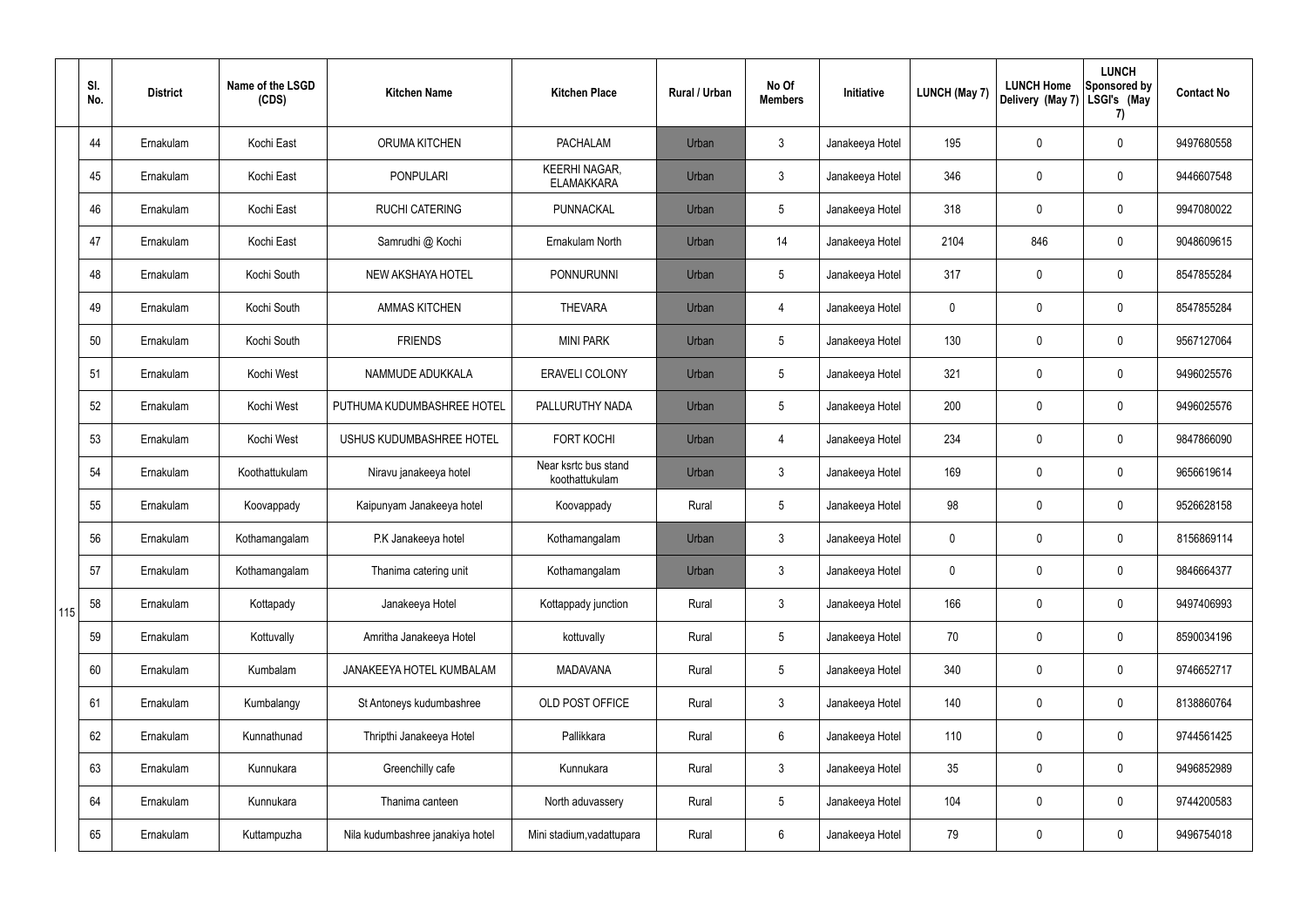| SI.<br>No. | <b>District</b> | Name of the LSGD<br>(CDS) | <b>Kitchen Name</b>            | <b>Kitchen Place</b>        | Rural / Urban | No Of<br><b>Members</b> | Initiative      | LUNCH (May 7) | <b>LUNCH Home</b><br>Delivery (May 7) | <b>LUNCH</b><br>Sponsored by<br>LSGI's (May<br>7) | <b>Contact No</b> |
|------------|-----------------|---------------------------|--------------------------------|-----------------------------|---------------|-------------------------|-----------------|---------------|---------------------------------------|---------------------------------------------------|-------------------|
| 66         | Ernakulam       | Kuzhippilly               | Janakeeya hotel                | Kuzhupilli                  | Rural         | $\mathbf 0$             | Janakeeya Hotel | 0             | 0                                     | $\mathbf 0$                                       | 9744631998        |
| 67         | Ernakulam       | Malayattoor               | Whats app Janakeeya Hotel      | Thottuva                    | Rural         | $\mathfrak{Z}$          | Janakeeya Hotel | 256           | $\pmb{0}$                             | $\mathbf 0$                                       | 9.19E+11          |
| 68         | Ernakulam       | Malayattoor               | Natturuchi Janakeeya Hotel     | Ettakkadavu                 | Rural         | $\mathfrak{Z}$          | Janakeeya Hotel | 236           | 0                                     | $\pmb{0}$                                         | 9745470234        |
| 69         | Ernakulam       | Maneed                    | Coral Island                   | Maneed                      | Rural         | 4                       | Janakeeya Hotel | 108           | 0                                     | $\pmb{0}$                                         | 7012652495        |
| 70         | Ernakulam       | Manjalloor                | Thanima Kudumbashree hotel     | Vazhakkulam                 | Rural         | $\overline{5}$          | Janakeeya Hotel | 302           | 0                                     | $\pmb{0}$                                         | 7306907918        |
| 71         | Ernakulam       | Manjapra                  | Sara's Kitchen                 | Puthenpalli                 | Rural         | $\mathfrak{Z}$          | Janakeeya Hotel | 0             | 0                                     | $\pmb{0}$                                         | 8547392730        |
| 72         | Ernakulam       | Maradu                    | <b>VANITHA HOTEL</b>           | <b>KUNDANNOR JN</b>         | Urban         | 4                       | Janakeeya Hotel | 0             | 0                                     | $\pmb{0}$                                         | 9349505008        |
| 73         | Ernakulam       | Marady                    | Janakeeya hotel, Marady        | Unnakkuppa                  | Rural         | 4                       | Janakeeya Hotel | 100           | 0                                     | $\mathbf 0$                                       | 9947943177        |
| 74         | Ernakulam       | Mazhuvannoor              | Sruthi Janakeeya Hotel         | Valayanchirangara           | Rural         | $\mathfrak{Z}$          | Janakeeya Hotel | 201           | 0                                     | $\mathbf 0$                                       | 9747924485        |
| 75         | Ernakulam       | Mookkannoor               | Mammaks Kitchen                | Mookkannoor                 | Rural         | $\mathfrak{Z}$          | Janakeeya Hotel | 198           | 0                                     | $\pmb{0}$                                         | $9.19E + 11$      |
| 76         | Ernakulam       | Mudakkuzha                | Janakeeya Hotel                | Mudakkuzha                  | Rural         | $\mathfrak{Z}$          | Janakeeya Hotel | 0             | 0                                     | $\pmb{0}$                                         | $9.19E + 11$      |
| 77         | Ernakulam       | Mulanthuruthy             | Sulabha                        | karikode, mulanthuruthy     | Rural         | $\mathbf 0$             | Janakeeya Hotel | 217           | 0                                     | $\pmb{0}$                                         | 9633427553        |
| 78         | Ernakulam       | Mulavukad                 | Kudumbashree Veetile bakshanam | Mulavukad                   | Rural         | 5                       | Janakeeya Hotel | 0             | 68                                    | $\mathbf 0$                                       | 9061339557        |
| 79         | Ernakulam       | Muvattupuzha              | Oottupura                      | Muvattupuzha                | Urban         | $\mathfrak{Z}$          | Janakeeya Hotel | 259           | 0                                     | $\pmb{0}$                                         |                   |
| 80         | Ernakulam       | Nayarambalam              | Four star cafe                 | Nayarambalam                | Rural         | $\mathfrak{Z}$          | Janakeeya Hotel | $\mathbf 0$   | $\mathbf 0$                           | $\pmb{0}$                                         | 8891755948        |
| 81         | Ernakulam       | Nedumbassery              | Thani Nadan                    | Athani                      | Rural         | $5\phantom{.0}$         | Janakeeya Hotel | 171           | $\mathbf 0$                           | $\pmb{0}$                                         | 8138917514        |
| 82         | Ernakulam       | Nellikuzhy                | Janakeeya Hotel                | Nellikkuzhi                 | Rural         | $\mathfrak{Z}$          | Janakeeya Hotel | $\mathbf 0$   | $\mathbf 0$                           | $\pmb{0}$                                         | 9562713076        |
| 83         | Ernakulam       | Njarakkal                 | Kripa Catering Unit            | Njarakkal                   | Rural         | $\mathbf{3}$            | Janakeeya Hotel | 97            | $\mathbf 0$                           | $\pmb{0}$                                         | 9567534006        |
| 84         | Ernakulam       | Okkal                     | Manna Janakeeya Hotel          | Edavoor                     | Rural         | $\overline{4}$          | Janakeeya Hotel | $\pmb{0}$     | $\mathbf 0$                           | $\pmb{0}$                                         | 9539507674        |
| 85         | Ernakulam       | Paingottoor               | Janakeeya hotel                | Paingottoor                 | Rural         | $\overline{7}$          | Janakeeya Hotel | $\mathbf 0$   | $\mathbf 0$                           | $\pmb{0}$                                         | 9656855730        |
| 86         | Ernakulam       | Paipra                    | Nanma Janakeeya Hotel          | Pezhakkappilly              | Rural         | $\mathfrak{Z}$          | Janakeeya Hotel | 176           | $\mathbf 0$                           | $\pmb{0}$                                         | 9567747725        |
| 87         | Ernakulam       | Pallarimangalam           | Janakeeya Hotel                | Janakeeya Hotel, Koovalloor | Rural         | 4                       | Janakeeya Hotel | 126           | 0                                     | $\pmb{0}$                                         | 7025992310        |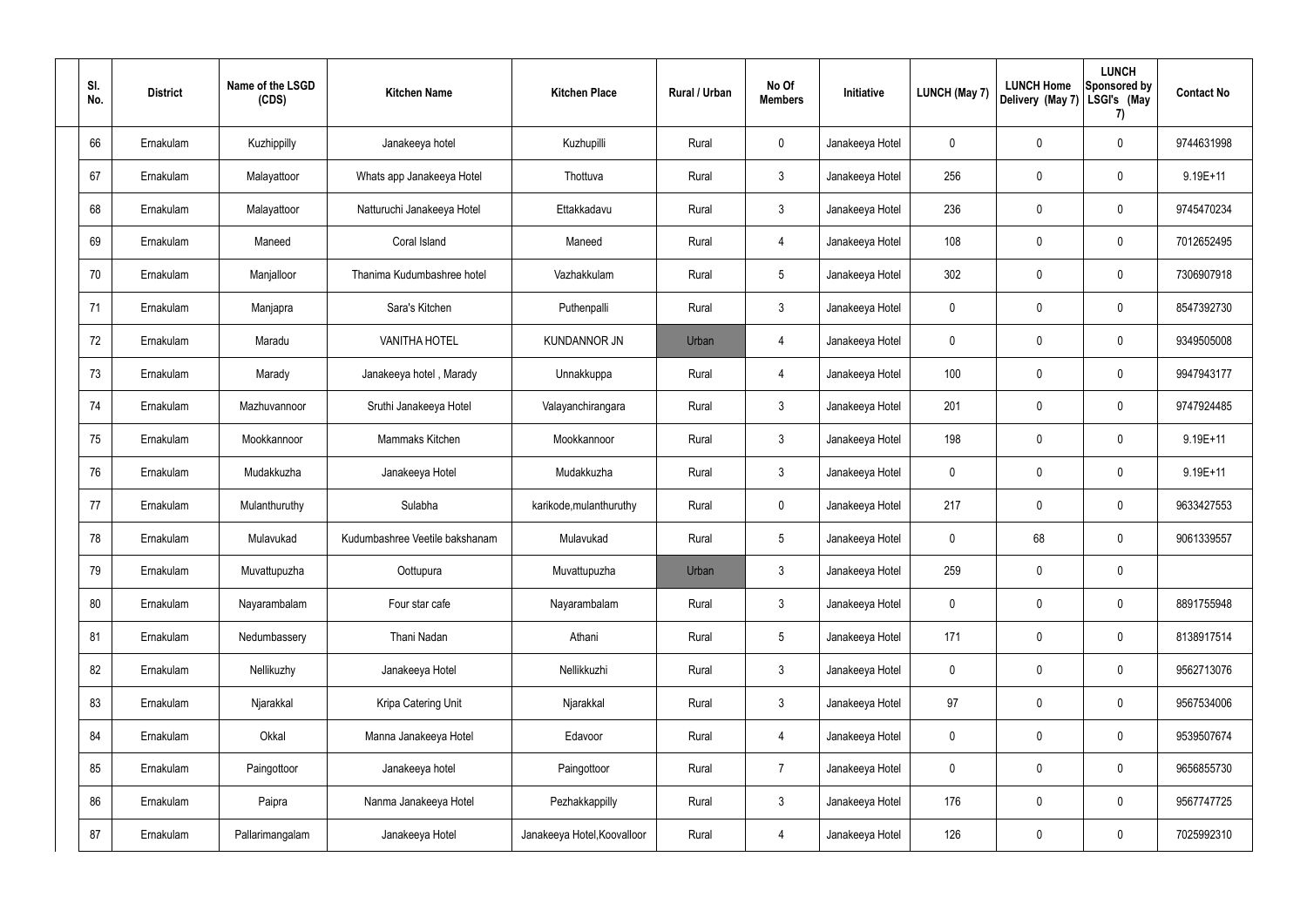| SI.<br>No. | <b>District</b> | Name of the LSGD<br>(CDS) | <b>Kitchen Name</b>                                             | <b>Kitchen Place</b>                        | Rural / Urban | No Of<br><b>Members</b> | Initiative      | <b>LUNCH (May 7)</b> | <b>LUNCH Home</b><br>Delivery (May 7) | <b>LUNCH</b><br>Sponsored by<br>LSGI's (May<br>7) | <b>Contact No</b> |
|------------|-----------------|---------------------------|-----------------------------------------------------------------|---------------------------------------------|---------------|-------------------------|-----------------|----------------------|---------------------------------------|---------------------------------------------------|-------------------|
| 88         | Ernakulam       | Pallipuram                | SANTHWANAM Janakeeyahotel                                       | Pothen valav                                | Rural         | $\sqrt{5}$              | Janakeeya Hotel | 228                  | 0                                     | $\pmb{0}$                                         | 9747525176        |
| 89         | Ernakulam       | Pambakkuda                | viswastha catering unit                                         | pambakkuda block punjayathu<br>building     | Rural         | $\overline{4}$          | Janakeeya Hotel | 360                  | $\mathbf 0$                           | $\pmb{0}$                                         | 9946404045        |
| 90         | Ernakulam       | Parakkadave               | Thejus catering unit                                            | Moozhikkulam                                | Rural         | 10 <sup>°</sup>         | Janakeeya Hotel | 94                   | 0                                     | $\pmb{0}$                                         | 9847936303        |
| 91         | Ernakulam       | Paravoor                  | sree vigneswara sc cafe                                         | Govt.boys' HSS, N.Paravur                   | Urban         | $\overline{4}$          | Janakeeya Hotel | 95                   | $\mathbf 0$                           | $\pmb{0}$                                         |                   |
| 92         | Ernakulam       | Perumbavoor               | <b>JANAKEEYA HOTEL MINI CIVIL</b><br><b>STATION PERUMBAVOOR</b> | <b>CIVIL STATION</b>                        | Urban         | $\mathbf{3}$            | Janakeeya Hotel | 398                  | 0                                     | $\pmb{0}$                                         | 9847008734        |
| 93         | Ernakulam       | Perumbayoor               | Swath kudumbashree canteen                                      | Perumbavoor                                 | Urban         | $\mathbf{3}$            | Janakeeya Hotel | 304                  | 0                                     | $\mathbf 0$                                       | 9847015470        |
| 94         | Ernakulam       | Perumbavoor               | Janakeeya Hotel                                                 | Kanjirakkad pallippady                      | Urban         | $\mathbf{3}$            | Janakeeya Hotel | 398                  | 0                                     | $\pmb{0}$                                         | 9847015470        |
| 95         | Ernakulam       | Pindimana                 | Janakeeya hotel                                                 | Muthamkuzhi                                 | Rural         | $\overline{4}$          | Janakeeya Hotel | 160                  | 0                                     | $\mathbf 0$                                       | 9656297799        |
| 96         | Ernakulam       | Piravam                   | sneha canteen                                                   | municipality building base floor<br>piravom | Urban         | $\overline{4}$          | Janakeeya Hotel | 200                  | 0                                     | $\mathbf 0$                                       | 8075376906        |
| 97         | Ernakulam       | Pootrikka                 | <b>GRANDMA JANAKEEYA HOTEL</b>                                  | <b>CHOONDI</b>                              | Rural         | $\mathfrak{Z}$          | Janakeeya Hotel | 0                    | 0                                     | $\pmb{0}$                                         | 9400550287        |
| 98         | Ernakulam       | Pothanikkad               | Taj hotel                                                       | Pothanikkad                                 | Rural         | $\mathbf{3}$            | Janakeeya Hotel | 65                   | $\mathbf 0$                           | $\pmb{0}$                                         | 9645079573        |
| 99         | Ernakulam       | Puthanvelikkara           | Panjami cafe kudumbashree                                       | Near panjayath office                       | Rural         | $5\phantom{.0}$         | Janakeeya Hotel | 118                  | 0                                     | $\pmb{0}$                                         | 9645530669        |
| 100        | Ernakulam       | Ramamangalam              | Kalavara janakeeya hotel                                        | ramamngalam                                 | Rural         | 4                       | Janakeeya Hotel | 217                  | 0                                     | $\mathbf 0$                                       | 9961344346        |
| 101        | Ernakulam       | Rayamangalam              | Arya canteen                                                    | Kuruppampady                                | Rural         | $\mathbf{3}$            | Janakeeya Hotel | 93                   | $\mathbf 0$                           | $\mathbf 0$                                       | 8281825730        |
| 102        | Ernakulam       | Thirumarady               | janakiya hotel thirumarady                                      | edappara jn.                                | Rural         | 3 <sup>1</sup>          | Janakeeya Hotel | 60                   | 0                                     | $\pmb{0}$                                         | 7594811868        |
| 103        | Ernakulam       | Thiruvaniyoor             | Thanima                                                         | Thiruvaniyoor                               | Rural         | $\pmb{0}$               | Janakeeya Hotel | 105                  | 0                                     | $\pmb{0}$                                         | 9061239698        |
| 104        | Ernakulam       | Thrikkakkara East         | Thanima Janakeeya Hotel                                         | Kakkanad                                    | Urban         | 8                       | Janakeeya Hotel | 0                    | 0                                     | $\mathbf 0$                                       | 9207134763        |
| 105        | Ernakulam       | Thrikkakkara west         | Janakeeya hotel                                                 | Chembumukku                                 | Urban         | $5\phantom{.0}$         | Janakeeya Hotel | 79                   | $\mathbf 0$                           | $\mathbf 0$                                       | 9496530576        |
| 106        | Ernakulam       | Thrikkakara East          | Kalavara janakeeya hotel                                        | Kusumagiri kakkanadu                        | Urban         | $5\phantom{.0}$         | Janakeeya Hotel | 52                   | $\mathbf 0$                           | $\pmb{0}$                                         | 8921205134        |
| 107        | Ernakulam       | Thuravoor                 | e-grill Janakeeya Hotel                                         | Yudapuram                                   | Rural         | $\overline{4}$          | Janakeeya Hotel | 430                  | $\mathbf 0$                           | $\pmb{0}$                                         | 9526845935        |
| 108        | Ernakulam       | Tripunithura              | Janakeeya Hotel Tripunithura                                    | Eroor                                       | Urban         | $\mathfrak{Z}$          | Janakeeya Hotel | 119                  | 0                                     | $\pmb{0}$                                         | 8137977644        |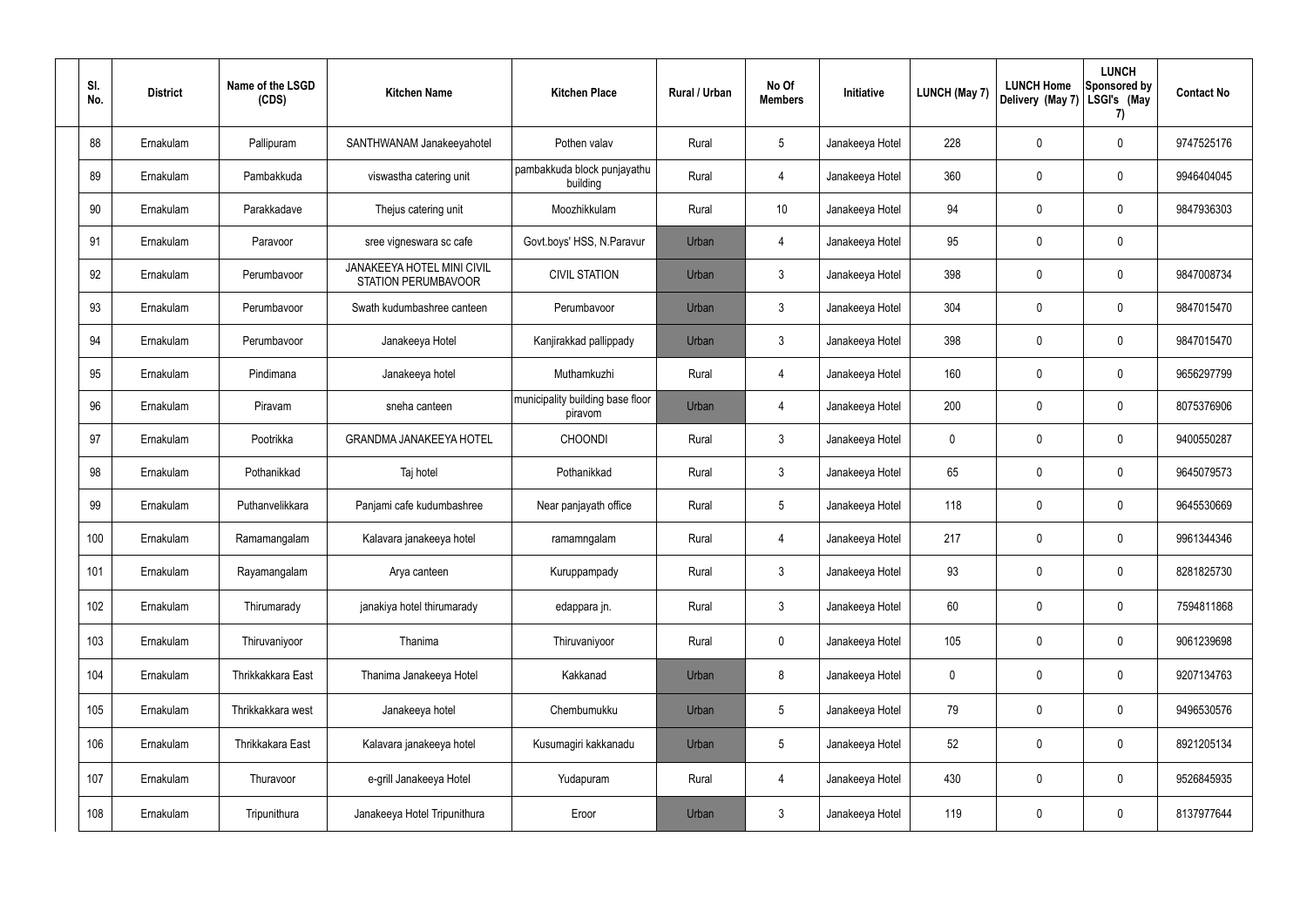|            | SI.<br>No.      | <b>District</b> | Name of the LSGD<br>(CDS) | <b>Kitchen Name</b>                         | <b>Kitchen Place</b>                              | <b>Rural / Urban</b> | No Of<br><b>Members</b> | Initiative      | <b>LUNCH (May 7)</b> | <b>LUNCH Home</b><br>Delivery (May 7) | <b>LUNCH</b><br><b>Sponsored by</b><br>LSGI's (May<br>7) | <b>Contact No</b> |
|------------|-----------------|-----------------|---------------------------|---------------------------------------------|---------------------------------------------------|----------------------|-------------------------|-----------------|----------------------|---------------------------------------|----------------------------------------------------------|-------------------|
|            | 109             | Ernakulam       | Vadakkekkara              | vadakkekkara kudumbasree janakeeya<br>hotel | Madaplathuruth                                    | Rural                | 4                       | Janakeeya Hotel | 0                    | 0                                     | $\pmb{0}$                                                | 8301806778        |
|            | 110             | Ernakulam       | Vadavukode<br>Puthancruz  | <b>JANAKEEYA HOTEL</b>                      | Puthencruz                                        | Rural                | $\mathbf{3}$            | Janakeeya Hotel | 160                  | 0                                     | $\pmb{0}$                                                | $9.19E + 11$      |
|            | 111             | Ernakulam       | Valakom                   | Ruchi                                       | Valakom                                           | Rural                | $5\phantom{.0}$         | Janakeeya Hotel | 85                   | 0                                     | $\pmb{0}$                                                | 9074232700        |
|            | 112             | Ernakulam       | Varapuzha                 | <b>DURGA ACTIVITY</b>                       | <b>CHETTIBHAGAM</b>                               | Rural                | 8                       | Janakeeya Hotel | 136                  | 0                                     | $\pmb{0}$                                                | 9496160074        |
|            | 113             | Ernakulam       | Vazhakulam                | Three Star Hotel                            | Marampally                                        | Rural                | $\mathfrak{Z}$          | Janakeeya Hotel | 303                  | 0                                     | $\pmb{0}$                                                | 6282644893        |
|            | 114             | Ernakulam       | Vengola                   | Janakeeya Hotel                             | Pathipalam                                        | Rural                | $5\phantom{.0}$         | Janakeeya Hotel | 51                   | 0                                     | $\pmb{0}$                                                | 8137887455        |
|            | 115             | Ernakulam       | Vengoor                   | <b>JANAKEEYA HOTEL</b>                      | Choorathod                                        | Rural                | 4                       | Janakeeya Hotel | $\mathbf 0$          | 0                                     | $\pmb{0}$                                                | 9656904682        |
| <b>114</b> |                 |                 |                           |                                             |                                                   |                      | 449                     |                 | 18271                | 914                                   | $\overline{0}$                                           |                   |
|            | J,              | Idukki          | Adimaly                   | Friends Janakeeya Hotel                     | Adimaly                                           | Rural                | 4                       | Janakeeya Hotel | 136                  | 0                                     | $\pmb{0}$                                                | 9961635779        |
|            | $\overline{2}$  | Idukki          | Alackode                  | Five Star Canteen                           | Elamdesham Block<br>Panchayath Building, Alakode  | Rural                | $5\phantom{.0}$         | Janakeeya Hotel | 65                   | 0                                     | $\pmb{0}$                                                | 9961482164        |
|            | 3               | Idukki          | Arakkulam                 | Sabhalyam                                   | Moolamattom                                       | Rural                | 4                       | Janakeeya Hotel | $\mathbf 0$          | 0                                     | $\pmb{0}$                                                | 8848124921        |
|            | $\overline{4}$  | Idukki          | Ayyappancovil             | Maria Janakeeya Hotel                       | Parappu                                           | Rural                | $\mathfrak{Z}$          | Janakeeya Hotel | 82                   | 0                                     | $\pmb{0}$                                                | 9544622096        |
|            | 5               | Idukki          | Bysonvalley               | Famous Janakiya Hotel                       | Pottankad                                         | Rural                |                         | Janakeeya Hotel | 59                   | 0                                     | $\mathbf 0$                                              | 9744566398        |
|            | $6\phantom{.}6$ | Idukki          | Chakkupallam              | Vanithasree Janakeeya Hotel                 | Anakkara                                          | Rural                | $\mathfrak{Z}$          | Janakeeya Hotel | 274                  | 0                                     | $\pmb{0}$                                                | 8075143547        |
|            | $\overline{7}$  | Idukki          | Devikulam                 | Kudumbashree Janakeeya Hotel                | Echo point                                        | Rural                | $\mathfrak{Z}$          | Janakeeya Hotel | 92                   | 0                                     | $\pmb{0}$                                                | 8281640208        |
|            | 8               | Idukki          | Edavetty                  | Kudumbashree Janakeeya Hotel                | Edavetty                                          | Rural                | $\mathbf{3}$            | Janakeeya Hotel | $\mathbf 0$          | 0                                     | $\pmb{0}$                                                | 6238694173        |
|            | 9               | Idukki          | Erattayar                 | Vanitha Janakeeya Hotel                     | Erattayar                                         | Rural                | 4                       | Janakeeya Hotel | 125                  | 0                                     | $\mathbf 0$                                              | 9188166929        |
|            | 10              | Idukki          | Kamakshi                  | Kripa Catering                              | Thankamani                                        | Rural                | $5\phantom{.0}$         | Janakeeya Hotel | 240                  | 0                                     | $\pmb{0}$                                                | 9544021398        |
|            | 11              | Idukki          | Kanchiyar                 | Swadh Janakeeya Hotel                       | Kanchiyar                                         | Rural                | $5\phantom{.0}$         | Janakeeya Hotel | 140                  | 0                                     | $\mathbf 0$                                              | 8606856496        |
|            | 12              | Idukki          | Kanjikkuzhi               | Samarppanam                                 | Kanjikkuzhi                                       | Rural                | 4                       | Janakeeya Hotel | 102                  | 0                                     | $\mathsf{0}$                                             | 9447169262        |
|            | 13              | Idukki          | Kanthaloor                | Morningstar Janakeeya Hotel                 | Sahayagiri complex, near<br>Kanthalloor Bus stand | Rural                | 4                       | Janakeeya Hotel | 145                  | 0                                     | $\mathbf 0$                                              | 9447941632        |
|            | 14              | Idukki          | Karimannoor               | Rujiya Catering Unit                        | Karimannoor                                       | Rural                | $5\phantom{.0}$         | Janakeeya Hotel | 72                   | 0                                     | $\mathsf{0}$                                             | 9497454952        |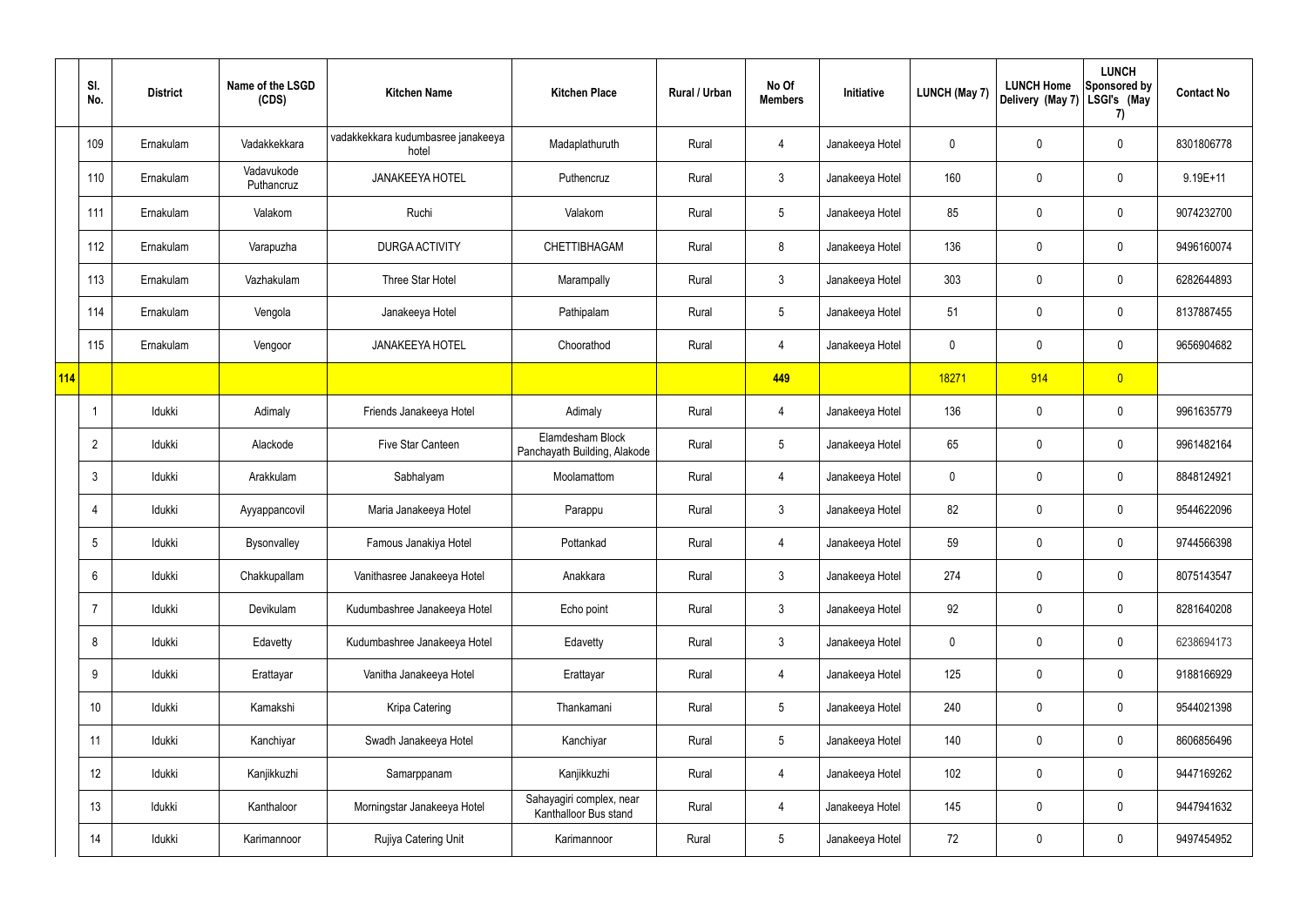|    | SI.<br>No.      | <b>District</b> | Name of the LSGD<br>(CDS) | <b>Kitchen Name</b>                | <b>Kitchen Place</b>          | <b>Rural / Urban</b> | No Of<br><b>Members</b> | Initiative      | LUNCH (May 7) | <b>LUNCH Home</b><br>Delivery (May 7) | <b>LUNCH</b><br>Sponsored by<br>LSGI's (May<br>7) | <b>Contact No</b> |
|----|-----------------|-----------------|---------------------------|------------------------------------|-------------------------------|----------------------|-------------------------|-----------------|---------------|---------------------------------------|---------------------------------------------------|-------------------|
|    | 15              | Idukki          | Karunapuram               | Karuna Hotel                       | Panchayathu complex           | Rural                | $\overline{4}$          | Janakeeya Hotel | 228           | 0                                     | 0                                                 | 9961152820        |
|    | 16              | Idukki          | Kattappana                | Karunya Janakeeya Hotel            | Kattappana                    | Urban                | $5\phantom{.0}$         | Janakeeya Hotel | 280           | $\mathbf 0$                           | 0                                                 | 9497684477        |
|    | 17              | Idukki          | Kodikkulam                | Kulirma Janakiya Hotel             | Kodikkulam                    | Rural                | 6                       | Janakeeya Hotel | 47            | 0                                     | 0                                                 | 9605111852        |
|    | 18              | Idukki          | Kokkayar                  | Sevana Janakeeya hotel             | 35th Mile                     | Rural                | $\mathfrak{Z}$          | Janakeeya Hotel | 17            | $\mathbf 0$                           | 0                                                 | 9562067674        |
|    | 19              | Idukki          | Konnathadi                | Friends Janakeeya Hotel            | Panickankudi                  | Rural                | 6                       | Janakeeya Hotel | 0             | 0                                     | 0                                                 | 9544048878        |
|    | 20              | Idukki          | Konnathadi                | Janapriya Janakeeya Hotel          | Konnathadi                    | Rural                | $\mathbf{3}$            | Janakeeya Hotel | $\mathbf 0$   | $\mathbf 0$                           | 0                                                 | 9895147074        |
|    | 21              | Idukki          | Kudayathoor               | Kudumbashree Janakeeya Hotel       | Kanjar                        | Rural                | $\mathbf{3}$            | Janakeeya Hotel | 150           | $\boldsymbol{0}$                      | 0                                                 | 9526762560        |
|    | 22              | Idukki          | Kumaramangalam            | Kumaramangalam Janakeeya Hotel     | Kumaramangalam                | Rural                | $\overline{4}$          | Janakeeya Hotel | 120           | 0                                     | 0                                                 | 9745633509        |
|    | 23              | Idukki          | Kumili                    | Ruchi Hotel                        | Kumili                        | Rural                | $\overline{4}$          | Janakeeya Hotel | $\mathbf 0$   | 0                                     | 0                                                 | 9447980637        |
|    | 24              | Idukki          | Manakkadu                 | Vanitha Hotel                      | Chittoor                      | Rural                | $\mathfrak{Z}$          | Janakeeya Hotel | 95            | 0                                     | 0                                                 | 8330097933        |
|    | 25              | Idukki          | Mankulam                  | Jeevanam Catering Janakeeya Hotel  | Panchayathu Building          | Rural                | $\overline{4}$          | Janakeeya Hotel | 76            | $\boldsymbol{0}$                      | 0                                                 | 9495060505        |
| 50 | 26              | Idukki          | Mankulam                  | Happy Janakéeya Hotel              | Aanakkulam                    | Rural                | 3                       | Janakeeya Hotel | 120           | 0                                     | 0                                                 | 9496251027        |
|    | 27              | Idukki          | Marayoor                  | Malabar food court Janakeeya Hotel | Marayoor Near IDCB bank       | Rural                | 4                       | Janakeeya Hotel | 270           | 0                                     | 0                                                 | 9446925610        |
|    | 28              | Idukki          | Mariyapuram               | Anaswara Hotel & Catering          | Idukki                        | Rural                | $\overline{4}$          | Janakeeya Hotel | 362           | $\mathbf 0$                           | $\overline{4}$                                    | 9526329438        |
|    | 29              | Idukki          | Munnar                    | Annapoorna catering                | Lorry stand, old munnar       | Rural                | $5\phantom{.0}$         | Janakeeya Hotel | 260           | $\mathbf 0$                           | $\mathbf 0$                                       | 8281009478        |
|    | 30 <sub>o</sub> | Idukki          | Muttom                    | Nila Janakeeya Hotel               | Muttom                        | Rural                | $\mathfrak{Z}$          | Janakeeya hotel | 235           | $\pmb{0}$                             | 0                                                 | 9961104818        |
|    | 31              | Idukki          | Nedumkandam               | Annus catering                     | Nedumkandam<br>Kizhakkekavala | Rural                | $\overline{4}$          | Janakeeya Hotel | 380           | $\overline{0}$                        | 0                                                 | 9747458576        |
|    | 32              | Idukki          | Pallivasal                | <b>Blessing Janakeeya Hotel</b>    | Pallivasal                    | Rural                | $\overline{4}$          | Janakeeya Hotel | 110           | $\pmb{0}$                             | 0                                                 | 9947981574        |
|    | 33              | Idukki          | Pampadumpara              | Thripthy Janakeeya Hotel           | Pampadumpara                  | Rural                | $\mathbf{3}$            | Janakeeya Hotel | 163           | $\overline{0}$                        | 0                                                 | 9207150558        |
|    | 34              | Idukki          | Peermedu                  | Thripthy Janakeeya Hotel           | Peermedu                      | Rural                | $\mathfrak{Z}$          | Janakeeya Hotel | 86            | $\pmb{0}$                             | 0                                                 | 9633311267        |
|    | 35              | Idukki          | Peruvanthanam             | Janakeeya Hotel                    | Peruvanthanam                 | Rural                | $5\phantom{.0}$         | Janakeeya Hotel | 44            | $\pmb{0}$                             | 0                                                 | 9562274720        |
|    | 36              | Idukki          | Purappuzha                | Ammas Janakeeya Hotel              | Purappuzha                    | Rural                | $\mathfrak{Z}$          | Janakeeya Hotel | 50            | $\pmb{0}$                             | 0                                                 | 9744954032        |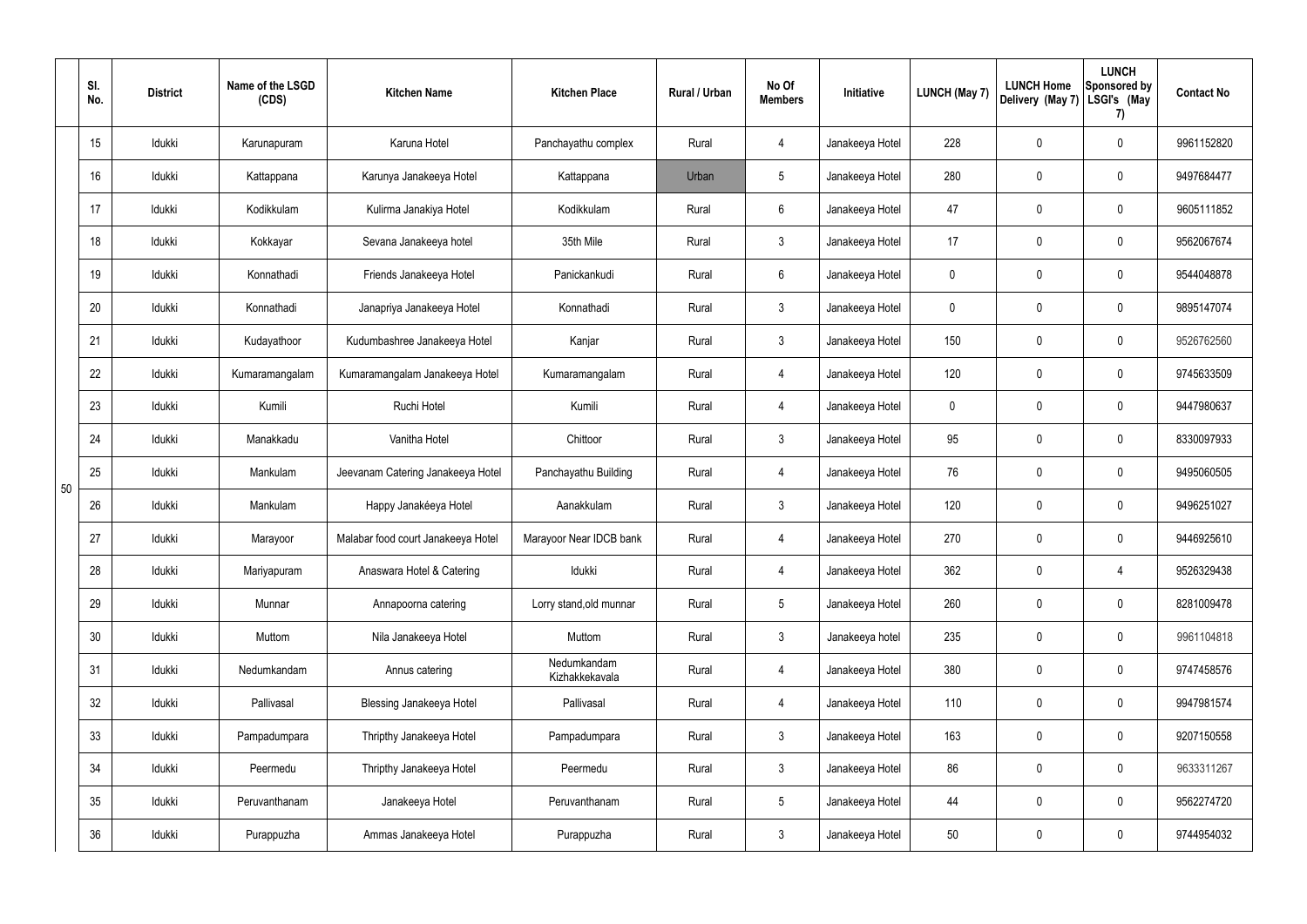|    | SI.<br>No.      | <b>District</b> | Name of the LSGD<br>(CDS) | <b>Kitchen Name</b>                       | <b>Kitchen Place</b>                      | Rural / Urban | No Of<br><b>Members</b> | Initiative      | <b>LUNCH (May 7)</b> | <b>LUNCH Home</b><br>Delivery (May 7) | <b>LUNCH</b><br>Sponsored by<br>LSGI's (May<br>7) | <b>Contact No</b> |
|----|-----------------|-----------------|---------------------------|-------------------------------------------|-------------------------------------------|---------------|-------------------------|-----------------|----------------------|---------------------------------------|---------------------------------------------------|-------------------|
|    | 37              | Idukki          | Rajakkadu                 | Janakeeya Hotel                           | Rajakkadu Town                            | Rural         | $\mathbf{3}$            | Janakeeya Hotel | 448                  | $\mathbf 0$                           | $\mathbf 0$                                       | 9446766999        |
|    | 38              | Idukki          | Rajakumari                | Aiswarya Vanitha Restaurent               | Rajakumari South                          | Rural         | $\overline{4}$          | Janakeeya Hotel | 340                  | $\mathbf 0$                           | $\mathbf 0$                                       | 9526570410        |
|    | 39              | Idukki          | Santhanpara               | Janakeeya Hotel                           | Santhanpara                               | Rural         | $\overline{4}$          | Janakeeya Hotel | 205                  | $\mathbf 0$                           | $\mathbf 0$                                       | 9526174553        |
|    | 40              | Idukki          | Senapathy                 | Ammoose Hotel                             | Mangathotty                               | Rural         | $\mathbf{3}$            | Janakeeya Hotel | 125                  | $\mathbf 0$                           | $\mathbf 0$                                       | 9539396626        |
|    | 41              | Idukki          | Udumbannoor               | Kudumbashree Janakeeya Hotel              | Udumbannor                                | Rural         | $\mathbf{3}$            | Janakeeya Hotel | 290                  | 0                                     | $\mathbf 0$                                       | 9633678438        |
|    | 42              | Idukki          | Upputhara                 | Samarppitha Janakeeya hotel               | Upputhara                                 | Rural         | $5\phantom{.0}$         | Janakeeya Hotel | 106                  | $\mathbf 0$                           | $\mathbf 0$                                       | 9526590710        |
|    | 43              | Idukki          | Vandanmedu                | Dharshana Janakeeya Hotel                 | Vandanmedu                                | Rural         | $\overline{4}$          | Janakeeya Hotel | 122                  | 0                                     | $\mathbf 0$                                       | 9744038737        |
|    | 44              | Idukki          | Vandiperiyar              | Vandiperiyar Janakeeya Hotel              | Vandiperiyar                              | Rural         | $5\overline{)}$         | Janakeeya Hotel | 237                  | $\mathbf 0$                           | $\mathbf 0$                                       | 8086863254        |
|    | 45              | Idukki          | Vannappuram               | Souhrudham Janakeeya Hotel                | Vannappuram                               | Rural         | $5\phantom{.0}$         | Janakeeya Hotel | 24                   | $\mathbf 0$                           | $\mathbf 0$                                       | 8113054492        |
|    | 46              | Idukki          | Vathikudy                 | Mahima                                    | Murickassery                              | Rural         | $\mathbf{3}$            | Janakeeya Hotel | 190                  | $\mathbf 0$                           | $\mathbf 0$                                       | 8289945652        |
|    | 47              | Idukki          | Vattavada                 | Vattavada Kudumbashree Janakeeya<br>Hotel | Keekkara, Kovilur                         | Rural         | $\overline{4}$          | Janakeeya Hotel | 230                  | 0                                     | $\mathbf 0$                                       | 9497790469        |
|    | 48              | Idukki          | Vazhathoppu               | Grahalakshmi Hotel & Catering             | Cheruthoni                                | Rural         | 4                       | Janakeeya Hotel | 212                  | $\mathbf 0$                           | 4                                                 | 9496178884        |
|    | 49              | Idukki          | Vellathooval              | Flowers Janakeeya Hotel                   | Vellathooval                              | Rural         | 4                       | Janakeeya Hotel | 47                   | $\mathbf 0$                           | $\mathbf 0$                                       | 9961419892        |
|    | 50              | Idukki          | Velliyamattam             | Padhayam Kudumbashree Janakeeya<br>Hotel  | Velliyamattam                             | Rural         | 4                       | Janakeeya Hotel | $\mathbf 0$          | $\mathbf 0$                           | $\mathbf 0$                                       | 7902854627        |
| 50 |                 |                 |                           |                                           |                                           |               | 197                     |                 | 7201                 | $\pmb{0}$                             | 8                                                 |                   |
|    |                 | Kannur          | Maloor                    | Maloor Janakeeya Hotel                    | Thrikandaripoyil, PO-<br>Thrikandaripoyil | Rural         | $\mathbf{3}$            | Janakeeya Hotel | 150                  | $\pmb{0}$                             | $\mathbf 0$                                       | 9656132294        |
|    | $\overline{2}$  | Kannur          | Kolachery                 | Janakeeya Hotel                           | Kolachery Paramba, PO-<br>Kolacheri       | Rural         | $5\overline{)}$         | Janakeeya Hotel | 327                  | $\pmb{0}$                             | $5\phantom{.0}$                                   | 9895324699        |
|    | $\mathbf{3}$    | Kannur          | Pinarayi                  | Janakeeya hotel, Pinarayi                 | Pinarayi                                  | Rural         | $6\overline{6}$         | Janakeeya Hotel | 234                  | $\pmb{0}$                             | $\mathbf 0$                                       | 9447215211        |
|    | $\overline{4}$  | Kannur          | Muzhakunnu                | Thripthy Janakeeya Hotel                  | Kakkayangad, Muzhakkunnu                  | Rural         | $5\overline{)}$         | Janakeeya Hotel | 418                  | 0                                     | $\overline{2}$                                    | 9526047538        |
|    | $5\phantom{.0}$ | Kannur          | Chapparappadavu           | Kudumbasree janakeeya hotel               | Near village office,<br>Chapparappadav    | Rural         | $\mathbf{3}$            | Janakeeya Hotel | 222                  | 0                                     | $\mathbf 0$                                       | 9605413324        |
|    | 6               | Kannur          | Iritty                    | Roopasree Kudumbashree hotel              | Koolichembra                              | Urban         | 8                       | Janakeeya Hotel | 413                  | $\pmb{0}$                             | $\mathbf 0$                                       | 8589921533        |
|    | $\overline{7}$  | Kannur          | Dharmadam                 | Dharmadam Janakeeya hotel                 | Near Andalloor kav,<br>Dharmadam          | Rural         | $\mathbf{3}$            | Janakeeya Hotel | 117                  | 0                                     | $\mathbf 0$                                       | 9526975778        |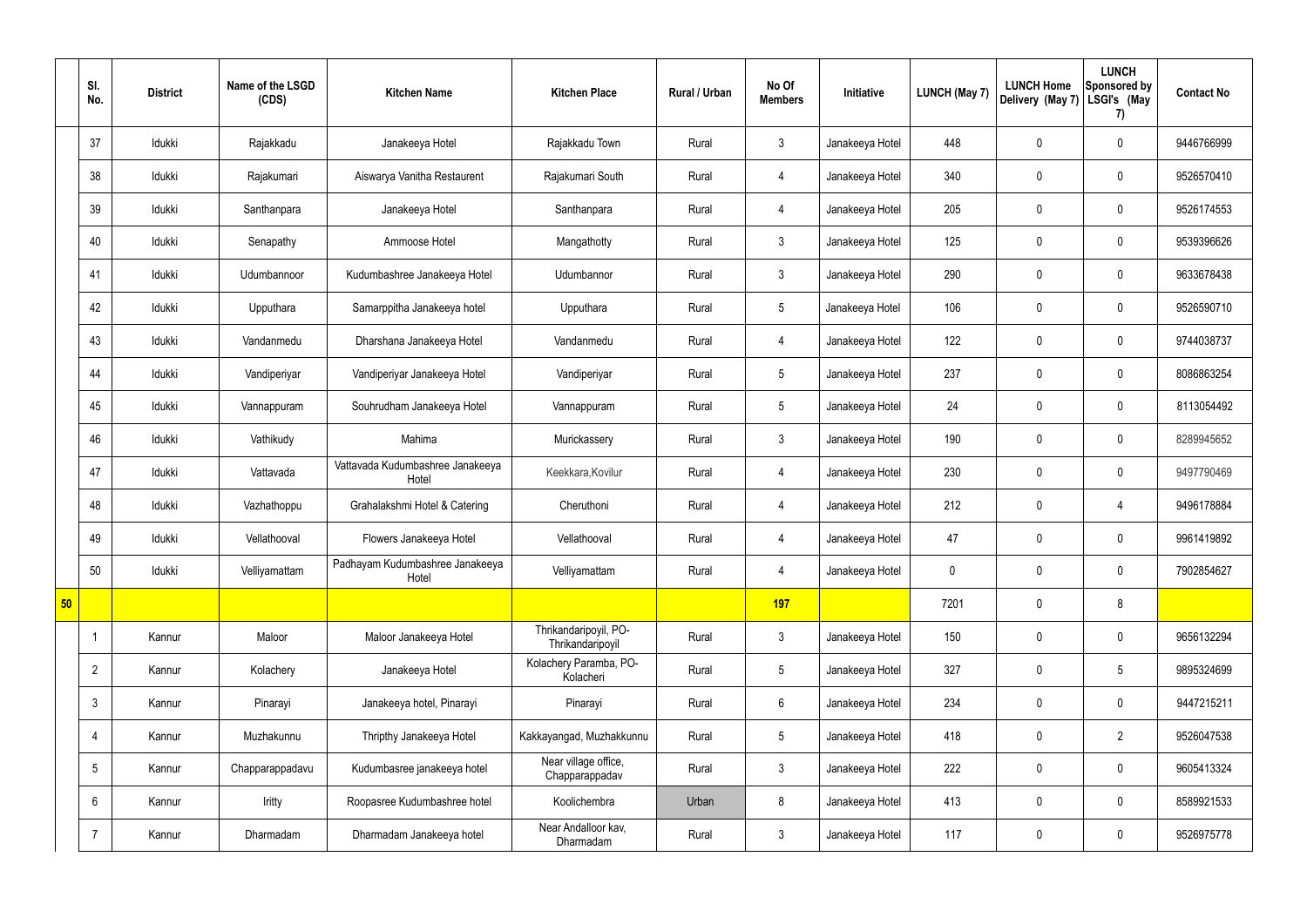| SI.<br>No. | <b>District</b> | Name of the LSGD<br>(CDS)   | <b>Kitchen Name</b>                                | <b>Kitchen Place</b>                           | Rural / Urban | No Of<br><b>Members</b> | Initiative      | LUNCH (May 7) | <b>LUNCH Home</b><br>Delivery (May 7) | <b>LUNCH</b><br>Sponsored by<br>LSGI's (May<br>7) | <b>Contact No</b> |
|------------|-----------------|-----------------------------|----------------------------------------------------|------------------------------------------------|---------------|-------------------------|-----------------|---------------|---------------------------------------|---------------------------------------------------|-------------------|
| 8          | Kannur          | Peralassery                 | Janakeeya Hotel                                    | Peralassery Town, PO -<br>Mundallur            | Rural         | 9                       | Janakeeya Hotel | 449           | 0                                     | $\pmb{0}$                                         | 70256213909       |
| 9          | Kannur          | Kadannappalli<br>Panappuzha | Kudumbasree janakeeya hotel                        | Chanthappura                                   | Rural         | $\overline{4}$          | Janakeeya Hotel | 188           | $\mathbf 0$                           | $\pmb{0}$                                         | 9961089935        |
| 10         | Kannur          | Anthur                      | Janakeeya hotel                                    | Dharmasala                                     | Urban         | $5\phantom{.0}$         | Janakeeya Hotel | 272           | 0                                     | $\pmb{0}$                                         | 9544138650        |
| 11         | Kannur          | Cheruthazham                | Janakeeya Hotel (Thripthi<br>Kudumbashree Canteen) | Pilathara                                      | Rural         | $\mathfrak{Z}$          | Janakeeya Hotel | 236           | $\mathbf 0$                           | $\pmb{0}$                                         | 9947540361        |
| 12         | Kannur          | Peravoor                    | Kudumbashree Janakeeya Hotel                       | Peravoor Bus stand, Peravoor<br>P <sub>O</sub> | Rural         | $3\phantom{a}$          | Janakeeya Hotel | 189           | 0                                     | $\pmb{0}$                                         | 9947567857        |
| 13         | Kannur          | Kalliassery                 | Janakeeya Hotel                                    | Irinav Road, Payyattam, PO-<br>Irinav          | Rural         | $\overline{4}$          | Janakeeya Hotel | 230           | 0                                     | $\pmb{0}$                                         | 8848330570        |
| 14         | Kannur          | Panniyannur                 | Janakeeya Hotel                                    | Panoor Block office compound                   | Rural         | $6\phantom{.}$          | Janakeeya Hotel | 313           | 0                                     | $\pmb{0}$                                         | 9447449875        |
| 15         | Kannur          | Kannapuram                  | Janakeeya Hotel                                    | Chynaclay road, Kannapuram                     | Rural         | $5\phantom{.0}$         | Janakeeya Hotel | 215           | 0                                     | $\overline{2}$                                    | 8089127045        |
| 16         | Kannur          | Sreekandapuram              | Janakeeya Hotel                                    | Sreekandapuram, near bus<br>stand              | Urban         | $5\phantom{.0}$         | Janakeeya Hotel | 209           | 0                                     | $\mathbf 0$                                       | 7591948757        |
| 17         | Kannur          | Thalasseri                  | Janakeeya Hotel                                    | New bus stand, Thalasseri                      | Urban         | 6                       | Janakeeya Hotel | 600           | 0                                     | $\pmb{0}$                                         | 9446263864        |
| 18         | Kannur          | Chokli                      | Janakeeya Hotel                                    | Olavilam, Chokli                               | Rural         | $5\phantom{.0}$         | Janakeeya Hotel | 137           | $\mathbf 0$                           | $\pmb{0}$                                         | 9846892821        |
| 19         | Kannur          | Udayagiri                   | Janakeeya Hotel                                    | Karthikapuram                                  | Rural         | $\overline{4}$          | Janakeeya Hotel | 294           | 0                                     | $\pmb{0}$                                         | 9562375342        |
| 20         | Kannur          | Karivellur Peralam          | Janakeeya Hotel                                    | Panchayah building,<br>Onakkunnu               | Rural         | 4                       | Janakeeya Hotel | 255           | $\mathbf 0$                           | 0                                                 | 7025519714        |
| 21         | Kannur          | Muzhappilangad              | Janakeeya Hotel                                    | Near FCI godown,<br>Muzhappilangad             | Rural         | $5\phantom{.0}$         | Janakeeya Hotel | 162           | 0                                     | $\pmb{0}$                                         | 7306005267        |
| 22         | Kannur          | Narath                      | Janakeeya Hotel                                    | Janakeeya Hotel, Kambil,<br>Narath             | Rural         | $\overline{7}$          | Janakeeya Hotel | 310           | 0                                     | $\mathfrak{Z}$                                    | 9747441162        |
| 23         | Kannur          | Payyannur                   | Janakeeya Hotel                                    | Municipality compoud,<br>Payyannur             | Urban         | 3 <sup>1</sup>          | Janakeeya Hotel | 311           | 0                                     | $\pmb{0}$                                         | 9526620805        |
| 24         | Kannur          | Kangol Alappadamba          | Janakeeya Hotel                                    | Mathil, Near Kangol<br>Alappadamba Panchayath  | Rural         | $\overline{4}$          | Janakeeya Hotel | 101           | 0                                     | $\pmb{0}$                                         | 9495296142        |
| 25         | Kannur          | Naduvil                     | Janakeeya Hotel                                    | Panchayath compound,<br>Naduvil town           | Rural         | $\overline{4}$          | Janakeeya Hotel | 155           | 0                                     | $\mathbf 0$                                       | 7902902490        |
| 26         | Kannur          | Koothuparamba               | Janakeeya Hotel                                    | Manghad Vayal, Near HSS<br>Koothuparamba, PO-  | Urban         | 8                       | Janakeeya Hotel | 382           | 0                                     | $\pmb{0}$                                         | 9645608253        |
| 27         | Kannur          | Kuttiatoor                  | Janakeeya Hotel                                    | Near Panchayath office,<br>Chattukappara       | Rural         | $5\phantom{.0}$         | Janakeeya Hotel | 155           | $\pmb{0}$                             | $\pmb{0}$                                         | 9544644195        |
| 28         | Kannur          | Kathirur                    | Janakeeya Hotel                                    | Panchayath office building,<br>Kathirur        | Rural         | $5\,$                   | Janakeeya Hotel | 350           | $\pmb{0}$                             | $\pmb{0}$                                         | 8129404833        |
| 29         | Kannur          | Panoor                      | Janakeeya Hotel                                    | Elangode, Panoor                               | Urban         | $\sqrt{5}$              | Janakeeya Hotel | 231           | 0                                     | $\mathbf{1}$                                      | 9605852157        |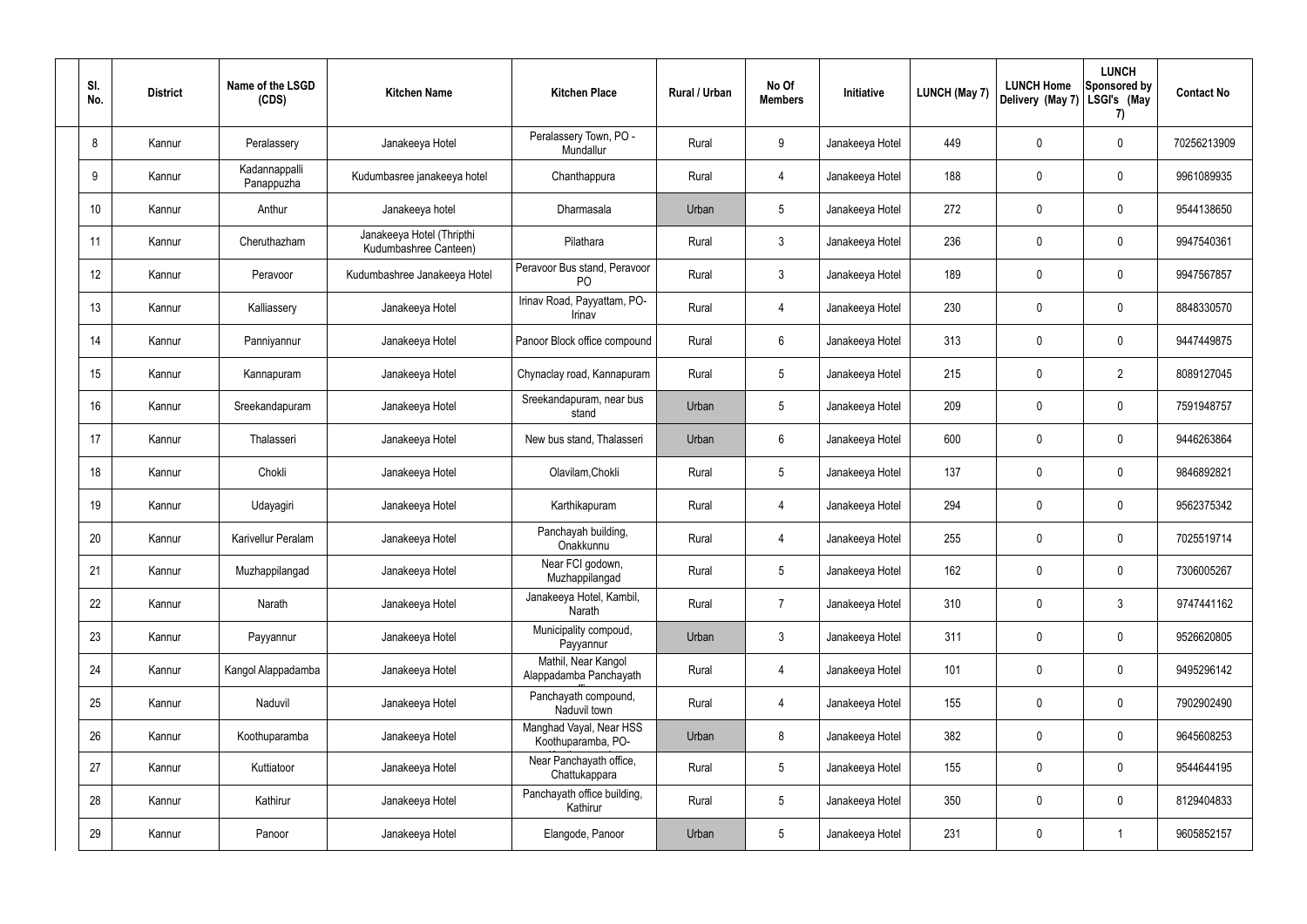|    | SI.<br>No. | <b>District</b> | Name of the LSGD<br>(CDS) | <b>Kitchen Name</b> | <b>Kitchen Place</b>                                           | Rural / Urban | No Of<br><b>Members</b> | Initiative      | <b>LUNCH (May 7)</b> | <b>LUNCH Home</b><br>Delivery (May 7) | <b>LUNCH</b><br>Sponsored by<br>LSGI's (May<br>7) | <b>Contact No</b> |
|----|------------|-----------------|---------------------------|---------------------|----------------------------------------------------------------|---------------|-------------------------|-----------------|----------------------|---------------------------------------|---------------------------------------------------|-------------------|
|    | 30         | Kannur          | Chirakkal                 | Janakeeya Hotel     | Chirakkal weavers,<br>Puthiyatheru                             | Rural         | $5\phantom{.0}$         | Janakeeya Hotel | 150                  | 0                                     | $\pmb{0}$                                         | 9895854873        |
|    | 31         | Kannur          | Eranjoli                  | Janakeeya Hotel     | Near Thalassery RTO office,<br>Chungam                         | Rural         | $5\phantom{.0}$         | Janakeeya Hotel | 259                  | $\mathbf 0$                           | $\pmb{0}$                                         | 9656368808        |
|    | 32         | Kannur          | Payam                     | Janakeeya Hotel     | Near Panchayath office,<br>Madathil                            | Rural         | $\overline{4}$          | Janakeeya Hotel | 268                  | 0                                     | $\pmb{0}$                                         | 9496554678        |
|    | 33         | Kannur          | Eramam Kuttoor            | Janakeeya Hotel     | Mathamangalam, Near CDS<br>office                              | Rural         | 4                       | Janakeeya Hotel | 147                  | $\mathbf 0$                           | $\pmb{0}$                                         | 9562473576        |
|    | 34         | Kannur          | Ramanthally               | Janakeeya hotel     | Ramanthally                                                    | Rural         | $\overline{4}$          | Janakeeya Hotel | 255                  | $\pmb{0}$                             | $\pmb{0}$                                         | 9496705429        |
|    | 35         | Kannur          | Thripangottur             | Janakeeya Hotel     | Kallikkandy, Thripangottur                                     | Rural         | $\mathbf{3}$            | Janakeeya Hotel | 116                  | $\pmb{0}$                             | $\pmb{0}$                                         | 9495191659        |
|    | 36         | Kannur          | Madayi                    | Janakeeya Hotel     | Eripuram, Near Vrindhavan<br>Residency, PO Pazhayangadi        | Rural         | $\mathbf{3}$            | Janakeeya Hotel | 114                  | $\mathbf 0$                           | $\mathbf 1$                                       | 7561006271        |
|    | 37         | Kannur          | Kelakam                   | Janakeeya Hotel     | Kelakam PO                                                     | Rural         | $\mathbf{3}$            | Janakeeya Hotel | 200                  | 0                                     | $\mathbf 0$                                       | 8113866296        |
|    | 38         | Kannur          | Kurumathoor               | Janakeeya Hotel     | Near GVHSS, Kurumathoor                                        | Rural         | $\mathbf{3}$            | Janakeeya Hotel | 121                  | 0                                     | $\pmb{0}$                                         | 9633816470        |
|    | 39         | Kannur          | Peringome Vayakkara       | Janakeeya Hotel     | Peringome, Near Police station                                 | Rural         | $5\phantom{.0}$         | Janakeeya Hotel | 165                  | 0                                     | $\pmb{0}$                                         | 9961413726        |
|    | 40         | Kannur          | Munderi                   | Janakeeya Hotel     | Kanjirode Karakkadu, Munderi                                   | Rural         | 4                       | Janakeeya Hotel | 453                  | 0                                     | $\pmb{0}$                                         | 8547609196        |
|    | 41         | Kannur          | Anjarakandy               | Janakeeya Hotel     | Panayatham Paramba,<br>Anjarankandy                            | Rural         | $\overline{4}$          | Janakeeya Hotel | 0                    | 0                                     | $\pmb{0}$                                         | 9496900755        |
| 91 | 42         | Kannur          | Ayyankkunnu               | Janakeeya Hotel     | Ayyankunnu Panchayth<br>Anghadikkadavu                         | Rural         | Δ                       | Janakeeya Hotel | 160                  | 0                                     | 0                                                 | 9946734976        |
|    | 43         | Kannur          | Padiyoor                  | Janakeeya Hotel     | Padiyoor PO                                                    | Rural         | $\overline{4}$          | Janakeeya Hotel | 65                   | 0                                     | $\mathbf 0$                                       | 9539028498        |
|    | 44         | Kannur          | Ezhome                    | Janakeeya Hotel     | Pazhayangadi bus stand,<br>Ezhom                               | Rural         | $5\overline{)}$         | Janakeeya Hotel | 292                  | 0                                     | $\boldsymbol{0}$                                  | 8086910862        |
|    | 45         | Kannur          | Koodali                   | Janakeeya Hotel     | Near Koodali Panchayath<br>Office, Kololam, PO -<br>Edavannoor | Rural         | $\overline{4}$          | Janakeeya Hotel | 165                  | $\pmb{0}$                             | $\pmb{0}$                                         | 9526524230        |
|    | 46         | Kannur          | Pappinisseri              | Janakeeya Hotel     | Near EMS Smaraka Govt.<br>Higher secondary school,             | Rural         | $\overline{4}$          | Janakeeya Hotel | 213                  | 0                                     | $\mathbf 0$                                       | 9605727307        |
|    | 47         | Kannur          | Mattannur                 | Janakeeya Hotel     | Near Municipality office,<br>Mattannur                         | Urban         | $5\overline{)}$         | Janakeeya Hotel | 262                  | 0                                     | $\mathbf 0$                                       | 7510706897        |
|    | 48         | Kannur          | Chenghalayi               | Janakeeya Hotel     | Valakai, Chenghalayi                                           | Rural         | $\mathbf{3}$            | Janakeeya Hotel | 140                  | 0                                     | $\mathbf 0$                                       | 8547696233        |
|    | 49         | Kannur          | Pattiam                   | Janakeeya Hotel     | Cheruvancheri PO,<br>Cheruvancheri                             | Rural         | $\overline{4}$          | Janakeeya Hotel | 275                  | 0                                     | $\mathbf 0$                                       | 7025025275        |
|    | 50         | Kannur          | Thaliparamba              | Janakeeya Hotel     | Municipality compoud,<br>Thaliparamba                          | Urban         | 4                       | Janakeeya Hotel | 238                  | 0                                     | $\pmb{0}$                                         | 8547849019        |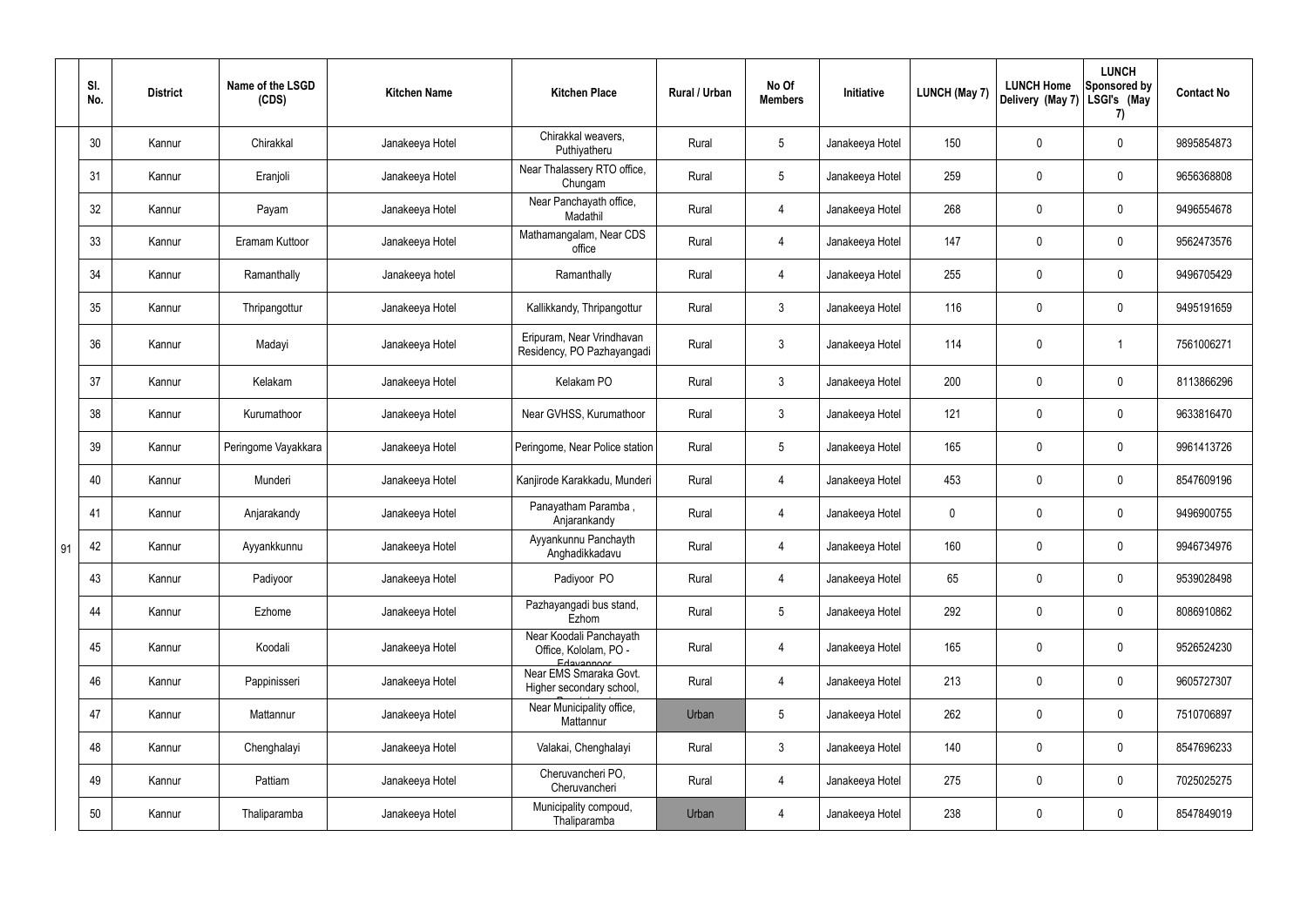| SI.<br>No. | <b>District</b> | Name of the LSGD<br>(CDS) | <b>Kitchen Name</b>                          | <b>Kitchen Place</b>                                    | Rural / Urban | No Of<br><b>Members</b> | Initiative      | <b>LUNCH (May 7)</b> | <b>LUNCH Home</b><br>Delivery (May 7) | <b>LUNCH</b><br>Sponsored by<br>LSGI's (May<br>7) | <b>Contact No</b> |
|------------|-----------------|---------------------------|----------------------------------------------|---------------------------------------------------------|---------------|-------------------------|-----------------|----------------------|---------------------------------------|---------------------------------------------------|-------------------|
| 51         | Kannur          | Payyavoor                 | Janakeeya Hotel                              | Payyavoor - PO, Payyavoor                               | Rural         | $5\phantom{.0}$         | Janakeeya Hotel | 243                  | 0                                     | $\boldsymbol{0}$                                  | 9495311608        |
| 52         | Kannur          | Kottiyoor                 | Janakeeya Hotel                              | Neendunokki, Kottiyoor - PO                             | Rural         | $5\phantom{.0}$         | Janakeeya Hotel | 232                  | 0                                     | $\boldsymbol{0}$                                  | 6282565854        |
| 53         | Kannur          | Kunnothparamba            | Janakeeya Hotel                              | Kunnothparamba PO,<br>Kunnothparamba                    | Rural         | $\mathbf{3}$            | Janakeeya Hotel | 282                  | 0                                     | $\boldsymbol{0}$                                  | 8156840487        |
| 54         | Kannur          | Pariyaram                 | Janakeeya Hotel                              | Near Panchayath Office,<br>Chithappile poyil, Pariyaram | Rural         | 4                       | Janakeeya Hotel | 85                   | 0                                     | $\pmb{0}$                                         | 9744385083        |
| 55         | Kannur          | Kunjimangalam             | Janakeeya Hotel                              | Old Post office building,<br>Andamkovil, Kunjimangalam  | Rural         | 4                       | Janakeeya Hotel | 149                  | 0                                     | $\pmb{0}$                                         | 9526981326        |
| 56         | Kannur          | Thillenkeri               | Janakeeya Hotel                              | Thekkam poyil, Near Uliyil<br>Town                      | Rural         | $\mathbf{3}$            | Janakeeya Hotel | 264                  | $\mathbf 0$                           | $\pmb{0}$                                         | 9745059451        |
| 57         | Kannur          | Chittariparamba           | Janakeeya Hotel                              | Poovathinkeezhil, PO-<br>Chittariparamba                | Rural         | $6\phantom{.}6$         | Janakeeya Hotel | 240                  | 0                                     | $\pmb{0}$                                         | 8943506825        |
| 58         | Kannur          | Mayyil                    | Janakeeya Hotel                              | Near Mayyil Panchayath office,<br>Mayyil                | Rural         | $\overline{4}$          | Janakeeya Hotel | 162                  | $\mathbf 0$                           | $\pmb{0}$                                         | 9526072638        |
| 59         | Kannur          | Cherukunnu                | Janakeeya Hotel                              | Pallichal, PO - Cherukunnu,<br>Pin -670301              | Rural         | 4                       | Janakeeya Hotel | 243                  | 0                                     | $\pmb{0}$                                         | 8547361298        |
| 60         | Kannur          | Aaralam                   | Janakeeya Hotel                              | Athikkal, PO - Keezhpally                               | Rural         | $5\phantom{.0}$         | Janakeeya Hotel | 310                  | 0                                     | $\pmb{0}$                                         | 9961285762        |
| 61         | Kannur          | Alakkode                  | Janakeeya Hotel                              | Therthally, Therthally PO,<br>Alakkode                  | Rural         | $5\overline{)}$         | Janakeeya Hotel | 289                  | 0                                     | $\mathbf 0$                                       | 8547045070        |
| 62         | Kannur          | Malappattam               | Janakeeya Hotel                              | Near Malappattam<br>panchayath, Malappattam             | Rural         | $\mathbf{3}$            | Janakeeya Hotel | 164                  | 0                                     | $\pmb{0}$                                         | 9400571842        |
| 63         | Kannur          | Kanichar                  | Janakeeya Hotel                              | Kanichar PO, Kanichar                                   | Rural         | 3                       | Janakeeya Hotel | 220                  | 0                                     | 0                                                 | 9526167667        |
| 64         | Kannur          | Mokeri                    | Kudumbashree Janakeeya Hotel,<br>Mokeri      | Vallangad, Mokeri                                       | Rural         | $5\overline{)}$         | Janakeeya Hotel | 266                  | 0                                     | $\mathbf 0$                                       | 9947037223        |
| 65         | Kannur          | Anjarakandy 2             | Kudumbashree Janakeeya Hotel,<br>Anjarakandy | Kavinmoola, Anjarakandy                                 | Rural         | $5\overline{)}$         | Janakeeya Hotel | 203                  | 0                                     | $\pmb{0}$                                         | 9446657510        |
| 66         | Kannur          | Newmahi                   | Kudumbashree Janakeeya Hotel                 | Newmahi bridge, Newmahi                                 | Rural         | $\mathbf{3}$            | Janakeeya Hotel | 117\$                | 0\$                                   | 0\$                                               | 9946056862        |
| 67         | Kannur          | Keezhallur                | Janakeeya Hotel                              | Kummanam, Elambara                                      | Rural         | $\mathbf{3}$            | Janakeeya Hotel | 235                  | 0                                     | $\boldsymbol{0}$                                  | 9947648580        |
| 68         | Kannur          | Chembilode                | Janakeeya hotel                              | Chakkarakal bus stand,<br>mowanchery                    | Rural         | $5\overline{)}$         | Janakeeya Hotel | 576                  | 0                                     | $\pmb{0}$                                         | 9847951631        |
| 69         | Kannur          | vengad                    | Janakeeya hotel                              | mambaram                                                | Rural         | 6                       | Janakeeya Hotel | 209                  | 0                                     | $\pmb{0}$                                         | 7902970902        |
| 70         | Kannur          | Azhikode                  | Janakeeya hotel                              | vankulathvayayal                                        | Rural         | $\overline{4}$          | Janakeeya Hotel | 183                  | 0                                     | $\pmb{0}$                                         | 9895910633        |
| 71         | Kannur          | Kolayad                   | Janakeeya hotel                              | kolayad                                                 | rural         | $\mathbf{3}$            | janakeeya hotel | 140                  | 0                                     | $\pmb{0}$                                         | 8592065431        |
| 72         | Kannur          | valapattanam              | janakeeya hotel                              | mill road, valapattanam                                 | rural         | $\mathfrak{Z}$          | janakeeya hotel | 0                    | 0                                     | $\pmb{0}$                                         | 9061345312        |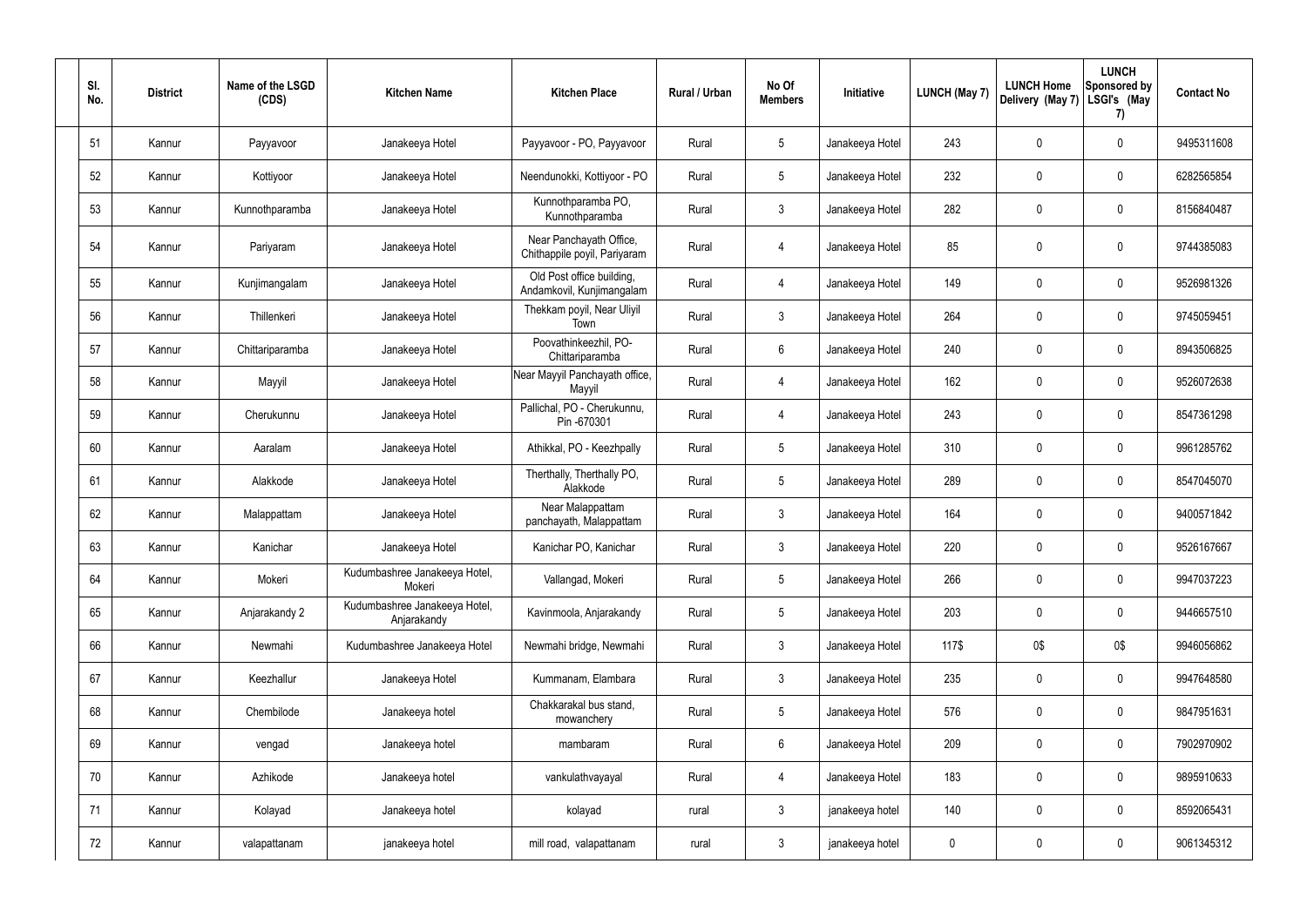|    | SI.<br>No.     | <b>District</b> | Name of the LSGD<br>(CDS) | <b>Kitchen Name</b>        | <b>Kitchen Place</b>                                        | Rural / Urban | No Of<br><b>Members</b> | Initiative      | <b>LUNCH (May 7)</b> | <b>LUNCH Home</b><br>Delivery (May 7) | <b>LUNCH</b><br>Sponsored by<br>LSGI's (May<br>7) | <b>Contact No</b> |
|----|----------------|-----------------|---------------------------|----------------------------|-------------------------------------------------------------|---------------|-------------------------|-----------------|----------------------|---------------------------------------|---------------------------------------------------|-------------------|
|    | 73             | Kannur          | Anthur 2                  | annapoorna janakeeya hotel | paliyath valapp, po morazha                                 | urban         | $\mathfrak{Z}$          | janakeeya hotel | 188                  | $\pmb{0}$                             | $\mathbf 0$                                       | 9526183004        |
|    | 74             | Kannur          | payyannur 2               | janakeeya hotel            | kaniyeri, po vellur                                         | urban         | $\mathfrak{Z}$          | janakeeya hotel | 42                   | $\mathbf 0$                           | $\mathbf 0$                                       | 8301817232        |
|    | 75             | Kannur          | cherupuzha                | janakeeya hotel            | near panjayath office,<br>cherupuzha, 670511                | rural         | 4                       | janakeeya hotel | 594                  | $\pmb{0}$                             | $\mathbf 0$                                       | 8547114024        |
|    | 76             | Kannur          | Eruvessy                  | Janakeeya hotel            | Panchayath office road,<br>Chemberi                         | Rural         | 4                       | Janakeeya hotel | 268                  | $\mathbf 0$                           | $\mathbf 0$                                       | 9544893463        |
|    | 77             | Kannur          | Pattuvam                  | Janakeeya Hotel            | Near Pattuvam panchayath<br>office, Pattuvam                | Rural         | 5                       | Janakeeya hotel | 155                  | $\mathbf 0$                           | $\mathbf 0$                                       | 9539731430        |
|    | 78             | Kannur          | Mangattidom               | Janakeeya Hotel            | Kaitheri idam, Nirmalagiri PO,<br>Mangattidom               | Rural         | $\overline{7}$          | Janakeeya hotel | 160                  | $\mathbf 0$                           | $\mathbf 0$                                       | 9207253934        |
|    | 79             | Kannur          | Panoor                    | Janakeeya Hotel            | Thundayi peedika, Pukkom,<br>Panoor PO                      | Urban         | 5                       | Janakeeya hotel | 306                  | $\pmb{0}$                             | $\mathbf 0$                                       | 9605852157        |
|    | 80             | Kannur          | Kottayam                  | Janakeeya hotel            | Kottayam malabar, Kottayam<br>panchayath building, Kottayam | Rural         | 5                       | Janakeeya hotel | 167                  | $\mathbf 0$                           | $\mathbf 0$                                       | 9656672187        |
|    | 81             | Kannur          | Ulikkal                   | Janakeeya hotel            | Vattiyam thodu (po) Mattara,<br>Ulikkal, 670705             | Rural         | 5                       | Janakeeya hotel | 88                   | $\pmb{0}$                             | $\mathbf 0$                                       | 8086777517        |
|    | 82             | Kannur          | Kadambur                  | Janakeeya hotel            | Kadachira, Kadambur                                         | Rural         | 5                       | Janakeeya hotel | 134                  | $\mathbf 0$                           | $\mathbf 0$                                       | 9847178332        |
|    | 83             | Kannur          | Irikkoor                  | Janakeeya hotel            | Peruvalathuparambu, PO -<br>Irikkoor                        | Rural         | $\overline{4}$          | Janakeeya hotel | 135                  | $\pmb{0}$                             | $\mathbf 0$                                       | 9746864255        |
|    | 84             | Kannur          | Mattool                   | Janakeeya hotel            | Mattool central, Mattool                                    | Rural         | 5                       | Janakeeya hotel | $\mathbf 0$          | $\mathbf 0$                           | $\mathbf 0$                                       | 9895321842        |
|    | 85             | Kannur          | Thalasseri -2             | Janakeeya hotel            | Thalayi harbour, Thalasseri                                 | Urban         | 5                       | Janakeeya hotel | 228                  | $\mathbf 0$                           | $\mathbf 0$                                       | 9605745402        |
|    | 86             | Kannur          | Kannur                    | Janakeeya hotel            | Pallipoyil division, Kannur<br>corporation                  | Urban         | $\mathbf{3}$            | Janakeeya hotel | 195                  | $\pmb{0}$                             | $\mathbf 0$                                       | 9745243643        |
|    | 87             | Kannur          | Ulikkal                   | Janakeeya hotel            | Manikkadavu PO,<br>Manikkadadavu - 670705                   | Rural         | 5                       | Janakeeya hotel | 207                  | $\pmb{0}$                             | $\mathbf 0$                                       | 8547972988        |
|    | 88             | Kannur          | payam                     | Janakeeya hotel            | vallithod, Kiliyanthara po<br>670706                        | Rural         | $5\overline{)}$         | Janakeeya Hotel | 342                  | $\pmb{0}$                             | $\mathbf 0$                                       | 8848760234        |
|    | 89             | Kannur          | Naduvil                   | Janakeeya Hotel            | karuvanchal                                                 | Rural         | $6\overline{6}$         | janakeeya hotel | 183                  | $\pmb{0}$                             | $\mathbf 0$                                       | 9495191934        |
|    | 90             | Kannur          | Mattanur-2                | Janakeeya Hotel            | Uruvachal                                                   | Urban         |                         | Janakeeya Hotel | 226                  | $\pmb{0}$                             | $\mathbf 0$                                       | 9400477400        |
|    | 91             | Kannur          | Peringome -2              | Janakeeya Hotel            | Padiyottuchal                                               | Rural         | $5\phantom{.0}$         | Janakeeya Hotel | 230                  | $\pmb{0}$                             | $\mathbf 0$                                       |                   |
| 91 |                |                 |                           |                            |                                                             |               | 396                     |                 | 20113                | $\pmb{0}$                             | 14                                                |                   |
|    |                | kasaragod       | kayyur cheemeni           | janakeeya hotel cheemeni   | cheemeni                                                    | Rural         | $\overline{4}$          | janakeeya hotel | 180                  |                                       |                                                   |                   |
|    | $\overline{2}$ | Kasaragod       | Pilicode                  | Janakeeya Hotel, Pilicode  | Kalikkadavu                                                 | Rural         | $\overline{4}$          | Janakeeya Hotel | 195                  | $\pmb{0}$                             | $\mathbf 0$                                       | 9944087661        |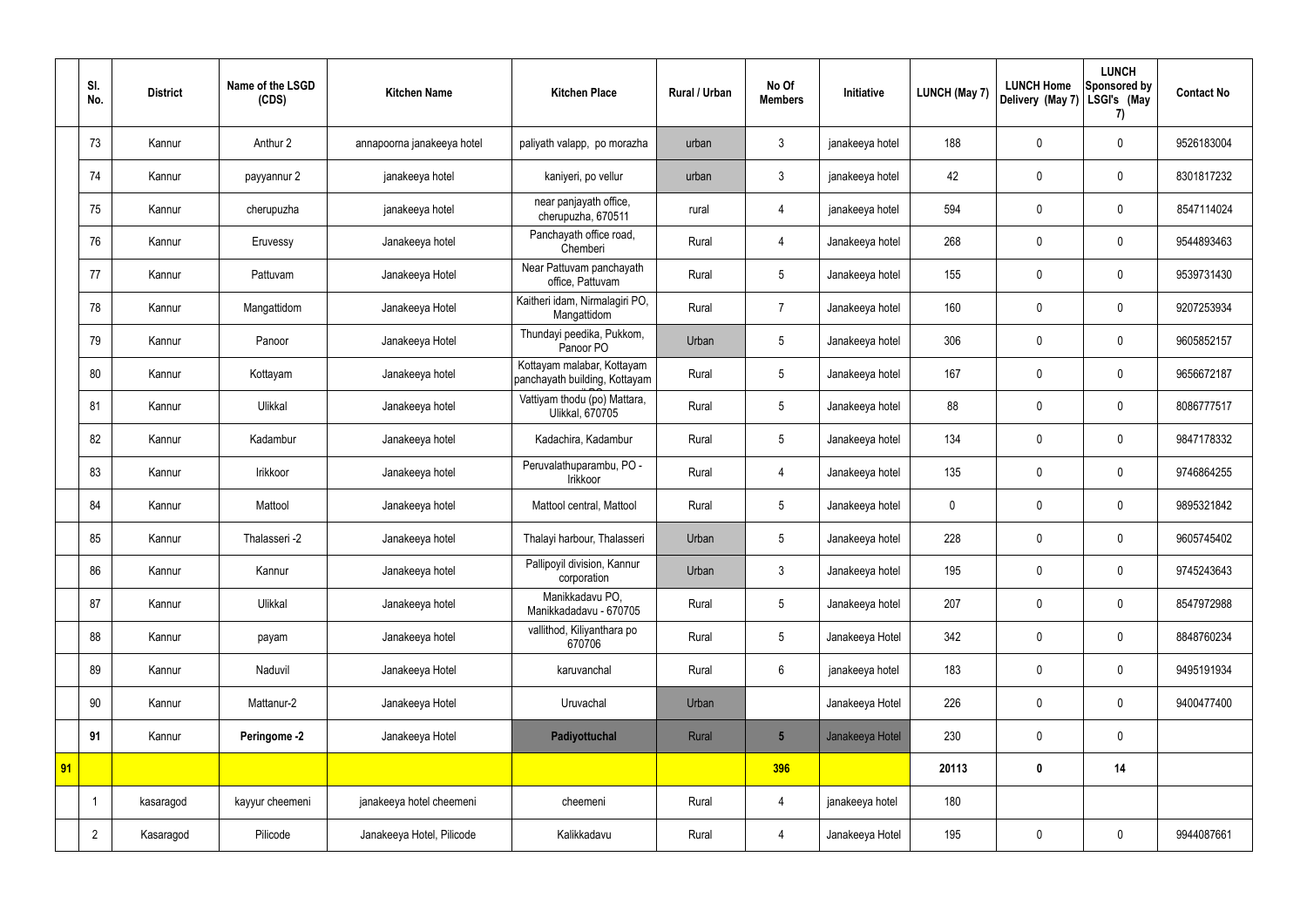| SI.<br>No.      | <b>District</b> | Name of the LSGD<br>(CDS) | <b>Kitchen Name</b>             | <b>Kitchen Place</b>  | <b>Rural / Urban</b> | No Of<br><b>Members</b> | Initiative      | <b>LUNCH (May 7)</b> | <b>LUNCH Home</b><br>Delivery (May 7) | <b>LUNCH</b><br>Sponsored by<br>LSGI's (May<br>7) | <b>Contact No</b> |
|-----------------|-----------------|---------------------------|---------------------------------|-----------------------|----------------------|-------------------------|-----------------|----------------------|---------------------------------------|---------------------------------------------------|-------------------|
| $\mathbf{3}$    | Kasaragod       | Kodom belur               | janakeeya hotel kalichanadukkam | Kalichanadukkam       | Rural                | 4                       | Janakeeya Hotel | $\mathbf 0$          | $\mathbf 0$                           | $\mathbf 0$                                       | 9562820280        |
| 4               | Kasaragod       | Chemnad                   | Oruma janakeeya hotel           | Koliyadkam            | Rural                | $5\overline{)}$         | Janakeeya Hotel | 250                  | $\mathbf 0$                           | $\mathbf 0$                                       | 9567660603        |
| $5\phantom{.0}$ | Kasaragod       | Trikarpur                 | Janakeeya Hotel                 | Trikaripur            | Rural                | $5\overline{)}$         | Janakeeya Hotel | 250                  | $\mathbf 0$                           | $\mathbf 0$                                       | 8086392698        |
| 6               | Kasaragod       | Panathady                 | janakeeya hotel panthoor        | Panathoor             | Rural                | $\overline{4}$          | Janakeeya Hotel | 109                  | $\mathbf 0$                           | $\mathbf 0$                                       | 8943109804        |
| 7               | Kasaragod       | West eleri                | Thripthi Janakeeya hotel        | Bheemanadi            | Rural                | $\overline{4}$          | Janakeeya Hotel | 289                  | $\mathbf 0$                           | $\mathbf 0$                                       | 9497847040        |
| 8               | Kasaragod       | Madikai                   | Salkara Janakeeya hotel         | Madikai               | Rural                | $\mathbf{3}$            | Janakeeya Hotel | 165                  | $\mathbf 0$                           | $\mathbf 0$                                       | 8281850733        |
| 9               | Kasaragod       | Valiyaparamba             | Janakeeya hotel                 | Valiyaparamba         | Rural                | $\mathbf{3}$            | Janakeeya Hotel | 150                  | $\mathbf 0$                           | $\mathbf 0$                                       | 9745962447        |
| 10              | Kasaragod       | Ajanur                    | Janakeeya hotel                 | Vellikkoth            | Rural                | $\mathbf{3}$            | Janakeeya Hotel | 367                  | $\mathbf 0$                           | $\mathbf 0$                                       | 7558068272        |
| 11              | Kasaragod       | Badiadka                  | Janakeeya hotel                 | Badiadka              | Rural                | $\overline{4}$          | Janakeeya Hotel | 80                   | $\mathbf 0$                           | $\mathbf 0$                                       | 9539359291        |
| 12              | Kasaragod       | Kuttikkol                 | Janakeeya hotel                 | Kuttikkol             | Rural                | $\overline{4}$          | Janakeeya Hotel | 111                  | $\mathbf 0$                           | $\mathbf 0$                                       | 8547062480        |
| 13              | Kasaragod       | Delampadi                 | Janakeeya hotel                 | Delampadi             | Rural                | $\overline{4}$          | Janakeeya hotel | 102                  | $\mathbf 0$                           | $\pmb{0}$                                         | 9496702505        |
| 14              | Kasaragod       | Meenja                    | Janakeeya hotel                 | Miyapadav             | Rural                | 4                       | Janakeeya Hotel | 142                  | $\mathbf 0$                           | $\mathbf 0$                                       | 9497161960        |
| 15              | Kasaragod       | Puthige                   | Janakeeya hotel                 | Puthige               | Rural                | $\mathbf{3}$            | Janakeeya hotel | 66                   | $\mathbf 0$                           | $\mathbf 0$                                       | 8592071686        |
| 16              | Kasaragod       | Bedaduka                  | Janakeeya hotel                 | Kundamkuzhi           | Rural                | $\mathfrak{Z}$          | Janakeeya hotel | 200                  | $\pmb{0}$                             | $\mathbf 0$                                       | 8281092860        |
| 17              | Kasaragod       | muliyar                   | Janakeeya Hotel                 | Bovikanam             | Rural                | 9                       | Janakeeya Hotel | 224                  | $\pmb{0}$                             | $\mathbf 0$                                       | 7034632654        |
| 18              | Kasaragod       | Pallikara                 | Janakeeya Hotel                 | Pallikara             | Rural                | $\overline{4}$          | Janakeeya Hotel | 285                  | $\pmb{0}$                             | $\mathbf 0$                                       | 7034016505        |
| 19              | Kasaragod       | Kinanoor karinthalam      | Janakeeya Hotel                 | Parappa               | Rural                | $5\phantom{.0}$         | Janakeeya hotel | 221                  | $\pmb{0}$                             | $\mathbf 0$                                       | 9526063885        |
| 20              | Kasaragod       | Nileswaram                | Janakeeya Hotel                 | Nileswaram market     | Urban                | $5\phantom{.0}$         | Janakeeya hotel | 330                  | $\pmb{0}$                             | $\mathbf 0$                                       | 6235177323        |
| 21              | Kasaragod       | Kanhangad 1               | Janakeeya hotel                 | Kanhangad town        | Urban                | $5\phantom{.0}$         | Janakeeya hotel | \$623                | $\pmb{0}$                             | $\mathbf 0$                                       | 8111858204        |
| 22              | Kasaragod       | Kanhangad 1               | Janakeeya hotel                 | Nr.Mini civil station | Urban                | $\mathfrak{Z}$          | Janakeeya hotel | 128                  | 125                                   | $\mathbf 0$                                       | 9495561250        |
| 23              | Kasaragod       | Paivalige                 | Janakeeya hotel                 | Paivalige             | Rural                | $\overline{4}$          | Janakeeya hotel | 95                   | $\pmb{0}$                             | $\mathbf 0$                                       | 7356491447        |
| 24              | Kasaragod       | Manjeswaram               | Janakeeya Hotel                 | Manjeswaram           | Rural                | 4                       | Janakeeya Hotel | 105                  | $\pmb{0}$                             | $\mathbf 0$                                       | 9562867549        |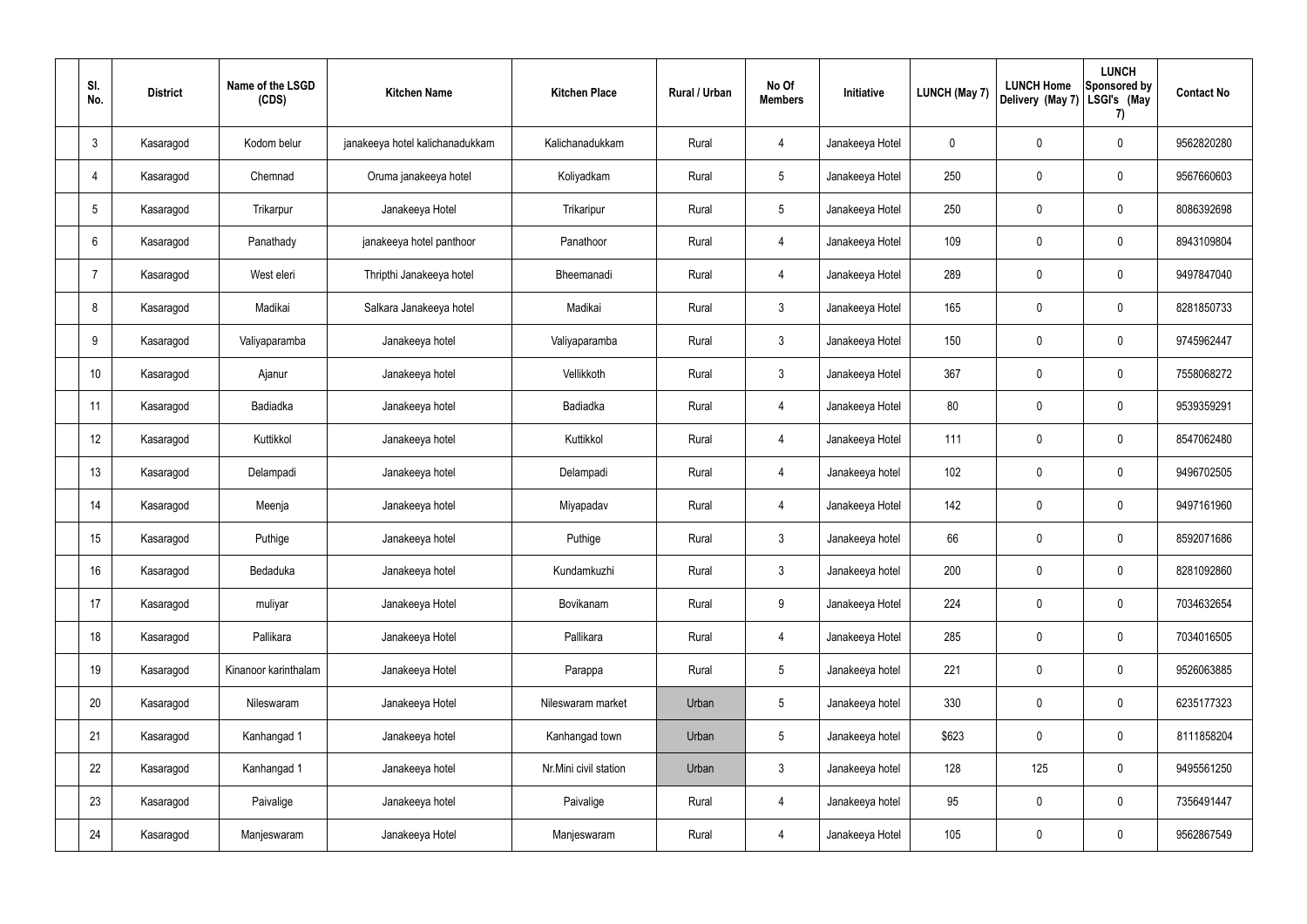|    | SI.<br>No. | <b>District</b> | Name of the LSGD<br>(CDS) | <b>Kitchen Name</b>     | <b>Kitchen Place</b> | Rural / Urban | No Of<br><b>Members</b> | Initiative      | <b>LUNCH (May 7)</b> | <b>LUNCH Home</b><br>Delivery (May 7) | <b>LUNCH</b><br>Sponsored by<br>LSGI's (May<br>7) | <b>Contact No</b> |
|----|------------|-----------------|---------------------------|-------------------------|----------------------|---------------|-------------------------|-----------------|----------------------|---------------------------------------|---------------------------------------------------|-------------------|
|    | 25         | Kasaragod       | Kanhangad 2               | Janakeeya Hotel         | Kottrachal           | Urban         | $\mathfrak{Z}$          | Janakeeya Hotel | $\mathbf 0$          | $\pmb{0}$                             | $\mathbf 0$                                       | 7025961094        |
|    | 26         | Kasaragod       | Cheruvathur               | Janakeeya hotel         | Kavumchira           | Rural         | $5\phantom{.0}$         | Janakeeya Hotel | 180                  | $\pmb{0}$                             | $\mathbf 0$                                       | 9562358039        |
|    | 27         | Kasaragod       | Padne                     | Janakeeya Hotel         | Nadakkavu            | Rural         | $\mathfrak{Z}$          | Janakeeya Hotel | 230                  | $\pmb{0}$                             | $\mathbf 0$                                       | 9744087661        |
|    | 28         | Kasaragod       | Kasaragod                 | Janakeeya Hotel         | Kasaragod            | Urban         | 4                       | Janakeeya Hotel | 270                  | $\pmb{0}$                             | $\mathbf 0$                                       | 9633400269        |
|    | 29         | Kasarkode       | Pallikkara                | Janakeeya Hotel         | Perladukkam          | Rural         | $\overline{4}$          | Janakeeya Hotel | 323                  | $\pmb{0}$                             | $\mathbf 0$                                       | 9544582935        |
|    | 30         | Kasargode       | Kumbala                   | Janakeeya Hotel         | Kumbala              | Rural         | $\mathbf{3}$            | Janakeeya Hotel | 43                   | $\pmb{0}$                             | $\mathbf 0$                                       | 7012142329        |
|    | 31         | Kasargode       | Karadka                   | Janakeeya Hotel         | Mulleria             | Rural         | $\overline{7}$          | Janakeeya Hotel | 180                  | $\pmb{0}$                             | $\mathbf 0$                                       | 8281395910        |
|    | 32         | Kasaragode      | Vorkady                   | Janakeeya Hotel         | Vorkady              | Rural         | $\mathfrak{Z}$          | Janakeeya Hotel | $\mathbf 0$          | $\pmb{0}$                             | $\mathbf 0$                                       | 8547223339        |
|    | 33         | Kasaragode      | Balal                     | Janakeeya hotel         | Balal                | Rural         | $\mathfrak{Z}$          | Janakeeya hotel | 85                   | $\pmb{0}$                             | $\mathbf 0$                                       | 7510839676        |
|    | 34         | Kasaragod       | Nileswaram                | mahima janakeeya hotel  | kanichira            | urban         | $\overline{4}$          | janakeeya hotel | 156                  | $\pmb{0}$                             | $\mathbf 0$                                       | 8590121681        |
|    | 35         | Kasaragode      | Kallar                    | janakeeya hotel         | kallar               | rural         | $\overline{4}$          | janakeeya hotel | 170                  | $\pmb{0}$                             | $\mathbf 0$                                       | 9562820280        |
|    | 36         | Kasaragode      | Mangalpady                | janakeeya hotel         | mangalpady           | rural         | 4                       | janakeeya hotel | $\mathbf 0$          | $\pmb{0}$                             | $\mathbf 0$                                       | 9633488309        |
|    | 37         | kasaragod       | Uduma                     | granma janakeeya hotel  | palakkunnu           | Rural         | 4                       | janakeeya hotel | 326                  | $\pmb{0}$                             | $\mathbf 0$                                       | 8129957159        |
|    | 38         | Kasaragod       | pullur periya             | Salkara Janakeeya hotel | periya               | Rural         | $5\phantom{.0}$         | janakeeya hotel | 269                  | $\pmb{0}$                             | $\mathbf 0$                                       | 8547309266        |
|    | 39         | kasaragod       | kumbadaje                 | janakeeya hotel         | kumbadaje            | Rural         | $\mathbf{3}$            | janakeeya hotel | 67                   | $\pmb{0}$                             | $\mathbf 0$                                       | 8593848698        |
|    | 40         | Kasaragod       | Chengala                  | Janakeeya Hotel         | Cherkkala            | Rural         | $\mathbf{3}$            | Janakeeya Hotel | 165                  | $\pmb{0}$                             | $\mathbf 0$                                       |                   |
|    | 41         | kasaragod       | East eleri                | janakeeya hotel         | east eleri           | Rural         | $\mathbf{3}$            | janakeeya hotel | 200                  | $\pmb{0}$                             | $\mathbf 0$                                       |                   |
|    | 42         | kasaragod       | karadka                   | janakeeya hotel         | karmam thody         | Rural         | $10$                    | janakeeya hotel | 70                   | $\pmb{0}$                             | $\mathbf 0$                                       |                   |
|    | 43         | kasargod        | madhur                    | janakeeya hotel         | madhur               | Rural         |                         | janakeeya hotel | 315                  |                                       |                                                   |                   |
|    | 44         | kasargod        | Cheruvathur               | janakeeya hotel         | cheruvathur          | Rural         |                         | janakeeya hotel | 201                  |                                       |                                                   |                   |
| 43 |            |                 |                           |                         |                      |               | 175                     |                 | 7917                 | $\bm{0}$                              | $\mathbf 0$                                       |                   |
|    |            | Kollam          | Chathannur                | Memsahib                | Sheemaaty junction   | Rural         | $5\phantom{.0}$         | Janakeeya Hotel | 310                  | $\pmb{0}$                             | $\pmb{0}$                                         | 9446246685        |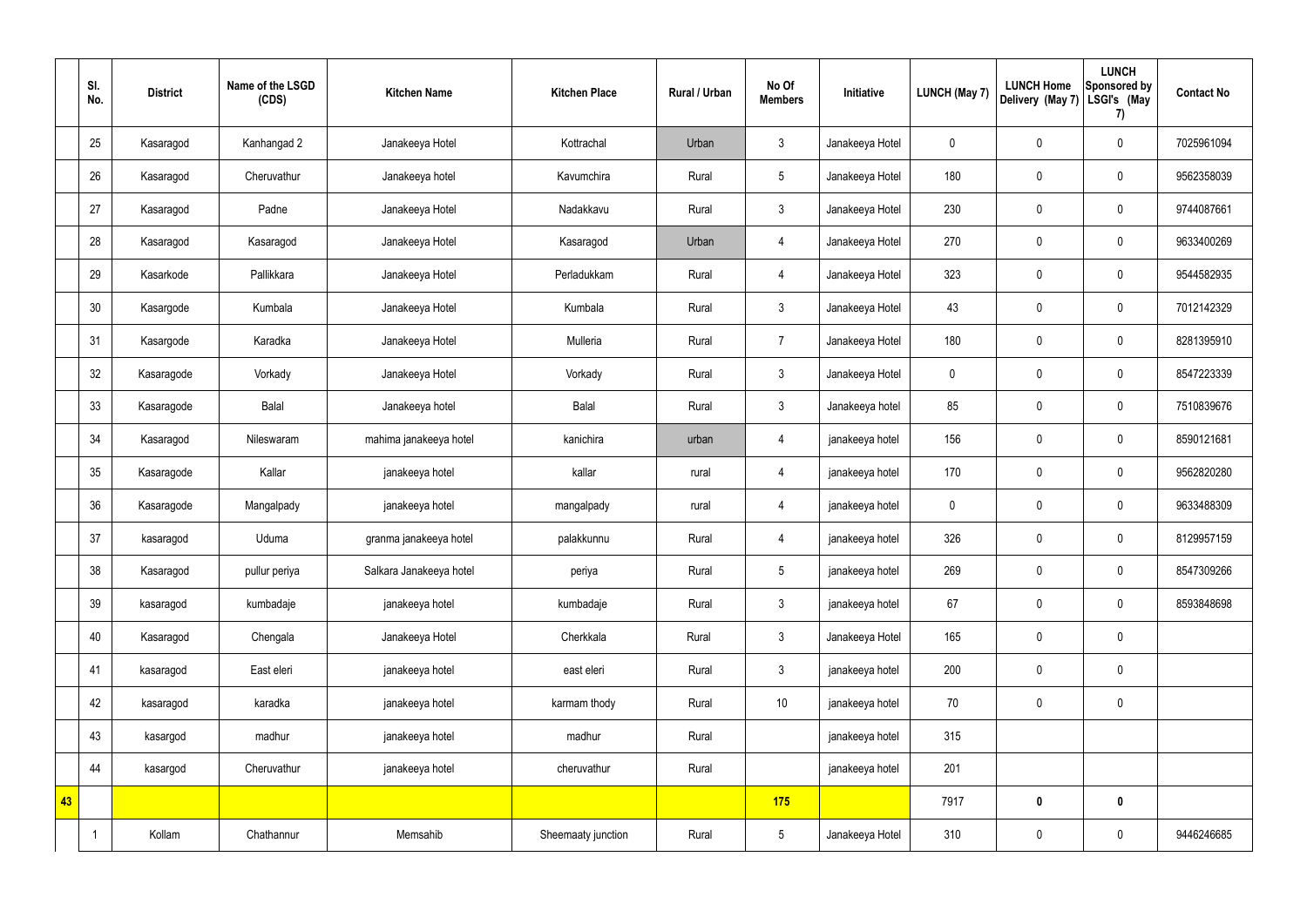| SI.<br>No.      | <b>District</b> | Name of the LSGD<br>(CDS) | <b>Kitchen Name</b>              | <b>Kitchen Place</b>                 | Rural / Urban | No Of<br><b>Members</b> | Initiative      | <b>LUNCH (May 7)</b> | <b>LUNCH Home</b><br>Delivery (May 7) | <b>LUNCH</b><br>Sponsored by<br>LSGI's (May<br>7) | <b>Contact No</b> |
|-----------------|-----------------|---------------------------|----------------------------------|--------------------------------------|---------------|-------------------------|-----------------|----------------------|---------------------------------------|---------------------------------------------------|-------------------|
| $\overline{2}$  | Kollam          | Melila                    | <b>Atham Unit</b>                | Melila                               | Rural         | $\overline{7}$          | Janakeeya Hotel | 261                  | 0                                     | $\mathbf 0$                                       | 9961178040        |
| $\mathbf{3}$    | Kollam          | Kulakkada                 | Ruchi Snacks & Catering Unit     | Poovattoor                           | Rural         | $\overline{4}$          | Janakeeya Hotel | 209                  | 0                                     | $\boldsymbol{0}$                                  | 7907941183        |
| $\overline{4}$  | Kollam          | Ittiva                    | Nanma Janakeeya hotel            | Kattampally                          | Rural         | $5\phantom{.0}$         | Janakeeya Hotel | 0                    | 0                                     | $\mathbf 0$                                       | 9809171887        |
| $5\phantom{.0}$ | Kollam          | Sooranad North            | Nanma catering unit              | Sooranadu higher secondary<br>school | Rural         | $5\phantom{.0}$         | Janakeeya Hotel | 243                  | 0                                     | $\mathbf 0$                                       | 9846082469        |
| 6               | Kollam          | Clappana                  | Bismi catering                   | Palakulangara                        | Rural         | $5\phantom{.0}$         | Janakeeya Hotel | 125                  | 0                                     | $\mathbf 0$                                       | 9847901413        |
| -7              | Kollam          | Mayyanad                  | Krishnas Janakeeya hotel         | Eravipuram                           | Rural         | $\mathbf{3}$            | Janakeeya Hotel | 115                  | 0                                     | $\mathbf 0$                                       | 9656477455        |
| 8               | Kollam          | Mayyanad                  | Souhridha Janakeeya hotel        | Pattarumukku,                        | Rural         | 9                       | Janakeeya Hotel | 0                    | 0                                     | $\mathbf 0$                                       | 7902645448        |
| 9               | Kollam          | Kulasekharapuram          | adi sakthi                       | Puthentheruvu.                       | Rural         | $5\overline{)}$         | Janakeeya Hotel | 249                  | 0                                     | $\mathbf 0$                                       | 9656890790        |
| 10              | Kollam          | Thekkumbhagam             | Krishna hotel                    | Nadakavu junction                    | Rural         | 4                       | Janakeeya Hotel | 46                   | 0                                     | $\mathbf 0$                                       | 9961070031        |
| 11              | Kollam          | Oachira                   | Parabhramam catering             | near oachira , ITI canteen,          | Rural         | $\overline{4}$          | Janakeeya Hotel | 0                    | 0                                     | $\mathbf 0$                                       | 9562283927        |
| 12              | Kollam          | Thodiyoor                 | Samridhi activity group          | Lpschool thodiyoor                   | Rural         | $5\,$                   | Janakeeya Hotel | 0                    | 0                                     | $\mathbf 0$                                       | 9895703572        |
| 13              | Kollam          | Thrikkovilvattom          | Murari catering, janakeeya hotel | Mukhathala                           | Rural         | 4                       | Janakeeya Hotel | 117                  | 0                                     | $\mathbf 0$                                       | 9847072544        |
| 14              | Kollam          | Sasthamcotta              | Sreedurgha catering              | Jemini hotel sasthamcotta            | Rural         | $\overline{7}$          | Janakeeya Hotel | 288                  | 0                                     | $\mathbf 0$                                       | 9744368496        |
| 15              | Kollam          | Kollam                    | Athulya catering                 | Thirumullavaram                      | Urban         | $\overline{4}$          | Janakeeya Hotel | 232                  | 0                                     | $\mathbf 0$                                       | 9048646080        |
| 16              | Kollam          | West Kallada              | Keerthi catering                 | Karalimukku                          | Rural         | $5\phantom{.0}$         | Janakeeya Hotel | 180                  | 0                                     | $\pmb{0}$                                         | 9605206907        |
| 17              | Kollam          | Thazhava                  | Pavizham                         | Karutheri junction                   | Rural         | $5\phantom{.0}$         | Janakeeya Hotel | 235                  | 0                                     | $\pmb{0}$                                         | 8086704216        |
| 18              | Kollam          | Kollam                    | Niravu catering                  | Chinnakkada                          | Urban         | $5\phantom{.0}$         | Janakeeya Hotel | 322                  | 0                                     | $\pmb{0}$                                         | 9633073613        |
| 19              | Kollam          | Perinad                   | janakeeya Bhakshanashala         | Panchayat canteen                    | Rural         | $5\phantom{.0}$         | Janakeeya Hotel | 112                  | 0                                     | $\pmb{0}$                                         | 9526402667        |
| 20              | Kollam          | Kundara                   | Ammu Catering unit               | Mulavana LP school                   | Rural         | $\overline{4}$          | Janakeeya Hotel | 142                  | 0                                     | $\pmb{0}$                                         | 9633518572        |
| 21              | Kollam          | Neduvathur                | Pooja hotel                      | Thevalappuram                        | Rural         | $\mathbf{3}$            | Janakeeya Hotel | 65                   | 0                                     | $\pmb{0}$                                         | 9745376675        |
| 22              | Kollam          | Punalur                   | Jyothi Catering                  | Punalur                              | Urban         | $\overline{4}$          | Janakeeya Hotel | 230                  | $\mathbf 0$                           | $\pmb{0}$                                         | 9961249345        |
| 23              | Kollam          | Punalur                   | Mahima Catering                  | Punalur                              | Urban         | $5\phantom{.0}$         | Janakeeya Hotel | 260                  | 0                                     | $\pmb{0}$                                         | 9496112957        |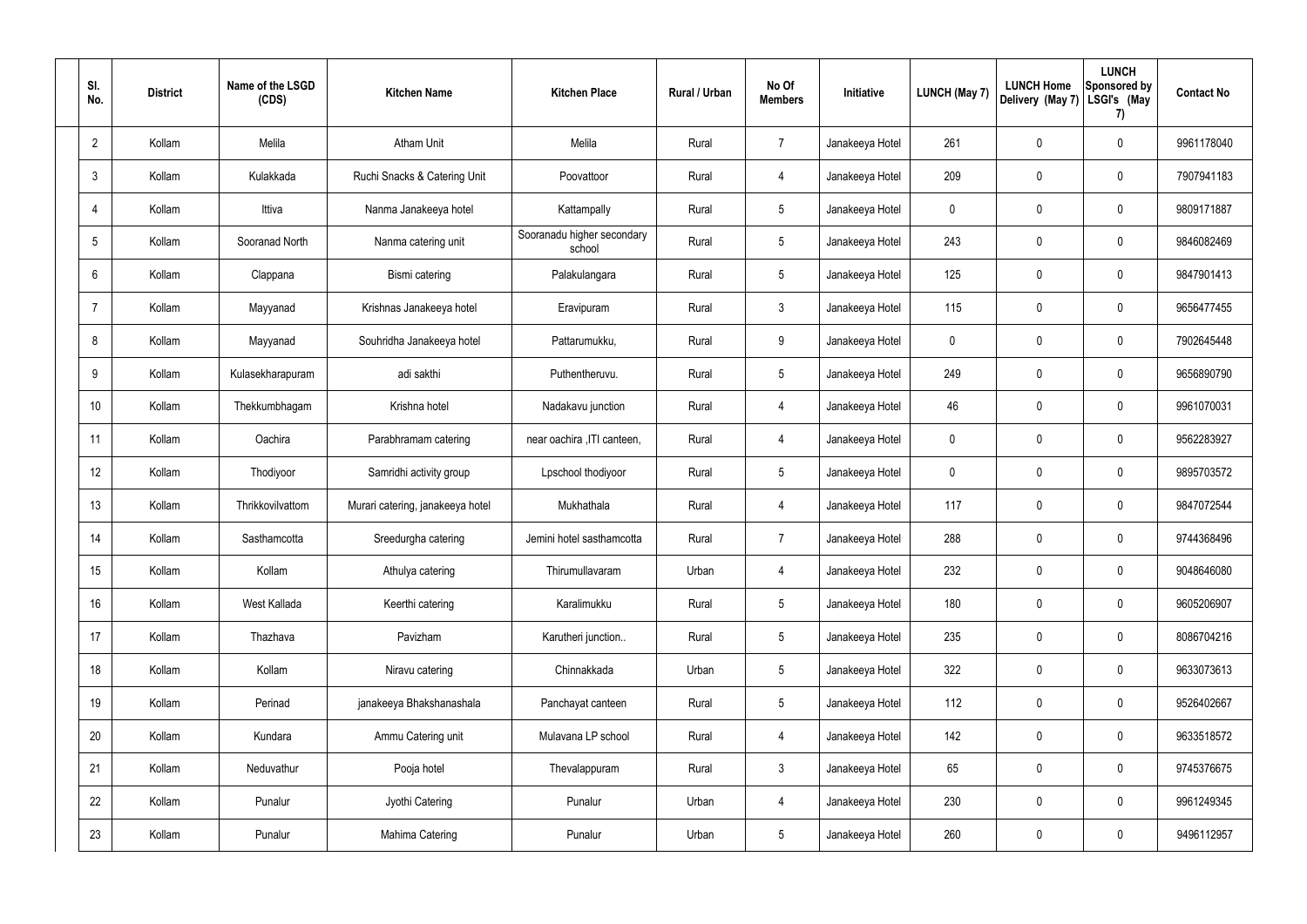|    | SI.<br>No. | <b>District</b> | Name of the LSGD<br>(CDS) | <b>Kitchen Name</b>      | <b>Kitchen Place</b>              | Rural / Urban | No Of<br><b>Members</b> | Initiative      | <b>LUNCH (May 7)</b> | <b>LUNCH Home</b><br>Delivery (May 7) | <b>LUNCH</b><br>Sponsored by<br>LSGI's (May<br>7) | <b>Contact No</b> |
|----|------------|-----------------|---------------------------|--------------------------|-----------------------------------|---------------|-------------------------|-----------------|----------------------|---------------------------------------|---------------------------------------------------|-------------------|
|    | 24         | Kollam          | Punalur                   | Safalyam Catering        | Punalur                           | Urban         | $5\phantom{.0}$         | Janakeeya Hotel | 329                  | 0                                     | $\mathbf 0$                                       | 9495476197        |
|    | 25         | Kollam          | Thrikkaruva               | Janakeeya Bhakshanashala | Thinavila Junction Kanjaveli      | Rural         | 4                       | Janakeeya Hotel | $\mathbf 0$          | 0                                     | $\pmb{0}$                                         | 9645069880        |
|    | 26         | Kollam          | Chithara                  | AKG Janakeeya Hotel      | Kizhakkumbagom                    | Rural         | $5\phantom{.0}$         | Janakeeya Hotel | 104                  | 0                                     | $\mathbf 0$                                       | 9495701987        |
|    | 27         | Kollam          | South Paravur             | Kshree janakeeya hotel   | Busstand ,paravur                 | Urban         | $5\phantom{.0}$         | Janakeeya Hotel | 168                  | 0                                     | $5\phantom{.0}$                                   | 8606179380        |
|    | 28         | Kollam          | Mynagappally              | Anugraha hotel           | Kadappa                           | Rural         | $5\phantom{.0}$         | Janakeeya Hotel | 234                  | 0                                     | $\mathbf 0$                                       | 9995085705        |
|    | 29         | Kollam          | Mandrothuruthu            | Janakeeya Bhakshanashala | Thoombummukham                    | Rural         | $\overline{4}$          | Janakeeya Hotel | 45                   | 0                                     | $\pmb{0}$                                         | 9526648057        |
|    | 30         | Kollam          | Karungappally             | Bagya catering           | Muncipality                       | Urban         | $\overline{4}$          | Janakeeya Hotel | $\mathbf 0$          | 0                                     | $\mathbf 0$                                       | 9947702130        |
|    | 31         | Kollam          | Kollam East               | Bharathlekshmi           | Vadakkevila                       | Urban         | $\mathbf{3}$            | Janakeeya Hotel | 341                  | 0                                     | $\mathbf 0$                                       | 9744300901        |
|    | 32         | Kollam          | Chavara                   | Harisree janakeya hotel  | Panchayath                        | Rural         | 3 <sup>1</sup>          | Janakeeya Hotel | 65                   | 0                                     | $\mathbf 0$                                       | 9995166343        |
|    | 33         | Kollam          | Pavithreswaram            | Kairali                  | Pavithreswaram                    | Rural         | 4                       | Janakeeya Hotel | 243                  | 0                                     | $\pmb{0}$                                         | 9605836414        |
|    | 34         | Kollam          | Veliyam                   | Kantharees               | Panchayathu building              | Rural         | $5\phantom{.0}$         | Janakeeya Hotel | 123                  | 0                                     | $\mathbf 0$                                       | 9562111715        |
|    | 35         | Kollam          | Velinalloor               | Quality Janakeeya hotel  | Alummod, Velinalloor              | Rural         | 4                       | Janakeeya Hotel | 117                  | 0                                     | $\pmb{0}$                                         | 9605896303        |
|    | 36         | Kollam          | Elamadu                   | Swaruma janakeeya hotel  | Near cooperative bank,<br>Elamadu | Rural         | $\mathbf{3}$            | Janakeeya Hotel | 149                  | 0                                     | $\overline{2}$                                    | 8129611321        |
|    | 37         | Kollam          | Kadakkal                  | Nanma janakeeya hotel    | Kadakkal                          | Rural         | $\overline{4}$          | Janakeeya Hotel | 250                  | 0                                     | $\mathbf 0$                                       | 9847936390        |
|    | 38         | Kollam          | Perayam                   | Janakeeya hotel          | Onambalam                         | Rural         | $\overline{4}$          | Janakeeya Hotel | $\mathbf 0$          | 0                                     | $\mathbf 0$                                       | 9446855866        |
| 80 | 39         | Kollam          | Ezhukone                  | Ezhukone janakeeya hotel | Near panchayathu office           | Rural         | $5\phantom{.0}$         | Janakeeya Hotel | 231                  | 0                                     | $\mathbf 0$                                       | 8086757275        |
|    | 40         | Kollam          | Adichanalloor             | Ruchikkoottu             | Mylakkaadu                        | Rural         | $\overline{4}$          | Janakeeya Hotel | 109                  | 0                                     | $\mathbf 0$                                       | 8136954461        |
|    | 41         | Kollam          | Poruvazhi                 | Amma janakeeya hotel     | Poruvaxhy                         | Rural         | $5\phantom{.0}$         | Janakeeya Hotel | 231                  | 0                                     | $\mathbf 0$                                       | 9656421272        |
|    | 42         | Kollam          | Nilamel                   | Vanitha Janakeeya Hotel  | Nilamel                           | Rural         | $\overline{4}$          | Janakeeya Hotel | 98                   | 0                                     | $\mathbf 0$                                       | 9447407264        |
|    | 43         | Kollam          | Panmana                   | SV janakeeya hotel       | Kollaka CN junction               | Rural         | $\mathfrak{Z}$          | Janakeeya Hotel | 45                   | 0                                     | $\mathbf 0$                                       | 8113020216        |
|    | 44         | Kollam          | Ummannoor                 | Thanal                   | Nellikunnam                       | Rural         | $\overline{4}$          | Janakeeya Hotel | 238                  | 0                                     | $\mathbf 0$                                       | 9656194614        |
|    | 45         | Kollam          | Kulathupuzha              | Karunya Janakeeya Hotel  | Thinkal karikkam                  | Rural         | 4                       | Janakeeya Hotel | 0                    | 0                                     | $\boldsymbol{0}$                                  | 9048034267        |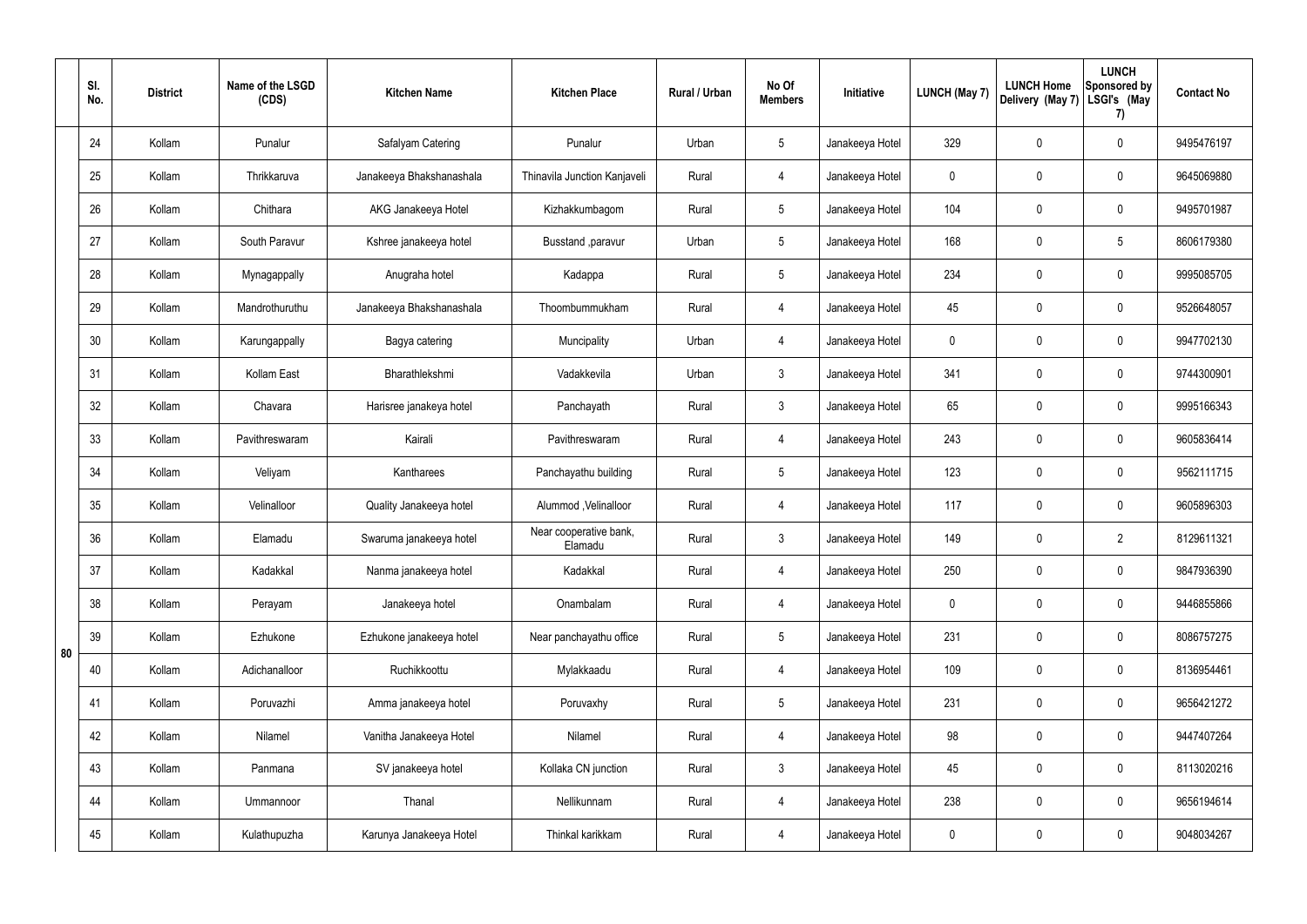| SI.<br>No. | <b>District</b> | Name of the LSGD<br>(CDS) | <b>Kitchen Name</b>                              | <b>Kitchen Place</b>                                 | Rural / Urban | No Of<br><b>Members</b> | Initiative      | <b>LUNCH (May 7)</b> | <b>LUNCH Home</b><br>Delivery (May 7) | <b>LUNCH</b><br><b>Sponsored by</b><br>LSGI's (May<br>7) | <b>Contact No</b> |
|------------|-----------------|---------------------------|--------------------------------------------------|------------------------------------------------------|---------------|-------------------------|-----------------|----------------------|---------------------------------------|----------------------------------------------------------|-------------------|
| 46         | Kollam          | Kareepra                  | Kareepra janakeeya hotel                         | Panchayathu office junction                          | Rural         | $5\phantom{.0}$         | Janakeeya Hotel | 77                   | 0                                     | $\mathbf 0$                                              | 9656783244        |
| 47         | Kollam          | Piravanthur               | Thanima catering unit                            | Piravanthoor                                         | Rural         | $5\phantom{.0}$         | Janakeeya Hotel | 127                  | 0                                     | 0                                                        | 9207907284        |
| 48         | Kollam          | Karavaloor                | Sreelekshmi Janakeeya Hotel                      | Karavalur                                            | Rural         | $5\phantom{.0}$         | Janakeeya Hotel | 160                  | 0                                     | $\mathbf 0$                                              | 9745719860        |
| 49         | Kollam          | Alayaman                  | Sreelakam Janakeeya Hotel                        | Karukone                                             | Rural         | 4                       | Janakeeya Hotel | 188                  | 0                                     | $\mathbf 0$                                              | 8592858448        |
| 50         | Kollam          | Kottarakkara              | Ruchi                                            | Kottarakkara christuraj hospital<br>hospital canteen | Urban         | $5\phantom{.0}$         | Janakeeya Hotel | 223                  | 0                                     | $\mathbf 0$                                              | 9447997809        |
| 51         | Kollam          | Chirakkara                | Bhoomika Jh                                      | Bhajanamadam mukku                                   | Rural         | $5\phantom{.0}$         | Janakeeya Hotel | 160                  | 0                                     | $\mathbf 0$                                              | 9567024263        |
| 52         | Kollam          | Kalluvathukkal            | Deepam Jh                                        | Parippally                                           | Rural         | 4                       | Janakeeya Hotel | 0                    | 0                                     | $\mathbf 0$                                              | 8593984144        |
| 53         | Kollam          | Chirakkara                | Niram Jh                                         | Vadakkemukku ,chirakkara                             | Rural         | 4                       | Janakeeya Hotel | 183                  | 0                                     | $\mathbf 0$                                              | 9847286593        |
| 54         | Kollam          | Velinalloor               | Mathrika janakeeya hotel                         | Govt PHC canteen                                     | Rural         | 4                       | Janakeeya Hotel | 135                  | 0                                     | $\mathbf 0$                                              | 7592859804        |
| 55         | Kollam          | East Kallada              | kudumbashree janakeeya hotel                     | marthandapuram                                       | Rural         | 5                       | Janakeeya Hotel | 254                  | 0                                     | $\mathbf 0$                                              | 9746964557        |
| 56         | Kollam          | Anchal                    | Malu janakeeya hotel                             | Anchal, Town ward                                    | Rural         | 3                       | Janakeeya Hotel | 303                  | 0                                     | $\mathbf 0$                                              | 9656920091        |
| 57         | Kollam          | Kummil                    | Sreebhadra janakeeya hotel                       | Thachonam                                            | Rural         | 3                       | Janakeeya Hotel | 0                    | 0                                     | 0                                                        | 9846327312        |
| 58         | Kollam          | Yeroor                    | Oottupura janakeeya hotel                        | yeroor                                               | Rural         | 6                       | Janakeeya Hotel | 160                  | 0                                     | $\mathbf 0$                                              | 9526031467        |
| 59         | Kollam          | Nedumpana                 | Samthripthy janakeeya hotel                      | Pallimon                                             | Rural         | $\overline{4}$          | Janakeeya Hotel | $\mathbf 0$          | 0                                     | $\pmb{0}$                                                | 9539780119        |
| 60         | Kollam          | Kollam                    | Ishwarya janakeeya hotel                         | Near collectorate, Thevally<br>division              | Urban         | $\mathfrak{Z}$          | Janakeeya Hotel | 328                  | $\mathbf 0$                           | $\mathbf 0$                                              | 8848893882        |
| 61         | Kollam          | Edamulakkal               | Sahya janakeeya hotel                            | Edamulackal                                          | Rural         | 4                       | Janakeeya Hotel | 132                  | 0                                     | $\mathbf 0$                                              | 7025532998        |
| 62         | Kollam          | Mylom                     | Amrutha                                          | Inchakkadu                                           | Rural         | $\overline{5}$          | Janakeeya Hotel | 178                  | $\mathbf 0$                           | $\mathsf{0}$                                             | 9539780965        |
| 63         | Kollam          | Thevalakkara              | Kerala Janakeeya Hotel                           | Thevalakkara                                         | Rural         | $\mathbf{3}$            | Janakeeya Hotel | 45                   | $\mathbf 0$                           | $\mathsf{0}$                                             | 9847291089        |
| 64         | Kollam          | Thalavoor                 | Kudumbasheree Nadan<br>Bhakshanashala            | Pidavoor                                             | Rural         | 4                       | Janakeeya Hotel | 145                  | $\mathbf 0$                           | $\mathsf{0}$                                             | 9747324839        |
| 65         | Kollam          | Vilakkudy                 | vadhanam                                         | <b>KUNNICODU</b>                                     | Rural         | $5\,$                   | Janakeeya Hotel | 170                  | $\pmb{0}$                             | $\mathsf{0}$                                             | 9526354689        |
| 66         | Kollam          | Poothakkulam              | Avani catering                                   | Poothakkulam gp                                      | Rural         | 4                       | Janakeeya Hotel | 88                   | $\mathbf 0$                           | $\mathbf 0$                                              | 9562782082        |
| 67         | Kollam          | Pathanapuram              | Pathanapuram Grama Panchayath<br>Janakeeya Hotel | Pathanapuram                                         | Rural         | $\overline{4}$          | Janakeeya Hotel | 89                   | $\pmb{0}$                             | $\mathsf{0}$                                             | 9061291033        |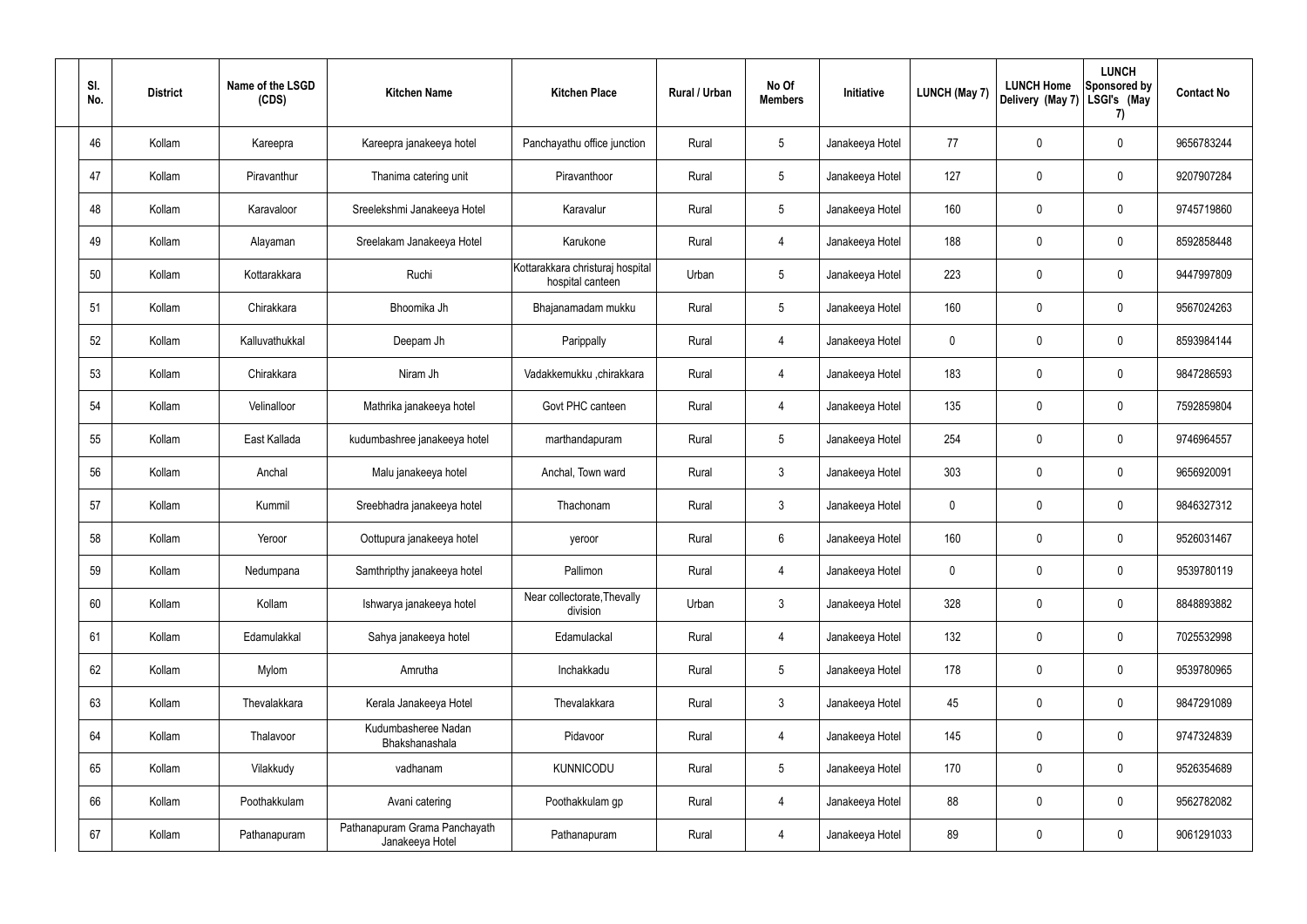|    | SI.<br>No.      | <b>District</b> | Name of the LSGD<br>(CDS) | <b>Kitchen Name</b>        | <b>Kitchen Place</b>      | Rural / Urban | No Of<br><b>Members</b> | Initiative      | <b>LUNCH (May 7)</b> | <b>LUNCH Home</b><br>Delivery (May 7) | <b>LUNCH</b><br>Sponsored by<br>LSGI's (May<br>7) | <b>Contact No</b> |
|----|-----------------|-----------------|---------------------------|----------------------------|---------------------------|---------------|-------------------------|-----------------|----------------------|---------------------------------------|---------------------------------------------------|-------------------|
|    | 68              | Kollam          | Chadayamangalam           | Real janakeeya hotel       | Chadayamangalam           | Rural         | $\mathfrak{Z}$          | Janakeeya Hotel | 80                   | $\mathbf 0$                           | $\mathbf 0$                                       | 9562123039        |
|    | 69              | Kollam          | Elampalloor               | Kalavara janakeeya hotel   | Ashupathri mukku, Kundara | Rural         | $5\phantom{.0}$         | Janakeeya Hotel | 212                  | $\mathbf 0$                           | $\mathbf 0$                                       | 8943182967        |
|    | 70              | Kollam          | Kottamkara                | Ishwarya janakeeya hotel   | Keralapuram               | Rural         | $5\,$                   | Janakeeya Hotel | $\mathbf 0$          | $\mathbf 0$                           | $\mathbf 0$                                       | 9747765979        |
|    | 71              | Kollam          | Vettikavala               | Nanma                      | Vettikkavala              | Rural         | $\mathbf{3}$            | Janakeeya Hotel | 178                  | $\mathbf 0$                           | $\mathbf 0$                                       | 9645070430        |
|    | 72              | Kollam          | Pooyappally               | Anaswara janakeeya hotel   | Maruthamanpally           | Rural         | $5\overline{)}$         | Janakeeya Hotel | 65                   | $\mathbf 0$                           | $\mathbf 0$                                       | 9947289476        |
|    | 73              | Kollam          | Thenmala                  | Nanma janakeeya hotel      | Thenmala                  | Rural         | 4                       | Janakeeya Hotel | 200                  | $\mathbf 0$                           | $\mathbf 0$                                       | 9446274943        |
|    | 74              | Kollam          | Pattazhi                  | Suprabhatham Catering Unit | pattazhy                  | Rural         | $\overline{4}$          | Janakeeya Hotel | 67                   | $\mathbf 0$                           | $\mathbf 0$                                       | 9495195796        |
|    | 75              | Kollam          | Neendakara                | Darshana Janakeeya Hotel   | Puthenthura Junction      | Rural         | $\mathbf{3}$            | Janakeeya Hotel | 212                  | $\mathbf 0$                           | $\mathbf 0$                                       | 9633106463        |
|    | 76              | Kollam          | Clappana                  | Vijayasree                 | Near alumpeedika junction | Rural         | $5\overline{)}$         | Janakeeya Hotel | 122                  | $\mathbf 0$                           | $\mathbf 0$                                       | 9567797660        |
|    | 77              | Kollam          | Sooranad South            | Akshaya janakeeya hotel    | Patharam                  | Rural         | 4                       | Janakeeya Hotel | 285                  | $\pmb{0}$                             | $\mathbf 0$                                       | 9746919825        |
|    | 78              | Kollam          | Edamulakkal               | Deepam janakeeya hotel     | Edamulackal               | Rural         | $\mathbf{3}$            | Janakeeya Hotel | 288                  | $\pmb{0}$                             | $\mathbf 0$                                       | 9400684494        |
|    | 79              | Kollam          | Aryankavu                 | Sevana janakeeya hotel     | Kazhuthurutty             | Rural         | $\mathbf{3}$            | Janakeeya Hotel | 174                  | $\mathbf 0$                           | $\mathbf 0$                                       | 8921381398        |
|    | 80              | Kollam          | Pattazhi Vadakkekara      | Annapoorna                 | Kaduvathode               | Rural         | 4                       | Janakeeya Hotel | 108                  | $\mathbf 0$                           | $\mathbf 0$                                       | 7561013776        |
|    | 81              | Kollam          | Kulasekharapuram          | Vinayaka                   | Puthiyakav                | Rural         | 4                       | Janakeeya Hotel | 249                  | $\pmb{0}$                             | $\mathbf 0$                                       | 9947499053        |
|    | 82              | Kollam          | Kunnathur                 | sudha's Janakeeya Hotel    | kunnathur                 | Rural         | $6\overline{6}$         | Janakeeya Hotel | 270                  | $\pmb{0}$                             | $\mathbf 0$                                       | 9496270029        |
| 82 |                 |                 |                           |                            |                           |               | 358                     |                 | 12516                | $\mathbf{0}$                          | $\overline{7}$                                    |                   |
|    |                 | Kottayam        | Akalakkunnam              | Navaruchi                  | Chengalam                 | Rural         | $5\phantom{.0}$         | Janakeeya Hotel | $\mathbf 0$          | $\pmb{0}$                             | $\mathbf 0$                                       | 9188362235        |
|    | $\overline{2}$  | kottayam        | Akalakunnam               | Janakeeya Hotel            | Akalakunnam               | Rural         | $5\overline{)}$         | Janakeeya Hotel | 167                  | $\pmb{0}$                             | $\mathbf 0$                                       | 8086245950        |
|    | $\mathfrak{Z}$  | Kottayam        | Arpookkara                | Niravu                     | <b>Medical College</b>    | Rural         | 8                       | Janakeeya Hotel | 200                  | $\pmb{0}$                             | $\mathbf 0$                                       | 9744719092        |
|    | 4               | Kottayam        | Arpookkara                | Ruchi Janakeeya Hotel      | Kaippuzha mutt            | Rural         | $\overline{4}$          | Janakeeya Hotel | 115                  | $\pmb{0}$                             | $\mathbf 0$                                       | 9847147156        |
|    | $5\phantom{.0}$ | Kottayam        | Athirampuzha              | Hannas                     | Mannanam                  | Rural         | $\overline{4}$          | Janakeeya Hotel | 82                   | $\pmb{0}$                             | $\mathbf 0$                                       | 9496136682        |
|    | 6               | Kottayam        | Ayarkunnam                | Panchami Unit              | Near PHC Ayarkunnam       | Rural         | $5\overline{)}$         | Janakeeya Hotel | $\pmb{0}$            | $\pmb{0}$                             | $\boldsymbol{0}$                                  | 9744560994        |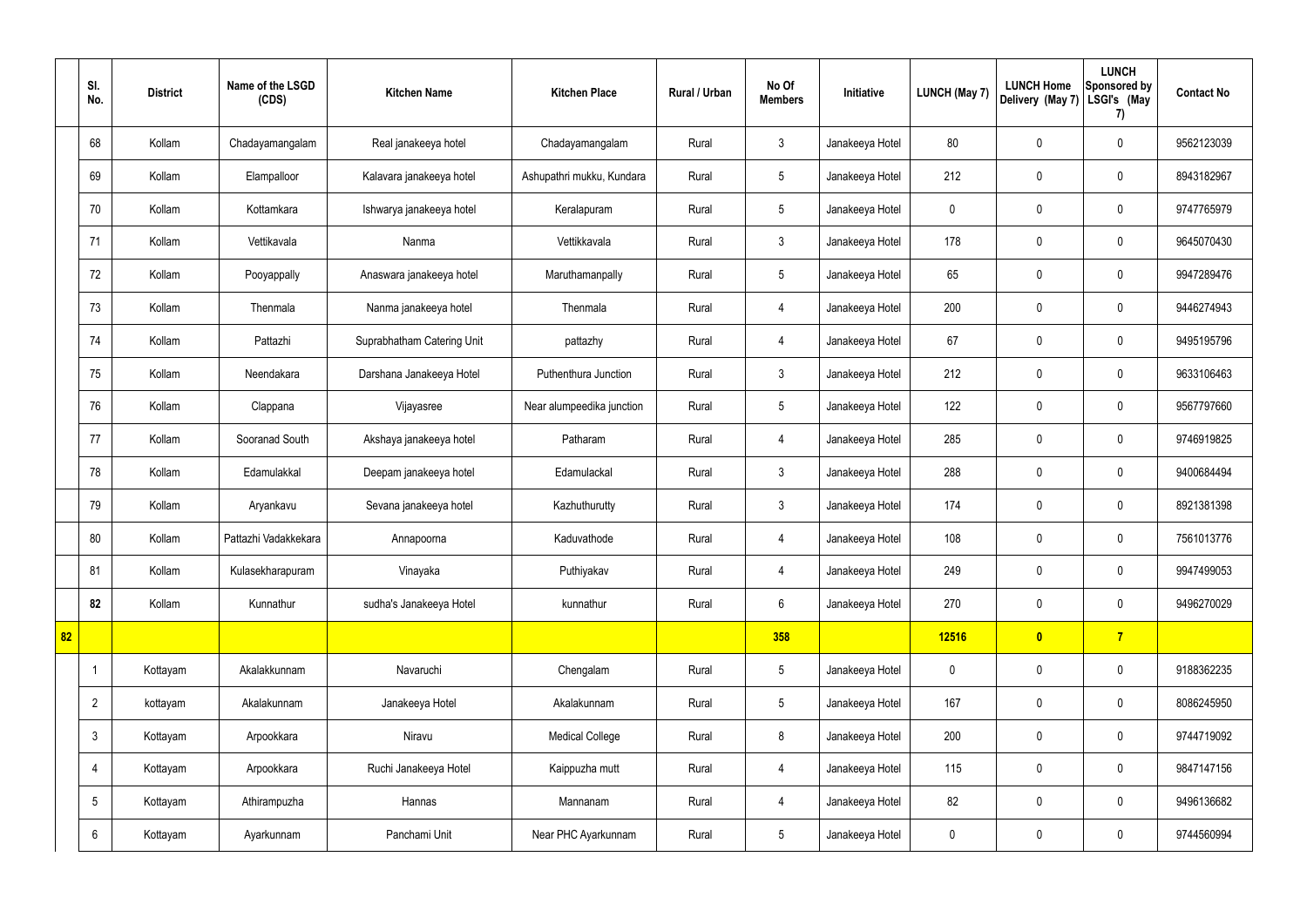| SI.<br>No. | <b>District</b> | Name of the LSGD<br>(CDS) | <b>Kitchen Name</b>             | <b>Kitchen Place</b>                   | Rural / Urban | No Of<br><b>Members</b> | Initiative      | <b>LUNCH (May 7)</b> | <b>LUNCH Home</b><br>Delivery (May 7) | <b>LUNCH</b><br><b>Sponsored by</b><br>LSGI's (May<br>7) | <b>Contact No</b> |
|------------|-----------------|---------------------------|---------------------------------|----------------------------------------|---------------|-------------------------|-----------------|----------------------|---------------------------------------|----------------------------------------------------------|-------------------|
| 7          | Kottayam        | Aymanam                   | Bisiya                          | Aymanam panchayath hall                | Rural         | $\mathfrak{Z}$          | Janakeeya Hotel | 123                  | 0                                     | $\mathbf 0$                                              | 9544560606        |
| 8          | Kottayam        | Bharananganam             | Kudumbshree nadan bhakshanasala | Bharananganam                          | Rural         | $\mathbf{3}$            | Janakeeya Hotel | 98                   | 0                                     | $\mathbf 0$                                              | 8113827680        |
| 9          | Kottayam        | Changanassery             | Janakeeya Hotel                 | Near Railway station                   | Urban         | $\mathbf{3}$            | Janakeeya Hotel | 248                  | 0                                     | $\mathbf 0$                                              | 7560866821        |
| 10         | Kottayam        | Chemp                     | Thanima                         | Chemp                                  | Rural         | $\overline{4}$          | Janakeeya Hotel | 0                    | 0                                     | $\mathbf 0$                                              | 9809940907        |
| 11         | Kottayam        | Chirakkadav               | <b>Udaya Catering Unit</b>      | Mahatma Gandhi Town Hall,<br>Ponkunnam | Rural         | $5\phantom{.0}$         | Janakeeya Hotel | 116                  | 0                                     | $\mathbf 0$                                              | 6282479410        |
| 12         | Kottayam        | Chirakkadav               | Sargam                          | Thekkethu Kavala                       | Rural         | $\mathfrak{Z}$          | Janakeeya Hotel | 63                   | 0                                     | $\mathbf 0$                                              | 9656087110        |
| 13         | Kottayam        | Elikulam                  | Janakeeya Hotel Elikkulam       | Manchakuzhy                            | Rural         | $\mathbf{3}$            | Janakeeya Hotel | 116                  | 0                                     | $\mathbf 0$                                              | 9074768314        |
| 14         | Kottayam        | Erumeli                   | Janakeeya Hotel Erumeli         | Erumeli                                | Rural         | $\overline{4}$          | Janakeeya Hotel | 134                  | 0                                     | $\mathbf 0$                                              | 8078201554        |
| 15         | Kottayam        | Ettumanoor                | Gramashree cafe kudumbasree     | Nandanam auditorium,<br>Ettumanoor     | Urban         | $5\phantom{.0}$         | Janakeeya Hotel | 174                  | 0                                     | $\mathbf 0$                                              | 9847334071        |
| 16         | Kottayam        | Kadanad                   | Thanal catering                 | Kadanad                                | Rural         | $5\phantom{.0}$         | Janakeeya Hotel | 97                   | 0                                     | $\mathbf 0$                                              | 9048099040        |
| 17         | Kottayam        | Kadaplamattam             | Salt &pepper                    | Near Kadaplamattom CDS                 | Rural         | $\overline{4}$          | Janakeeya Hotel | 32                   | 0                                     | $\mathbf 0$                                              | 9645400860        |
| 18         | Kottayam        | Kadaplamattam             | Kadaplamattam Janakeeya Hotel   | Vayala                                 | Rural         | 4                       | Janakeeya Hotel | 73                   | 110                                   | $\mathbf 0$                                              | 9446804954        |
| 19         | Kottayam        | Kaduthuruthy              | Janakeeya Hotel                 | Panchayath premise                     | Rural         | 6                       | Janakeeya Hotel | 102                  | 0                                     | $\mathbf 0$                                              | 9847166464        |
| 20         | Kottayam        | Kallara                   | Vasuki Janakeeya hotel          | Kallara                                | Rural         | $\mathbf{3}$            | Janakeeya Hotel | 85                   | $\mathbf 0$                           | $\mathbf 0$                                              | 9846103478        |
| 21         | Kottayam        | Kanakkari                 | Jesus                           | Pattithanam                            | Rural         | $5\phantom{.0}$         | Janakeeya Hotel | 171                  | $\mathbf 0$                           | $\mathbf 0$                                              | 9447192439        |
| 22         | Kottayam        | Kangazha                  | Sulabha                         | Pathanadu                              | Rural         | $5\phantom{.0}$         | Janakeeya Hotel | 0                    | $\mathbf 0$                           | $\mathbf 0$                                              | 9847438293        |
| 23         | Kottayam        | Kanjirapally              | Vanitha canteen                 | Panchayath premise                     | Rural         | $\mathbf{3}$            | Janakeeya Hotel | 123                  | $\mathbf 0$                           | $\mathbf 0$                                              | 9605391868        |
| 24         | Kottayam        | Karoor                    | Unarvu janakeeya hotel          | Valavoor                               | Rural         | $5\phantom{.0}$         | Janakeeya Hotel | 76                   | $\pmb{0}$                             | $\mathbf 0$                                              | 8304903250        |
| 25         | Kottayam        | Karukachal                | <b>Sukrutham Catering Unit</b>  | Karukachal                             | Rural         | $5\,$                   | Janakeeya Hotel | 55                   | $\mathbf 0$                           | $\mathbf 0$                                              | 9847766843        |
| 26         | Kottayam        | Kidangoor                 | Janakeeya hotel                 | Kidangoor Panchayath                   | Rural         | $\mathfrak{Z}$          | Janakeeya Hotel | 169                  | $\pmb{0}$                             | $\mathbf 0$                                              | 9048080292        |
| 27         | Kottayam        | Kooroppada                | Achus Janakeeya Hotel           | Panchayath                             | Rural         | $\mathbf{3}$            | Janakeeya Hotel | 153                  | $\mathbf 0$                           | $\mathbf 0$                                              | 9778121989        |
| 28         | Kottayam        | Koottickal                | Janakeeya hotel                 | Koottickal                             | Rural         | $5\phantom{.0}$         | Janakeeya Hotel | 98                   | $\pmb{0}$                             | $\mathbf 0$                                              | 9645219929        |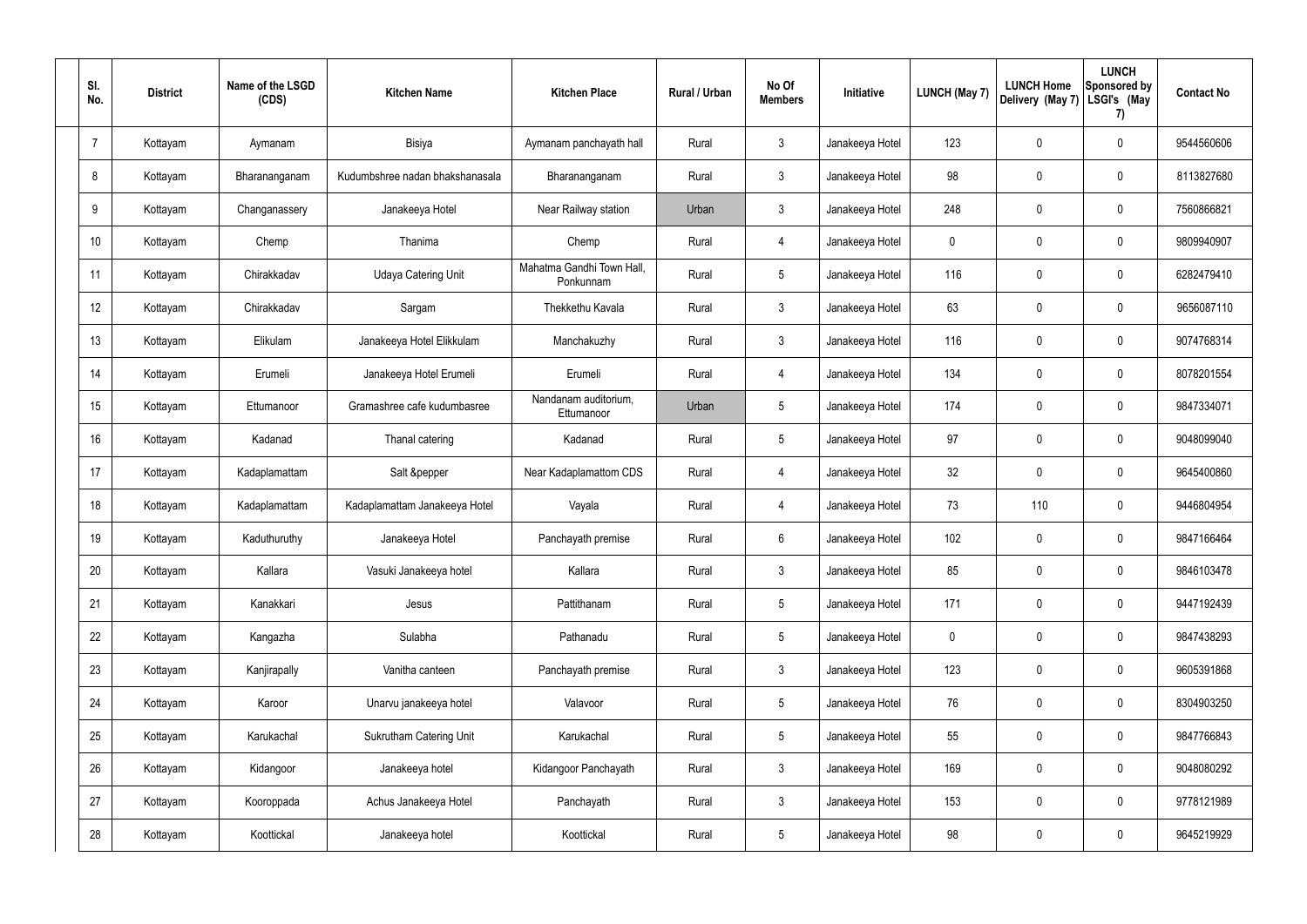|    | SI.<br>No. | <b>District</b> | Name of the LSGD<br>(CDS) | <b>Kitchen Name</b>             | <b>Kitchen Place</b>           | Rural / Urban | No Of<br><b>Members</b> | Initiative      | <b>LUNCH (May 7)</b> | <b>LUNCH Home</b><br>Delivery (May 7) | <b>LUNCH</b><br>Sponsored by<br>LSGI's (May<br>7) | <b>Contact No</b> |
|----|------------|-----------------|---------------------------|---------------------------------|--------------------------------|---------------|-------------------------|-----------------|----------------------|---------------------------------------|---------------------------------------------------|-------------------|
|    | 29         | Kottayam        | Koruthodu                 | Koruthodu Janakeeya Hotel       | Koruthodu                      | Rural         | $6\phantom{.}6$         | Janakeeya Hotel | 106                  | 0                                     | $\mathbf 0$                                       | 7510770418        |
|    | 30         | Kottayam        | KottayamNorth             | Alfa Canteen                    | Municipality Kottayam          | Urban         | $5\phantom{.0}$         | Janakeeya Hotel | 106                  | 0                                     | $\boldsymbol{0}$                                  | 9846571923        |
|    | 31         | Kottayam        | KottayamNorth             | Kerala cafe janakeeya hotel     | Choottuveli                    | Urban         | $\mathbf{3}$            | Janakeeya Hotel | 107                  | 0                                     | $\mathbf 0$                                       | 8129337294        |
|    | 32         | Kottayam        | KottayamNorth             | Maria Janakeeya Hotel           | Chungam                        | Urban         | $5\phantom{.0}$         | Janakeeya Hotel | 100                  | 0                                     | $\mathbf 0$                                       | 9744843928        |
|    | 33         | Kottayam        | Kuravilangadu             | kudumbashree janakeeya hotel    | kuravilangady by pass junction | Rural         | $5\phantom{.0}$         | Janakeeya Hotel | 195                  | 0                                     | $\mathbf 0$                                       | 7559022364        |
|    | 34         | Kottayam        | Kurichi                   | <b>Swad Catering</b>            | Cheruvelippadi                 | Rural         | 4                       | Janakeeya Hotel | 96                   | 0                                     | $\mathbf 0$                                       | 9847891917        |
|    | 35         | Kottayam        | Madappally                | SR catering                     | Mammoodu                       | Rural         | $\mathfrak{Z}$          | Janakeeya Hotel | $\mathbf 0$          | 0                                     | $\mathbf 0$                                       | 9747702203        |
|    | 36         | Kottayam        | Manimala                  | Vanitha canteen                 | Manimala                       | Rural         | $\mathbf{3}$            | Janakeeya Hotel | 142                  | 0                                     | $\mathbf 0$                                       | 9946318069        |
|    | 37         | Kottayam        | Manjoor                   | Oruma catering unit             | Kuruppanthara                  | Rural         | $5\phantom{.0}$         | Janakeeya Hotel | 79                   | 0                                     | $\mathbf 0$                                       | 9349189590        |
|    | 38         | Kottayam        | Marangattupilly           | Marangattupilly Janakeeya Hotel | Marangattupilly                | Rural         | 4                       | Janakeeya Hotel | 121                  | 0                                     | $\mathbf 0$                                       | 9544416772        |
|    | 39         | Kottayam        | Maravanthuruth            | Changathi                       | Maravanthuruth                 | Rural         | $\overline{4}$          | Janakeeya Hotel | 64                   | 0                                     | $\mathbf 0$                                       | 9744598169        |
|    | 40         | Kottayam        | Meenachil                 | Akshaya Janakeeya hotel         | Idamattam                      | Rural         | 4                       | Janakeeya Hotel | 103                  | 0                                     | $\overline{2}$                                    | 9747190979        |
|    | 41         | Kottayam        | Meenachil                 | Archana janakeeya Hotel         | Paika                          | Rural         | $5\phantom{.0}$         | Janakeeya Hotel | 127                  | 0                                     | $\mathbf 0$                                       | 9048759539        |
| 82 | 42         | Kottayam        | Meenadom                  | Nainus                          | Meenadom                       | Rural         | $\mathbf{3}$            | Janakeeya Hotel | 63                   | 0                                     | $\pmb{0}$                                         | 9539752801        |
|    | 43         | Kottayam        | Melukavu                  | Seenayi Cafe centre             | Melukavumattam                 | Rural         | $5\overline{)}$         | Janakeeya Hotel | 0                    | 0                                     | $\pmb{0}$                                         | 9744546703        |
|    | 44         | Kottayam        | Moonnilav                 | Aiswarya                        | Moonnilav                      | Rural         | $\mathbf{3}$            | Janakeeya Hotel | 195                  | 0                                     | $\mathbf 0$                                       | 8281227689        |
|    | 45         | Kottayam        | Mulakkulam                | Janakeeya Hotel                 | Moorkkattilpadi                | Rural         | $\overline{4}$          | Janakeeya Hotel | 92                   | 0                                     | $\pmb{0}$                                         | 9747856382        |
|    | 46         | Kottayam        | Mundakkayam               | Janakeeya Hotel Mundakkayam     | Mundakkayam                    | Rural         | $6\overline{6}$         | Janakeeya Hotel | 136                  | 0                                     | $\pmb{0}$                                         | 9495314979        |
|    | 47         | Kottayam        | Nedumkunnam               | Nanma Kudumbashree Unit         | Nedumkunnam                    | Rural         | $5\phantom{.0}$         | Janakeeya Hotel | 36                   | 0                                     | $\overline{2}$                                    | 7306791612        |
|    | 48         | Kottayam        | Neendoor                  | Gruhasree ME Unit               | Panchayath                     | Rural         | $\mathfrak{Z}$          | Janakeeya Hotel | 58                   | 0                                     | $\pmb{0}$                                         | 9847756958        |
|    | 49         | Kottayam        | Njeezhoor                 | Annapoorna Janakeeya Hotel      | Panchayath                     | Rural         | $\overline{4}$          | Janakeeya Hotel | 86                   | 0                                     | $\pmb{0}$                                         | 9745246839        |
|    | 50         | Kottayam        | Pala                      | Angel Janakeeya Hotel           | Pala Municipality              | Urban         | $\overline{4}$          | Janakeeya Hotel | 133                  | 0                                     | $\pmb{0}$                                         | 9745963125        |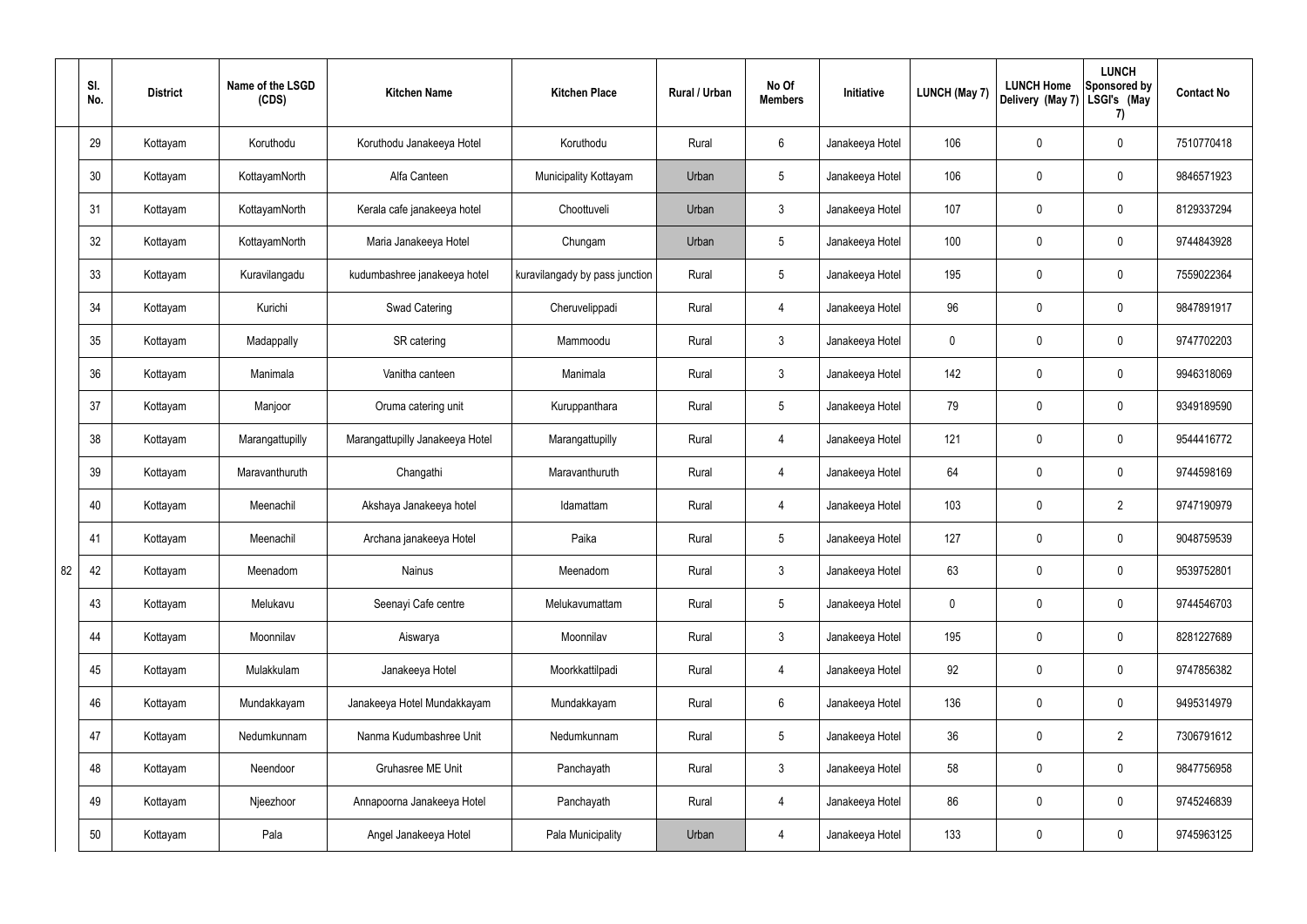| SI.<br>No. | <b>District</b> | Name of the LSGD<br>(CDS) | <b>Kitchen Name</b>          | <b>Kitchen Place</b>     | <b>Rural / Urban</b> | No Of<br><b>Members</b> | Initiative      | <b>LUNCH (May 7)</b> | <b>LUNCH Home</b><br>Delivery (May 7) | <b>LUNCH</b><br>Sponsored by<br>LSGI's (May<br>7) | <b>Contact No</b> |
|------------|-----------------|---------------------------|------------------------------|--------------------------|----------------------|-------------------------|-----------------|----------------------|---------------------------------------|---------------------------------------------------|-------------------|
| 51         | Kottayam        | Pala                      | Harithasree catering         | Chethimattam             | Urban                | $5\phantom{.0}$         | Janakeeya Hotel | 164                  | $\mathbf 0$                           | $\mathbf 0$                                       | 9895154240        |
| 52         | Kottayam        | Pallickathodu             | Sangeetha                    | Pallickathodu Bus stand  | Rural                | $\mathbf{3}$            | Janakeeya Hotel | 112                  | $\overline{0}$                        | 0                                                 | 9633814381        |
| 53         | Kottayam        | Pampady                   | Thrupthi                     | Pampady Town             | Rural                | $5\overline{)}$         | Janakeeya Hotel | 0                    | $\mathbf 0$                           | $\mathbf 0$                                       | 9633013622        |
| 54         | Kottayam        | Panachikkadu              | Ruchi Canteen                | Paruthumpara             | Rural                | $5\phantom{.0}$         | Janakeeya Hotel | 93                   | $\overline{0}$                        | 0                                                 | 9656411494        |
| 55         | Kottayam        | Parathodu                 | Janakeeya Hotel Parathodu    | Panchayath               | Rural                | $\overline{4}$          | Janakeeya Hotel | 130                  | $\mathbf 0$                           | 0                                                 | 7907455541        |
| 56         | Kottayam        | Paippadu                  | Thejus                       | Paippadu                 | Rural                | $5\phantom{.0}$         | Janakeeya Hotel | 263                  | $\mathbf 0$                           | $\pmb{0}$                                         | 7034621426        |
| 57         | Kottayam        | Poonjar                   | Haritham                     | Poonjar                  | Rural                | $5\phantom{.0}$         | Janakeeya Hotel | 106                  | $\mathbf 0$                           | $\pmb{0}$                                         | 9495235348        |
| 58         | Kottayam        | poonjar south             | Sowbhagya Janakeeya Hotel    | poonjar south            | Rural                | 4                       | Janakeeya Hotel | 203                  | $\overline{0}$                        | 0                                                 | 9495151799        |
| 59         | Kottayam        | Puthuppalli               | Ammaveedu                    | Puthuppally bus stand    | Rural                | $5\phantom{.0}$         | Janakeeya Hotel | 113                  | $\mathbf 0$                           | $\mathbf 0$                                       | 9947156548        |
| 60         | Kottayam        | Ramapuram                 | Ruchi                        | Ramapuram                | Rural                | 4                       | Janakeeya Hotel | 207                  | $\overline{0}$                        | $\pmb{0}$                                         | 9495107277        |
| 61         | Kottayam        | T.V.Puram                 | Vijaya Janakeeya Hotel       | TV Puram                 | Rural                | $\mathbf{3}$            | Janakeeya Hotel | 0                    | $\mathbf 0$                           | $\pmb{0}$                                         | 9847614136        |
| 62         | Kottayam        | Teekkoy                   | Kairali                      | Vagamattom, Kallambhagam | Rural                | $\mathbf{3}$            | Janakeeya Hotel | 127                  | $\mathbf 0$                           | $\pmb{0}$                                         | 7025702768        |
| 63         | Kottayam        | Thalanad                  | Nanma                        | Muttambhagam Kavala      | Rural                | $\mathbf{3}$            | Janakeeya Hotel | 0                    | $\mathbf 0$                           | $\mathbf 0$                                       | 9961289547        |
| 64         | Kottayam        | Thalappalam               | Ameya                        | Thalappalam              | Rural                | 4                       | Janakeeya Hotel | 146                  | $\overline{0}$                        | $\mathbf 0$                                       | 7025932626        |
| 65         | Kottayam        | Thalayolaparambu          | kudumbashree janakeeya hotel | Thalayolaparambu         | Rural                | $\mathbf{3}$            | Janakeeya Hotel | 107                  | $\overline{0}$                        | $\pmb{0}$                                         | 7994830570        |
| 66         | Kottayam        | Thidanadu                 | Janani                       | Chemmlamattam            | Rural                | $6\phantom{.}6$         | Janakeeya Hotel | 106                  | $\pmb{0}$                             | 0\$                                               | 9562695545        |
| 67         | Kottayam        | Thidanadu                 | Krishna                      | Near Panchayath          | Rural                | $\overline{4}$          | Janakeeya Hotel | 172                  | $\pmb{0}$                             | $\pmb{0}$                                         | 9605565960        |
| 68         | Kottayam        | Thiruvarppu               | Sreeparvathy food products   | Illickal                 | Rural                | $\mathfrak{Z}$          | Janakeeya Hotel | 157                  | $\pmb{0}$                             | $\pmb{0}$                                         | 9747289846        |
| 69         | Kottayam        | Thrikkodithanam           | Swanthanam                   | Thrikkodithanam          | Rural                | $5\phantom{.0}$         | Janakeeya Hotel | 99                   | $\overline{0}$                        | $\pmb{0}$                                         | 7902729237        |
| 70         | Kottayam        | Udayanapuram              | Uppum Mulakum                | Nerekadavu               | Rural                | $\mathbf{3}$            | Janakeeya Hotel | 56                   | $\pmb{0}$                             | $\pmb{0}$                                         | 8111850728        |
| 71         | Kottayam        | Udayanapuram              | Aiswarya Activity Group      | Vaikom Block Panchayath  | Rural                | 5                       | Janakeeya Hotel | 98                   | $\pmb{0}$                             | $\pmb{0}$                                         | 9847437286        |
| 72         | Kottayam        | Uzhavoor                  | Uzhavoor Janakeeya Hotel     | Uzhavoor Town            | Rural                | $\,8\,$                 | Janakeeya Hotel | 219                  | $\pmb{0}$                             | $\pmb{0}$                                         | 9746074266        |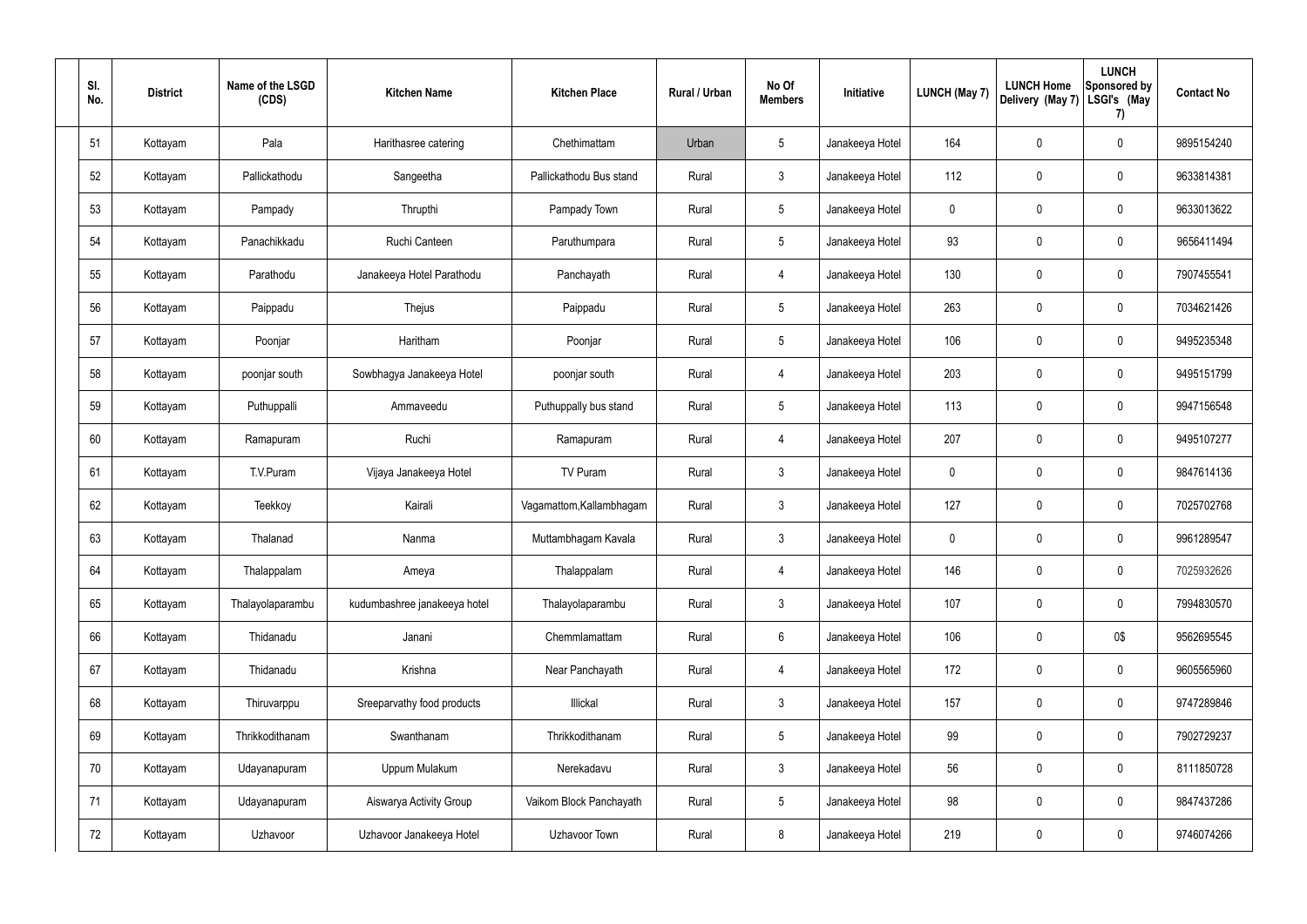|    | SI.<br>No.      | <b>District</b> | Name of the LSGD<br>(CDS) | <b>Kitchen Name</b>                                      | <b>Kitchen Place</b>                        | Rural / Urban | No Of<br><b>Members</b> | Initiative      | <b>LUNCH (May 7)</b> | <b>LUNCH Home</b><br>Delivery (May 7) | <b>LUNCH</b><br>Sponsored by<br>LSGI's (May<br>7) | <b>Contact No</b> |
|----|-----------------|-----------------|---------------------------|----------------------------------------------------------|---------------------------------------------|---------------|-------------------------|-----------------|----------------------|---------------------------------------|---------------------------------------------------|-------------------|
|    | 73              | Kottayam        | Vaikom                    | <b>Chanees Eats</b>                                      | Chalapparambu                               | Urban         | $\overline{4}$          | Janakeeya Hotel | 110                  | 0                                     | $\mathbf 0$                                       | 9446467389        |
|    | 74              | Kottayam        | Vakathanam                | Padheyam                                                 | Njaliakuzhi                                 | Rural         | $6\phantom{.}6$         | Janakeeya Hotel | 94                   | 0                                     | $\pmb{0}$                                         | 9495010073        |
|    | 75              | Kottayam        | Vazhappally               | Udayam                                                   | Vazhappally                                 | Rural         | $\overline{4}$          | Janakeeya Hotel | 86                   | 0                                     | $\pmb{0}$                                         | 9562267564        |
|    | 76              | Kottayam        | Vazhoor                   | Kudumbashree Canteen Unit At<br>Vazhoor Grama Panchayath | Vazhoor Grama Panchayath<br><b>Building</b> | Rural         | $5\phantom{.0}$         | Janakeeya Hotel | 150                  | 0                                     | $\pmb{0}$                                         | 9544717796        |
|    | 77              | Kottayam        | Vazhoor                   | New India                                                | Nedumavu                                    | Rural         | $\mathbf{3}$            | Janakeeya Hotel | $\mathbf 0$          | 0                                     | $\pmb{0}$                                         | 9744581242        |
|    | 78              | Kottayam        | Vechoor                   | <b>Treeland Annapoorna</b>                               | <b>Bund Road</b>                            | Rural         | $\mathbf{3}$            | Janakeeya Hotel | $\mathbf 0$          | 0                                     | $\pmb{0}$                                         | 8606814487        |
|    | 79              | Kottayam        | Veliyannoor               | Thanima foods                                            | Veliyannoor                                 | Rural         | 3                       | Janakeeya Hotel | 149                  | 0                                     | $\mathbf 0$                                       | 9744392147        |
|    | 80              | Kottayam        | Vellavoor                 | Uppum Mulakum Janakeeya Hotel                            | Panchayath premise                          | Rural         | $5\phantom{.0}$         | Janakeeya Hotel | 168                  | $\boldsymbol{0}$                      | $\mathbf 0$                                       | 9188317288        |
|    | 81              | Kottayam        | Velloor                   | Puzhayoram catering                                      | Near Velloor cds office                     | Rural         | $\overline{4}$          | Janakeeya Hotel | 206                  | 0                                     | $\pmb{0}$                                         | 9895522286        |
|    | 82              | Kottayam        | Vijayapuram               | Niravu                                                   | Iranjal                                     | Rural         | $\mathbf{3}$            | Janakeeya Hotel | 83                   | $\boldsymbol{0}$                      | $\boldsymbol{0}$                                  | 9495245895        |
|    | 83              | Kottayam        | Vijayapuram               | Renown Janakeeya Hotel                                   | Vadavathoor                                 | Rural         | $5\phantom{.0}$         |                 | 95                   | 0                                     | $\boldsymbol{0}$                                  | 8606536302        |
| 82 |                 |                 |                           |                                                          |                                             |               | 336                     |                 | 73                   | 0                                     | $\mathbf 0$                                       |                   |
|    |                 |                 |                           |                                                          |                                             |               |                         |                 | 8907                 | 0                                     | $\pmb{0}$                                         |                   |
|    |                 | Kozhikode       | Balussery                 | Unarvu Janakeeya Hotel                                   | Balussery                                   | Rural         | 5 <sub>5</sub>          | Janakeeya Hotel | 167                  | 0                                     | $\pmb{0}$                                         | 95440 03929       |
|    | $\overline{2}$  | Kozhikode       | Panangad                  | Kairali Janakeeya Hotel                                  | Balussery mukku at KK<br>hospital           | Rural         | $\mathbf{3}$            | Janakeeya Hotel | 498                  | 0                                     | $\pmb{0}$                                         | 97450 85782       |
|    | $\mathbf{3}$    | Kozhikode       | Koorachundu               | Swad Nirmmal Janakeeya hotel                             | Koorachundu                                 | Rural         | $\overline{4}$          | Janakeeya Hotel | 330                  | $\pmb{0}$                             | $\mathbf 0$                                       | 94967 07886       |
|    | 4               | Kozhikode       | Koorachundu               | Koottayma Janakeeya Hotel                                | Kallanode                                   | Rural         | $5\phantom{.0}$         | Janakeeya Hotel | 360                  | 0                                     | $\mathbf 0$                                       | 94967 26850       |
|    | $5\phantom{.0}$ | Kozhikode       | Kottur                    | Kudumbashree Janakeeya Hotel Kottur                      | Kottur                                      | Rural         | 10                      | Janakeeya Hotel | 225                  | 0                                     | $\mathbf 0$                                       | 97456 72101       |
|    | 6               | Kozhikode       | Naduvannur                | Naduvannur Janakeeya Hotel                               | Naduvannur                                  | Rural         | 5 <sup>5</sup>          | Janakeeya Hotel | 422                  | 0                                     | $\mathbf 0$                                       | 8592-031802       |
|    | $\overline{7}$  | Kozhikode       | Naduvannur                | FriendsJanakeeya Hotel                                   | Anjolimukku                                 | Rural         | 3 <sup>5</sup>          | Janakeeya Hotel | 346                  | 0                                     | $\mathbf 0$                                       | 9995947043        |
|    | 8               | Kozhikode       | Ulliyeri                  | Ruchi Janakeeya Hotel                                    | Ulliyeri                                    | Rural         | $\overline{4}$          | Janakeeya Hotel | 446                  | 0                                     | $\mathbf 0$                                       | 89434 06681       |
|    | 9               | Kozhikode       | Unnikulam                 | Swad Janakeeya Hotel                                     | Ekarool Kaappil Road                        | Rural         | $\mathbf{3}$            | Janakeeya Hotel | 766                  | 0                                     | $\boldsymbol{0}$                                  | 85475 75474       |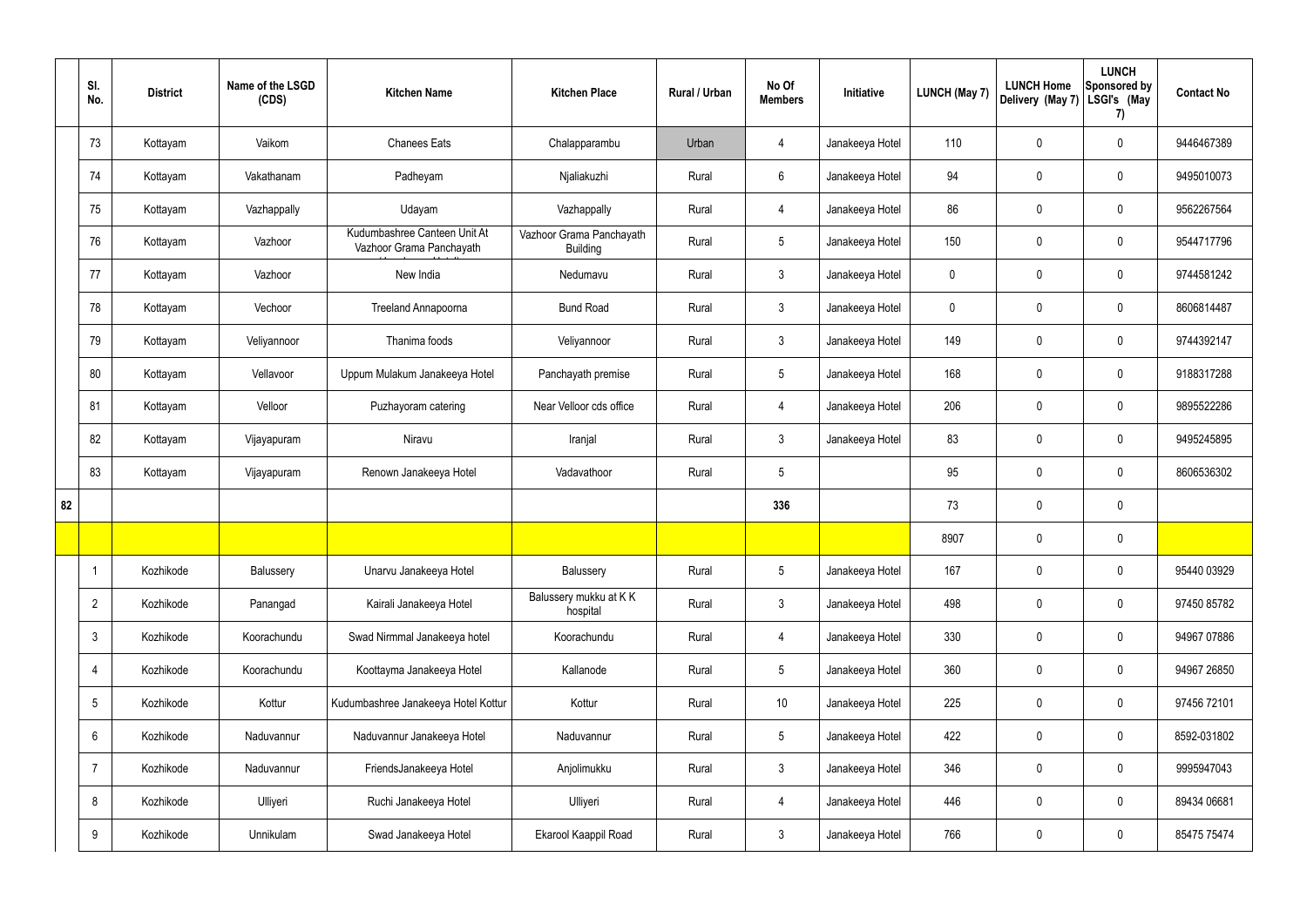| SI.<br>No.      | <b>District</b> | Name of the LSGD<br>(CDS) | <b>Kitchen Name</b>            | <b>Kitchen Place</b>                  | Rural / Urban | No Of<br><b>Members</b> | Initiative      | <b>LUNCH (May 7)</b> | <b>LUNCH Home</b><br>Delivery (May 7) | <b>LUNCH</b><br>Sponsored by<br>LSGI's (May<br>7) | <b>Contact No</b> |
|-----------------|-----------------|---------------------------|--------------------------------|---------------------------------------|---------------|-------------------------|-----------------|----------------------|---------------------------------------|---------------------------------------------------|-------------------|
| 10 <sup>°</sup> | Kozhikode       | Unnikulam                 | Chaithanya Janakeeya Hotel     | Opposite unnikulam<br>gramapanchayath | Rural         | 3                       | Janakeeya Hotel | 747                  | 0                                     | $\mathbf 0$                                       | 87141 31460       |
| 11              | Kozhikode       | Nanminda                  | Akshaya vanitha hotel          | Nanminda panchayath building          | Rural         | $5\phantom{.0}$         | Janakeeya Hotel | 256                  | 0                                     | $\mathbf 0$                                       | 9961184212        |
| 12              | Kozhikode       | Thalakkulathur            | Thalakkulathur Janakeeya Hotel | Parambath                             | Rural         | $5\phantom{.0}$         | Janakeeya Hotel | 275                  | 0                                     | $\mathbf 0$                                       | 7593067511        |
| 13              | Kozhikode       | Kakkodi                   | Kakkodi Janakeeya Hotel        | Kakkodi Bazar                         | Rural         | $\overline{7}$          | Janakeeya Hotel | 314                  | 0                                     | 0                                                 | 8943123615        |
| 14              | Kozhikode       | Chelannur                 | Oottupura Janakeeya Hotel      | Ambalathukulangara                    | Rural         | $\overline{7}$          | Janakeeya Hotel | 188                  | 0                                     | $\overline{2}$                                    | 9846010528        |
| 15              | Kozhikode       | Narikkuni                 | Amma Janakeeya Hotel           | Narikkuni                             | Rural         | 4                       | Janakeeya Hotel | 157                  | 0                                     | 0                                                 | 9645606562        |
| 16              | Kozhikode       | Kakkoor                   | Janakeeya Hotel Kakkoor        | Kakkoor                               | Rural         | $5\phantom{.0}$         | Janakeeya Hotel | 153                  | 0                                     | 0                                                 | 8592050112        |
| 17              | Kozhikode       | Koduvally                 | Sadhya Janakeeya Hotel         | G M L P School, Koduvally             | Urban         | 5                       | Janakeeya Hotel | 498                  | 0                                     | 0                                                 | 8593898831        |
| 18              | Kozhikode       | Koduvally                 | KKN Janakeeya Hotel Koduvally  | Nellamkandi                           | Urban         | 3                       | Janakeeya Hotel | 174                  | 0                                     | 0                                                 | 9847650894        |
| 19              | Kozhikode       | Koduvally                 | Swad Janakeeya Hotel           | Manipuram                             | Urban         | 5                       | Janakeeya Hotel | 0                    | 0                                     | 0                                                 | 9946991995        |
| 20              | Kozhikode       | Madavoor                  | Madavoor Janakeeya Hotel       | Near madavoor panchayath              | Rural         | $\overline{5}$          | Janakeeya Hotel | 168                  | 0                                     | 0                                                 | 8547590842        |
| 21              | Kozhikode       | Omasseri                  | Annapoornna Janakeeya Hotel    | Omasseri                              | Rural         | 4                       | Janakeeya Hotel | 390                  | 0                                     | 0                                                 | 9605102599        |
| 22              | Kozhikode       | Puthuppadi                | Ruchi Janakeeya Hotel          | Puthupadi                             | Rural         | 5                       | Janakeeya Hotel | 444                  | 0                                     | $\mathbf 0$                                       | 7909113114        |
| 23              | Kozhikode       | Kizhakkoth                | Swad Janakeeya Hotel           | Mariveettilthazham                    | Rural         | 4                       | Janakeeya Hotel | 127                  | 0                                     | $\pmb{0}$                                         | 9847086665        |
| 24              | Kozhikode       | Thamarassery              | Pavithram Janakeeya hotel      | Thamarassery old stand                | Rural         | 6                       | Janakeeya Hotel | 352                  | $\mathbf 0$                           | $\mathsf{0}$                                      | 9048389661        |
| 25              | Kozhikode       | Kodenchery                | Kairali Janakeeya Hotel        | Kodenchery                            | Rural         | 4                       | Janakeeya Hotel | 243                  | $\mathbf 0$                           | $\mathbf 0$                                       | 9446037829        |
| 26              | Kozhikode       | Koodaranji                | Ruchikkoot Janakeeya Hotel     | Koodaranji                            | Rural         | 6                       | Janakeeya Hotel | 265                  | $\mathbf 0$                           | $\mathsf{0}$                                      | 9496439278        |
| 27              | Kozhikode       | Thiruvambadi              | Pulari Janakeeya Hotel         | Thondimmal                            | Rural         | $\overline{5}$          | Janakeeya Hotel | 213                  | $\pmb{0}$                             | $\mathsf{0}$                                      | 7034264232        |
| 28              | Kozhikode       | Kattippara                | Ruchi Janakeeya Hotel          | Chamal                                | Rural         | 6                       | Janakeeya Hotel | 0                    | $\mathbf 0$                           | $\mathsf{0}$                                      | 7591974045        |
| 29              | Kozhikode       | Koyilandy North           | Naveena canteen                | Near new bus stand                    | Urban         | $\overline{7}$          | Janakeeya Hotel | 630                  | $\pmb{0}$                             | 5                                                 | 9544185262        |
| 30 <sub>2</sub> | Kozhikode       | Koyilandy North           | Kulirma Janakeeya Hotel        | Near Kollamchira                      | Urban         | 10 <sup>°</sup>         | Janakeeya Hotel | 427                  | $\mathbf 0$                           | $\mathbf{1}$                                      | 8943191728        |
| 31              | Kozhikode       | Koyilandi South           | Snehadeepam Janakeeya Hotel    | Muthambi                              | Urban         | $6\,$                   | Janakeeya Hotel | 128                  | $\pmb{0}$                             | $\pmb{0}$                                         | 9188198658        |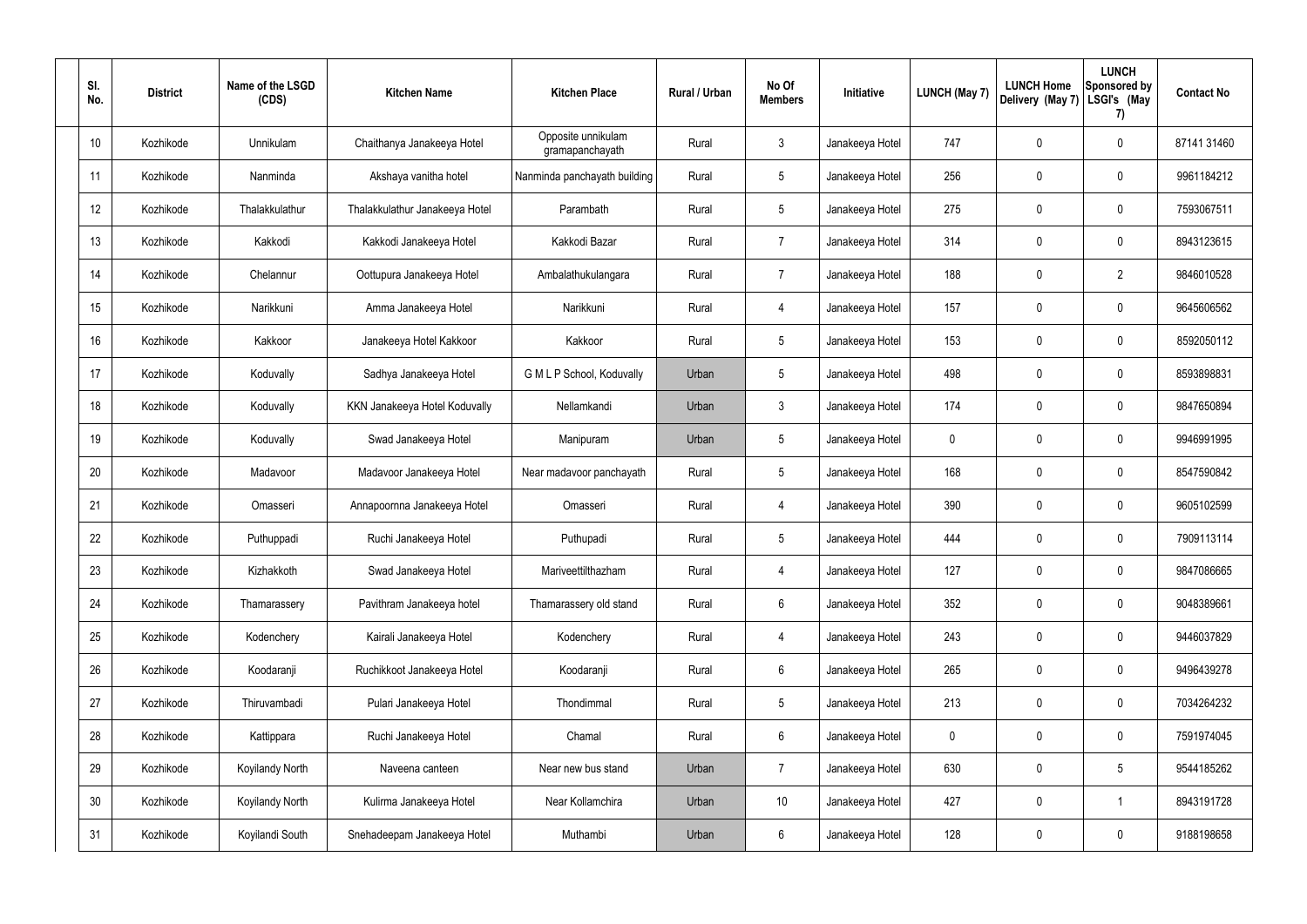| SI.<br>No. | <b>District</b> | Name of the LSGD<br>(CDS) | <b>Kitchen Name</b>         | <b>Kitchen Place</b>                        | Rural / Urban | No Of<br><b>Members</b> | Initiative      | <b>LUNCH (May 7)</b> | <b>LUNCH Home</b><br>Delivery (May 7) | <b>LUNCH</b><br><b>Sponsored by</b><br>LSGI's (May<br>7) | <b>Contact No</b> |
|------------|-----------------|---------------------------|-----------------------------|---------------------------------------------|---------------|-------------------------|-----------------|----------------------|---------------------------------------|----------------------------------------------------------|-------------------|
| 32         | Kozhikode       | Koyilandi South           | Sanam Janakeeya Hotel       | Koyilandi Market                            | Urban         | 3                       | Janakeeya Hotel | 303                  | 0                                     | $\mathbf 0$                                              | 9544185262        |
| 33         | Kozhikode       | Chengottukavu             | Amma Janakeeya Hotel        | Edakkulam                                   | Rural         | $5\phantom{.0}$         | Janakeeya Hotel | 135                  | 0                                     | 0                                                        | 9048235785        |
| 34         | Kozhikode       | Atholi                    | Atholi Janakeeya Hotel      | Kodassery                                   | Rural         | 4                       | Janakeeya Hotel | 0                    | 0                                     | $\mathbf 0$                                              | 9072499251        |
| 35         | Kozhikode       | Moodadi                   | Ruchi Janakeeya Hotel       | Moodadi                                     | Rural         | $5\phantom{.0}$         | Janakeeya Hotel | 320                  | 0                                     | $\mathbf 0$                                              | 8281226403        |
| 36         | Kozhikode       | Chemancheri               | Annapoornna Janakeeya Hotel | Pookkad                                     | Rural         | $5\phantom{.0}$         | Janakeeya Hotel | 180                  | 0                                     | $\mathbf 0$                                              | 9048235785        |
| 37         | Kozhikode       | Arikkulam                 | Thanima Janakeeya Hotel     | Kurudimukku                                 | Rural         | 4                       | Janakeeya Hotel | 198                  | 0                                     | $\mathbf 0$                                              | 9645137125        |
| 38         | Kozhikode       | Arikkulam                 | Ruchiyidam Janakeeya Hotel  | Arikkulam                                   | Rural         | 4                       | Janakeeya Hotel | 63                   | 0                                     | $\mathbf 0$                                              | 9048410803        |
| 39         | Kozhikode       | Kozhikode Central.        | Ruchikkoott                 | <b>District Veterinary Hospital</b>         | Urban         | 3                       | Janakeeya Hotel | 986                  | 150                                   | 0                                                        | 7025774213        |
| 40         | Kozhikode       | Kozhikode Central         | Sneha Ruchikkoott           | Mankavu                                     | Urban         | 4                       | Janakeeya Hotel | 362                  | 55                                    | 0                                                        | 8921995031        |
| 41         | Kozhikode       | Kozhikode Central         | Tripthi Janakeeya Hotel     | Near AMLP School,<br>Moozhikkal             | Urban         | 3                       | Janakeeya Hotel | 799                  | 127                                   | $\pmb{0}$                                                | 8129200288        |
| 42         | Kozhikode       | Kozhikode Central         | New Ganesh                  | Kovoor, near library                        | Urban         | $5\phantom{.0}$         | Janakeeya Hotel | 980                  | 0                                     | 0                                                        | 9349123701        |
| 43         | Kozhikode       | Kozhikode Central         | Ruchippura Janakeeya Hotel  | Near Focus mall, New bus<br>stand Kozhikode | Urban         | 3                       | Janakeeya Hotel | 1188                 | 0                                     | 0                                                        | 9605602806        |
| 44         | Kozhikode       | Kozhikode Central         | Souparnika Janakeeya Hotel  | Medical college near chest<br>hospital      | Urban         | 6                       | Janakeeya Hotel | 438                  | 0                                     | $\mathbf 0$                                              | 8281709784        |
| 45         | Kozhikode       | Kozhikode North           | Udayam kudumbasree canteen  | Thadambattuthazham                          | Urban         | 5                       | Janakeeya Hotel | 500                  | 44                                    | $\pmb{0}$                                                | 7736850096        |
| 46         | Kozhikode       | Kozhikode North           | Ruchi                       | Elathoor, Chettikulam                       | Urban         | 4                       | Janakeeya Hotel | 334                  | $\mathbf 0$                           | $\mathsf{0}$                                             | 9947743713        |
| 47         | Kozhikode       | Kozhikode North           | Tasty Janakeeya Hotel       | Butt road                                   | Urban         | $5\phantom{.0}$         | Janakeeya Hotel | 596                  | $90\,$                                | $\mathsf{0}$                                             | 9074462795        |
| 48         | Kozhikode       | Kozhikode North           | Oruma                       | Eranjikkal                                  | Urban         | 4                       | Janakeeya Hotel | 416                  | 16                                    | $\mathsf{0}$                                             | 9497754632        |
| 49         | Kozhikode       | Feroke                    | Ruchi vanitha mess          | <b>Feroke Muncipality</b>                   | Urban         | $\overline{7}$          | Janakeeya Hotel | 302                  | $\pmb{0}$                             | $\mathsf{0}$                                             | 9544468026        |
| 50         | Kozhikode       | Feroke                    | Mithra Janakeeya Hotel      | Ambalangadi                                 | Urban         | $5\,$                   | Janakeeya Hotel | 394                  | $\pmb{0}$                             | $\mathsf{0}$                                             | 9847657229        |
| 51         | Kozhikode       | Feroke                    | Chemmeen Janakeeya Hotel    | Karuvanthuruthi                             | Urban         | $\overline{4}$          | Janakeeya Hotel | 362                  | $\pmb{0}$                             | $\mathsf{0}$                                             | 9747265293        |
| 52         | Kozhikode       | Ramanattukara             | Tasty catering unit         | Ramanattukara                               | Urban         | $6\phantom{.}$          | Janakeeya Hotel | 537                  | $\mathbf 0$                           | $\mathsf{0}$                                             | 9961004004        |
| 53         | Kozhikode       | KozhikodeSouth            | Ushass cattering            | Meenchantha school                          | Urban         | $\sqrt{5}$              | Janakeeya Hotel | 705                  | $\pmb{0}$                             | $\pmb{0}$                                                | 9645629224        |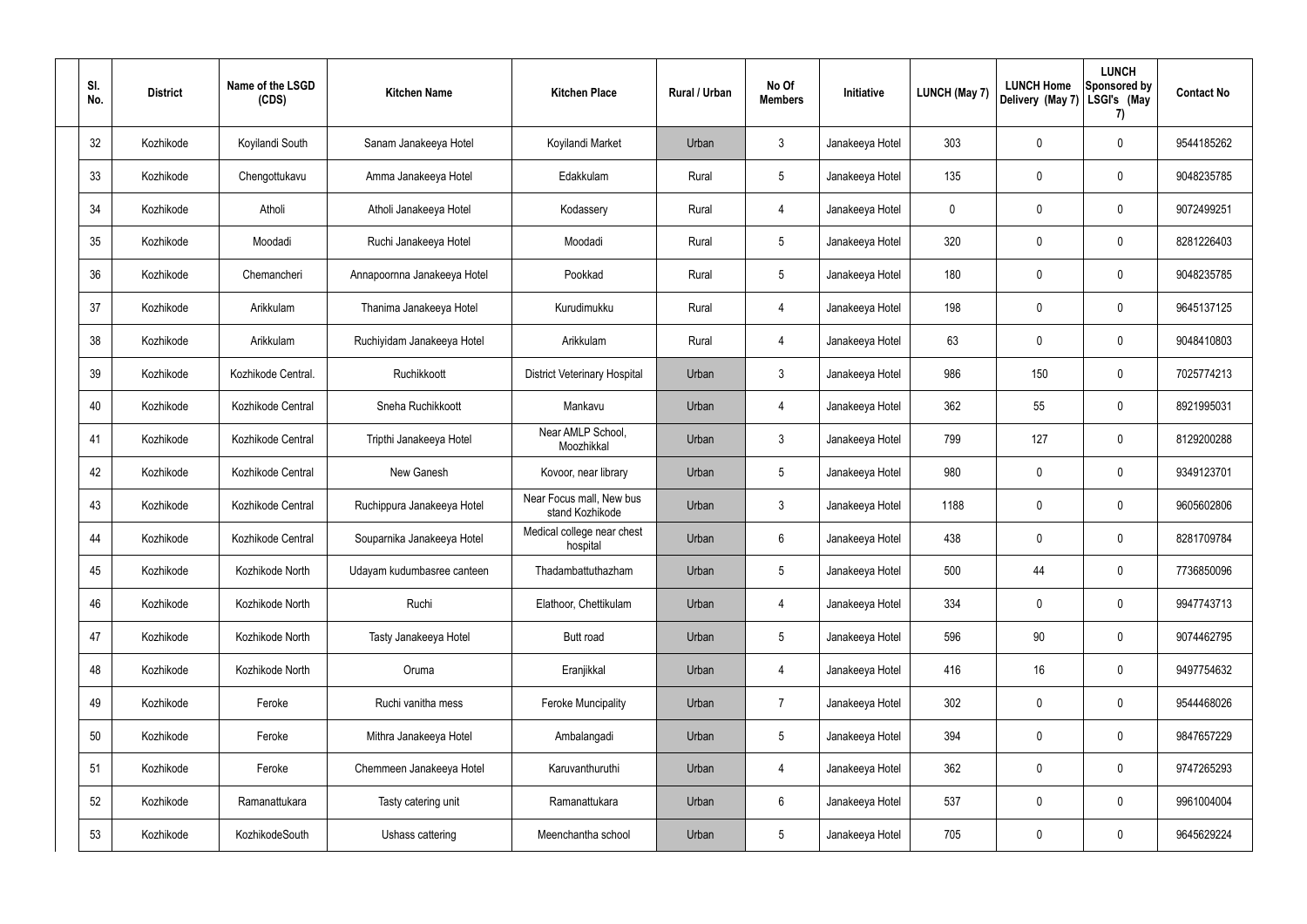|     | SI.<br>No. | <b>District</b> | Name of the LSGD<br>(CDS) | <b>Kitchen Name</b>                       | <b>Kitchen Place</b>               | Rural / Urban | No Of<br><b>Members</b> | Initiative      | <b>LUNCH (May 7)</b> | <b>LUNCH Home</b><br>Delivery (May 7) | <b>LUNCH</b><br>Sponsored by<br>LSGI's (May<br>7) | <b>Contact No</b> |
|-----|------------|-----------------|---------------------------|-------------------------------------------|------------------------------------|---------------|-------------------------|-----------------|----------------------|---------------------------------------|---------------------------------------------------|-------------------|
| 107 | 54         | Kozhikode       | Kozhikode South           | Oruma                                     | Naduvattam                         | Urban         | 4                       | Janakeeya Hotel | 338                  | 0                                     | $\mathbf 0$                                       | 9747405960        |
|     | 55         | Kozhikode       | Kozhikode South           | Ruchi Janakeeya Hotel                     | Kundayithode                       | Urban         | $5\phantom{.0}$         | Janakeeya Hotel | 549                  | 0                                     | $\boldsymbol{0}$                                  | 9526521036        |
|     | 56         | Kozhikode       | Kozhikode South           | Five star                                 | Palayam                            | Urban         | $\overline{4}$          | Janakeeya Hotel | 462                  | 0                                     | $\mathbf 0$                                       | 9744307041        |
|     | 57         | Kozhikode       | Olavanna                  | Kailamadam Janakeeya Hotel                | Pantheerankavu bypass              | Rural         | 6                       | Janakeeya Hotel | 332                  | 157                                   | $\mathbf 0$                                       | 9526123535        |
|     | 58         | Kozhikode       | Olavanna                  | Snehitha Janakeeya Hotel                  | Kunnathupalam                      | Rural         | $6\phantom{.}6$         | Janakeeya Hotel | 241                  | 119                                   | $\mathbf 0$                                       | 9072771905        |
|     | 59         | Kozhikode       | Kadalundi                 | Kadambhari Janakeeya Hotel                | Mannoor valavil                    | Rural         | 6                       | Janakeeya Hotel | 190                  | 68                                    | $\mathbf 0$                                       | 9349923675        |
|     | 60         | Kozhikode       | Mukkam                    | Mukkam Friends Janakeeya hotel            | Mukkam                             | Urban         | $\overline{4}$          | Janakeeya Hotel | 473                  | 0                                     | $\mathbf 0$                                       | 9497215604        |
|     | 61         | Kozhikode       | Mukkam                    | Oottupura Janakeeya Hotel                 | Manassery                          | Urban         | 4                       | Janakeeya Hotel | 304                  | 0                                     | $\mathbf 0$                                       | 9645563417        |
|     | 62         | Kozhikode       | Chathamangalam            | Prakruthi                                 | Chathamangalam vipanana<br>kendram | Rural         | $5\phantom{.0}$         | Janakeeya Hotel | 75                   | 0                                     | $\mathbf 0$                                       | 9745828787        |
|     | 63         | Kozhikode       | Chathamangalam            | Oruma                                     | Milk society                       | Rural         | $5\phantom{.0}$         | Janakeeya Hotel | 72                   | 0                                     | $\mathbf 0$                                       | 9847872378        |
|     | 64         | Kozhikode       | Perumanna                 | Thushara Janakeeya Hotel                  | Vallikkunnu                        | Rural         | $5\,$                   | Janakeeya Hotel | 185                  | 0                                     | $\mathbf 0$                                       | 8113873612        |
|     | 65         | Kozhikode       | Kodiyathur                | Kanivu                                    | Eranjimavu                         | Rural         | 4                       | Janakeeya Hotel | 0                    | 0                                     | $\mathbf 0$                                       | 9048094053        |
|     | 66         | Kozhikode       | Karassery                 | Karassery CDS Janakeeya Hotel             | Near karassery panchayath          | Rural         | 4                       | Janakeeya Hotel | 348                  | 0                                     | $\mathbf 0$                                       | 9645120636        |
|     | 67         | Kozhikode       | Kuruvattoor               | Nanma Janakeeya Hotel                     | Payambra                           | Rural         | $\overline{4}$          | Janakeeya Hotel | 162                  | 0                                     | $\pmb{0}$                                         | 8547413299        |
|     | 68         | Kozhikode       | Mavoor                    | Koottayma Janakeeya Hotel                 | Mavoor                             | Rural         | $\overline{4}$          | Janakeeya Hotel | 417                  | 0                                     | $\pmb{0}$                                         | 9961856227        |
|     | 69         | Kozhikode       | Peruvayal                 | Tripthi Janakeeya Hotel                   | Velliparambu                       | Rural         | $5\phantom{.0}$         | Janakeeya Hotel | 242                  | 0                                     | $\mathbf 0$                                       | 6238723687        |
|     | 70         | Kozhikode       | Kuttiadi                  | Janakeeya Hotel                           | Kuttiadi Town                      | Rural         | $9\,$                   | Janakeeya Hotel | 245                  | 0                                     | $\pmb{0}$                                         | 8606099575        |
|     | 71         | Kozhikode       | Kavilumpara               | Kavilumpara panchayath Janakeeya<br>Hotel | Thottilpalam                       | Rural         | $\overline{4}$          | Janakeeya Hotel | 0                    | $\mathbf 0$                           | $\pmb{0}$                                         | 8157900256        |
|     | 72         | Kozhikode       | Maruthonkara              | Thanima Janakeeya Hotel                   | Adukkath                           | Rural         | $5\,$                   | Janakeeya Hotel | 356                  | $\mathbf 0$                           | $\pmb{0}$                                         | 9846974198        |
|     | 73         | Kozhikode       | Velom                     | Samridhi                                  | Kallumpuram - Theekkuni            | Rural         | $5\phantom{.0}$         | Janakeeya Hotel | 271                  | 0                                     | $\pmb{0}$                                         | 9846813401        |
|     | 74         | Kozhikode       | Kunnummal                 | Ruchi Janakeeya Hotel                     | Kakkattil                          | Rural         | $\sqrt{5}$              | Janakeeya Hotel | 353                  | $\mathbf 0$                           | $\pmb{0}$                                         | 9605800608        |
|     | 75         | Kozhikode       | Naripatta                 | Sthree sakthi Janakeeya Hotel             | Kaiveli                            | Rural         | $5\phantom{.0}$         | Janakeeya Hotel | 175                  | $\pmb{0}$                             | $\pmb{0}$                                         | 9645339232        |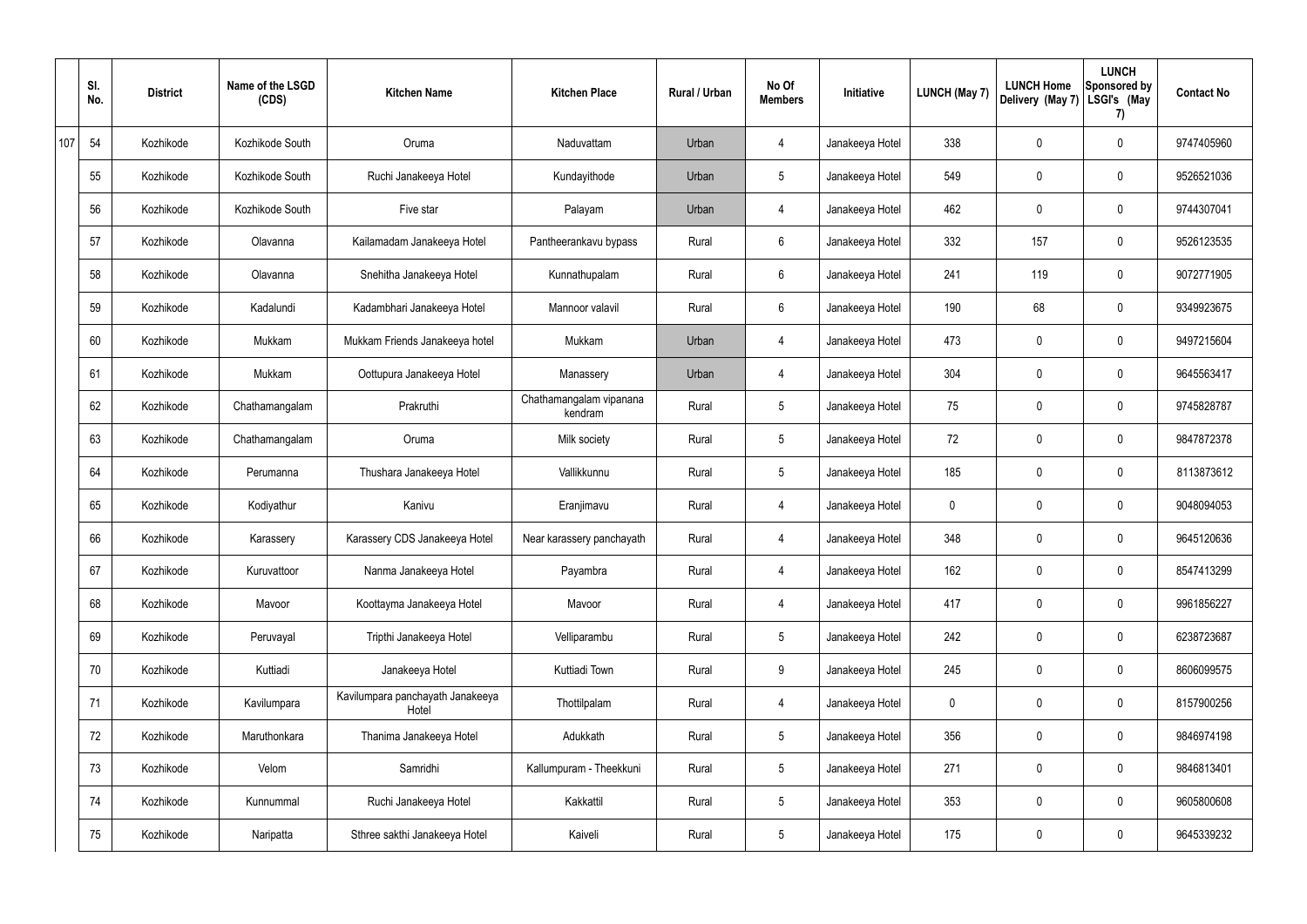| SI.<br>No. | <b>District</b> | Name of the LSGD<br>(CDS) | <b>Kitchen Name</b>                                  | <b>Kitchen Place</b>                               | Rural / Urban | No Of<br><b>Members</b> | Initiative      | <b>LUNCH (May 7)</b> | <b>LUNCH Home</b><br>Delivery (May 7) | <b>LUNCH</b><br>Sponsored by<br>LSGI's (May<br>7) | <b>Contact No</b> |
|------------|-----------------|---------------------------|------------------------------------------------------|----------------------------------------------------|---------------|-------------------------|-----------------|----------------------|---------------------------------------|---------------------------------------------------|-------------------|
| 76         | Kozhikode       | Kayakkodi                 | Samridhi Janakeeya Hotel                             | Kayakkodi                                          | Rural         | $5\phantom{.0}$         | Janakeeya Hotel | 233                  | 0                                     | $\mathbf 0$                                       | 9495587551        |
| 77         | Kozhikode       | Thurayur                  | Cds coffee house                                     | Thurayur                                           | Rural         | $5\phantom{.0}$         | Janakeeya Hotel | 230                  | 0                                     | 0                                                 | 9048028293        |
| 78         | Kozhikode       | Payyoli                   | Lady fingers janakeeya hotel                         | Payyoli Municipality                               | Urban         | 4                       | Janakeeya Hotel | 0                    | 0                                     | $\mathbf 0$                                       | 8606505900        |
| 79         | Kozhikode       | Meppayur                  | Ruchi canteen                                        | Meppayur                                           | Rural         | $5\phantom{.0}$         | Janakeeya Hotel | 292                  | 0                                     | $\mathbf 0$                                       | 9447469729        |
| 80         | Kozhikode       | Thikkodi                  | Kaippunnyam Janakeeya Hotel                          | Thikkodi                                           | Rural         | $5\phantom{.0}$         | Janakeeya Hotel | 240                  | 0                                     | $\mathbf 0$                                       | 9526071250        |
| 81         | Kozhikode       | Keezhariyur               | Tripthi Janakeeya Hotel                              | Arayanattu para                                    | Rural         | 8                       | Janakeeya Hotel | 296                  | 0                                     | $\mathbf 0$                                       | 8592834034        |
| 82         | Kozhikode       | Chakkittappara            | Chakkittapara cds Hotel                              | Chakkittapara CDS                                  | Rural         | $\mathbf{3}$            | Janakeeya Hotel | 153                  | 0                                     | $\mathbf 0$                                       | 9526881089        |
| 83         | Kozhikode       | Cheruvannur               | Vanitha canteen                                      | near cheruvannur panchayath<br>office, Cheruvannur | Rural         | $5\phantom{.0}$         | Janakeeya Hotel | 195                  | 0                                     | $\mathbf 0$                                       | 9400676505        |
| 84         | Kozhikode       | Koothali                  | Salkara stationary cum Coffee house<br>and photostat | Near Koothali panchayath<br>office                 | Rural         | 6                       | Janakeeya Hotel | 340                  | 0                                     | 0                                                 | 9847642496        |
| 85         | Kozhikode       | Changaroth                | Changorath Janakeeya Hotel                           | Near Vadakkumbad HSS                               | Rural         | 5                       | Janakeeya Hotel | 138                  | 0                                     | $\pmb{0}$                                         | 9747353283        |
| 86         | Kozhikode       | Perambra                  | Perambra Janakeeya Hotel                             | Perambra                                           | Rural         | 4                       | Janakeeya Hotel | 252                  | 0                                     | $\pmb{0}$                                         | 6238677483        |
| 87         | Kozhikode       | Kayanna                   | Kudumbashree Janakeeya Hotel<br>Kayanna              | Kayanna Bazar                                      | Rural         | 3                       | Janakeeya Hotel | 120                  | 0                                     | 0                                                 | 9496130121        |
| 88         | Kozhikode       | Kayanna                   | Soorya janakeeya Hotel                               | Para Muthu Kayanna                                 | Rural         | 3                       | Janakeeya Hotel | 200                  | 0                                     | 0                                                 | 95396 14209       |
| 89         | Kozhikode       | Nochad                    | Kudumbashree Janakeeya Hotel                         | Muliyangal                                         | Rural         | 5                       | Janakeeya Hotel | 186                  | 0                                     | $\pmb{0}$                                         | 7034944936        |
| 90         | Kozhikode       | Nochad                    | Ruchi Janakeeya Hotel                                | Kalpathur                                          | Rural         | $\overline{5}$          | Janakeeya Hotel | 119                  | $\mathbf 0$                           | $\mathbf 0$                                       | 9946006742        |
| 91         | Kozhikode       | Ayenchery                 | Janakeeya Hotel Ayanchery                            | Ayanchery                                          | Rural         | 4                       | Janakeeya Hotel | 262                  | $\mathbf 0$                           | $\mathbf 0$                                       | 8078369520        |
| 92         | Kozhikode       | Maniyur                   | Ruchikoott Vanitha Hotel                             | Near maniyur panchayath<br>office, Navodaya stop   | Rural         | $\overline{4}$          | Janakeeya Hotel | 116                  | $\mathbf 0$                           | $\mathsf{0}$                                      | 9400097895        |
| 93         | Kozhikode       | Villiappally              | Janakeeya Hotel Villiappally                         | Keezhal Mukku                                      | Rural         | 4                       | Janakeeya Hotel | 0                    | $\mathbf 0$                           | $\mathbf 0$                                       | 8086472039        |
| 94         | Kozhikode       | Thiruvallur               | Ruchi Janakeeya Hotel                                | Thiruvallur                                        | Rural         | $\overline{5}$          | Janakeeya Hotel | 336                  | $\mathbf 0$                           | $\mathsf{0}$                                      | 9400723619        |
| 95         | Kozhikode       | Edachery                  | Kudumbasree cafe and helpdesk                        | Edachery                                           | Rural         | 4                       | Janakeeya Hotel | 402                  | $\pmb{0}$                             | $\mathsf{0}$                                      | 7736287974        |
| 96         | Kozhikode       | Nadapuram                 | Uttupura canteen and catering                        | Kallachi                                           | Rural         | 6                       | Janakeeya Hotel | 302                  | $\mathbf 0$                           | $\mathbf 0$                                       | 9946448011        |
| 97         | Kozhikode       | Chekkyad                  | Ruchi vanitha hotel                                  | Puliyav                                            | Rural         | 4                       | Janakeeya Hotel | 279                  | $\pmb{0}$                             | $\pmb{0}$                                         | 9048541152        |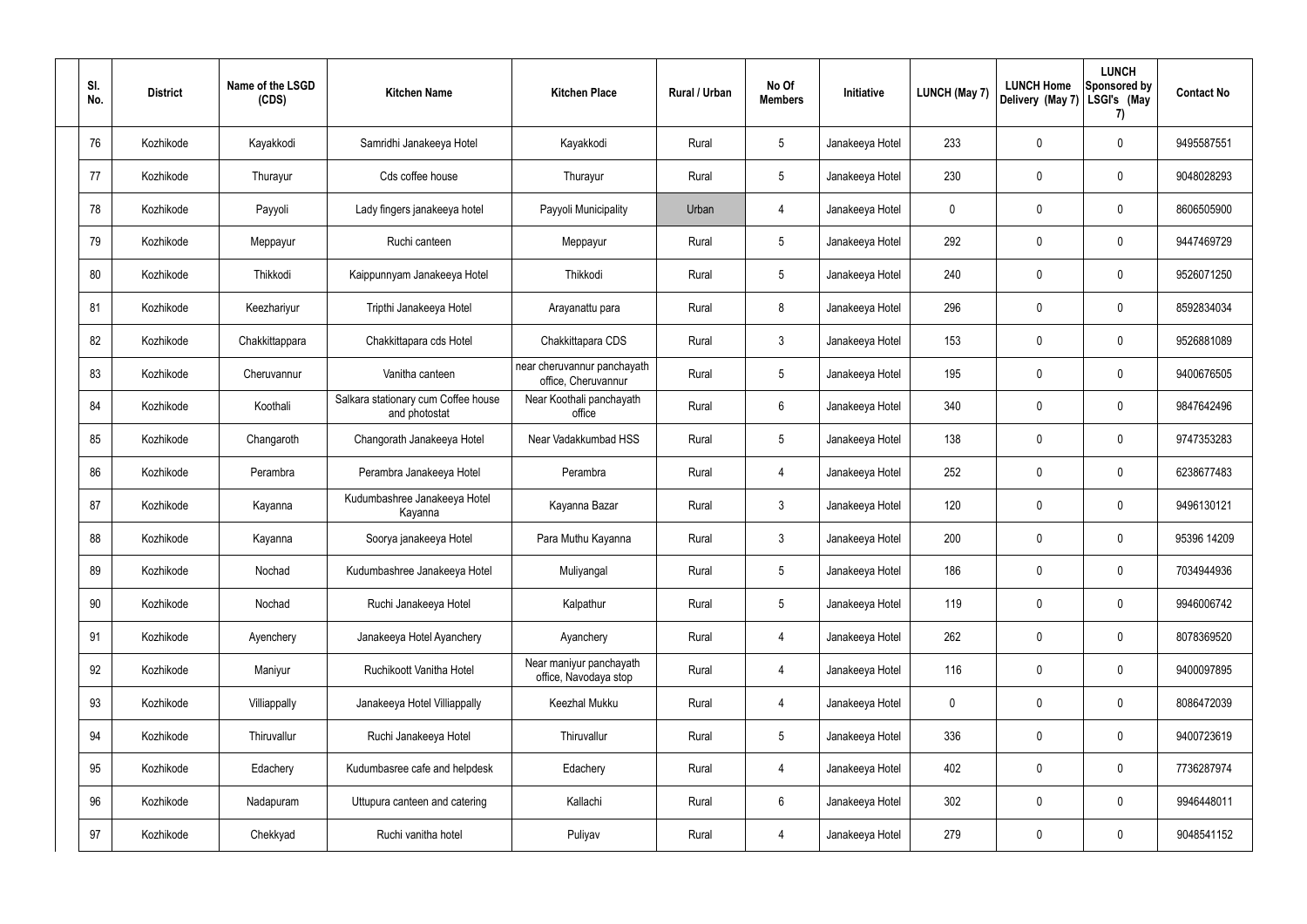|     | SI.<br>No.      | <b>District</b> | Name of the LSGD<br>(CDS) | <b>Kitchen Name</b>                   | <b>Kitchen Place</b>       | Rural / Urban | No Of<br><b>Members</b> | Initiative      | <b>LUNCH (May 7)</b> | <b>LUNCH Home</b><br>Delivery (May 7) | <b>LUNCH</b><br>Sponsored by<br>LSGI's (May<br>7) | <b>Contact No</b> |
|-----|-----------------|-----------------|---------------------------|---------------------------------------|----------------------------|---------------|-------------------------|-----------------|----------------------|---------------------------------------|---------------------------------------------------|-------------------|
|     | 98              | Kozhikode       | Valayam                   | Nanma Janakeeya Hotel                 | Valayam                    | Rural         | $5\phantom{.0}$         | Janakeeya Hotel | 120                  | 0                                     | $\mathbf 0$                                       | 9207821783        |
|     | 99              | Kozhikode       | Purameri                  | Nanma Janakeeya Hotel                 | Purameri                   | Rural         | $6\phantom{.}6$         | Janakeeya Hotel | 311                  | $\mathbf 0$                           | $\mathbf 0$                                       | 9745393164        |
|     | 100             | Kozhikode       | Vanimel                   | Vanimel Janakeeya Hotel               | Bhoomivathukkal            | Rural         | $5\overline{)}$         | Janakeeya Hotel | 240                  | $\mathbf 0$                           | $\mathbf 0$                                       | 9048163049        |
|     | 101             | Kozhikode       | Tuneri                    | Menma Oottupura Janakeeya Hotel       | Tuneri                     | Rural         | $\mathbf{3}$            | Janakeeya Hotel | 260                  | 0                                     | $\mathbf 0$                                       | 9745251928        |
|     | 102             | Kozhikode       | Onchiyam                  | Adukkala                              | Kannookkara                | Rural         | $\mathbf{3}$            | Janakeeya Hotel | 180                  | $\boldsymbol{0}$                      | $\mathbf 0$                                       | 8606115054        |
|     | 103             | Kozhikode       | Chorode                   | Janani Hotel and Catering Unit        | Chorode                    | Rural         | $\overline{4}$          | Janakeeya Hotel | 315                  | $\boldsymbol{0}$                      | $\mathbf 0$                                       | 9645426343        |
|     | 104             | Kozhikode       | Eramala                   | Janakeeya Hotel - Eramala             | Orkkatteri                 | Rural         | 8                       | Janakeeya Hotel | 119                  | $\boldsymbol{0}$                      | $\mathbf 0$                                       | 9645239675        |
|     | 105             | Kozhikode       | Vadakara West             | Chithra Janakeeya Hotel               | Vadakara New bus stand     | Urban         | $\mathbf{3}$            | Janakeeya Hotel | 364                  | 0                                     | $\mathbf 0$                                       | 9387762939        |
|     | 106             | Kozhikode       | Vadakara East             | Janakeeya Hotel Vadakara Municipality | Edodi                      | Urban         | $6\phantom{.}6$         | Janakeeya Hotel | 503                  | $\mathbf 0$                           | $\mathbf 0$                                       | 9207604876        |
|     | 107             | Kozhikode       | Azhiyoor                  | Janakeeya Hotel Azhiyoor              | Chombala near Block Office | Rural         | $\mathbf{3}$            | Janakeeya Hotel | 157                  | 0                                     | $\mathbf 0$                                       | 8086159250        |
| 107 |                 |                 |                           |                                       |                            |               | 514                     |                 | 32857                | 826                                   | $\boldsymbol{8}$                                  |                   |
|     |                 | Malappuram      | Triprangode               | Vishista Vanitha Canteen              | Ottumpuram                 | Rural         | $5\overline{)}$         | Janakeeya Hotel |                      |                                       |                                                   | 9526951352        |
|     | $\overline{2}$  | Malappuram      | Kondotty-2                | Amrutham Janakeeya Hotel              | Kondotty busstand          | Urban         | 4                       | Janakeeya Hotel | $\mathbf 0$          | $\mathbf 0$                           | $\mathbf 0$                                       | 7356582539        |
|     | $\mathfrak{Z}$  | Malappuram      | Ponmundam                 | Janakeeya hotel                       | Athanikkal                 | Rural         | $\overline{4}$          | Janakeeya Hotel |                      |                                       |                                                   |                   |
|     | 4               | Malappuram      | Ponnani-1                 | Samridhi                              | Ponnani                    | Urban         | $5\phantom{.0}$         | Janakeeya Hotel |                      |                                       |                                                   | 9526810552        |
|     | $5\phantom{.0}$ | Malappuram      | Parappanangadi            | Dithoos janakeeya hotel               | Parappanangadi             | Urban         | $\mathfrak{Z}$          | Janakeeya Hotel |                      |                                       |                                                   | 9895376975        |
|     | 6               | Malappuram      | Edayur                    | mathuraka vanita hotel                | vattaparamb                | Rural         | $\mathfrak{Z}$          | Janakeeya Hotel |                      |                                       |                                                   |                   |
|     | $\overline{7}$  | Malappuram      | Kaladi                    | Thripthi Janakeeya Hotel              | Naripparamb                | Rural         | $\overline{4}$          | Janakeeya Hotel |                      |                                       |                                                   | 9048111134        |
|     | 8               | Malappuram      | Tavanur                   | Snehitha                              | Ayankalam                  | Rural         | $5\phantom{.0}$         | Janakeeya Hotel |                      |                                       |                                                   | 9995887155        |
|     | 9               | Malappuram      | Karulai                   | Janakeeya Hotel                       | Karulayi Town              | Rural         | $\overline{4}$          | Janakeeya Hotel | $\mathbf 0$          | $\mathsf{0}$                          | $\mathbf 0$                                       | 9388070564        |
|     | 10 <sup>°</sup> | Malappuram      | Melattur                  | Melattur Janakeeya Hotel              | Melattur                   | Rural         | $5\phantom{.0}$         | Janakeeya Hotel |                      |                                       |                                                   | 9497644650        |
|     | 11              | Malappuram      | Vallikkunnu               | Ruchikootu                            | Anangadi                   | Rural         | $\overline{4}$          | Janakeeya Hotel |                      |                                       |                                                   | 9846828029        |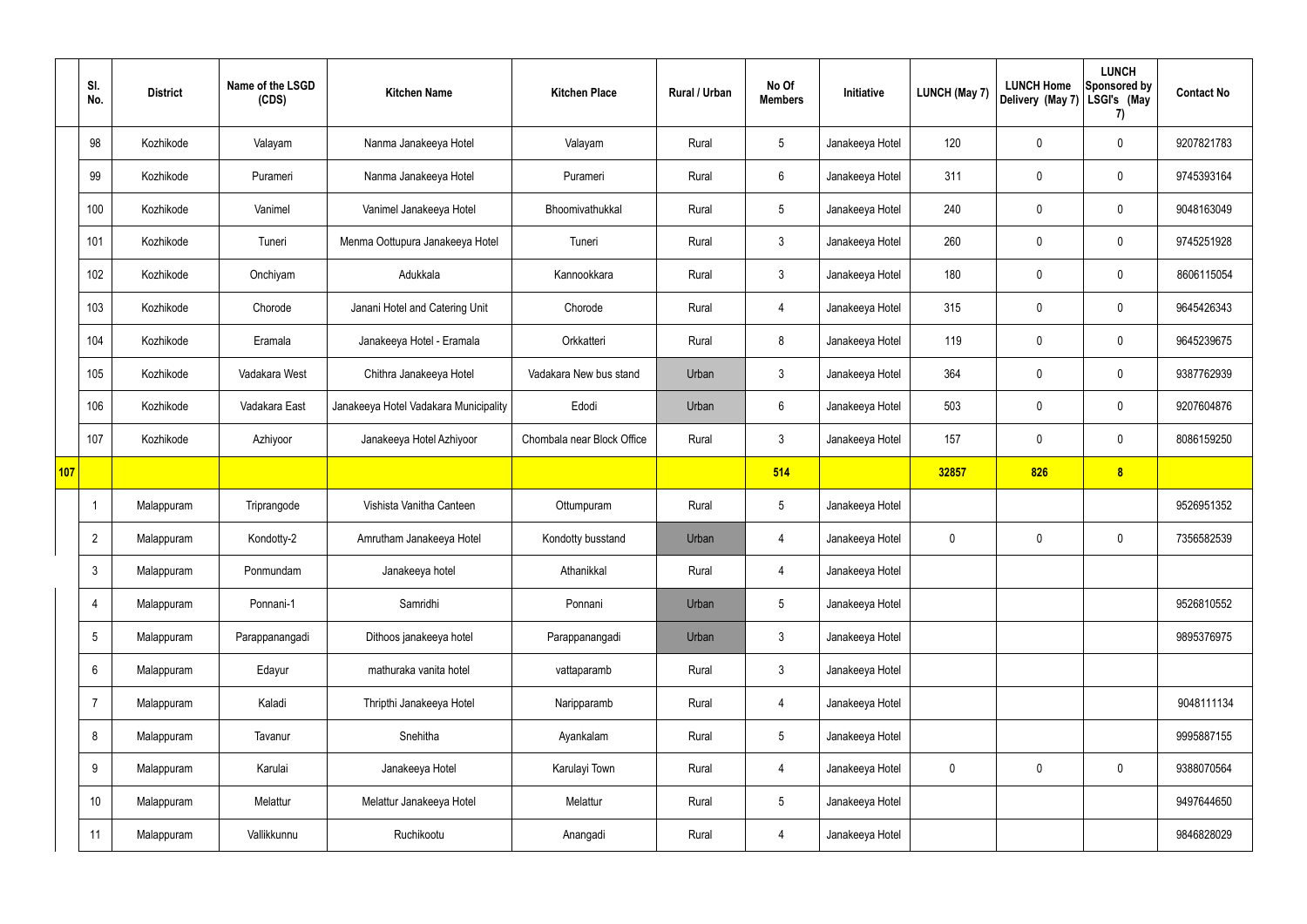| SI.<br>No.      | <b>District</b> | Name of the LSGD<br>(CDS) | <b>Kitchen Name</b>         | <b>Kitchen Place</b>                     | Rural / Urban | No Of<br><b>Members</b> | Initiative      | <b>LUNCH (May 7)</b> | <b>LUNCH Home</b><br>Delivery (May 7) | <b>LUNCH</b><br><b>Sponsored by</b><br>LSGI's (May<br>7) | <b>Contact No</b> |
|-----------------|-----------------|---------------------------|-----------------------------|------------------------------------------|---------------|-------------------------|-----------------|----------------------|---------------------------------------|----------------------------------------------------------|-------------------|
| 12              | Malappuram      | Parappanangadi            | Sobhika Janakeeya hotel     | Parappanangadi                           | Urban         | 5                       | Janakeeya Hotel |                      |                                       |                                                          | 9048220552        |
| 13              | Malappuram      | Vazhakkad                 | Ruchi hotel vazhakkad       | Gup school vazhakkad                     | Rural         | $5\phantom{.0}$         | Janakeeya Hotel | 0                    | 0                                     | $\mathbf 0$                                              | 9656316072        |
| 14              | Malappuram      | Amarambalam               | Janakeeya Hotel             | Opposite Federal Bank<br>Pookkottumpadam | Rural         | 4                       | Janakeeya Hotel | 0                    | 0                                     | $\mathbf 0$                                              | 8157060589        |
| 15              | Malappuram      | Marakkara                 | Famous Hotel                | marakkara                                | Rural         | 3                       | Janakeeya Hotel |                      |                                       |                                                          | 6238909658        |
| 16              | Malappuram      | Ozhur                     | Archana Vanitha Canteen     | Pulparambu                               | Rural         | $2^{\circ}$             | Janakeeya Hotel |                      |                                       |                                                          | 9645906084        |
| 17              | Malappuram      | Keezhuparambu             | Sisiram hotel keezhuparambu | New bazar kuniyil                        | Rural         | $5\phantom{.0}$         | Janakeeya Hotel | 0                    | 0                                     | $\mathbf 0$                                              | 8086830582        |
| 18              | Malappuram      | Irimbiliyam               | nandanam vanita hotel       | kotappuram                               | Rural         | 5                       | janakeeya Hotel |                      |                                       |                                                          | 7306302029        |
| 19              | Malappuram      | Porur                     | Kudumbasree vanitha canteen | Cherukod                                 | Rural         | 4                       | Janakeeya Hotel |                      |                                       |                                                          | 9745425647        |
| 20              | Malappuram      | Tirunavaya                | Vibhava Cafesree            | Karathoor                                | Rural         | 4                       | Janakeeya Hotel |                      |                                       |                                                          | 9645414837        |
| 21              | Malappuram      | Moothedam                 | Moothedam janakeeya hotel   | Karappuram                               | Rural         | 3                       | Janakeeya Hotel |                      |                                       |                                                          | 9447630154        |
| 22              | Malappuram      | Vazhayur                  | Three Star Janakeeya Hotel  | Karad                                    | Rural         | $\overline{4}$          | Janakeeya Hotel | 0                    | 0                                     | $\mathbf 0$                                              | 9744305921        |
| 23              | Malappuram      | urngattiri                | Oottupura                   | Therattummal                             | Rural         | 5                       | Janakeeya Hotel | 0                    | 0                                     | $\mathbf 0$                                              | 9562851125        |
| 24              | Malappuram      | Maranchery                | Janakeeya Hotel maranchey   | Panambad                                 | Rural         | $5\phantom{.0}$         | Janakeeya Hotel |                      |                                       |                                                          | 9048081621        |
| 25              | Malappuram      | Athavanad                 | Janakeeya Bhakshanasala     | Vettichira                               | Rural         | 5                       | Janakeeya Hotel |                      |                                       |                                                          | 9495291580        |
| 26              | Malappuram      | Pothukal                  | Vanitha Canteen             | Nettikulam                               | Rural         | $6\overline{6}$         | Janakeeya Hotel |                      |                                       |                                                          | 9048501397        |
| 27              | Malappuram      | Mampad                    | <b>Bismi Cafe</b>           | Mampad                                   | Rural         | $\mathbf{3}$            | Janakeeya Hotel |                      |                                       |                                                          | 9961170251        |
| 28              | Malappuram      | Marakkara                 | Ruchikoottu                 | <b>AC Nirappu</b>                        | Rural         | $\overline{5}$          | Janakeeya Hotel |                      |                                       |                                                          | 9745625415        |
| 29              | Malappuram      | Alipparambu               | Oottupura                   | Alipparambu                              | Rural         | $\overline{5}$          | Janakeeya Hotel |                      |                                       |                                                          | 9847690941        |
| 30 <sup>°</sup> | Malappuram      | Valanchery                | Janakkeeya Hotel            | Valanchery                               | Urban         | $\overline{5}$          | Janakeeya Hotel |                      |                                       |                                                          | 8593812408        |
| 31              | Malappuram      | Chaliyar                  | Chaliyar Janakeeya Hotel    | Akambaadam                               | Rural         | $\mathbf{3}$            | Janakeeya Hotel |                      |                                       |                                                          | 9605274841        |
| 32              | Malappuram      | Kalikavu                  | Friends Janakeeya Hotel     | Kalikavu                                 | Rural         | 4                       | Janakeeya Hotel | 0                    | $\mathbf 0$                           | $\mathsf{0}$                                             | 9745751684        |
| 33              | Malappuram      | Angadipuram               | Janakeeya Hotel             | Angadipuram                              | Rural         | $\overline{4}$          | Janakeeya Hotel |                      |                                       |                                                          | 7902314724        |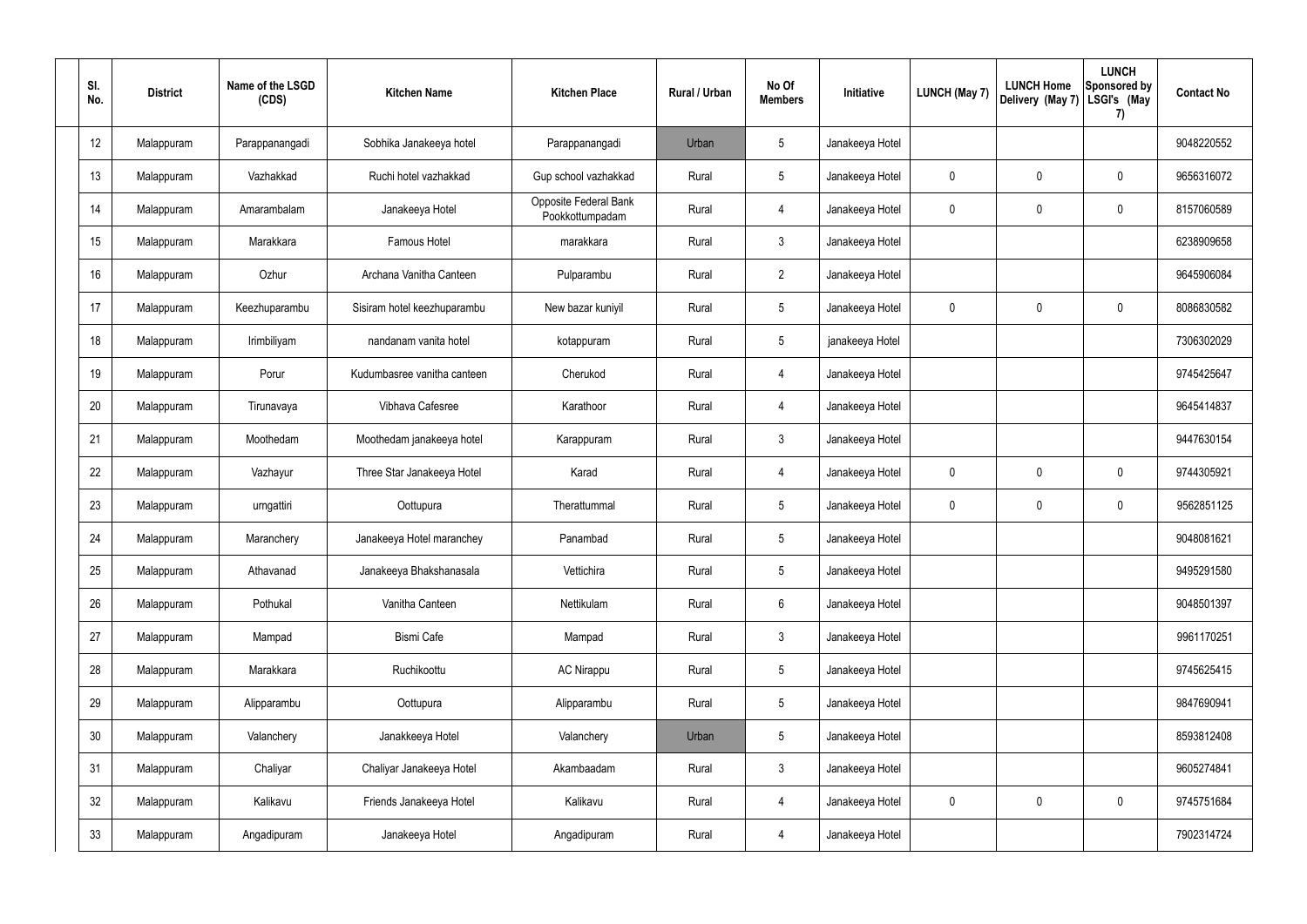| SI.<br>No. | <b>District</b> | Name of the LSGD<br>(CDS) | <b>Kitchen Name</b>                               | <b>Kitchen Place</b>   | Rural / Urban | No Of<br><b>Members</b> | Initiative      | <b>LUNCH (May 7)</b> | <b>LUNCH Home</b><br>Delivery (May 7) | <b>LUNCH</b><br>Sponsored by<br>LSGI's (May<br>7) | <b>Contact No</b> |
|------------|-----------------|---------------------------|---------------------------------------------------|------------------------|---------------|-------------------------|-----------------|----------------------|---------------------------------------|---------------------------------------------------|-------------------|
| 34         | Malappuram      | Puzhakkattri              | Jasmin                                            | Puzhakkattiri          | Rural         | $5\,$                   | Janakeeya Hotel |                      |                                       |                                                   | 9495497872        |
| 35         | Malappuram      | Nannamukku                | Tanima                                            | Nannamukku             | Rural         | $5\phantom{.0}$         | Janakeeya Hotel |                      |                                       |                                                   | 8943417885        |
| 36         | Malappuram      | Moorkkanad                | Oruma Janakeeya Hotel                             | Moorkkanad             | Rural         | $5\,$                   | Janakeeya Hotel |                      |                                       |                                                   | 9605728248        |
| 37         | Malappuram      | Edavanna                  | Souhrtham Janakeeya Hotel                         | Edavanna               | Rural         | $5\phantom{.0}$         | Janakeeya Hotel | 0                    | $\mathbf 0$                           | $\mathbf 0$                                       | 9746986110        |
| 38         | Malappuram      | Tirur                     | Ruchi Janakeeya Hotel                             | Tirur                  | Urban         | $\overline{4}$          | Janakeeya Hotel |                      |                                       |                                                   | 9895409528        |
| 39         | Malappuram      | Tirur                     | Amrutham Janakeeya Hotel                          | Tirur                  | Urban         | 4                       | Janakeeya Hotel |                      |                                       |                                                   | 9745074259        |
| 40         | Malappuram      | Edappal                   | Daya Cafesree                                     | Edappal                | Rural         | $5\,$                   | Janakeeya Hotel |                      |                                       |                                                   | 9895439056        |
| 41         | Malappuram      | Koottilangadi             | Janakeeya Hotel                                   | Koottilangadi          | Rural         | 4                       | Janakeeya Hotel |                      |                                       |                                                   | 9539471939        |
| 42         | Malappuram      | Vattamkulam               | Vibhava Janakeeya Hotel                           | Edappal                | Rural         | 4                       | Janakeeya Hotel |                      |                                       |                                                   | 9744844512        |
| 43         | Malappuram      | Nilambur                  | Annapporna Janakeeya Hotel                        | Nilambur               | Urban         | 8                       | Janakeeya Hotel |                      |                                       |                                                   | 8547795364        |
| 44         | Malappuram      | Puzhakkattri              | PT Group                                          | Ramapuram              | Rural         | $\overline{4}$          | Janakeeya Hotel |                      |                                       |                                                   | 9745108676        |
| 45         | Malappuram      | Vazhikkadavu              | Vanitha Janakeeya Hotel                           | Manimooli              | Rural         | 4                       | Janakeeya Hotel |                      |                                       |                                                   | 8943046755        |
| 46         | Malappuram      | Chungathara               | Chungathara Annapoorna Vanitha<br>Janakeeya Hotel | Chalikkulam            | Rural         | $\mathbf{3}$            | Janakeeya Hotel |                      |                                       |                                                   | 9745674102        |
| 47         | Malappuram      | Vallikunnu                | Punathil Janakeeya Hotel                          | Vallikunnu             | Rural         | $\overline{4}$          | Janakeeya Hotel |                      |                                       |                                                   | 9946051042        |
| 48         | Malappuram      | Tirurangadi               | Nirmalyam Janakeeya Hotel                         | Chanthappadi           | Urban         | $5\phantom{.0}$         | Janakeeya Hotel |                      |                                       |                                                   | 9895168511        |
| 49         | Malappuram      | Purathur                  | Purathur Janakeeya Hotel                          | Kavilakkad             | Rural         | $\mathbf{3}$            | Janakeeya Hotel |                      |                                       |                                                   | 9645170119        |
| 50         | Malappuram      | Kuruva                    | Swad                                              | Ambalaparamb           | Rural         | $\overline{4}$          | Janakeeya Hotel |                      |                                       |                                                   | 9495993543        |
| 51         | Malappuram      | Perumanna Klari           | Perumanna Klari Janakeeya Hotel                   | Near Panjayathu office | Rural         | $\mathbf{3}$            | Janakeeya Hotel |                      |                                       |                                                   | 7306197556        |
| 52         | Malappuram      | Kuttippuram               | Janakeeya Hotel Kuttippurram                      | Kuttipuram             | Rural         | $5\phantom{.0}$         | Janakeeya Hotel |                      |                                       |                                                   | 8921459017        |
| 53         | Malappuram      | Niramaruthur              | Annapporna Janakeeya Hotel                        | Mangad                 | Rural         | $\mathbf{3}$            | Janakeeya Hotel |                      |                                       |                                                   | 9746334349        |
| 54         | Malappuram      | Veliyancode               | Cafe Kudumbashree                                 | Eramangalam            | Rural         | $\mathfrak{Z}$          | Janakeeya Hotel |                      |                                       |                                                   | 9567575145        |
| 55         | Malappuram      | Pulilkal                  | Ruchi Koottu Janakeeya Hotel                      | Pulikkal               | Rural         | $\overline{4}$          | Janakeeya Hotel | 0                    | 0                                     | $\boldsymbol{0}$                                  | 9947039208        |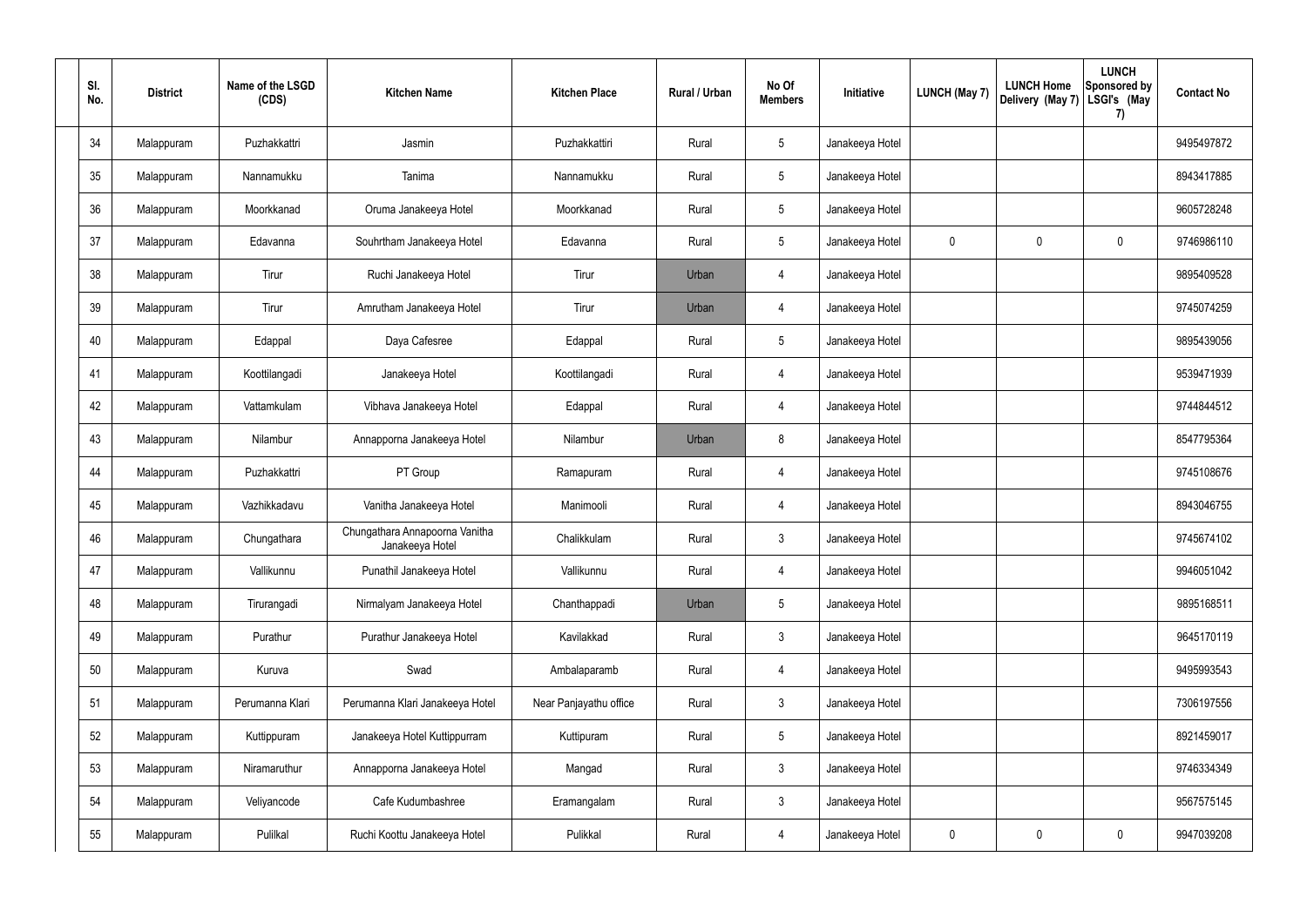| SI.<br>No. | <b>District</b> | Name of the LSGD<br>(CDS) | <b>Kitchen Name</b>          | <b>Kitchen Place</b> | Rural / Urban | No Of<br><b>Members</b> | Initiative      | <b>LUNCH (May 7)</b> | <b>LUNCH Home</b><br>Delivery (May 7) | <b>LUNCH</b><br>Sponsored by<br>LSGI's (May<br>7) | <b>Contact No</b> |
|------------|-----------------|---------------------------|------------------------------|----------------------|---------------|-------------------------|-----------------|----------------------|---------------------------------------|---------------------------------------------------|-------------------|
| 56         | Malappuram      | Karuvarakund              | Janakeeya Hotel              | Karuvarakund         | Rural         | $5\phantom{.0}$         | Janakeeya Hotel | 115                  | 5                                     | $\mathbf 0$                                       | 9562233316        |
| 57         | Malappuram      | Thuvvur                   | Janakeeya Hotel              | Thuvvur              | Rural         | $\overline{4}$          | Janakeeya Hotel | 75                   | 26                                    | $\pmb{0}$                                         | 8075365565        |
| 58         | Malappuram      | Kottakkal                 | Kottakkal Kitchen            | Kottakkal            | Urban         | $\mathbf{3}$            | Janakeeya Hotel |                      |                                       |                                                   | 9946216609        |
| 59         | Malappuram      | Kuzhimanna                | Mythri Janakkeeya Hotel      | Cheruparamb          | Rural         | $\overline{4}$          | Janakeeya Hotel | 0                    | 0                                     | $\mathbf 0$                                       | 9961738543        |
| 60         | Malappuram      | Talakkad                  | Talakkad Janakeeya Hotel     | <b>BP</b> Angadi     | Rural         | 4                       | Janakeeya Hotel |                      |                                       |                                                   | 9447824517        |
| 61         | Malappuram      | Areecode                  | Haritha sree Janakeeya Hotel | Pookottuchola        | Rural         | 4                       | Janakeeya Hotel | 62                   | 62                                    | $\mathbf 0$                                       | 7025072558        |
| 62         | Malappuram      | Cherukkavu                | Kitchen Hut Janakeeya Hotel  | Chevayoor            | Rural         | 4                       | Janakeeya Hoel  | $\mathbf 0$          | 0                                     | $\mathbf 0$                                       | 9895195887        |
| 63         | Malappuram      | Thiruvali                 | Janakeeya hotel              | Thiruvali            | Rural         | $\sqrt{5}$              | Janakeeya Hotel |                      |                                       |                                                   | 9746385945        |
| 64         | Malappuram      | Alamcode                  | Janakeeya hotel              | Alamcode             | Rural         | $\sqrt{5}$              | Janakeeya Hotel |                      |                                       |                                                   | 8129368109        |
| 65         | Malappuram      | Manjeri 1                 | Cafe Janakeeya hotel         | Manjeri              | Urban         | 6                       | Janakeeya Hotel | 0                    | $\mathbf 0$                           | $\mathbf 0$                                       | 7336671011        |
| 66         | Malappuram      | kalpakanchery             | Janakeeya HOTELI             | Kalpakanchery        | Rural         | $\overline{4}$          | Janakeeya Hotel |                      |                                       |                                                   | 9048929947        |
| 67         | Malappuram      | Kodur                     | Janakeeya hotel              | vadakkemanna         | Rural         | $\mathbf{3}$            | Janakeeya hotel |                      |                                       |                                                   | 9605430938        |
| 68         | Malappuram      | Anakayam                  | janakeeya hotel              | Anakayam             | Rural         | $5\phantom{.0}$         | Janakeeya hotel |                      |                                       |                                                   | 7025840671        |
| 69         | Malappuram      | Malappuram                | Janakeeya Hotel              | Malappuram           | Urban         | $\mathbf{3}$            | Janakeeya Hotel |                      |                                       |                                                   | 8281125864        |
| 70         | Malappuram      | Tanur                     | Azhimukham Janakeeya hotel   | tanur                | Urba          | 3 <sup>1</sup>          | Janakeeya Hotel |                      |                                       |                                                   | 7594914843        |
| 71         | Malappuram      | Elamkulam                 | Janapriya                    | Kunnakav             | Rural         | $\overline{\mathbf{4}}$ | Janakeeya Hotel |                      |                                       |                                                   | 9496725446        |
| 72         | Malappuram      | Wandoor                   | Janakeeya Hotel              | wandoor              | Rural         | 4                       | Janakeeya Hotel |                      |                                       |                                                   | 8086064498        |
| 73         | Malappuram      | Perinthalmanna            | samrthi janakeeya hotei      | Perinthalmanna       | Urban         | $5\phantom{.0}$         | Janakeeya hotel |                      |                                       |                                                   | 7994259773        |
| 74         | Malappuram      | Munniyur                  | Oottupura                    | Munniyur             | Rural         | $5\phantom{.0}$         | Janakeeya Hotel |                      |                                       |                                                   | 7025766318        |
| 75         | Malappuram      | AR Nagar                  | Aiswarya                     | AR Nagar             | Rural         | 3 <sup>1</sup>          | Janakeeya Hotel |                      |                                       |                                                   | 9745518722        |
| 76         | Malappuram      | Thenjippalam              | Nanma                        | Thenjippalam         | Rural         | $\boldsymbol{4}$        | Janakeeya Hotel |                      |                                       |                                                   | 9645220615        |
| 77         | Malappuram      | Peruvallur                | Anugraha                     | Super bazar          | Rural         | $5\phantom{.0}$         | Jankeeya Hotel  |                      |                                       |                                                   | 9747037665        |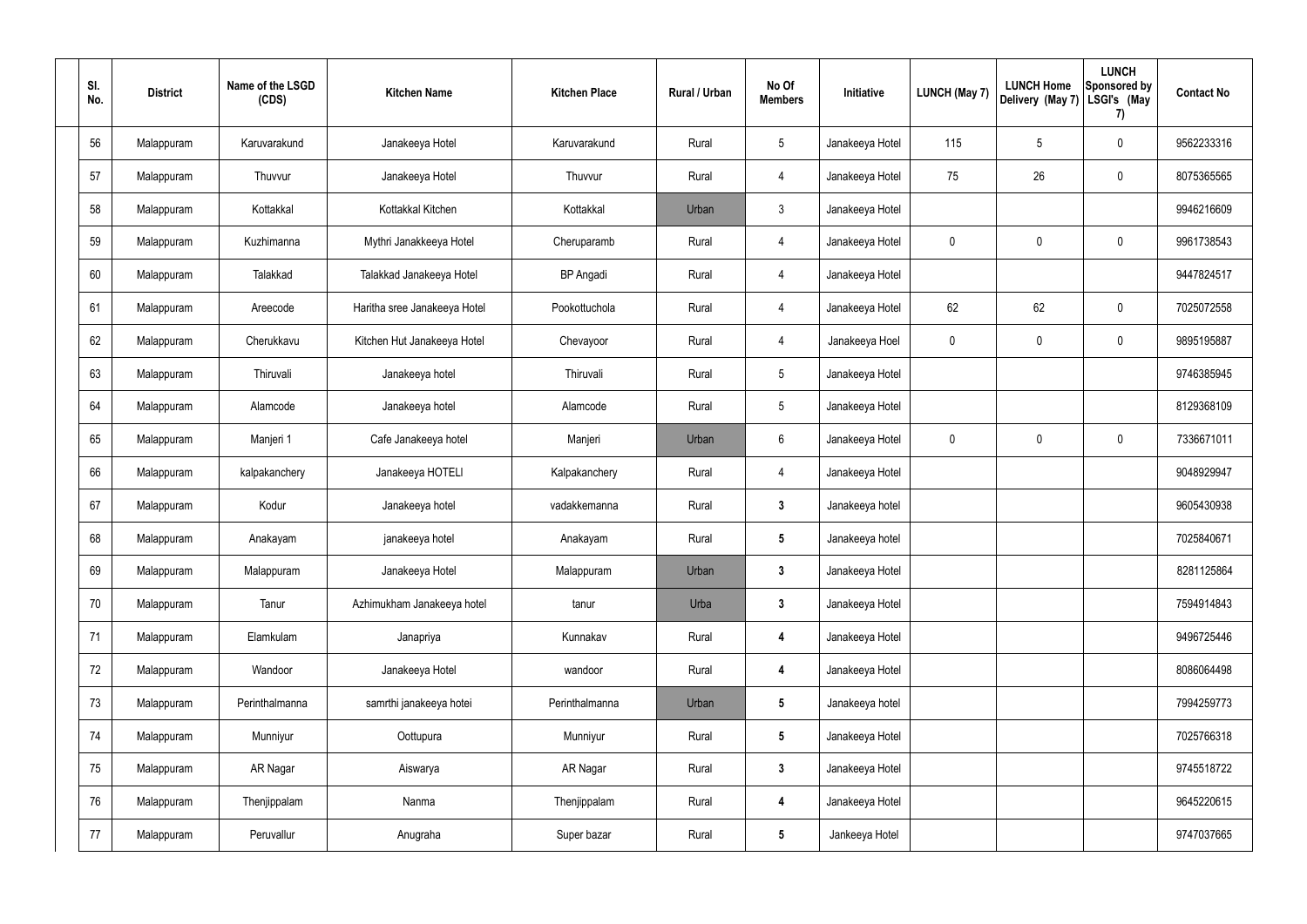| SI.<br>No. | <b>District</b> | Name of the LSGD<br>(CDS) | <b>Kitchen Name</b>        | <b>Kitchen Place</b> | Rural / Urban | No Of<br><b>Members</b> | Initiative      | <b>LUNCH (May 7)</b> | <b>LUNCH Home</b><br>Delivery (May 7) | <b>LUNCH</b><br>Sponsored by<br>LSGI's (May<br>7) | <b>Contact No</b> |
|------------|-----------------|---------------------------|----------------------------|----------------------|---------------|-------------------------|-----------------|----------------------|---------------------------------------|---------------------------------------------------|-------------------|
| 78         | Malappuram      | Muthuvallur               | Nanma janakeeya hotel      | Muthuparambu         | Rural         | $\mathbf{3}$            | Janakeeya hotel | 404                  | 0                                     | 0                                                 | 9744406501        |
| 79         | Malappuram      | mankada                   | janakeeya hatel            | Aryiranazhipadi      | Rural         | $\mathbf{3}$            | janakeeya hotel |                      |                                       |                                                   | 9539855520        |
| 80         | Malappuram      | Vengara                   | Ponnoos hotel              | Vengara              | Rural         | $\mathbf{3}$            | Janakeeya hotel |                      |                                       |                                                   | 9947424618        |
| 81         | Malappuram      | Pulpatta                  | Santhwanam Janakeeya hotel | Padikkal parambil    | Rural         | $5\phantom{.0}$         | Janakeeya hotel | 184                  | 180                                   | 0                                                 | 9526367569        |
| 82         | Malappuram      | Keezhattur                | Keezhattur Janakeeya hotel | Keezhattur           | Rural         | 4                       | Janakeeya hotel |                      |                                       |                                                   | 9539209640        |
| 83         | Malappuram      | Cheriyamundam             | Nanma janakeeya hotel      | Manchingapara        | Rural         | 4                       | Janakeeya hotel |                      |                                       |                                                   | 9496048689        |
| 84         | Malappuram      | Chelambre                 | Soorya Janakeeya hotel     | Pulluparamb          | Rural         | $\boldsymbol{3}$        | Janakeeya hotel | $\mathbf 0$          | 0                                     | 0                                                 | 7994179285        |
| 85         | Malappuram      | Ponmala                   | Janakeeya hotel            | Chappangadi          | Rural         | $\overline{4}$          | Janakeeya hotel |                      |                                       |                                                   | 9605811748        |
| 86         | Malappuram      | Thennala                  | <b>Bismi Hotel</b>         | Pookkiparamb         | Rural         | 4!                      | Jankeeya Hotel  |                      |                                       |                                                   | 9995757092        |
| 87         | Malappuram      | Tanalur                   | Janakeeya Hotel            | Tanalur              | Rural         | $\boldsymbol{3}$        | Jankeeya Hotel  |                      |                                       |                                                   |                   |
| 88         | Malappuram      | Parappur                  | Four star                  | Azad nagar           | Rural         | $5\phantom{.0}$         | Janakeeya Hotel |                      |                                       |                                                   | 9961091317        |
| 89         | Malappuram      | Oorakam                   | Ammoos                     | Panchayath padi      | Rural         | $\boldsymbol{3}$        | Janakeeya Hotel |                      |                                       |                                                   | 9526449294        |
| 90         | Malappuram      | Nannambra                 | Veeturuchi                 | Kundoor Athani       | Rural         | 4                       | Janakeeya Hotel |                      |                                       |                                                   | 9400618659        |
| 91         | Malappuram      | Pandikkad                 | Janakeeya Hotel            | Pandikkad            | Rural         | $\overline{4}$          | Janakeeya Hotel |                      |                                       |                                                   | 9995504081        |
| 92         | Malappuram      | Chokkad                   | Natturuchi                 | Chokkad              | Rural         | $5\phantom{.0}$         | Janakeeya Hotel | $\mathbf 0$          | $\mathbf 0$                           | 0                                                 |                   |
| 93         | Malappuram      | Cheekode                  | Cheekode Janakeeya Hotel   | Cheekode             | Rural         | 4                       | Janakeeya Hotel | 56                   | 33                                    | 0                                                 |                   |
| 94         | Malappuram      | Makkarapparamb            | Subiksha                   | Makkarapparamb       | Rural         | $\mathbf{3}$            | Janakeeya Hotel |                      |                                       |                                                   | 8089003770        |
| 95         | Malappuram      | Ponnani-1                 | Devi Janakeeya Hotel       | Ponnani              | Urban         | $5\phantom{.0}$         | Janakeeya Hotel |                      |                                       |                                                   | 9961919097        |
| 96         | malappuram      | Mangalam                  | Soubagya                   | mangalam             | Rural         | $5\phantom{.0}$         | janakeeya hotel |                      |                                       |                                                   | 7510235855        |
| 97         | Malappuram      | Trikkalangode             | janakeeya hotel            | karakkunnu           | Rural         | $6\phantom{1}$          | Janakeeya Hotel |                      |                                       |                                                   | 7994885461        |
| 98         | Malppuram       | Morayur                   | Janakeeya hotel            | Valanchery           | Rural         | $\mathbf{3}$            | Janakeeya hotel |                      |                                       |                                                   |                   |
| 99         | Malappuram      | Perumbadapp               | Janakeeya hotel            | Perumbadapp          | Rural         | 4                       | Janakeeya hotel |                      |                                       |                                                   |                   |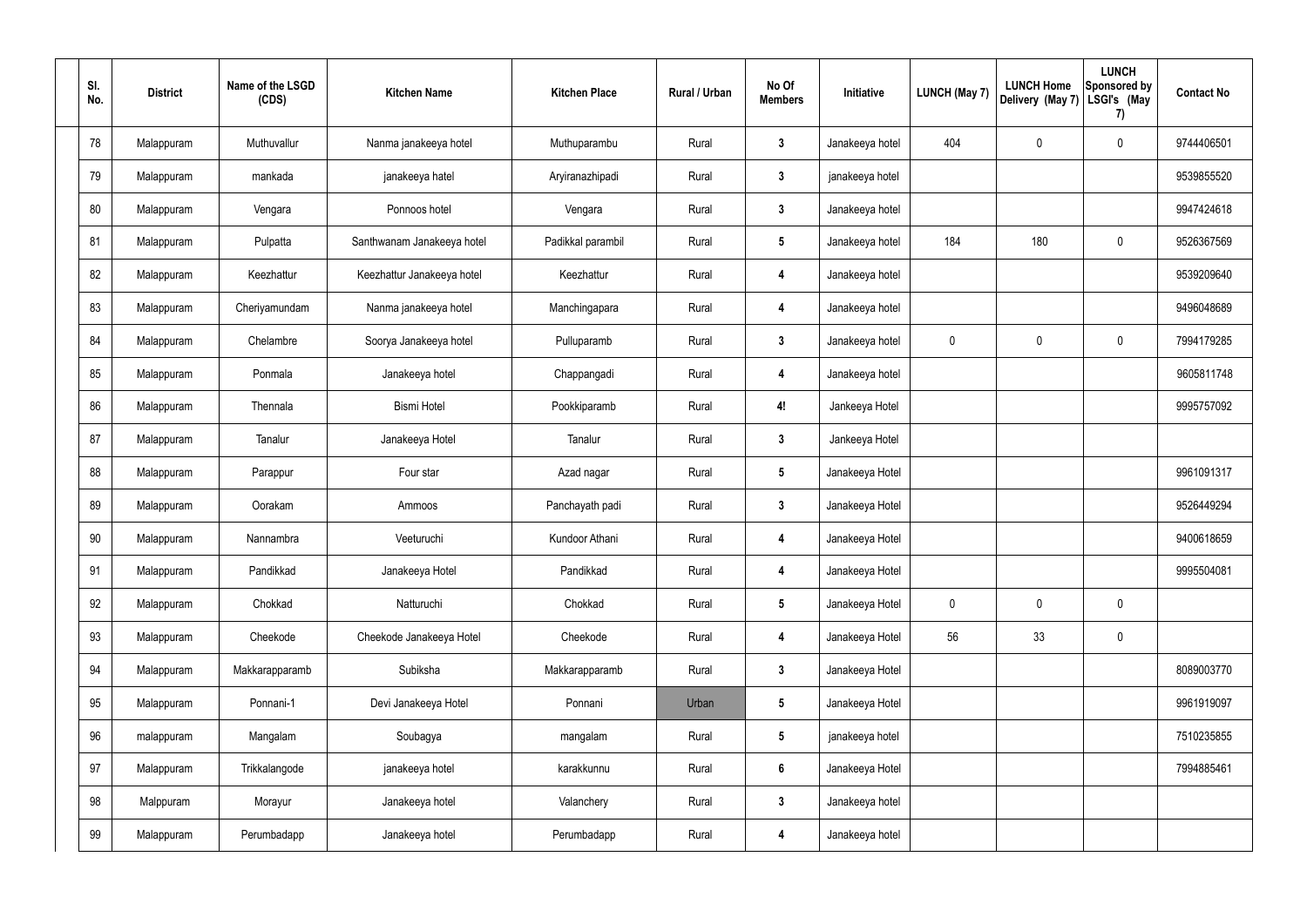| SI.<br>No. | <b>District</b> | Name of the LSGD<br>(CDS) | <b>Kitchen Name</b>        | <b>Kitchen Place</b> | Rural / Urban | No Of<br><b>Members</b> | Initiative      | <b>LUNCH (May 7)</b> | <b>LUNCH Home</b><br>Delivery (May 7) | <b>LUNCH</b><br>Sponsored by<br>LSGI's (May<br>7) | <b>Contact No</b> |
|------------|-----------------|---------------------------|----------------------------|----------------------|---------------|-------------------------|-----------------|----------------------|---------------------------------------|---------------------------------------------------|-------------------|
| 100        | Malappuram      | Vettom                    | Samruthi Janakeeya Hotel   | Puthanpeedika        | Rural         | $\sqrt{5}$              | Janakeeya hotel |                      |                                       |                                                   | 9562419017        |
| 101        | Malappuram      | Kondotty                  | Janakeeya hotel            | vazhakad             | <b>RURAL</b>  | $\overline{4}$          | janakeeya hotel | $\mathbf 0$          | $\mathbf 0$                           | 0                                                 |                   |
| 102        | Malappuram      | Pulamanthol               | Janakeeya hotel            | pulamanthole         | <b>RURAL</b>  | $\overline{4}$          | Janakeeya hotel |                      |                                       |                                                   |                   |
| 103        | Malappuram      | Valavannur                | Jankeeya hotel             | Valavannur           | <b>RURAL</b>  | $\sqrt{5}$              | Janakeeya hotel |                      |                                       |                                                   |                   |
| 104        | Malappuram      | kottakkal                 | Subhiksha Janakeeya hotel  | kotakkal             | <b>URBAN</b>  | $\overline{4}$          | Janakeeya hotel |                      |                                       |                                                   | 9495913491        |
| 105        | Malappuram      | Vettom                    | Thripthi Janakeeya Hotel   | Vakkad               | <b>RURAL</b>  | $\overline{4}$          | Janakeeya hotel |                      |                                       |                                                   | 8943612862        |
| 106        | Malappuram      | Nilambur                  | Ajva Janakeeya hotel       | Minarvapadi          | <b>URBAN</b>  | 5                       | Janakeeya hotel |                      |                                       |                                                   | 8086868912        |
| 107        | Malappuram      | Nilambur                  | Unity Janakeeya hotel      | nilambur             | <b>URBAN</b>  | -4                      | Janakeeya hotel |                      |                                       |                                                   | 7034758053        |
| 108        | Malappuram      | Vallikkunn                | Rasakkut                   | Vallikunnu           | Rural         | 4                       | janakeeyahotel  |                      |                                       |                                                   | 7034945074        |
| 109        | Malappuram      | kuruva                    | Ruchi                      | Kurava               | Rural         | $5\phantom{.0}$         | Janakeeyahotel  |                      |                                       |                                                   | 9745414800        |
| 110        | Malappuram      | Kannamangalam             | Ruchikoott                 | Cheroor              | Rural         | $\mathbf{3}$            | Janakeeya Hotel |                      |                                       |                                                   | 9747812113        |
| 111        | Malappuram      | Othukkungal               | janakeeya hotel            | Othukkungal          | Rural         | $5\phantom{.0}$         | Janakeeya Hotel |                      |                                       |                                                   | 9656716066        |
| 112        | Malappuram      | Pookkottur                | janakeeya hotel            | valluvambram         | Rural         | 4                       | Janakeeya Hotel |                      |                                       |                                                   | 9447334084        |
| 113        | Malappuram      | Edakkara                  | Edakkara janakeeya hotel   | Edakkara             | Rural         | 4                       | janakeeya hotel |                      |                                       |                                                   | 9495232698        |
| 114        | Malappuram      | porur                     | Thanima Janakeeya Hotel    | Porur                | Rural         | $\mathbf{3}$            | janakeeya hotel |                      |                                       |                                                   | 9539928567        |
| 115        | Malappuram      | Pulikkal                  | al madeena Janakeeya Hotel | pulikkal             | Rural         | $\boldsymbol{4}$        | Janakeeya Hotel | $\mathbf 0$          | $\pmb{0}$                             | 0                                                 |                   |
| 116        | malappuram      | Tanur                     | amma janakeeyahottel       | Tanur                | Urban         | $5\phantom{.0}$         | janakeeyahottel |                      |                                       |                                                   |                   |
| 117        | malappuram      | Pallikkal                 | padheyam janakeeyahottel   | Pallikkal            | Rural         | $5\phantom{.0}$         | janakeeyahotel  | $\mathbf 0$          | $\pmb{0}$                             | 0                                                 |                   |
| 118        | Malappuram      | Chelembra                 | janakeeyahotel2            | Chelembra            | Rural         | $\boldsymbol{4}$        | janakeeyahotel  | $\mathbf 0$          | $\mathbf 0$                           | 0                                                 |                   |
| 119        | Malappuram      | Purathur                  | Safa Janakeeya Hotel       | Paravanna            | Rural         | $\boldsymbol{4}$        | Janakeeya Hotel |                      |                                       |                                                   | 9544792994        |
| 120        | malappuram      | vazhayur                  | puthuma janakeeyahotel     | Vazhayur             | Rural         | $\boldsymbol{4}$        | janakeeyahotel  | $\mathbf 0$          | $\pmb{0}$                             | $\pmb{0}$                                         |                   |
| 121        | malappuram      | Mangalam                  | Swathistam                 | Vadikkal             | Rural         | $\boldsymbol{4}$        | janakeeyahotel  |                      |                                       |                                                   | 9061799096        |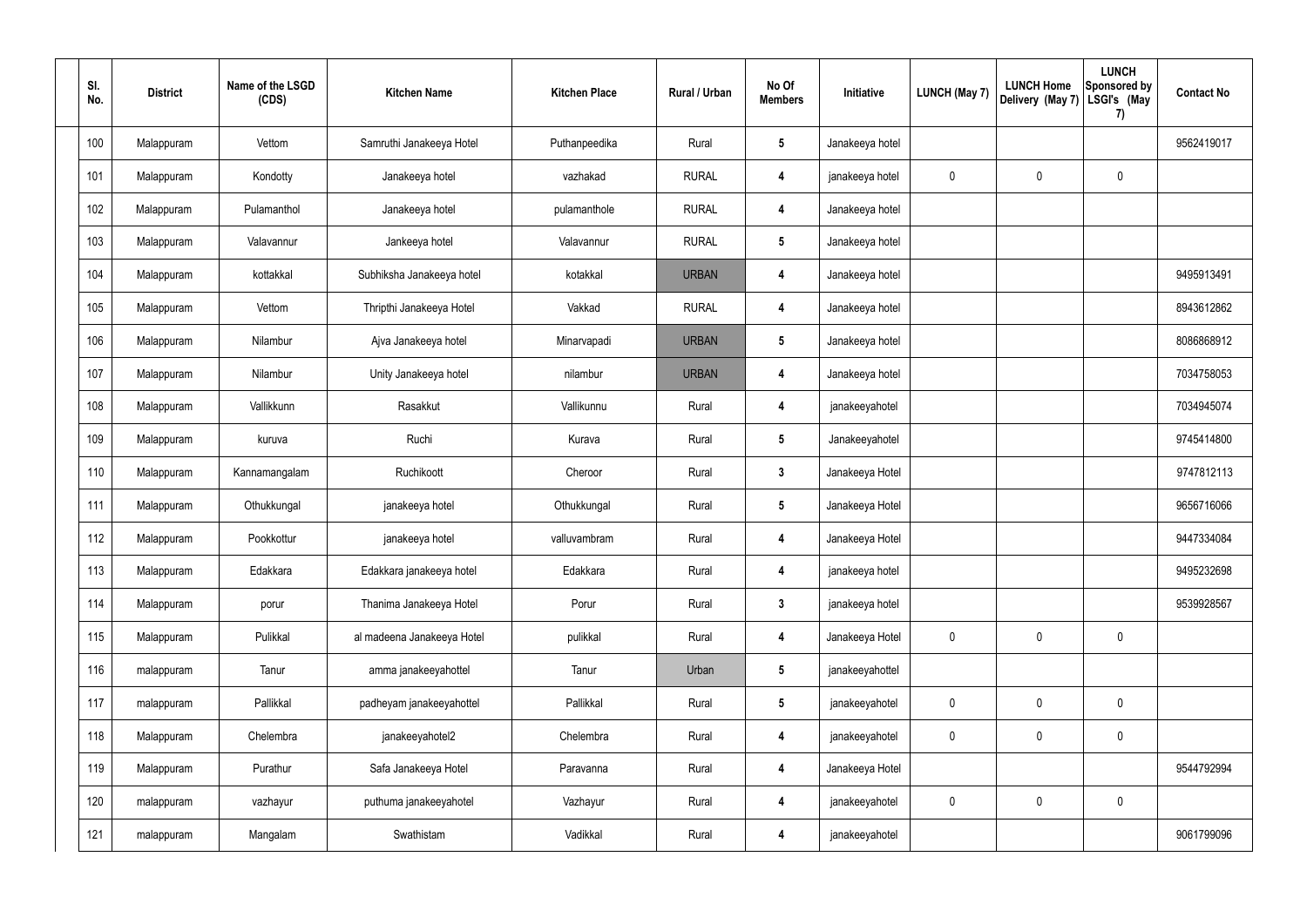|            | SI.<br>No.        | <b>District</b> | Name of the LSGD<br>(CDS) | <b>Kitchen Name</b>        | <b>Kitchen Place</b>                      | Rural / Urban | No Of<br><b>Members</b> | Initiative      | <b>LUNCH (May 7)</b> | <b>LUNCH Home</b><br>Delivery (May 7) | <b>LUNCH</b><br>Sponsored by<br>LSGI's (May<br>7) | <b>Contact No</b> |
|------------|-------------------|-----------------|---------------------------|----------------------------|-------------------------------------------|---------------|-------------------------|-----------------|----------------------|---------------------------------------|---------------------------------------------------|-------------------|
|            | 122               | malappuram      | kuttippuram               | nilayoram janakeeya hotel  | Kuttipuram                                | Rural         | 4                       | janakeeyahotel  |                      |                                       |                                                   |                   |
|            | 123               | malapluram      | thazhekode                | Thazhekode Janakeeya Hotel | Thazhekode                                | Rural         | $\overline{\mathbf{4}}$ | Janakeeya Hotel |                      |                                       |                                                   |                   |
|            | 124               | malappuram      | munniyur                  | my kitchen                 | Alinchuvad                                | Rural         | $5\phantom{.0}$         | janakeeya hotel |                      |                                       |                                                   | 8589809765        |
|            | 125               | Malappuram      | Mangalam                  | Ruchikkoottu               | Mangalam                                  | Rural         | 4                       | Janakeeya hotel |                      |                                       |                                                   | 6235095207        |
|            | 126               | Malappuram      | Ponnani                   | Thripthi                   | Ponnani                                   | Urban         | $5\phantom{.0}$         | Janakeeya Hotel |                      |                                       |                                                   | 7994839506        |
|            | 127               | Malappuram      | Tanur                     | Krishna                    | Tanur                                     | Urban         | $5\phantom{.0}$         | janakeeya hotel |                      |                                       |                                                   |                   |
|            | 128               | Malappuram      | Thazhekode                | ashraya                    | Maatrakkal                                | <b>RURAL</b>  | $6\phantom{.}6$         | janakeeya hotel |                      |                                       |                                                   | 9656135078        |
|            | 129               | Malappuram      | Tirurangadi               | Aikyam                     | Hidaya Nagar                              | Urban         | $6\phantom{1}$          | janakeeya hotel |                      |                                       |                                                   | 9947424638        |
|            | 130               | Malappuram      | Tavanur                   | Nirmalyam                  | Athaloor                                  | Rural         | $3\phantom{a}$          | Janakeeya hotel |                      |                                       |                                                   | 7025571913        |
| <b>130</b> |                   |                 |                           |                            |                                           |               | 544                     |                 | 896                  | 306                                   | $\bullet$                                         |                   |
|            | -1                | Palakkad        | Elapully                  | Nakshathra Vanitha canteen | Canteen                                   | Rural         | 4                       | Janakeeya Hotel | 179                  | 0                                     | $\boldsymbol{0}$                                  | 896               |
|            | $\overline{2}$    | Palakkad        | Nalleppilly               | Vanitha Canteen            | Canteen                                   | Rural         | 4                       | Janakeeya Hotel | 195                  | 0                                     | $\boldsymbol{0}$                                  | 9656232569        |
|            | 3                 | Palakkad        | Chittur                   | Thanal vanitha Canteen     | Thathamangalam, Mettuvalavu               | Urban         | $\mathbf{3}$            | Janakeeya Hotel | 395                  | 0                                     | $\mathbf 0$                                       | 9447105400        |
|            | 4                 | Palakkad        | chittur                   | urapp janakeeya hotel      | Anicode junction                          | urban         | 5                       | Janakeeya hotel | 150                  | 0                                     | $\mathbf 0$                                       | 9349930549        |
|            | $5\phantom{.0}$   | Palakkad        | polpully                  | subiksha janakeeya hotel   | kallootiyal                               | Rural         | $5\phantom{.0}$         | Janakeeya hotel | 240                  | 0                                     | $\mathbf 0$                                       | 9495197498        |
|            | 6                 | Palakkad        | Eruthenpathy              | Nila janakeeya hotel       | Mooniilmada muniyappan<br>kshethram near  | Rural         | $5\phantom{.0}$         | Janakeeya hotel | 112                  | $\mathbf 0$                           | $\mathbf 0$                                       | 9037290925        |
|            | $\overline{7}$    | Palakkad        | Perumatty                 | Nanam Janakeeya hotel      | kannimari                                 | Rural         | $3\phantom{a}$          | Janakeeya hotel | 95                   | $\mathbf 0$                           | $\mathbf 0$                                       | 9605529657        |
|            | 8                 | Palakkad        | Vadakarapathy             | soubhagya janakeeya hotel  | vadakarapathy panchayath                  | Rural         | $5\overline{)}$         | Janakeeya hotel | 164                  | 0                                     | $\mathbf 0$                                       | 9633578756        |
|            | 9                 | Palakkad        | Kozhinjampara             | Sreesakthi Janakeeya hotel | Kozhinjampara<br>gramapanchayth, near bus | Rural         | $5\phantom{.0}$         | Janakeeya hotel | 211                  | 0                                     | $\mathbf 0$                                       | 9847121105        |
|            | 10                | Palakkad        | Vadakkenchery             | Oottupura Vanitha Canteen  | Panchayath building,<br>Vadakkenchery     | Rural         | $\overline{4}$          | Janakeeya Hotel | 231                  | 0                                     | $\mathbf 0$                                       | 9656360141        |
|            | 11                | Palakkad        | PKD North                 | Cafesree                   | opp. ksrtc bus stand,<br>Manjakulam road  | Urban         | $5\phantom{.0}$         | Janakeeya Hotel | $\mathbf 0$          | 0                                     | $\mathbf 0$                                       | 9037332005        |
|            | $12 \overline{ }$ | Palakkad        | Ongallur                  | Amma canteen               | Ongallur vipanana kendram                 | Rural         | $\overline{4}$          | Janakeeya Hotel | 192                  | 0                                     | $\pmb{0}$                                         | 7560924507        |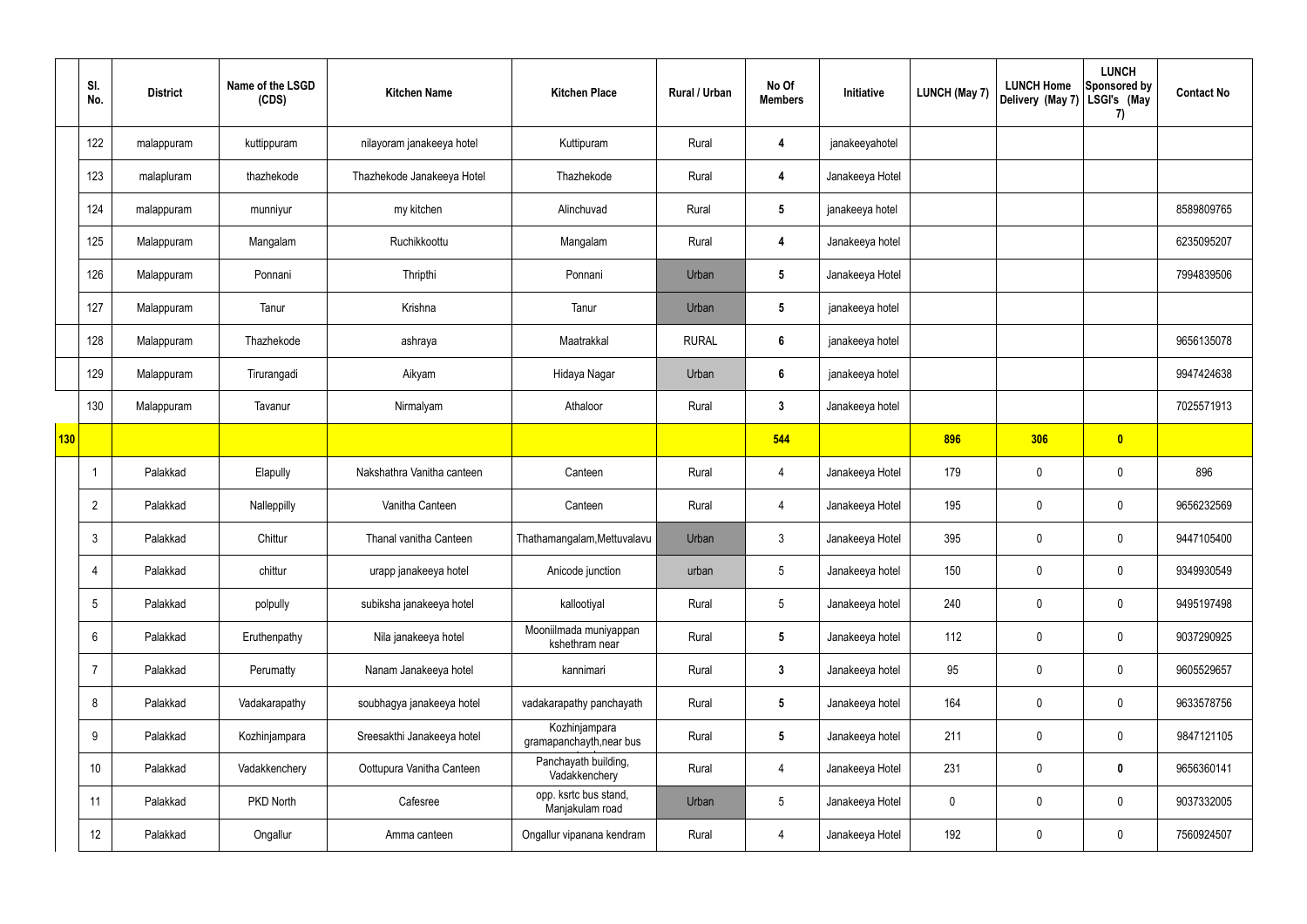| SI.<br>No.      | <b>District</b> | Name of the LSGD<br>(CDS) | <b>Kitchen Name</b>             | <b>Kitchen Place</b>                      | Rural / Urban | No Of<br><b>Members</b> | Initiative       | <b>LUNCH (May 7)</b> | <b>LUNCH Home</b><br>Delivery (May 7) | <b>LUNCH</b><br>Sponsored by<br>LSGI's (May<br>7) | <b>Contact No</b> |
|-----------------|-----------------|---------------------------|---------------------------------|-------------------------------------------|---------------|-------------------------|------------------|----------------------|---------------------------------------|---------------------------------------------------|-------------------|
| 13              | Palakkad        | Muthuthala                | Sreelakshmi vanitha canteen     | Muthuthala panchayath                     | Rural         | 4                       | Janakeeya Hotel  | 139                  | 0                                     | $\boldsymbol{0}$                                  | 7558865485        |
| 14              | Palakkad        | Koppam                    | Natturuchi kudumbashree cafe    | Near koppam village                       | Rural         | $5\phantom{.0}$         | Janakeeya Hotel  | 74                   | 0                                     | $\boldsymbol{0}$                                  | 8075779172        |
| 15              | Palakkad        | Paruthur                  | Mamatty vanitha canteen         | Near panchayath                           | Rural         | $5\phantom{.0}$         | Janakeeya Hotel  | 0                    | 0                                     | $\boldsymbol{0}$                                  | 9544847874        |
| 16              | Palakkad        | Vilayur                   | Souhritha caffesree (Ruchipura) | Near Vilayur Panchayath                   | Rural         | $6\phantom{.}$          | Janakeeya Hotel  | 208                  | 0                                     | $\boldsymbol{0}$                                  | 9747342046        |
| 17              | palakkad        | Kulukkallur               | Snehitha Janakeeya hotel        | Kulukkallur panchayath                    | Rural         | $5\phantom{.0}$         | Janakeeya hotel  | 92                   | 0                                     | $\boldsymbol{0}$                                  | 9746701454        |
| 18              | Palakkad        | Pattambi                  | Janakeeya hotel                 | near Govt samskritha college,<br>Pattambi | Urban         | 4                       | Janakeeya hotel  | 0                    | 0                                     | $\boldsymbol{0}$                                  | 9562043428        |
| 19              | Palakkad        | Erimayur                  | Thanima Vanitha Canteen         | Panchayath building, Erimayur             | Rural         | $5\,$                   | Janakeeya Hotel  | 58                   | 0                                     | $\overline{2}$                                    | 9746440633        |
| 20              | Palakkad        | Kizhekkencheri            | Vanitha Canteen                 | Panchayath Building,<br>Kizhakkenchery    | Rural         | 4                       | Janakeeya Hotel  | 99                   | 0                                     | -1                                                | 9747923418        |
| 21              | Palakkad        | Peringottukkurrissi       | Aiswarya Vanitha canteen        | Panchayth building                        | Rural         | $\mathbf{3}$            | Janakeeya Hotel  | 90                   | 0                                     | $\boldsymbol{0}$                                  | 9048665884        |
| 22              | Palakkad        | Mundoor                   | Bharath vanitha canteen         | Panchayath building                       | Rural         | $\mathbf{3}$            | Janakeeya Hotel  | 157                  | 84                                    | $\boldsymbol{0}$                                  | 8592830607        |
| 23              | Palakkad        | Kodumbu                   | kripa                           | kodumb panchayath                         | Rural         | $\overline{4}$          | Janakeeya HoteL  | 50                   | $\mathbf 0$                           | $\boldsymbol{0}$                                  | 9048682860        |
| 24              | Palakkad        | Thirumittakode            | Thirumuttam Janakeeya Hotel     | Karukaputhur                              | Rural         | 6                       | Janakeeya Hotel  | 130                  | 0                                     | $\boldsymbol{0}$                                  | 9072841599        |
| 25              | Palakkad        | Akathethara               | Nanma canteen                   | kalyanamandapam                           | Rural         | 3                       | Janakeeya Hotel  | 60                   | 0                                     | $\mathbf 0$                                       | 7025563510        |
| 26              | Palakkad        | Marutharoad               | flavours cantteen               | panchayath                                | Rural         | $5\phantom{.0}$         | Janakeeya Hotela | 120                  | $\mathbf 0$                           | $\mathbf 0$                                       | 9746227966        |
| 27              | Palakkad        | Trithala                  | Kairali Vanitha Hotel           | Thirthala                                 | Rural         | $5\phantom{.0}$         | Janakeeya Hotel  | 146                  | $\mathbf 0$                           | $\mathbf 0$                                       | 9048710155        |
| 28              | Palakkad        | Kongad                    | Annapoorna vanitha canteen      | Near Kongad village office                | Rural         | $5\phantom{.0}$         | Janakeeya Hotel  | 135                  | 0                                     | $\mathbf 0$                                       | 9645425774        |
| 29              | Palakkad        | Sreekrishnapuram          | Subiksha canteen                | Near panchayath office                    | Rural         | $\mathbf{3}$            | Janakeeya Hotel  | 120                  | $\mathbf 0$                           | $\mathbf 0$                                       | 8086697226        |
| 30 <sup>°</sup> | Palakkad        | Pallassana                | dhanalakshmi vanitha canteen    | pallassana panchayath<br>building         | Rural         | $5\phantom{.0}$         | Janakeeya Hotel  | 157                  | 0                                     | $\mathbf 0$                                       | 8943225892        |
| 31              | Palakkad        | Nenmmara                  | Nemmara Janakeeya hotel         | Nemmara junction                          | Rural         | $\overline{4}$          | Janakeeya hotel  | 241                  | $\mathbf 0$                           | $\mathbf 0$                                       | 8157850935        |
| 32              | Palakkad        | Ayilur                    | Janakeeya hotel                 | Thalavettanpara, Ayilur                   | Rural         | $\mathbf{3}$            | Janakeeya hotel  | 145                  | 0                                     | $\mathbf 0$                                       | 9539517856        |
| 33              | Palakkad        | Melarkode                 | Janakeeya Hotel                 | near Melarkode panchayath                 | Rural         | $\overline{4}$          | Janakeeya hotel  | 159                  | $\mathbf 0$                           | $\mathbf 0$                                       | 8606193918        |
| 34              | Palakkad        | Vandazhi                  | janakeeya hotel                 | Kaniyamangalam                            | Rural         | $\mathfrak{Z}$          | Janakeeya hotel  | 61                   | 0                                     | $\pmb{0}$                                         | 9645919937        |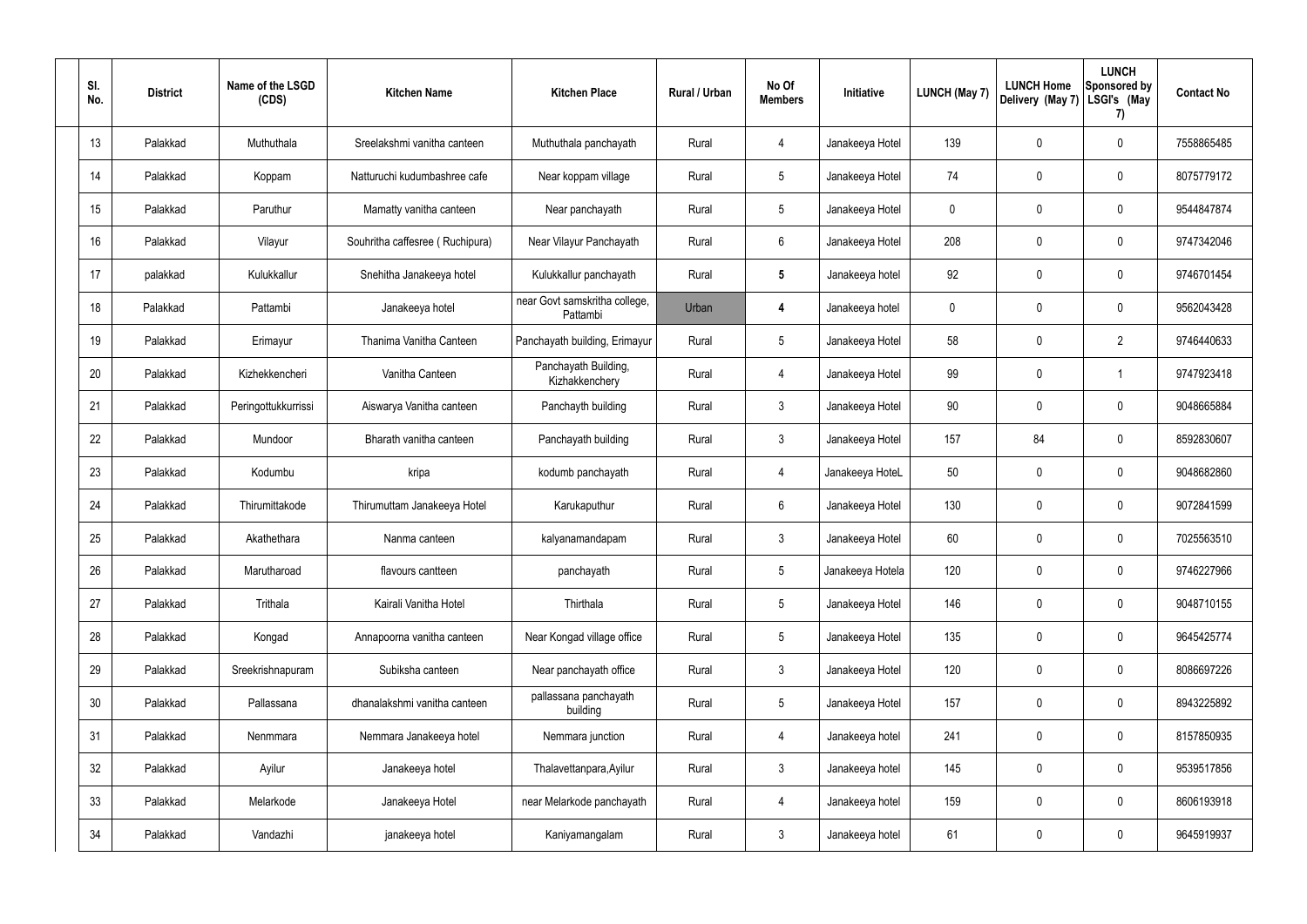|     | SI.<br>No. | <b>District</b> | Name of the LSGD<br>(CDS) | <b>Kitchen Name</b>                      | <b>Kitchen Place</b>                            | Rural / Urban | No Of<br><b>Members</b> | Initiative       | <b>LUNCH (May 7)</b> | <b>LUNCH Home</b><br>Delivery (May 7) | <b>LUNCH</b><br>Sponsored by<br>LSGI's (May<br>7) | <b>Contact No</b> |
|-----|------------|-----------------|---------------------------|------------------------------------------|-------------------------------------------------|---------------|-------------------------|------------------|----------------------|---------------------------------------|---------------------------------------------------|-------------------|
|     | 35         | Palakkad        | Nelliayampathy            | Janakeeya hotel                          | near Panchayat, kaikaty                         | Rural         | 4                       | Janakeeya hotel  | 216                  | 0                                     | $\mathbf 0$                                       | 9497123529        |
|     | 36         | Palakkad        | Elavanchery               | Snehatheeram                             | Near GUPS, Vattekkad                            | Rural         | $5\phantom{.0}$         | Janakeeya Hotel  | 252                  | 0                                     | $\mathbf 0$                                       | 9744195274        |
|     | 37         | Palakkad        | Kollemkode                | Priya Vanitha Canteen                    | Block Panchayath Office,<br>Kollengode          | Rural         | $\overline{4}$          | Janakeeya Hotel  | 253                  | 0                                     | $\mathbf 0$                                       | 9745456764        |
|     | 38         | Palakkad        | Koduvayur                 | Samridhi Kudumbashree Vanitha<br>Canteen | Panchayath Building                             | Rural         | $5\overline{)}$         | Janakeeya Hotel  | 95                   | 0                                     | $\mathbf 0$                                       | 8086263595        |
|     | 39         | Palakkad        | Pattanchery               | Sreelakshmi vanitha canteen              | Panchayath Building                             | Rural         | 4                       | Janakeeya Hotel  | 65                   | 0                                     | $\mathbf 0$                                       | 8086916932        |
|     | 40         | Palakkad        | Pudunagaram               | Janakeeya Hotel                          | Near KSEB, Pudunagaram                          | Rural         | $\overline{4}$          | Janakeeya hotel  | 232                  | 0                                     | $\mathbf 0$                                       | 9497241598        |
|     | 41         | Palakkad        | Vadavanoor                | Sree Muruka Janakeeya Hotel              | Vydhyasala, Vadavanoor                          | Rural         | $5\phantom{.0}$         | Janakeeya hotel  | 200                  | 0                                     | $\mathbf 0$                                       | 9567011729        |
|     | 42         | Palakkad        | Peruvemba                 | Samridi Janakeeya Hotel                  | Peruvemba Junction                              | Rural         | 4                       | Jankeeya hotel   | 185                  | 0                                     | $\mathbf 0$                                       | 918089611261      |
|     | 43         | Palakkad        | Muthalamada               | Janakeeya Hotel                          | Chulliyarmedu                                   | Rural         | $\overline{4}$          | Jankeeya hotel   | 0                    | 0                                     | $\mathbf 0$                                       | 9633730067        |
|     | 44         | Palakkad        | Cherppalasseri            | Swad Janakiyahotel, CPY                  | Scheduled caste coperative<br>society hall, cpy | Urban         | $5\phantom{.0}$         | Janakeeya Hotel  | 246                  | 0                                     | $\mathbf 0$                                       | 9447746082        |
|     | 45         | Palakkad        | Vellinezhi                | Aiswarya kudumbashree                    | Adakkaputhur                                    | Rural         | $\mathbf{3}$            | Janakeeya Hotel  | 147                  | 0                                     | $\mathbf 0$                                       | 9747730588        |
|     | 46         | Palakkad        | Keralasseri               | Bhagyasree janakeeya hotel               | Near village office                             | Rural         | $\mathbf{3}$            | Janakeeya Hotel  | 40                   | 0                                     | $\mathbf 0$                                       | 8606125128        |
|     | 47         | Palakkad        | Kottayi                   | Kudumbashree Vanitha canteen             | Near Kottayi Panchayath                         | Rural         | 4                       | Jankeeya hotel   | 102                  | 0                                     | 0                                                 | 9605699847        |
|     | 48         | Palakkad        | anakkara                  | udayasurya vanitha canteen               | kumbidi                                         | rural         | $5\phantom{.0}$         | Janakeeya Hotel  | 312                  | 0                                     | $\mathbf 0$                                       | 9895947614        |
|     | 49         | Palakkad        | kappur                    | jeevanam hotel                           | kumaranellur                                    | rural         | $6\overline{6}$         | Janakeeya Hotel  | 276                  | 0                                     | $\mathbf 0$                                       | 9605308385        |
|     | 50         | Palakkad        | Malampauzha               | Nandhanam canteen                        | near fantasy park                               | Rural         | $5\phantom{.0}$         | Janakeeya HotelT | 123                  | $\mathbf 0$                           | $\mathbf 0$                                       | 807587062         |
| 102 | 51         | Palakkad        | Puduppariyaram            | Anaswara Canteen                         | Panchayath                                      | Rural         | 4                       | Janakeeya Hotel  | 164                  | $\mathbf 0$                           | $\mathbf 0$                                       | 9526677781        |
|     | 52         | Palakkad        | kadambazhipuram           | Reshmi janakeeya hotel                   | 16 mail                                         | Rural         | $5\phantom{.0}$         | Janakeeya Hotel  | 140                  | 0                                     | $\pmb{0}$                                         | 9048375891        |
|     | 53         | Palakkad        | Kadambazhipuram           | Ardhram Janakeeya hotel                  | Pulapatta                                       | Rural         | $\mathbf{3}$            | Janakeeya Hotel  | 97                   | 0                                     | $\mathbf 0$                                       | 9495775246        |
|     | 54         | Palakkad        | Kannambra                 | Sree kurumba canteen                     | kannambra                                       | Rural         | $\overline{4}$          | Janakeeya Hotel  | 199                  | 0                                     | $\mathbf 0$                                       | 8157815819        |
|     | 55         | Palakkad        | karakkurissi              | Janakiya hotel                           | Near ammus auditorium,<br>Ayappankavu           | Rural         | $\mathbf{3}$            | Janakeeya Hotel  | 132                  | 0                                     | $\mathbf 0$                                       | 6238788932        |
|     | 56         | Palakkad        | Thenkara                  | Subiksham janakeeya hotel                | Ayurveda hospital compound<br>Then kara         | Rural         | 5 <sub>5</sub>          | Janakeeya Hotel  | 102                  | 0                                     | $\boldsymbol{0}$                                  | 9747557333        |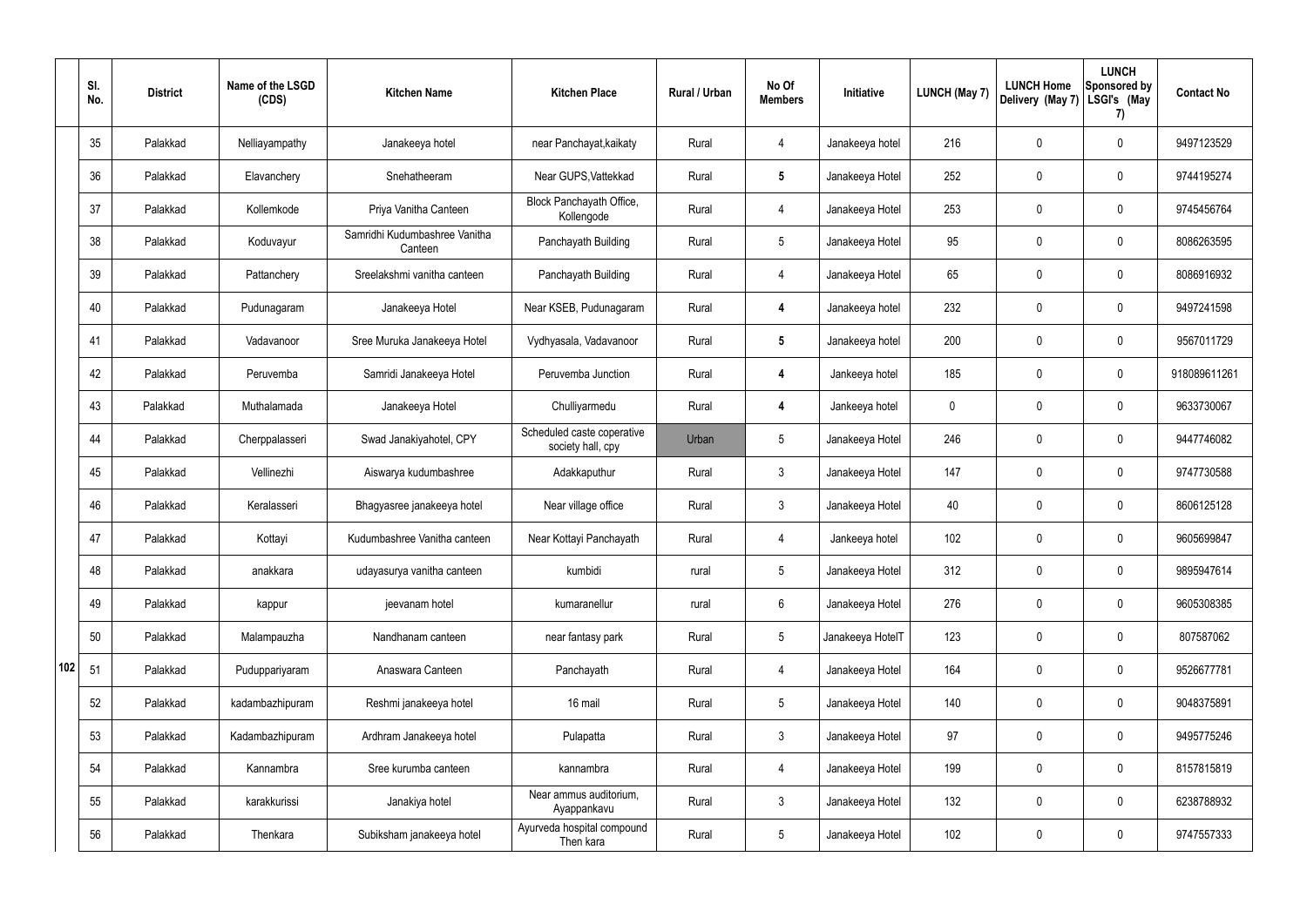| SI.<br>No. | <b>District</b> | Name of the LSGD<br>(CDS) | <b>Kitchen Name</b>                         | <b>Kitchen Place</b>                       | Rural / Urban | No Of<br><b>Members</b> | Initiative       | <b>LUNCH (May 7)</b> | <b>LUNCH Home</b><br>Delivery (May 7) | <b>LUNCH</b><br>Sponsored by<br>LSGI's (May<br>7) | <b>Contact No</b> |
|------------|-----------------|---------------------------|---------------------------------------------|--------------------------------------------|---------------|-------------------------|------------------|----------------------|---------------------------------------|---------------------------------------------------|-------------------|
| 57         | Palakkad        | Alanallur                 | Keerthi vanitha canteen and catering        | Near panchayath Alanallur                  | Rural         | $5\,$                   | Janakeeya hotel  | 242                  | 0                                     | $\mathbf 0$                                       | 9495447569        |
| 58         | Palakkad        | Pudur                     | Asil canteen                                | Pudur panchayath                           | Rural         | 4                       | Janakeeya hotel  | 88                   | 0                                     | $\pmb{0}$                                         | 8086968050        |
| 59         | Palakkad        | Parali                    | Annasree Janakeeya hotel                    | Near parali panchayath                     | Rural         | 4                       | Janakeeya hotel  | 192                  | 0                                     | $\pmb{0}$                                         | 8281829238        |
| 60         | Palakkad        | Mannur                    | Kudumbasree janakeeya hotel                 | Mannur panchayath                          | Rural         | $5\,$                   | Janakeeya hotel  | 110                  | 0                                     | $\pmb{0}$                                         | 9495771095        |
| 61         | Palakkad        | Kuzhalmannam              | Janasree jankeeya hotel                     | Kuzhalmannam block<br>panchayth            | Rural         | $\mathbf{3}$            | Jankeeya hotel   | 165                  | 0                                     | $\pmb{0}$                                         | 9847364980        |
| 62         | Palakkad        | Kavassery                 | samridhi Janakeeya Hotel                    | Alathur road, kavasheery                   | Rural         | $6\,$                   | Janakeeya hotel  | 120                  | 0                                     | $\pmb{0}$                                         | 9747570761        |
| 63         | palakkad        | chalissery                | Thanal janakeeya hotel                      | chalissery panchayath building             | Rural         | $\mathbf{3}$            | Janakeeya hotel  | 43                   | 0                                     | $\pmb{0}$                                         | 9562702284        |
| 64         | palakkad        | Kottopadam                | Iva canteen and catering janakeeya<br>hotel | Block building, Near<br>aryambavu junction | Rural         | 4                       | Janakeeya hotel  | 161                  | 0                                     | $\pmb{0}$                                         | 9074818126        |
| 65         | palakkad        | kumaramputhur             | Ruchi cafe janakeeya hotel                  | Panchayath kumaramputhur                   | Rural         | $\mathbf{3}$            | Janakeeya hotel  | 0                    | 0                                     | $\pmb{0}$                                         | 8589968705        |
| 66         | palakkad        | Malampuzha                | Amma janakeeya hotel                        | kadukkamkunnu, Malampuzha                  | Rural         | $3\phantom{a}$          | Janakeeya hotel. | 321                  | 0                                     | $\pmb{0}$                                         | 9446521664        |
| 67         | palakkad        | Alathur                   | Rich Janakeeya hotel                        | Near bus stand, Alathur                    | Rural         | 4                       | Janakeeya hotel  | 355                  | 0                                     | 11                                                | 9947030779        |
| 68         | palakkad        | Karimpuzha                | Janakeeya hotel                             | Karimpuzha panchayath                      | Rural         | $\mathbf{3}$            | Janakeeya hotel  | 89                   | 0                                     | $\pmb{0}$                                         | 9961502739        |
| 69         | Palakkad        | Thenkurissi               | Eyeshee janakeeya hotel                     | Panchayth building,<br>Thenkurissi         | Rural         | 4                       | Jankeeya hotel   | 86                   | 0                                     | 0                                                 | 9995662723        |
| 70         | Palakkad        | Agali                     | Janakeeya Hotel                             | Block Panchayath building,<br>Agali        | Rural         | $5\phantom{.0}$         | Jankeeya hotel   | 169                  | 0                                     | $\pmb{0}$                                         | 9037878897        |
| 71         | Palakkad        | Sholayur                  | Powrnami janakeeya hotel                    | anakkatty bus stand                        | Rural         | $\overline{\mathbf{4}}$ | Jankeeya hotel   | 155                  | 0                                     | $\pmb{0}$                                         | 9159556404        |
| 72         | Palakkad        | Puthushery                | Janakeeya hotel                             | Puthushery panchayath                      | Rural         | $5\phantom{.0}$         | Janakeeya hotel  | 110                  | 0                                     | $\pmb{0}$                                         | 9562772723        |
| 73         | Palakkad        | Karimba                   | Janakeeya hotel                             | Panchayath premise                         | Rural         | $3\phantom{a}$          | Janakeeya Hotel  | 132                  | 0                                     | $\pmb{0}$                                         | 9562163979        |
| 74         | Palakkad        | Nagalasseri               | Janakeeya hotel                             | near koottanad bus stand                   | Rural         | $5\phantom{.0}$         | Janakeeya hotel  | 230                  | 0                                     | $\boldsymbol{0}$                                  | 8921928291        |
| 75         | Palakkad        | Mathur                    | Nila janakeeya Hotel                        | Near Panchayth, Mathur                     | Rural         | $\overline{\mathbf{4}}$ | Jankeeya hotel   | 159                  | 0                                     | $\pmb{0}$                                         | 9562356483        |
| 76         | Palakkad        | Chalavara                 | Janakeeya hotel                             | Chalavara panchayath                       | Rural         | $5\phantom{.0}$         | Janakeeya hotel  | 112                  | 0                                     | $\pmb{0}$                                         | 9544659942        |
| 77         | Palakkad        | Ananganadi                | vanitha cateen                              | near Ananganadi panchayath                 | Rural         | $\mathbf{3}$            | Janakeeya Hotel  | 169                  | 0                                     | $\pmb{0}$                                         | 8921410495        |
| 78         | Palakkad        | Lakkidiperur              | Janakeeya hotel,                            | Lekkidi perur panchayath                   | Rural         | $5\phantom{.0}$         | Jankeeya hotel   | 102                  | 0                                     | $\boldsymbol{0}$                                  | 6238921903        |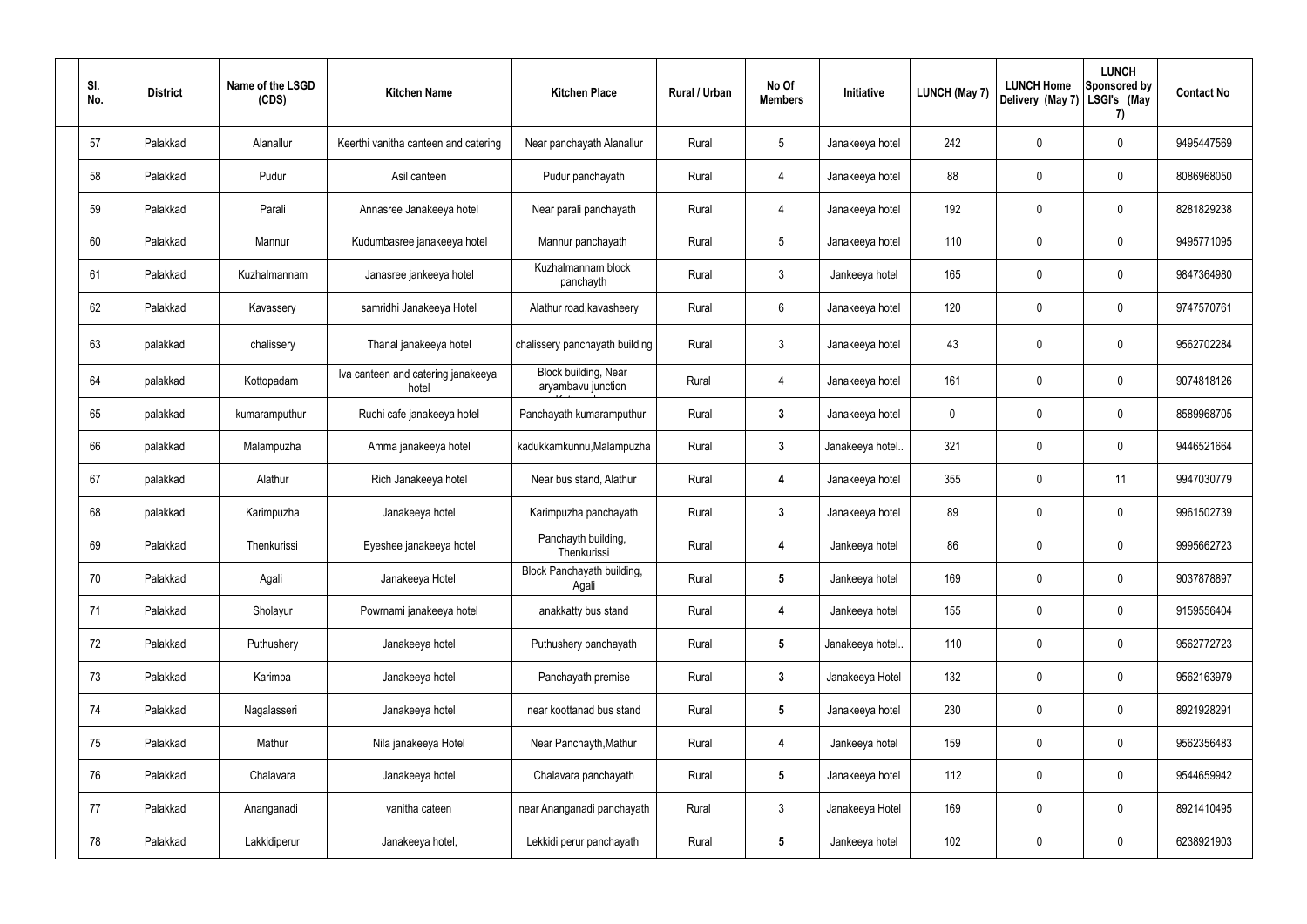| SI. | No. | <b>District</b> | Name of the LSGD<br>(CDS) | <b>Kitchen Name</b>             | <b>Kitchen Place</b>                 | Rural / Urban | No Of<br><b>Members</b> | Initiative      | <b>LUNCH (May 7)</b> | <b>LUNCH Home</b><br>Delivery (May 7) | <b>LUNCH</b><br>Sponsored by<br>LSGI's (May<br>7) | <b>Contact No</b> |
|-----|-----|-----------------|---------------------------|---------------------------------|--------------------------------------|---------------|-------------------------|-----------------|----------------------|---------------------------------------|---------------------------------------------------|-------------------|
|     | 79  | Palakkad        | Nellaya                   | Janakeeya hotel                 | Nellaya panchayath                   | Rural         | 4                       | Janakeeya hotel | 63                   | 0                                     | 0                                                 | 9562432883        |
|     | 80  | Palakkad        | Shornur                   | Oottupura Janakeeya hotel       | near bus stand, Shoranur             | Urban         | $5\phantom{.0}$         | Janakeeya hotel | 266                  | $\mathbf 0$                           | 0                                                 | 9747102377        |
|     | 81  | Palakkad        | Shornur                   | Snehadeepam Janakeeya hotel     | Shoranur municipality                | Urban         | 4                       | Janakeeya hotel | 154                  | 0                                     | 0                                                 | 6238755729        |
|     | 82  | Palakkad        | Thrikkadiri               | Janakeeya hotel                 | Samskarika nilayam                   | Rural         | $\overline{4}$          | Janakeeya hotel | 63                   | $\mathbf 0$                           | 0                                                 | 9544806032        |
|     | 83  | palakkad        | Vaniyamkulam              | Janakeeya hotel                 | near PK DAS hospital                 | Rural         | $\mathbf{3}$            | Janakeeya hotel | $\mathbf 0$          | 0                                     | $\mathfrak{Z}$                                    | 9947408415        |
|     | 84  | Palakkad        | Ambalappara               | Janakiya hotel                  | ambalappara<br>kalyanamandapam       | Rural         | $5\phantom{.0}$         | Janakeeya Hotel | 100                  | $\mathbf 0$                           | 0                                                 | 8129562289        |
|     | 85  | Palakkad        | Vallappuzha               | Janakeeya hotel                 | Hayath Complex, Vallappuzha          | Rural         | $5\phantom{.0}$         | Janakeeya Hotel | 186                  | 0                                     | 0                                                 | 8086406897        |
|     | 86  | Palakkad        | Shoranur                  | Ela janakeeya hotel             | Vpc market, kulappully               | Urban         | $\mathbf{3}$            | Janakeeya hotel | 139                  | $\mathbf 0$                           | 0                                                 | 8129769113        |
|     | 87  | Palakkad        | Mankara                   | Subiksha Janakeeya hotel        | Near Mankara Panchayath              | Rural         | $5\overline{)}$         | Janakeeya hotel | 150                  | $\mathbf 0$                           | 0                                                 | 8549045637        |
|     | 88  | Palakkad        | Kanjirapuzha              | Surya Janakeeya hotel,          | Kanjirapuzha, panchayath             | Rural         | $\sqrt{5}$              | Janakeeya hotel | 72                   | $\mathbf 0$                           | 0                                                 | 9048698194        |
|     | 89  | Palakkad        | Thachanattukara           | Haritham janakeeya hotel        | 53 mile, Thachanattukara             | Rural         | $\mathbf{3}$            | Janakeeya hotel | $\mathbf 0$          | $\mathbf 0$                           | 0                                                 | 9605097810        |
|     | 90  | Palakkad        | Puthukode                 | Puthuma jankeeya hotel          | Thachanadi junction                  | Rural         | $6\phantom{1}6$         | Janakeeya hotel | 259                  | $\mathbf 0$                           | 0                                                 | 9744459080        |
|     | 91  | Palakkad        | Tarur                     | Jankeeya Hotel                  | Infront of vilage office, Tarurk     | Rural         | $\overline{4}$          | Janakeeya hotel | 84                   | $\mathbf 0$                           | 0                                                 | 8606780959        |
|     | 92  | Palakkad        | Pirayiri                  | Janakeeya hotel                 | Near Panchayath office               | Rural         | $5\overline{)}$         | Janakeeya hotel | 142                  | $\mathbf 0$                           | 0                                                 | 9037495586        |
|     | 93  | Palakkad        | Palakkad ulb              | Ruchi                           | Near Balaji hospital, Fort<br>Maidan | Urban         | $\overline{\mathbf{4}}$ | Janakeeya hotel | $\mathbf 0$          | $\pmb{0}$                             | 0                                                 | 7994185687        |
|     | 94  | Palakkad        | Pookkottukavu             | Punya                           | Pookkottukavu Centre                 | Rural         | $\boldsymbol{4}$        | Janakeeya Hotel | 125                  | $\mathbf 0$                           | 0                                                 | 9745511432        |
|     | 95  | Palakkad        | Kuthanoor                 | Suryodayam jankeeya hotel       | Kalapara, kuthanoor                  | Rural         | $5\phantom{.0}$         | Jankeeya hotel  | 70                   | $\boldsymbol{0}$                      | 0                                                 | 9995159738        |
|     | 96  | Palakkad        | Thiruvegappura            | Janakeeya Hotel                 | Kaippuram                            | Rural         | $5\phantom{.0}$         | Jankeeya hotel  | 226                  | $\mathbf 0$                           | 0                                                 | 8921882903        |
|     | 97  | Palakkad        | Thachampara               | Vanitha canteen Janakeeya Hotel | Thachampara town                     | Rural         | $\boldsymbol{4}$        | Jankeeya hotel  | 127                  | $\pmb{0}$                             | 0                                                 | 9497826216        |
|     |     |                 |                           |                                 |                                      |               |                         |                 |                      |                                       |                                                   |                   |
|     | 98  | Palakkad        | Kannadi                   | Sweet jankeeya hotel            | Yakkara junction                     | Rural         | $\boldsymbol{3}$        | Jankeeya hotel  | 350                  | $\boldsymbol{0}$                      | 0                                                 | 9846918028        |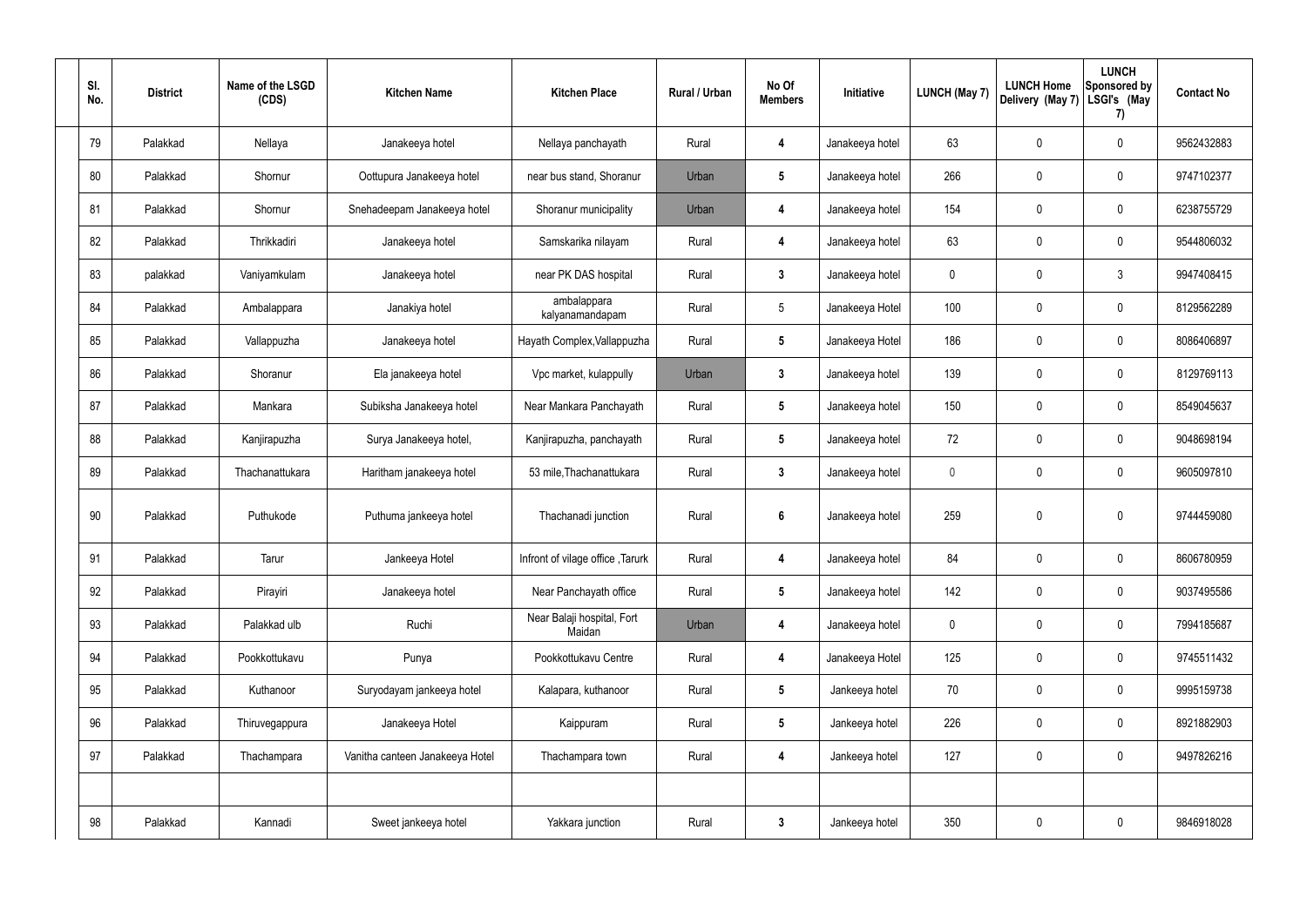|    | SI.<br>No.       | <b>District</b> | Name of the LSGD<br>(CDS) | <b>Kitchen Name</b>             | <b>Kitchen Place</b>                       | Rural / Urban | No Of<br><b>Members</b> | Initiative      | <b>LUNCH (May 7)</b> | <b>LUNCH Home</b><br>Delivery (May 7) | <b>LUNCH</b><br><b>Sponsored by</b><br>LSGI's (May<br>7) | <b>Contact No</b> |
|----|------------------|-----------------|---------------------------|---------------------------------|--------------------------------------------|---------------|-------------------------|-----------------|----------------------|---------------------------------------|----------------------------------------------------------|-------------------|
|    | 99               | Palakkad        | Pattithara                | Bavana janakeeya hotel          | kottappadam                                | Rural         | $5\phantom{.0}$         | Janakeeya hotel | 0                    | 0                                     | 0                                                        | 9074163402        |
|    | 100              | Palakkad        | Mannarkkad                | Janakeeya Hotel                 | muncipal building, busstand,<br>mannarkkad | Urban         | 4                       | Janakeeya hotel | 0                    | 0                                     | $\pmb{0}$                                                |                   |
|    | 101              | Palakkad        | Pirayiri                  | Kudumbashree janakeeya hotel    | Kallekkad Block Panchayath                 | Rural         | $5\phantom{.0}$         | janakeeya hotel | $70\,$               | 0                                     | 0                                                        | 8137940343        |
|    | 102              | Palakkad        | Marutharoad               | Sreelakshmi janakeeya hotel     | Pirivusala                                 | Rural         | 4                       | janakeeya hotel | 67                   | 0                                     | 0                                                        | 9048636162        |
|    | 103              | Palakkad        | Puthussery                | Ruchi janakeeya hotel           | puthussery junction                        | Rural         | $5\phantom{.0}$         | janakeeya hotel | 153                  | 0                                     | $\pmb{0}$                                                |                   |
| 99 |                  |                 |                           |                                 |                                            |               | 439                     |                 | 14359                | 84                                    | 17                                                       |                   |
|    | $\mathbf 1$      | Pathanamthitta  | Anicadu                   | Janatha janakeeya hotel         | Nooromave                                  | Rural         | $\mathfrak{Z}$          | Janakeeya Hotel | 110                  | 0                                     | $\pmb{0}$                                                | 6282875679        |
|    | $\overline{2}$   | Pathanamthitta  | Kaviyoor                  | Janakeeya Hotel                 | Manakkachira                               | Rural         | 4                       | Janakeeya Hotel | 186                  | $\mathbf 0$                           | $\pmb{0}$                                                | 9747886172        |
|    | $\mathfrak{Z}$   | Pathanamthitta  | Kottanadu                 | Janakeeya Hotel                 | Kottanadu                                  | Rural         | 4                       | Janakeeya Hotel | 92                   | 0                                     | $\pmb{0}$                                                | 6282382608        |
|    | $\overline{4}$   | Pathanamthitta  | Kalloopara                | Janakeeya Hotel                 | Kalloopara                                 | Rural         | $5\phantom{.0}$         | Janakeeya Hotel | 5                    | 0                                     | $\pmb{0}$                                                | 9947471024        |
|    | $5\phantom{.0}$  | Pathanamthitta  | Kunnamthanam              | Thripthi Hotel                  | Kunnamthanam                               | Rural         | $\mathfrak{Z}$          | Janakeeya Hotel | 85                   | 0                                     | $\pmb{0}$                                                | 6235908328        |
|    | $6\phantom{1}$   | pathanamthitta  | mallappally               | janakeeya hotel                 | mallappally                                | Rural         | $\mathfrak{Z}$          | janakeeya hotel | 128                  | 0                                     | $\pmb{0}$                                                | 9744194830        |
|    | $\overline{7}$   | Pathanamthitta  | kottangal                 | janakeeya hotel                 | kottangal                                  | Rural         | $\mathfrak{Z}$          | Janakeeya Hotel | 151                  | 0                                     | 0                                                        | 9526690541        |
|    | 8                | Pathanamthitta  | Nedumpuram                | Nedumpram Janakeeya Hotel       | Podiyadi                                   | Rural         | $5\phantom{.0}$         | Janakeeya Hotel | 0                    | $\mathbf 0$                           | $\mathbf 0$                                              | 919188291409      |
|    | $\boldsymbol{9}$ | Pathanamthitta  | Niranam                   | Sakhi cafe                      | Niranam                                    | Rural         | $\mathbf{3}$            | Janakeeya Hotel | 57                   | 0                                     | $\mathsf{0}$                                             | 919526423710      |
|    | 10               | Pathanamthitta  | Peringara                 | Haritha samrudhi Catering       | PMVHS Pringara                             | Rural         | 4                       | Janakeeya Hotel | 170                  | $\pmb{0}$                             | $\mathsf{0}$                                             | 919961219550      |
|    | 11               | Pathanamthitta  | Peringara                 | Pulari janakeeya Hotel          | swamipalam                                 | Rural         | 4                       | Janakeeya hotel | 63                   | 0                                     | $\mathbf 0$                                              | 919656132036      |
|    | 12               | Pathanamthitta  | Kuttor                    | Nanma Catering                  | <b>GHS Kuttoor</b>                         | Rural         | $\mathfrak{Z}$          | Janakeeya Hotel | 160                  | $\mathbf 0$                           | $\mathbf 0$                                              | 919526323212      |
|    | 13               | Pathanamthitta  | Kadapra                   | Niradeepam janakeeya hotel      | Kadapra                                    | Rural         | 4                       | Janakeeya Hotel | 38                   | 0                                     | $\mathsf{0}$                                             | 9656512066        |
|    | 14               | Pathanamthitta  | Eraviperoor               | Avi cafe                        | Avi cafe                                   | Rural         | $\mathfrak{Z}$          | Janakeeya Hotel | 108                  | $\mathbf 0$                           | $\pmb{0}$                                                | 6238013293        |
|    | 15               | Pathanamthitta  | Koipuram                  | Ammas kudumbashree cafe         | Muttamon                                   | Rural         | $5\phantom{.0}$         | Janakeeya Hotel | 157                  | 0                                     | $\mathsf{0}$                                             | 9961485931        |
|    | 16               | Pathanamthitta  | Thottappuzhassery         | Thottapuzhassery Jankeeya Hotel | Thottapuzhassery                           | Rural         | 4                       | Janakeeya Hotel | 0                    | 0                                     | $\pmb{0}$                                                | 9656403054        |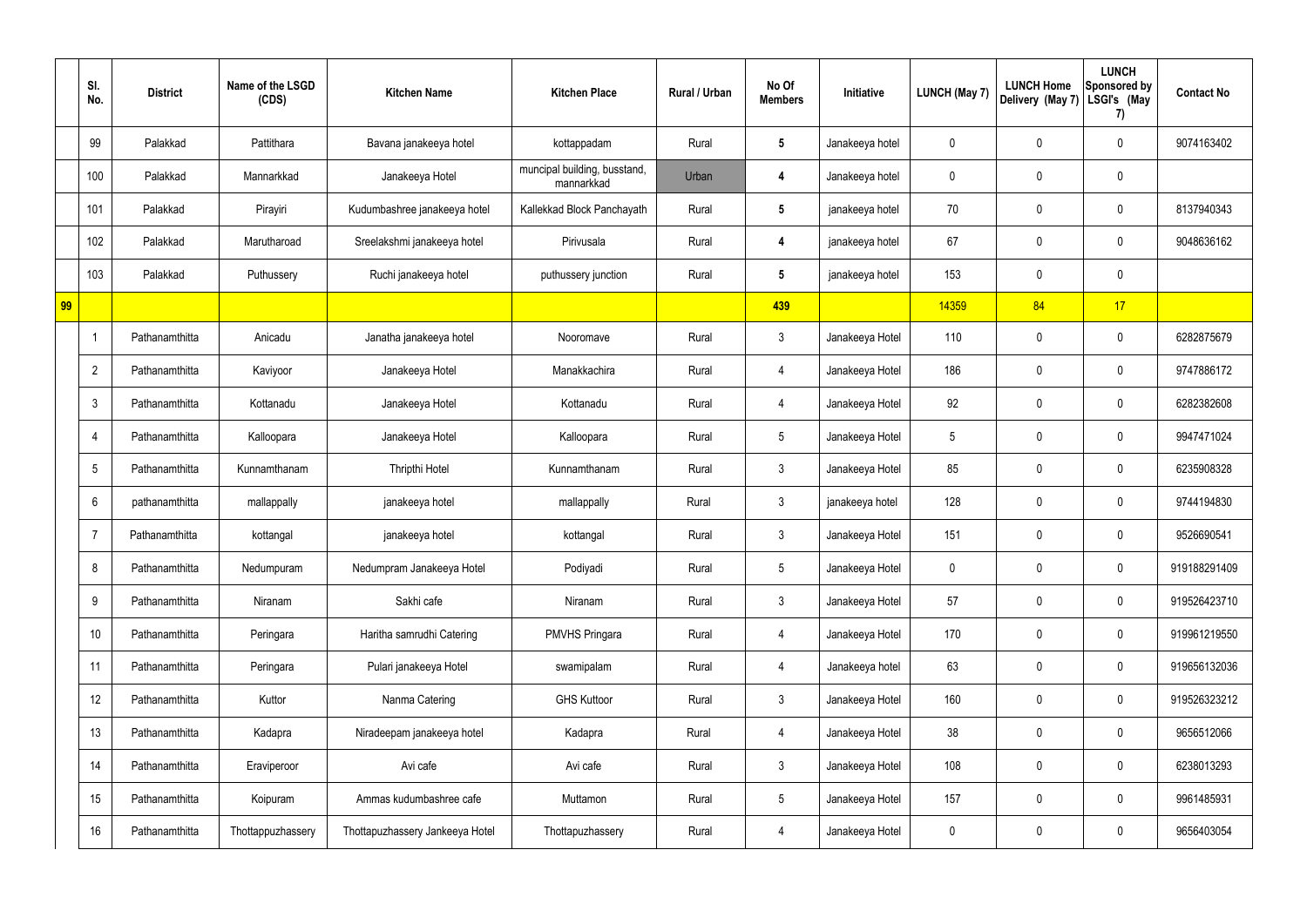|    | SI.<br>No. | <b>District</b> | Name of the LSGD<br>(CDS) | <b>Kitchen Name</b>       | <b>Kitchen Place</b>        | Rural / Urban | No Of<br><b>Members</b> | Initiative      | <b>LUNCH (May 7)</b> | <b>LUNCH Home</b><br>Delivery (May 7) | <b>LUNCH</b><br>Sponsored by<br>LSGI's (May<br>7) | <b>Contact No</b> |
|----|------------|-----------------|---------------------------|---------------------------|-----------------------------|---------------|-------------------------|-----------------|----------------------|---------------------------------------|---------------------------------------------------|-------------------|
|    | 17         | Pathanamthitta  | Puramattom                | Top N Taste               | Puramattom                  | Rural         | $\mathbf{3}$            | Janakeeya Hotel | 81                   | 0                                     | $\pmb{0}$                                         | 9526728230        |
|    | 18         | Pathanamthitta  | Ayroor                    | Janakeeya Hotel           | Ayroor                      | Rural         | $6\overline{6}$         | Janakeeya Hotel | 35                   | $\mathbf 0$                           | $\pmb{0}$                                         | 8086653951        |
|    | 19         | Pathanamthitta  | Ezhumattor                | Swad Hotel                | Thadiyoor                   | Rural         | $\mathbf{3}$            | Janakeeya Hotel | 68                   | 0                                     | $\pmb{0}$                                         | 9526857335        |
|    | 20         | Pathanamthitta  | Kozhencherry              | Ruchi Janakeeya hotel     | Community hall, kozhenchery | Rural         | 4                       | Janakeeya Hotel | 85                   | $\mathbf 0$                           | $\pmb{0}$                                         | 9947387912        |
|    | 21         | Pathanamthitta  | Mallappuzhassery          | Snehadeepam               | Paramootil                  | Rural         | $6\phantom{.}6$         | Janakeeya Hotel | 0                    | 0                                     | $\pmb{0}$                                         | 9847170052        |
|    | 22         | Pathanamthitta  | Chennerkara               | Thanal Kudumbasree Cafe   | Nallanikunnu                | Rural         | $5\,$                   | Janakeeya Hotel | 90                   | $\mathbf 0$                           | $\mathbf 0$                                       | 9747469562        |
|    | 23         | Pathanamthitta  | Cherukole                 | Janakeeya Hotel           | Cherukole                   | Rural         | $\mathbf{3}$            | Janakeeya Hotel | 50                   | 0                                     | $\pmb{0}$                                         | 7907811728        |
|    | 24         | Pathanamthitta  | Elanthoor                 | Janakeeya Hotel           | Vary                        | Rural         | 4                       | Janakeeya Hotel | 40                   | 0                                     | $\mathbf 0$                                       | 9946047385        |
|    | 25         | Pathanamthitta  | naranganam                | janakeeya hotel           | kadammanitta                | Rural         | $\mathbf{3}$            | janakeeya hotel | 85                   | 0                                     | $\mathbf 0$                                       | 9744478962        |
|    | 26         | Pathanamthitta  | Omalloor                  | Janakeeya Hotel           | Omalloor                    | Rural         |                         | Janakeeya Hotel | 83                   | $\mathbf 0$                           | $\pmb{0}$                                         |                   |
|    | 27         | Pathanamthitta  | Chittar                   | Chittar janakiya hotel    | Koothattukulam              | Rural         | $\mathbf{3}$            | Janakeeya Hotel | 120                  | $\mathbf 0$                           | $\pmb{0}$                                         | 9072374618        |
|    | 28         | Pathanamthitta  | Naranammoozhi             | Thanima                   | Arakkamon                   | Rural         | $\mathbf{3}$            | Janakeeya Hotel | 0                    | $\mathbf 0$                           | $\pmb{0}$                                         | 9605021278        |
|    | 29         | Pathanamthitta  | Perunadu                  | Perunadu Janakeeya Hotel  | Perunadu                    | Rural         | $5\phantom{.0}$         | Janakeeya Hotel | 0                    | 0                                     | $\pmb{0}$                                         |                   |
| 58 | 30         | Pathanamthitta  | Ranni-Angadi              | Angadi Janakeeya Hotel    | Thoodathil church hall      | Rural         | $5\phantom{.0}$         | Janakeeya Hotel | 16                   | 91                                    | $\pmb{0}$                                         | 9961190622        |
|    | 31         | Pathanamthitta  | Ranni-Pazhavangadi        | Navami Hotel              | Makkappuzha                 | Rural         | $\overline{4}$          | Janakeeya Hotel | 0                    | 0                                     | $\pmb{0}$                                         | 9562135824        |
|    | 32         | Pathanamthitta  | Seethathodu               | Thanima catering unit     | Seethathodu                 | Rural         | $5\phantom{.0}$         | Janakeeya Hotel | 78                   | 82                                    | $\mathbf 0$                                       | 9747622310        |
|    | 33         | Pathanamthitta  | Ranni                     | Janakeeya Hotel           | Ranni                       | Rural         | $\overline{4}$          | Janakeeya Hotel | 18                   | 95                                    | $\pmb{0}$                                         | 99462338752       |
|    | 34         | Pathanamthitta  | Vechhoochira              | Annapoorneswary hotel     | Venkurinji                  | Rural         | $\overline{4}$          | Janakeeya Hotel | 18                   | 124                                   | $\mathbf 0$                                       | 8547264134        |
|    | 35         | Pathanamthitta  | Vadasserikara             | Thannal Janakeeya Hotel   | Vadasserikara               | Rural         | $5\phantom{.0}$         | Janakeeya Hotel | 32                   | 98                                    | $\pmb{0}$                                         | 8590107684        |
|    | 36         | Pathanamthitta  | Vallickodu                | Janakeeya Hotel           | Vallicodu                   | Rural         | $5\phantom{.0}$         | Janakeeya Hotel | 0                    | 0                                     | $\mathbf 0$                                       | 8547121591        |
|    | 37         | Pathanamthitta  | Pramadom                  | Aishwarya Janakeeya Hotel | Pramadom                    | Rural         | $\mathbf{3}$            | Janakeeya Hotel | 0                    | 0                                     | $\mathbf 0$                                       | 9495312020        |
|    | 38         | Pathanamthitta  | Aruvappulam               | Janakeeya Hotel           | Kallely                     | Rural         | $\mathbf{3}$            | Janakeeya Hotel | 0                    | 0                                     | $\pmb{0}$                                         | 9656700499        |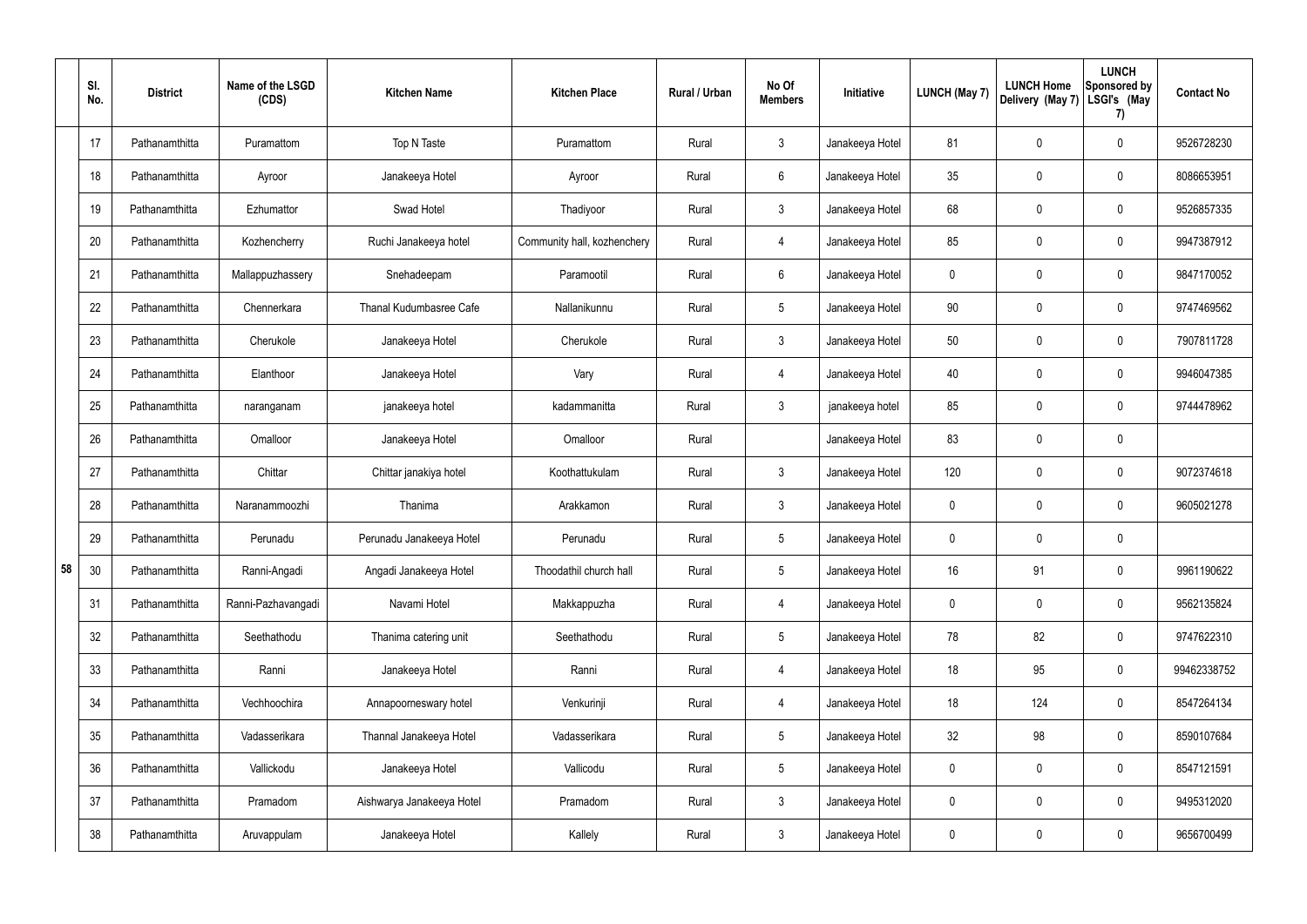|    | SI.<br>No. | <b>District</b> | Name of the LSGD<br>(CDS) | <b>Kitchen Name</b>        | <b>Kitchen Place</b>                 | Rural / Urban | No Of<br><b>Members</b> | Initiative      | <b>LUNCH (May 7)</b> | <b>LUNCH Home</b><br>Delivery (May 7) | <b>LUNCH</b><br>Sponsored by<br>LSGI's (May<br>7) | <b>Contact No</b> |
|----|------------|-----------------|---------------------------|----------------------------|--------------------------------------|---------------|-------------------------|-----------------|----------------------|---------------------------------------|---------------------------------------------------|-------------------|
|    | 39         | Pathanamthitta  | mylapra                   | Manna janakeeya hotel      | mylapra                              | Rural         | $\mathbf{3}$            | janakeeya hotel | 0                    | 0                                     | $\mathbf 0$                                       | 9961750470        |
|    | 40         | Pathanamthitta  | Thannithodu               | Flowers janakeeya hotel    | Thannithodu                          | Rural         | $\mathbf{3}$            | Janakeeya hotel | $\mathbf 0$          | 0                                     | $\boldsymbol{0}$                                  | 9061295035        |
|    | 40         | Pathanamthitta  | Malayappuzha              | Janakeeya Hotel            | Malayappuzha                         | Rural         | $\mathbf{3}$            | Janakeeya Hotel | $\mathbf 0$          | 0                                     | $\mathbf 0$                                       |                   |
|    | 41         | Pathanamthitta  | Konni                     | Janakeeya Hotel            | Konni                                | Rural         | $\mathbf{3}$            | Janakeeya Hotel | $\mathbf 0$          | 0                                     | $\mathbf 0$                                       |                   |
|    | 43         | Pathanamthitta  | Kalanjoor                 | Kalanjoor janakeeya Hotel  | Kalanjoor                            | Rural         | 4                       | Janakeeya Hotel | $\mathbf 0$          | 0                                     | $\mathbf 0$                                       | 6238045066        |
|    | 44         | Pathanamthitta  | Ezhamkulam                | Swad Catering Unit         | Enathu                               | Rural         | $5\phantom{.0}$         | Janakeeya Hotel | $\mathbf 0$          | 0                                     | $\mathbf 0$                                       | 9747243317        |
|    | 45         | Pathanamthitta  | Kodumon                   | Ruchiyidam Janakeeya Hotel | Kodumon                              | Rural         | $\overline{7}$          | Janakeeya Hotel | $\mathbf 0$          | 0                                     | $\mathbf 0$                                       | 75611017112       |
|    | 46         | Pathanamthitta  | Erathu                    | Janakeeya Hotel            | Erathu                               | Rural         | 4                       | Janakeeya Hotel | $\mathbf 0$          | 0                                     | $\mathbf 0$                                       | 9645102262        |
|    | 47         | Pathanamthitta  | Enadimangalam             | Janakeeya Hotel            | Elamannoor                           | Rural         | 4                       | Janakeeya Hotel | $\mathbf 0$          | 0                                     | $\pmb{0}$                                         |                   |
|    | 48         | Pathanamthitta  | Kadampanadu               | Janakeeya Hotel            | Mannady                              | Rural         | $\mathbf{3}$            | Janakeeya Hotel | $\mathbf 0$          | 0                                     | $\pmb{0}$                                         |                   |
|    | 49         | Pathanamthitta  | Pallickal                 |                            |                                      | Rural         |                         | Janakeeya Hotel | 0                    | 0                                     | $\pmb{0}$                                         |                   |
|    | 50         | Pathanamthitta  | Thumpamon                 | Ruchi Cafe                 | Mampilali                            | Rural         | $5\phantom{.0}$         | Janakeeya Hotel | 188                  | 0                                     | $\mathbf 0$                                       | 9188300026        |
|    | 51         | Pathanamthitta  | Kulanada                  | Bhagyalekshmi cafe unit    | Kaipuzha                             | Rural         | $\mathbf{3}$            | Janakeeya Hotel | 95                   | 0                                     | $\mathbf 0$                                       |                   |
|    | 52         | Pathanamthitta  | Pandalam Thekkekara       | Pandalam Thekkekara        | Thatta                               | Rural         | $\mathbf{3}$            | Janakeeya Hotel | 145                  | 0                                     | $\pmb{0}$                                         | 9526224922        |
|    | 53         | Pathanamthitta  | Aranmula                  | Janakeeya Hotel            | Aranmula                             | Rural         | $5\phantom{.0}$         | Janakeeya Hotel | 0                    | 0                                     | $\pmb{0}$                                         | 9656296503        |
|    | 54         | Pathanamthitta  | Mezhuveli                 | Thripthi Janakeeya Hotel   | Mezhuveli                            | Rural         | $\mathfrak{Z}$          | Janakeeya Hotel | 21                   | $\mathbf 0$                           | $\pmb{0}$                                         | 9495265971        |
|    | 55         | Pathanamthitta  | Adoor                     | Amma Catering Unit         | Adoor                                | Urban         | $5\phantom{.0}$         | Janakeeya Hotel | 0                    | 0                                     | $\pmb{0}$                                         | 8606887490        |
|    | 56         | Pathanamthitta  | Pandalam                  | Ruchi catering             | Sivarenjini Auditorium               | Urban         | $5\phantom{.0}$         | Janakeeya Hotel | 0                    | 0                                     | $\mathbf 0$                                       | 9846212739        |
|    | 57         | Pathanamthitta  | Thiruvalla East           | janakeeya hotel            | near private bus stand<br>thiruvalla | Urban         | $5\phantom{.0}$         | Janakeeya Hotel | 320                  | 0                                     | $\mathbf 0$                                       | 919847729416      |
|    | 58         | Pathanamthitta  | <b>Thiruvalla West</b>    | janakeeya hotel            | kizhakkan muthoor                    | Urban         | $5\phantom{.0}$         | Janakeeya Hotel | 128                  | 0                                     | $\mathbf 0$                                       | 919656132036      |
|    | 59         | Pathanamthitta  | Pathanamthitta            | Janakeeya Hotel            | Near Municipality Office             | Urban         | $5\overline{)}$         | Janakeeya Hotel | 130                  | 0                                     | $\pmb{0}$                                         |                   |
| 58 |            |                 |                           |                            |                                      |               | 229                     |                 | 3436                 | 490                                   | $\bullet$                                         |                   |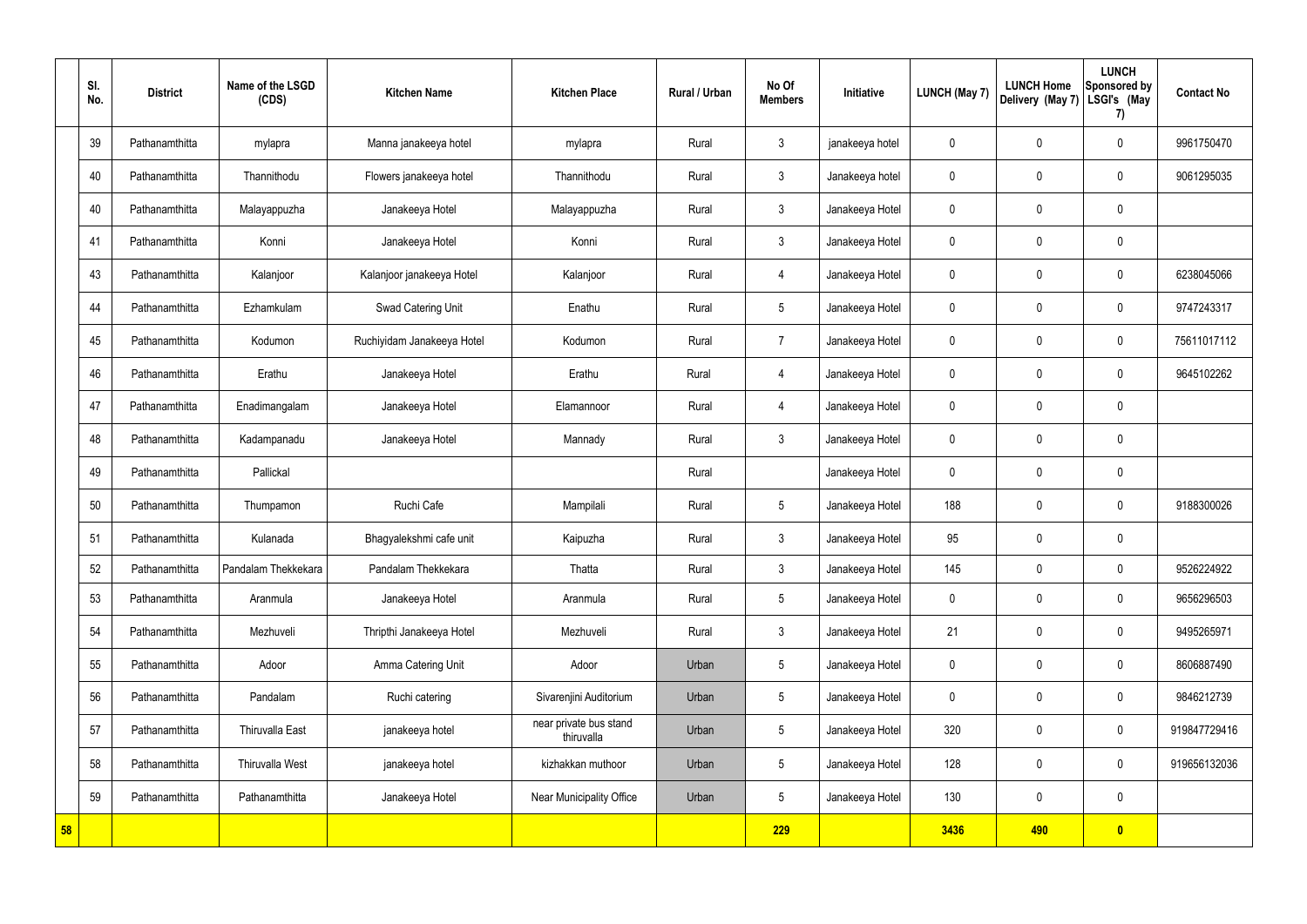| SI.<br>No.     | <b>District</b>    | Name of the LSGD<br>(CDS) | <b>Kitchen Name</b>                     | <b>Kitchen Place</b>                       | Rural / Urban | No Of<br><b>Members</b> | Initiative      | LUNCH (May 7) | <b>LUNCH Home</b><br>Delivery (May 7) | <b>LUNCH</b><br>Sponsored by<br>LSGI's (May<br>7) | <b>Contact No</b> |
|----------------|--------------------|---------------------------|-----------------------------------------|--------------------------------------------|---------------|-------------------------|-----------------|---------------|---------------------------------------|---------------------------------------------------|-------------------|
| -1             | Thiruvananthapuram | Parassala                 | Bhagyalekshmi janakeeya hotel           | Mundaplavila                               | Rural         | $5\phantom{.0}$         | Janakeeya Hotel | 368           | 0                                     | $\mathbf 0$                                       | 9895463718        |
| $\overline{2}$ | Thiruvananthapuram | Karode                    | Karode janakeeya hotel                  | Paavaara,<br>pazhaya uchakkada             | Rural         | $5\phantom{.0}$         | Janakeeya Hotel | 380           | 0                                     | $\mathbf 0$                                       | 9605122139        |
| 3              | Thiruvananthapuram | Thirupuram                | Thirupuram janakeeya hotel              | Pazhayakada                                | Rural         | $5\phantom{.0}$         | Janakeeya Hotel | 162           | 0                                     | $\mathbf 0$                                       | 7034723987        |
| $\overline{4}$ | Thiruvananthapuram | Chenkal                   | Karuna janakeeya hotel                  | Udiyankulangara                            | Rural         | $5\phantom{.0}$         | Janakeeya Hotel | 314           | 0                                     | $\mathbf 0$                                       | 9746726109        |
| 5              | Thiruvananthapuram | Kulathoor                 | Nakshatra janakeeya hotel               | Attapuram                                  | Rural         | $5\phantom{.0}$         | Janakeeya Hotel | 311           | 0                                     | $\mathbf 0$                                       | 8301924221        |
| 6              | Thiruvananthapuram | Neyyattinkara 1           | Oottupura                               | Neyyattinkara                              | Urban         | $5\phantom{.0}$         | Janakeeya Hotel | 420           | 0                                     | $\mathbf 0$                                       | 8129192485        |
| $\overline{7}$ | Thiruvananthapuram | Neyyattinkara 1           | Cafesree Janakeeya Hotel                | Vazhimukku                                 | Urban         | $5\phantom{.0}$         | Janakeeya Hotel | 690           | 0                                     | $\mathbf 0$                                       | 9995604997        |
| 8              | Thiruvananthapuram | Neyyattinkara 1           | Thripthi janakeeya Hotel                | perumpazhuthoor                            | urban         | 4                       | janakeeya Hotel | 170           | 0                                     | $\mathbf 0$                                       | 6282944199        |
| 9              | Thiruvananthapuram | Neyyattinkara 2           | Harsha catering unit                    | Neyyattinkara                              | Urban         | $5\phantom{.0}$         | Janakeeya Hotel | 315           | 0                                     | $\mathbf 0$                                       | 9048822770        |
| 10             | Thiruvananthapuram | Neyyattinkara 2           | Devarose Janakeeya Hotel                | Amaravila                                  | Urban         | $5\phantom{.0}$         | Janakeeya Hotel | 122           | 0                                     | $\mathbf 0$                                       | 9995028659        |
| 11             | Thiruvananthapuram | Kollayil                  | ems janakeeya hotel                     | Dhanuvachapuram                            | Rural         | $5\phantom{.0}$         | Janakeeya Hotel | 456           | $\boldsymbol{0}$                      | $\mathbf 0$                                       | 8157880624        |
| 12             | Thiruvananthapuram | Kunnathukal               | Aiswarya Janakeeya Hotel<br>Kunnathukal | Kuruwad, paliyodu                          | Rural         | $\mathbf{3}$            | Janakeeya Hotel | 94            | 0                                     | $\mathbf 0$                                       | 9539549507        |
| 13             | Thiruvananthapuram | Vellarada                 | Eden Janakeeya Hotel                    | Panachamoodu, Vellarada                    | Rural         | $5\phantom{.0}$         | Janakeeya Hotel | 122           | 0                                     | 0                                                 | 8547973305        |
| 14             | Thiruvananthapuram | Vellarada                 | Chandrika Janakeeya Hotel - Vellarada   | Vellarada                                  | Rural         | 6                       | Janakeeya Hotel | 662           | $\boldsymbol{0}$                      | $\mathbf 0$                                       | 9539366295        |
| 15             | Thiruvananthapuram | Aryankode                 | Aryan Janakeeya Hotel - Aryankode       | Aryankode                                  | Rural         | $5\phantom{.0}$         | Janakeeya Hotel | 662           | $\boldsymbol{0}$                      | $\mathbf 0$                                       | 9746905408        |
| 16             | Thiruvananthapuram | Aryankode                 | stree souhritha jh                      | chemboor                                   | Rural         | $\sqrt{5}$              | Janakeeya Hotel | 318           | $\boldsymbol{0}$                      | $\pmb{0}$                                         |                   |
| 17             | Thiruvananthapuram | Ottashekharamangala<br>m  | Minnaram Janakeeya Hotel                | Kuravara, Near<br>Ottashekharamangalam UPS | Rural         | $\overline{4}$          | Janakeeya Hotel | 181           | $\boldsymbol{0}$                      | $\pmb{0}$                                         | 9567553161        |
| 18             | Thiruvananthapuram | Kollayil                  | Janakeeya Hotel                         | Mylakkara                                  | Rural         | $\sqrt{5}$              | Janakeeya Hotel | 305           | $\boldsymbol{0}$                      | $\pmb{0}$                                         | 9605076268        |
| 19             | Thiruvananthapuram | perunkadavila             | shankholi janakeeya hotel               | perunkadavila                              | rural         | $\mathbf{3}$            | Janakeeya Hotel | 187           | $\boldsymbol{0}$                      | $\pmb{0}$                                         |                   |
| 20             | Thiruvananthapuram | Amboori                   | Janakeeya Hotel                         | Amboori                                    | Rural         | $\sqrt{5}$              | Janakeeya Hotel | 0             | $\boldsymbol{0}$                      | $\pmb{0}$                                         | 9747169098        |
| 21             | Thiruvananthapuram | Athiyanoor                | Kudumbashree janakeeya hotel            | Venpakal                                   | Rural         | 4                       | Janakeeya Hotel | 343           | $\boldsymbol{0}$                      | $\mathbf 0$                                       | 919562752580      |
| 22             | Thiruvananthapuram | Kottukal                  | Vismaya janakeeya hotel                 | Uchakkada                                  | Rural         | $\sqrt{5}$              | Janakeeya Hotel | 465           | $\boldsymbol{0}$                      | $\pmb{0}$                                         | 6282447041        |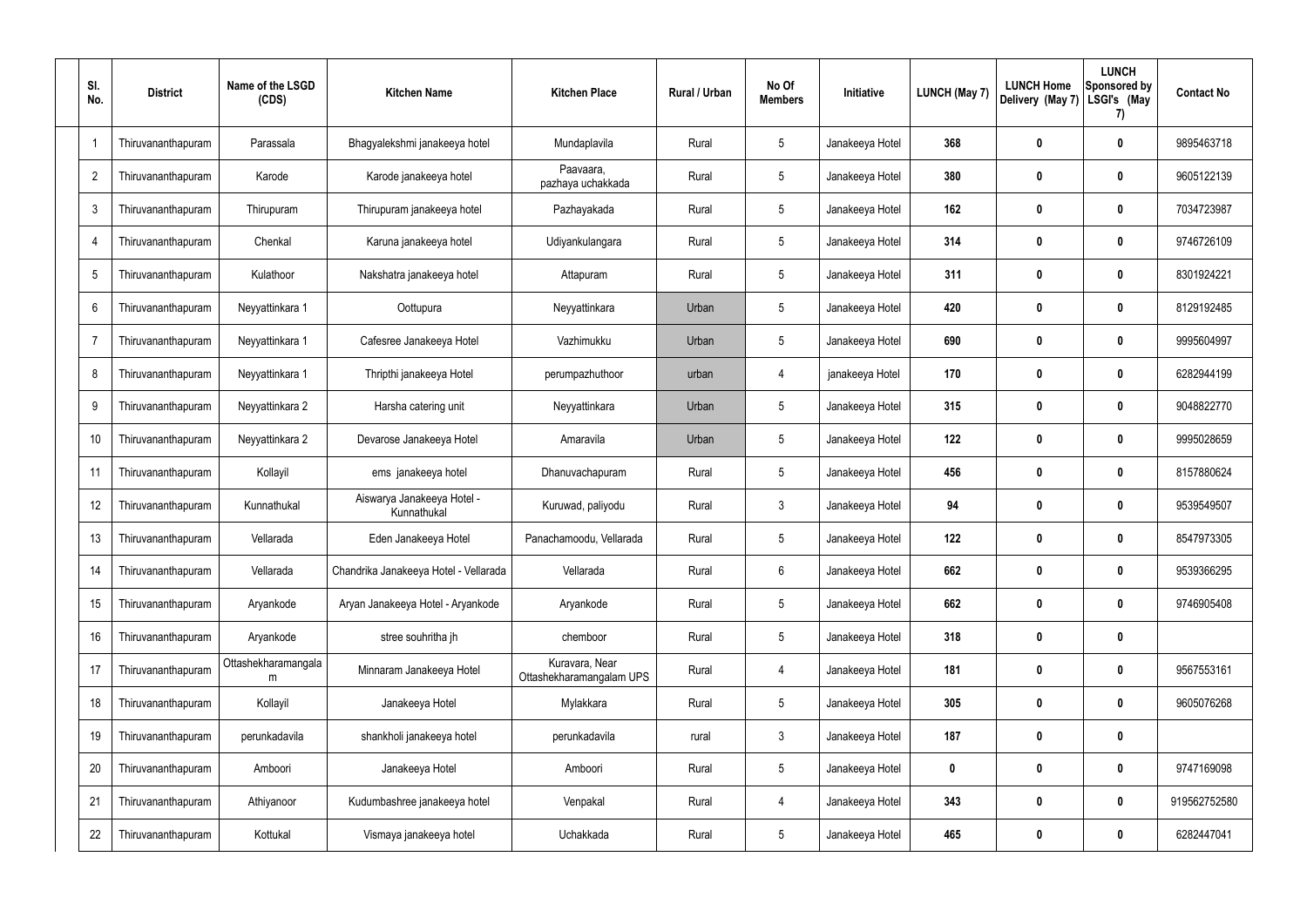| SI.<br>No. | <b>District</b>    | Name of the LSGD<br>(CDS)  | <b>Kitchen Name</b>                           | <b>Kitchen Place</b>                              | Rural / Urban | No Of<br><b>Members</b> | Initiative      | <b>LUNCH (May 7)</b> | <b>LUNCH Home</b><br>Delivery (May 7) | <b>LUNCH</b><br>Sponsored by<br>LSGI's (May<br>7) | <b>Contact No</b> |
|------------|--------------------|----------------------------|-----------------------------------------------|---------------------------------------------------|---------------|-------------------------|-----------------|----------------------|---------------------------------------|---------------------------------------------------|-------------------|
| 23         | Thiruvananthapuram | Kottukal                   | Udaya janakeeya Hotel                         | Punnakkulam                                       | Rural         | 4                       | Janakeeya Hotel | $\mathbf{0}$         | $\bf{0}$                              | $\boldsymbol{0}$                                  |                   |
| 24         | Thiruvananthapuram | Karumkulam                 | Alil Janakeeya Hotel                          | Pallam                                            | Rural         | $5\phantom{.0}$         | Janakeeya Hotel | 99                   | $\mathbf{0}$                          | $\boldsymbol{0}$                                  | 917736513673      |
| 25         | Thiruvananthapuram | Venganoor                  | Venganoor Ruchi janakeeya hotel               | Peringamala                                       | Rural         | 10 <sup>°</sup>         | Janakeeya Hotel | 120                  | $\boldsymbol{0}$                      | 0                                                 | 9656309710        |
| 26         | Thiruvananthapuram | Vilavoorkkal               | Priyam Janakeeya Hotel                        | Chanthamukku, Peyadu Jn                           | Rural         | $5\phantom{.0}$         | Janakeeya Hotel | 321                  | $\bf{0}$                              | 0                                                 | 7902504494        |
| 27         | Thiruvananthapuram | Vilavoorkal                | Vilavoorkal janakeeya hotel                   | Pottayil                                          | Rural         | $5\phantom{.0}$         | Janakeeya Hotel | 325                  | $\boldsymbol{0}$                      | 0                                                 | 9497883130        |
| 28         | Thiruvananthapuram | Kalliyoor                  | Stree Shakthi Janakeeya Hotel                 | Kalliyoor                                         | Rural         | $5\phantom{.0}$         | Janakeeya Hotel | 223                  | $\mathbf 0$                           | 0                                                 | 9074998782        |
| 29         | Thiruvananthapuram | Maranalloor                | Mayooram Janakeeya Hotel                      | Mannadikkonam                                     | Rural         | $\overline{4}$          | Janakeeya Hotel | $\mathbf{0}$         | $\bf{0}$                              | 0                                                 | 9847371025        |
| 30         | Thiruvananthapuram | Pallichal                  | Vandhanam Janakeeya hotel                     | Naruvamoodu                                       | Rural         | $\overline{4}$          | Janakeeya Hotel | 234                  | $\boldsymbol{0}$                      | 0                                                 | 9562636222        |
| 31         | Thiruvananthapuram | Vilappil                   | Sreebhadra janakeey a hotel                   | peyad                                             | Rural         | $5\phantom{.0}$         | Janakeeya Hotel | 256                  | $\boldsymbol{0}$                      | $\mathbf 0$                                       | 919496194745      |
| 32         | Thiruvananthapuram | Malayinkeezhu              | Thapasya janakeeya hotel                      | Aruvacode                                         | Rural         | $5\phantom{.0}$         | Janakeeya Hotel | 175                  | $\boldsymbol{0}$                      | 0                                                 | 9074329707        |
| 3,3        | Thiruvananthapuram | balaramapuram              | Karunya                                       | balaramapuram                                     | Rural         | $5\phantom{.0}$         | Janakeeya Hotel | 167                  | $\boldsymbol{0}$                      | $\boldsymbol{0}$                                  |                   |
| 34         | Thiruvananthapuram | Andoorkonam                | Thiruvathira janakeeya hotel                  | Kaniyapuram                                       | Rural         | $\mathbf{3}$            | Janakeeya Hotel | $\bf{0}$             | $\boldsymbol{0}$                      | 0                                                 | 8921698989        |
| 35         | Thiruvananthapuram | Kadinamkulam               | Sabarmathi janakeeya hotel                    | Chitattumukku                                     | Rural         | 4                       | Janakeeya Hotel | 90                   | $\boldsymbol{0}$                      | 0                                                 |                   |
| 36         | Thiruvananthapuram | Azhoor                     | Kudumbadsree janakeeya hotel                  | Azhoor                                            | Rural         | 4                       | Janakeeya Hotel | 70                   | $\boldsymbol{0}$                      | $\boldsymbol{0}$                                  | 8129060294        |
| 37         | Thiruvanathapuram  | Pothencode                 | Pothencode Kudumbashree Janakeeya<br>hotel    | Pothencode ayiroorppara<br>Farmers centre         | Rural         | $5\phantom{.0}$         | Janakeeya Hotel | 150                  | $\boldsymbol{0}$                      | $\pmb{0}$                                         | 9037832338        |
| 38         | Thiruvananthapuram | Mangalapuram               | Mangalapuram Kudumbashree<br>Janakeeya Hotel  | Managalapuram Junction,<br>Near Panchayath Office | Rural         | $5\phantom{.0}$         | Janakeeya Hotel | 200                  | $\boldsymbol{0}$                      | $\pmb{0}$                                         | 9995459534        |
| 39         | Thiruvananthapuram | Mangalapuram               | Swad Kudumbashree Janakeeya hotel             | Murukkumpuzha                                     | Rural         | $\mathbf{3}$            | Janakeeya Hotel | 110                  | $\mathbf 0$                           | $\pmb{0}$                                         | 8281624670        |
| 40         | Thiruvananthapuram | Mangalapuram               | Ruchisagaram Kudumbashree<br>Janakeeya Hotel  | Chembakamangalam                                  | Rural         | $5\phantom{.0}$         | Janakeeya Hotel | 210                  | $\boldsymbol{0}$                      | $\pmb{0}$                                         | 8139079929        |
| 41         | Thiruvanathapuram  | <b>TVM Corporation CDS</b> | Krishnakripa Janakeeya hotel                  | Anayara                                           | Urban         | $5\phantom{.0}$         | Janakeeya Hotel | 455                  | $\mathbf 0$                           | $\pmb{0}$                                         | 9745823832        |
| 42         | Thiruvanathapuram  | <b>TVM Corporation CDS</b> | Vanitha Janakeeya Hotel                       | Manvila                                           | Urban         | $\overline{4}$          | Janakeeya Hotel | 350                  | $\boldsymbol{0}$                      | $\pmb{0}$                                         | 8129412369        |
| 43         | Thiruvanathapuram  | <b>TVM Corporation CDS</b> | Bhagyalekshmi Kudumbashree<br>Janakeeya Hotel | <b>EK Nayanar Trust, Medical</b><br>College       | Urban         | $6\phantom{1}6$         | Janakeeya Hotel | 250                  | $\boldsymbol{0}$                      | $\pmb{0}$                                         |                   |
| 44         | Thiruvanathapuram  | <b>TVM Corporation CDS</b> | Tripthi Janakeeya Hotel                       | Pallithura                                        | Urban         | $\mathfrak{Z}$          | Janakeeya Hotel | 352                  | $\boldsymbol{0}$                      | $\boldsymbol{0}$                                  | 9387738568        |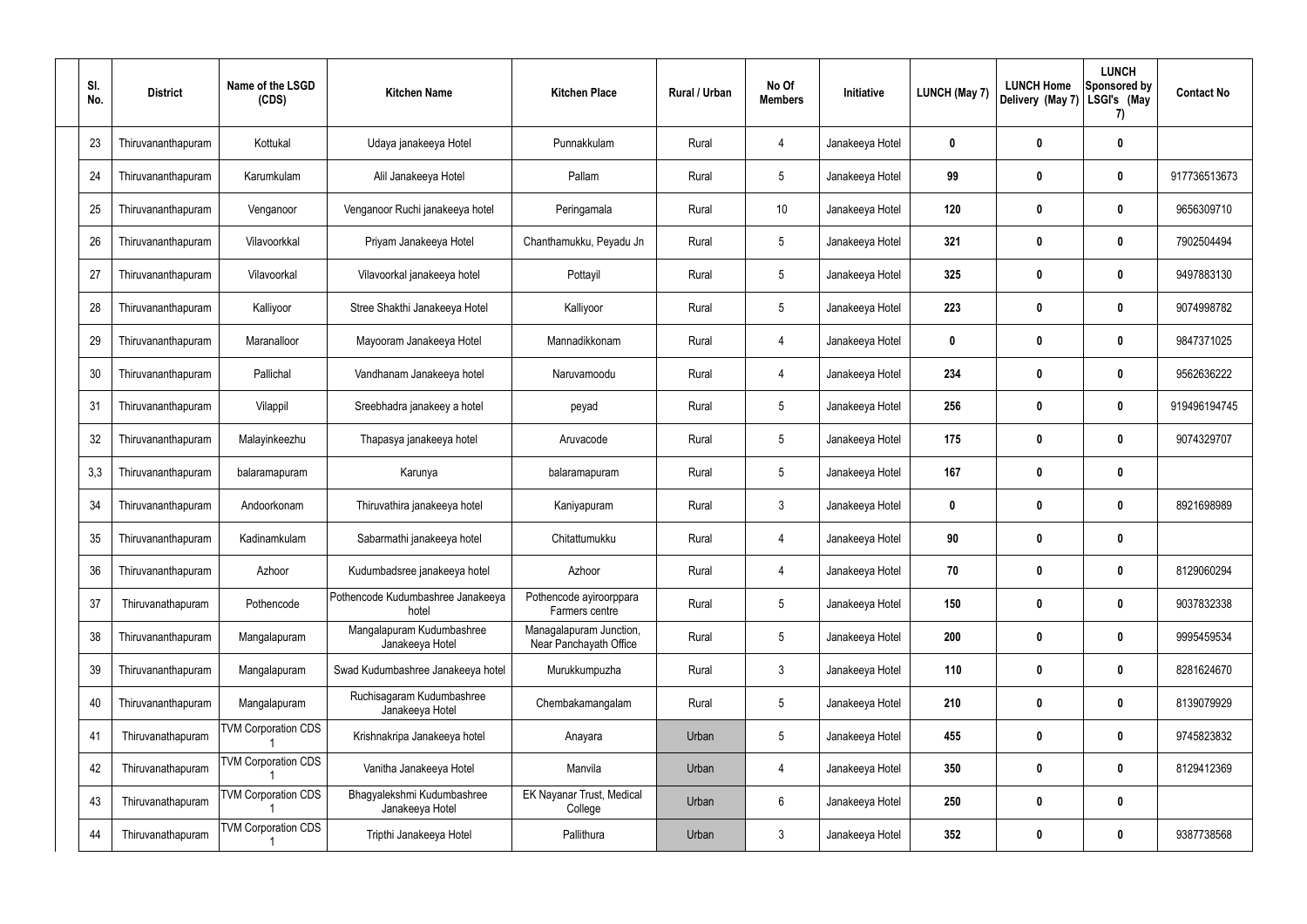|     | SI.<br>No. | <b>District</b>    | Name of the LSGD<br>(CDS)  | <b>Kitchen Name</b>                  | <b>Kitchen Place</b>                              | Rural / Urban | No Of<br><b>Members</b> | Initiative      | <b>LUNCH (May 7)</b> | <b>LUNCH Home</b><br>Delivery (May 7) | <b>LUNCH</b><br>Sponsored by<br>LSGI's (May<br>7) | <b>Contact No</b> |
|-----|------------|--------------------|----------------------------|--------------------------------------|---------------------------------------------------|---------------|-------------------------|-----------------|----------------------|---------------------------------------|---------------------------------------------------|-------------------|
|     | 45         | Thiruvanathapuram  | <b>TVM Corporation CDS</b> | soubhagya janakeeya Hotel            | kazhakoottam                                      | Urban         | $\mathbf{3}$            | janakeeya Hotel | 470                  | 0                                     | $\mathbf 0$                                       | 8921555192        |
|     | 46         | Thiruvanathapuram  | <b>TVM Corporation CDS</b> | Uthradam Janakeeya Hotel             | Pattom                                            | Urban         | $\mathbf{3}$            | janakeeya Hotel | 850                  | 0                                     | $\boldsymbol{0}$                                  | 8281062575        |
|     | 47         | Thiruvananthapuram | <b>TVM Corporation CDS</b> | Kismath Janakeeya Hotel              | Pottakuzhi                                        | Urban         | $\mathbf{3}$            | Janakeeya Hotel | 450                  | 0                                     | $\mathbf 0$                                       | 8281088923        |
|     | 48         | Thiruvananthapuram | <b>TVM Corporation CDS</b> | Anugraha janakeeya Hotel             | sreekaryam                                        | Urban         | 4                       | Janakeeya Hotel | 320                  | 0                                     | $\mathbf 0$                                       |                   |
|     | 49         | Thiruvananthapuram | <b>TVM Corporation CDS</b> | janakeeya hotel                      | mannarakkonam                                     | Urban         | $\mathbf{3}$            | Janakeeya Hotel | 432                  | 0                                     | $\mathbf 0$                                       | 8129179622        |
|     | 50         | Thiruvananthapuram | <b>TVM Corporation CDS</b> | Salt and Pepper                      | Poomalliyoorkkonam                                | Urban         | $\mathbf{3}$            | Janakeeya Hotel | 326                  | 0                                     | $\mathbf 0$                                       | 8593986935        |
|     | 51         | Thiruvananthapuram | <b>TVM Corporation CDS</b> | Sreebhadra Janakeeya Hotel           | Pettah                                            | Urban         | 4                       | Janakeeya Hotel | 325                  | 0                                     | $\mathbf 0$                                       | 9847227647        |
|     | 52         | Thiruvananthapuram | <b>TVM Corporation CDS</b> | kalavara Janakeeya Hotel             | vattiyoorkavu                                     | Urban         | $\mathbf{3}$            | Janakeeya Hotel | 342                  | 0                                     | $\mathbf 0$                                       | 9847655426        |
|     | 53         | Thiruvananthapuram | <b>TVM Corporation CDS</b> | punartham kudumbashree               | kudappanakunnu                                    | Urban         | $\mathbf{3}$            | Janakeeya Hotel | 0                    | 0                                     | $\mathbf 0$                                       | 9747115789        |
| 110 | 54         | Thiruvananthapuram | <b>TVM Corporation CDS</b> | peroor JH                            | Palayam                                           | Urban         | $\mathbf{3}$            | Janakeeya Hotel | 365                  | 0                                     | $\bm{0}$                                          | 8086119633        |
|     | 55         | Thiruvananthapuram | Aryanadu                   | Aryanad Janakeeya Hotel              | Aryanad                                           | Rural         | 6                       | Janakeeya Hotel | 228                  | 0                                     | $\mathbf 0$                                       | 9207447839        |
|     | 56         | Thiruvananthapuram | Kuttichal                  | Kutichal Janakeeya Hotel             | Kuttichal                                         | Rural         | $5\phantom{.0}$         | Janakeeya Hotel | 136                  | 0                                     | $\mathbf 0$                                       | 9446331479        |
|     | 57         | Thiruvananthapuram | Poovachal                  | Poovachal Janakeeya Hotel            | Poovachal Panchayath                              | Rural         | $5\phantom{.0}$         | Janakeeya Hotel | 145                  | 0                                     | 0                                                 | 9495225046        |
|     | 58         | Thiruvananthapuram | Vithura                    | Navodaya Janakeeya hotel             | Koppam, Vithura                                   | Rural         | 4                       | Janakeeya Hotel | 118                  | 0                                     | $\pmb{0}$                                         | 9946837014        |
|     | 59         | Thiruvananthapuram | Tholicode                  | Tholicode Janakeeya Hotel            | Pulimoodu, Near Bharath<br>Petrol Pump, Tholicode | Rural         | 4                       | Janakeeya Hotel | 287                  | 0                                     | $\pmb{0}$                                         | 9539995862        |
|     | 60         | Thiruvananthapuram | uzhamalackal               | mazhavil jh                          | Puthukulangara                                    | Rural         | $5\phantom{.0}$         | Janakeeya Hotel | 302                  | 0                                     | $\pmb{0}$                                         | 96457 54988       |
|     | 61         | Thiruvananthapuram | <b>TVPM Corpn CDS 4</b>    | Maithri Janakeeya Hotel              | Poozhyakkunnu, Nemom, TVM                         | Urban         | $5\,$                   | Janakeeya Hotel | 0                    | 0                                     | $\pmb{0}$                                         | 9846905594        |
|     | 62         | Thiruvananthapuram | TVPM. Corpn. CDS III       | Janatha hotel                        | Over bridge                                       | Urban         | 9                       | Janakeeya Hotel | 0                    | 0                                     | $\pmb{0}$                                         | 919746149160      |
|     | 63         | Thiruvananthapuram | TVPM. Corpn. CDS III       | Asraya Janakeeya Hotel               | <b>DPI</b>                                        | Urban         | 4                       | Janakeeya Hotel | 0                    | $\mathbf 0$                           | $\pmb{0}$                                         | 918113008306      |
|     | 64         | Thiruvananthapuram | TVPM. Corpn. CDS III       | Ruchikkoott                          | Mudavanmukal                                      | Urban         | 4                       | Janakeeya Hotel | 0                    | 0                                     | $\pmb{0}$                                         | 917907579424      |
|     | 65         | Thiruvananthapuram | TVPM. Corpn. CDS IV        | Janakeeya hotel tvm corporation cds4 | Vallakkadavu                                      | Urban         | $\sqrt{5}$              | Janakeeya Hotel | 289                  | 0                                     | $\pmb{0}$                                         | 8129795072        |
|     | 66         | Thiruvananthapuram | TVPM. Corpn. CDS IV        | Karuna Janakeeya Hotel               | Avaduthura                                        | Urban         | $5\phantom{.0}$         | Janakeeya Hotel | 298                  | 0                                     | $\mathfrak{Z}$                                    | 9567523799        |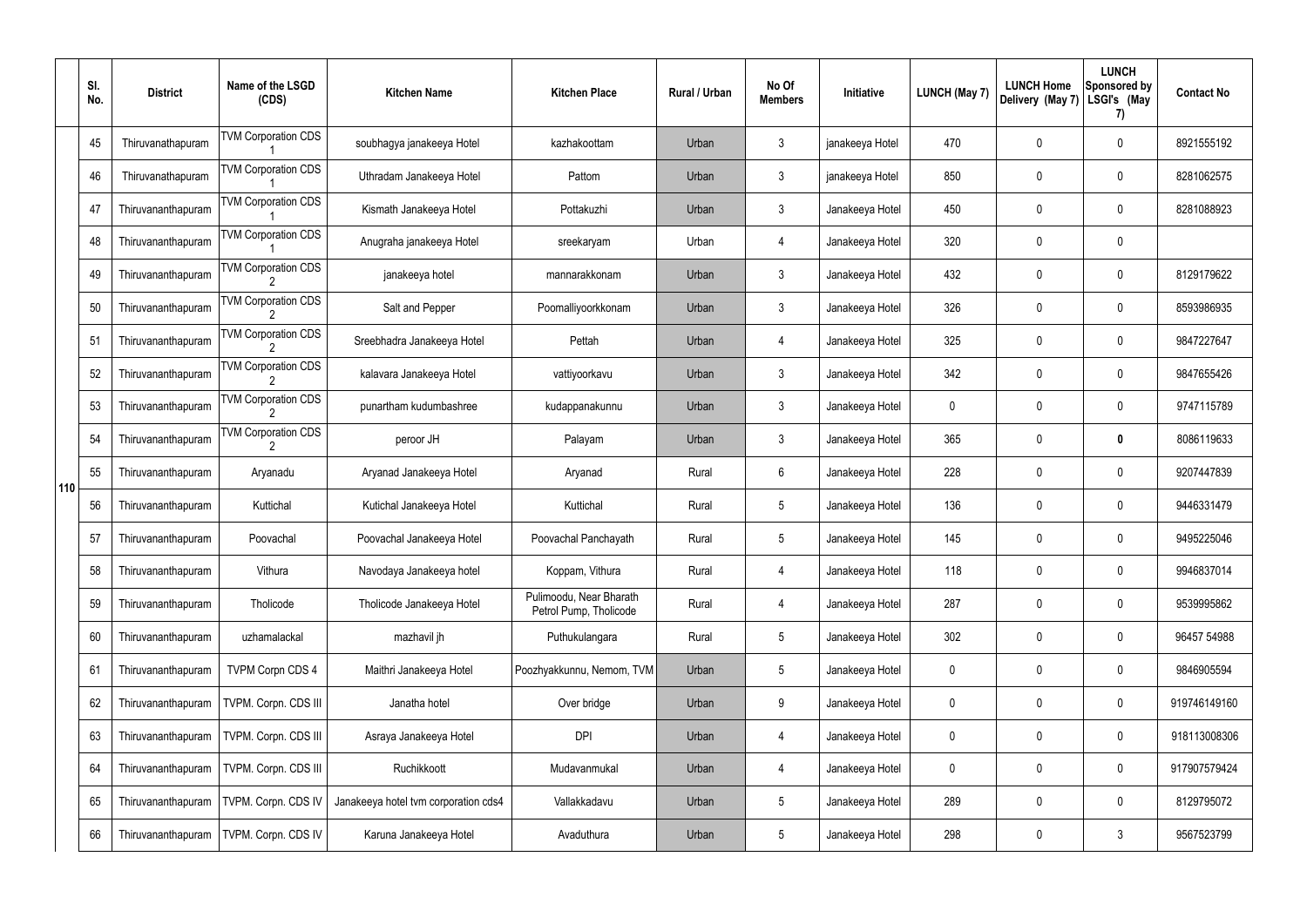| SI.<br>No. | <b>District</b>    | Name of the LSGD<br>(CDS) | <b>Kitchen Name</b>                 | <b>Kitchen Place</b>                      | Rural / Urban | No Of<br><b>Members</b> | Initiative      | <b>LUNCH (May 7)</b> | <b>LUNCH Home</b><br>Delivery (May 7) | <b>LUNCH</b><br>Sponsored by<br>LSGI's (May<br>7) | <b>Contact No</b> |
|------------|--------------------|---------------------------|-------------------------------------|-------------------------------------------|---------------|-------------------------|-----------------|----------------------|---------------------------------------|---------------------------------------------------|-------------------|
| 67         | Thiruvananthapuram | Anadu                     | Nanma anad                          | Govt LPS Anad                             | Rural         | 4                       | Janakeeya Hotel | $\mathbf{0}$         | $\mathbf 0$                           | 0                                                 | 9645709754        |
| 68         | Thiruvananthapuram | Vembayam                  | Liya canteen                        | Perumboor near panchayath<br>office       | Rural         | $5\phantom{.0}$         | Janakeeya Hotel | $\mathbf{0}$         | $\mathbf 0$                           | 0                                                 | 9544337362        |
| 69         | Thiruvananthapuram | Vembayam                  | Four's Janakeeya Hotel              | Naduveli Konchira                         | Rural         | $\overline{4}$          | Janakeeya Hotel | 227                  | $\mathbf 0$                           | 0                                                 | 9526253578        |
| 70         | Thiruvananthapuram | Nedumangad 1              | Subhiksham                          | Irinjayam                                 | Urban         | 4                       | Janakeeya Hotel | 85                   | $\mathbf 0$                           | 0                                                 | 9745606588        |
| 71         | Thiruvananthapuram | Nedumangad 1              | Ootupura                            | Pazhakutty                                | Urban         | $6\phantom{.}6$         | Janakeeya Hotel | 462                  | $\mathbf 0$                           | 0                                                 | 7510910614        |
| 72         | Thiruvananthapuram | Nedumangad 2              | Niravu                              | Near ksrtc bus stand                      | Urban         | 4                       | Janakeeya Hotel | 417                  | $\mathbf 0$                           | 0                                                 | 9645958207        |
| 73         | Thiruvananthapuram | Nedumangad 2              | Ruchiyidam                          | <b>Near Municipality</b>                  | Urban         | $\mathbf 0$             | Janakeeya Hotel | 398                  | $\mathbf 0$                           | 0                                                 | 9846371353        |
| 74         | Thiruvananthapuram | Karakulam                 | Karakulam Vanitha hotel             | Karakulam Junction                        | Rural         | 4                       | Janakeeya Hotel | 344                  | $\mathbf 0$                           | 0                                                 | 9747176668        |
| 75         | Thiruvananthapuram | Panavoor                  | Kudumbashree vanitha hotel          | HI auditorium near panavoor<br>panchayath | Rural         | $6\phantom{.}6$         | Janakeeya Hotel | 219                  | $\mathbf 0$                           | 5                                                 | 9526740817        |
| 76         | Thiruvananthapuram | Aruvikara                 | Nanma                               | Aruvikara junction                        | Rural         | $\mathbf{3}$            | Janakeeya hotel | $\mathbf{0}$         | $\mathbf 0$                           | 0                                                 | 8606524464        |
| 77         | Thiruvananthapuram | Pullampara                | Janakeeya Hotel                     | Kalumkinmukham                            | Rural         | $5\phantom{.0}$         | Janakeeya Hotel | 280                  | $\mathbf 0$                           | 0                                                 |                   |
| 78         | Thiruvananthapuram | Pangode                   | Bhagyalekshmi janakeeya hotel       | Pangodu Panchayath Hall                   | Rural         | $5\phantom{.0}$         | Janakeeya Hotel | 310                  | $\mathbf 0$                           | 0                                                 |                   |
| 79         | Thiruvananthapuram | Manickal                  | Janakeeya hotel                     | Pirappancode                              | Rural         | $6\phantom{.}6$         | Janakeeya Hotel | 200\$                | $\mathbf 0$                           | 0                                                 | 9745874522        |
| 80         | Thiruvananthapuram | Vamanapuram               | Pournami Kalamachal                 | Kalamachal                                | Rural         | $5\phantom{.0}$         | Janakeeya Hotel | 280                  | $\mathbf 0$                           | 0                                                 | 9846825964        |
| 81         | Thiruvananthapuram | kallara                   | Amma janakeeya hotel                | kallara                                   | rural         | $\overline{4}$          | Janakeeya Hotel | 373                  | $\mathbf 0$                           | 0                                                 | 8111891405        |
| 82         | Thiruvananthapuram | nellanad                  | Nellanad janakeeya hotel            | keezhayikkonam                            | rural         | $6\phantom{.}6$         | Janakeeya Hotel | 282                  | $\pmb{0}$                             | 0                                                 | 9946994811        |
| 83         | Thiruvananthapuram | Pazhayakunnummel          | Chaitanya janakeeya hotel           | Pazhayakunnumel                           | Rural         | $5\phantom{.0}$         | Janakeeya Hotel | $\mathbf 0$          | $\mathbf 0$                           | 0                                                 | 9496997201        |
| 84         | Thiruvananthapuram | Karavaram                 | Takkolam, Karavaram janakeeya hotel | Pullurmukk, kallambalam                   | Rural         | $\overline{5}$          | Janakeeya Hotel | 145                  | $\mathbf 0$                           | 0                                                 | 9539723288        |
| 85         | Thiruvananthapuram | Kilimanoor                | Tanima vanitha canteen              | Kilimanoor                                | Rural         | $\overline{4}$          | Janakeeya Hotel | 189                  | $\mathbf 0$                           | 0                                                 | 9846657166        |
| 86         | Thiruvananthapuram | Pulimath                  | Iswarya catering unit               | Pulimath, Karet                           | Rural         | $\overline{4}$          | Janakeeya Hotel | 0                    | $\mathbf 0$                           | 0                                                 | 9645514593        |
| 87         | Thiruvananthapuram | Navaikkulam               | Kudumbashree janakeeya hotel        | Kadambaattukonam                          | Rural         | $5\phantom{.0}$         | Janakeeya Hotel | 0                    | $\pmb{0}$                             | $\mathbf 0$                                       | 9400619476        |
| 88         | Thiruvananthapuram | Nagaroor                  | Janakeeya Hotel                     | Altharamoodu                              | Rural         | $\sqrt{5}$              | Janakeeya Hotel | 0                    | $\pmb{0}$                             | 0                                                 | 7034964806        |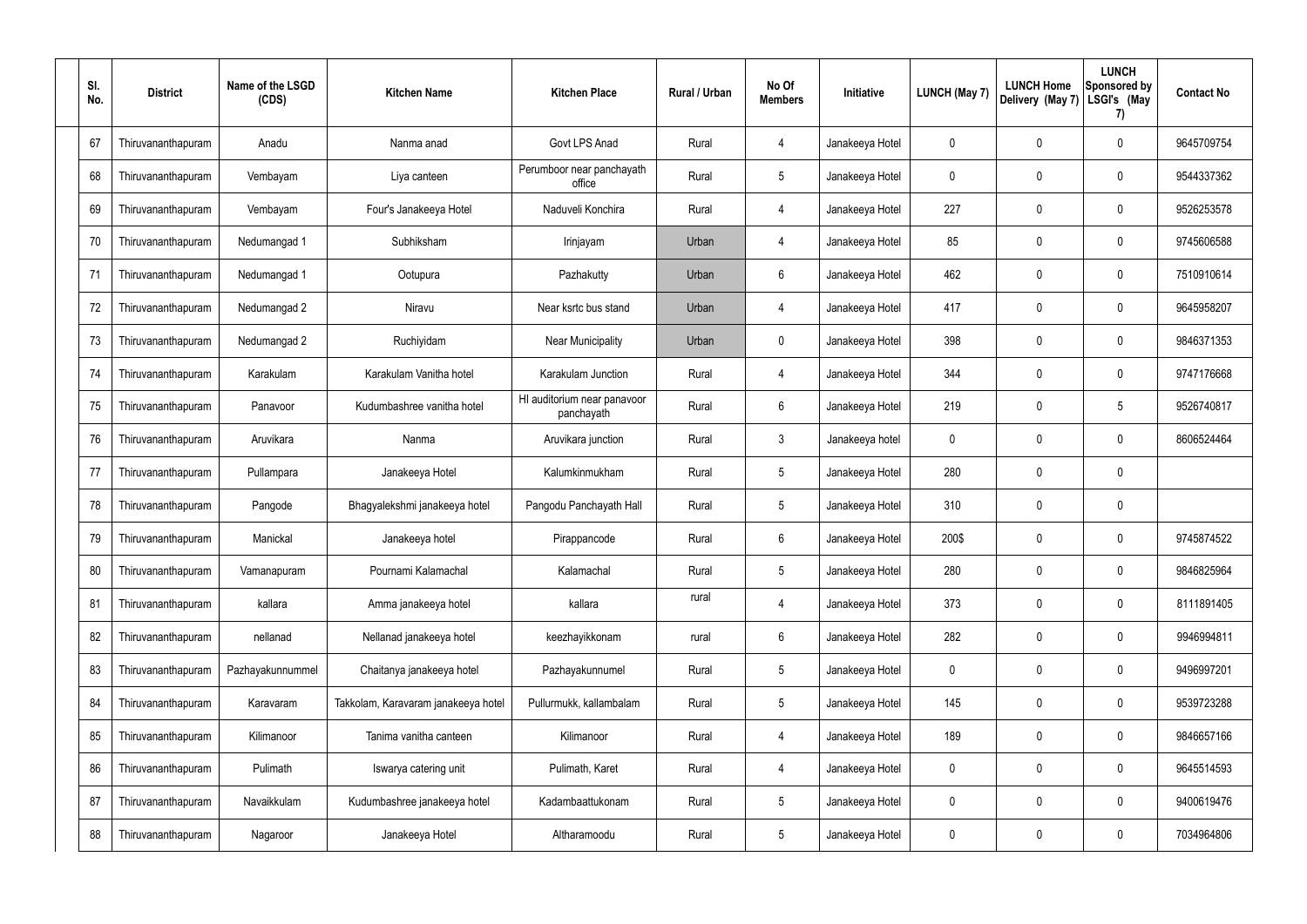| SI.<br>No. | <b>District</b>    | Name of the LSGD<br>(CDS) | <b>Kitchen Name</b>          | <b>Kitchen Place</b>     | Rural / Urban | No Of<br><b>Members</b> | Initiative      | <b>LUNCH (May 7)</b> | <b>LUNCH Home</b><br>Delivery (May 7) | <b>LUNCH</b><br>Sponsored by<br>LSGI's (May<br>7) | <b>Contact No</b> |
|------------|--------------------|---------------------------|------------------------------|--------------------------|---------------|-------------------------|-----------------|----------------------|---------------------------------------|---------------------------------------------------|-------------------|
| 89         | Thiruvananthapuram | Pallikal                  | pallikkal janakeeya hotel    | pakalkkuri               | rural         | 4                       | Janakeeya Hotel | 115                  | 0                                     | $\mathbf 0$                                       | 9447886364        |
| 90         | Thiruvananthapuram | Madavoor                  | Madavoor janakeeya hotel     | madavoor                 | rural         | $5\phantom{.0}$         | Janakeeya Hotel | 149                  | $\mathbf 0$                           | $\mathbf 0$                                       | 9526206002        |
| 91         | Thiruvananthapuram | Chirayinkeezh             | Sevenstar Janakeeya Hotel    | Sarkkara                 | Rural         | $5\phantom{.0}$         | Janakeeya Hotel | 112                  | 0                                     | $\mathbf 0$                                       | 8921556636        |
| 92         | Thiruvananthapuram | Kadaykkavoor              | Karmalamatha Janakeeya Hotel | Kadakkavoor              | Rural         | $5\phantom{.0}$         | Janakeeya Hotel | 105                  | $\mathbf 0$                           | $\mathbf 0$                                       | 9645405591        |
| 93         | Thiruvananthapuram | Mudakkal                  | Sarovaram Janakeeya Hotel    | Valakkadu                | Rural         | $\mathbf{3}$            | Janakeeya Hotel | 132                  | 0                                     | $\mathbf 0$                                       | 8086240900        |
| 94         | Thiruvananthapuram | Vakkom                    | Jananai Janakeeya Hotel      | SN Junction, Jeeva Dhara | Rural         | $5\phantom{.0}$         | Janakeeya Hotel | 130                  | $\mathbf 0$                           | $\mathbf 0$                                       | 8137014724        |
| 95         | Thiruvananthapuram | Vakkom                    | Diya Janakeeya Hotel         | Panayile Kadavu          | Rural         | $5\phantom{.0}$         | Janakeeya Hotel | 118                  | 0                                     | $\mathbf 0$                                       | 8590439391        |
| 96         | Thiruvananthapuram | Kizhuvilam                | Kudumbashree vanitha canteen | Kizhuvillam              | Rural         | 4                       | Janakeeya Hotel | 116                  | 0                                     | $\mathbf 0$                                       | 9747361312        |
| 97         | Thiruvananthapuram | Anchuthengu               | Swad Janakeeya Hotel         | Anchuthengu              | Rural         | $5\phantom{.0}$         | Janakeeya Hotel | 132                  | 0                                     | $\mathbf 0$                                       |                   |
| 98         | Thiruvananthapuram | Attingal                  | Bhagyashree janakeeya hotel  | Attingal                 | Urban         | $5\phantom{.0}$         | Janakeeya Hotel | 128                  | 0                                     | $\mathbf 0$                                       | 9539968503        |
| 99         | Thiruvananthapuram | Cherunniyoor              | Lekshmi janakeeya hotel      | Dhalavapuram             | Rural         | $\mathbf{3}$            | Janakeeya Hotel | 99                   | $\mathbf 0$                           | $\mathbf 0$                                       | 9995391999        |
| 100        | Thiruvananthapuram | Chemmaruthi               | Dreams janakeeya hotel       | Mavinmoodu, muthana      | Rural         | $5\phantom{.0}$         | Janakeeya Hotel | 0                    | $\mathbf 0$                           | $\mathbf 0$                                       | 8129240185        |
| 101        | Thiruvananthapuram | Chemmaruthi               | Natturuchi janakeeya hotel   | Panayara&sivapuram       | Rural         | $5\phantom{.0}$         | Janakeeya Hotel | 126                  | $\mathbf 0$                           | 0                                                 | 8129240185        |
| 102        | Thiruvananthapuram | Chemmaruthi               | Bhanusree                    | Chavadimukku             | Rural         | 4                       | Janakeeya Hotel | 199                  | 0                                     | $\mathbf 0$                                       | 8129240185        |
| 103        | Thiruvananthapuram | Chemmaruthi               | saphalyam janakeeya Hotel    | chemmaruthi              | Rural         | $5\phantom{.0}$         | Janakeeya hotel | 147                  | 0                                     | $\mathbf 0$                                       | 9539925641        |
| 104        | Thiruvananthapuram | Manamboor                 | Manamboor janakeeya hotel    | Kavalayoor               | Rural         | $\overline{4}$          | Janakeeya Hotel | 132                  | 0                                     | 0\$                                               | 9074388684        |
| 105        | Thiruvananthapuram | Edava                     | Sreenandha janakeeyahotel    | Kaappil                  | Rural         | $5\phantom{.0}$         | Janakeeya Hotel | 0                    | 0                                     | $\mathbf 0$                                       | 9895337334        |
| 106        | Thiruvananthapuram | Elakamon                  | Sreenarayana janakeeya hotel | Elakamon                 | Rural         | $\overline{7}$          | Janakeeya Hotel | 0                    | 0                                     | $\mathbf 0$                                       | 8086637798        |
| 107        | Thiruvananthapuram | Elakamon                  | kudumbashree janakeeya hotel | Elakamon                 | Rural         | $5\phantom{.0}$         | janakeeya hotel | 70                   | 0                                     | $\mathbf 0$                                       | 8590725126        |
| 108        | Thiruvananthapuram | Vettoor                   | Kashi janakeeya hotel        | Vettoor                  | Rural         | 4                       | Janakeeya Hotel | 80                   | $\mathbf 0$                           | $\mathbf 0$                                       | 9061547396        |
| 109        | Thiruvananthapuram | Ottoor                    | Kudumbashree Janakeeya hotel | ottoor                   | rural         | $\mathbf{3}$            | Janakeeya Hotel | 50                   | $\mathbf 0$                           | $\mathbf 0$                                       | 8590570561        |
| 110        | Thiruvanathapuram  | Varkala                   | Janakeeya hotel              | Varkala municipality     | Urban         | $5\phantom{.0}$         | Janakeeya Hotel | 30                   | 0                                     | $\overline{0}$                                    | 8943261611        |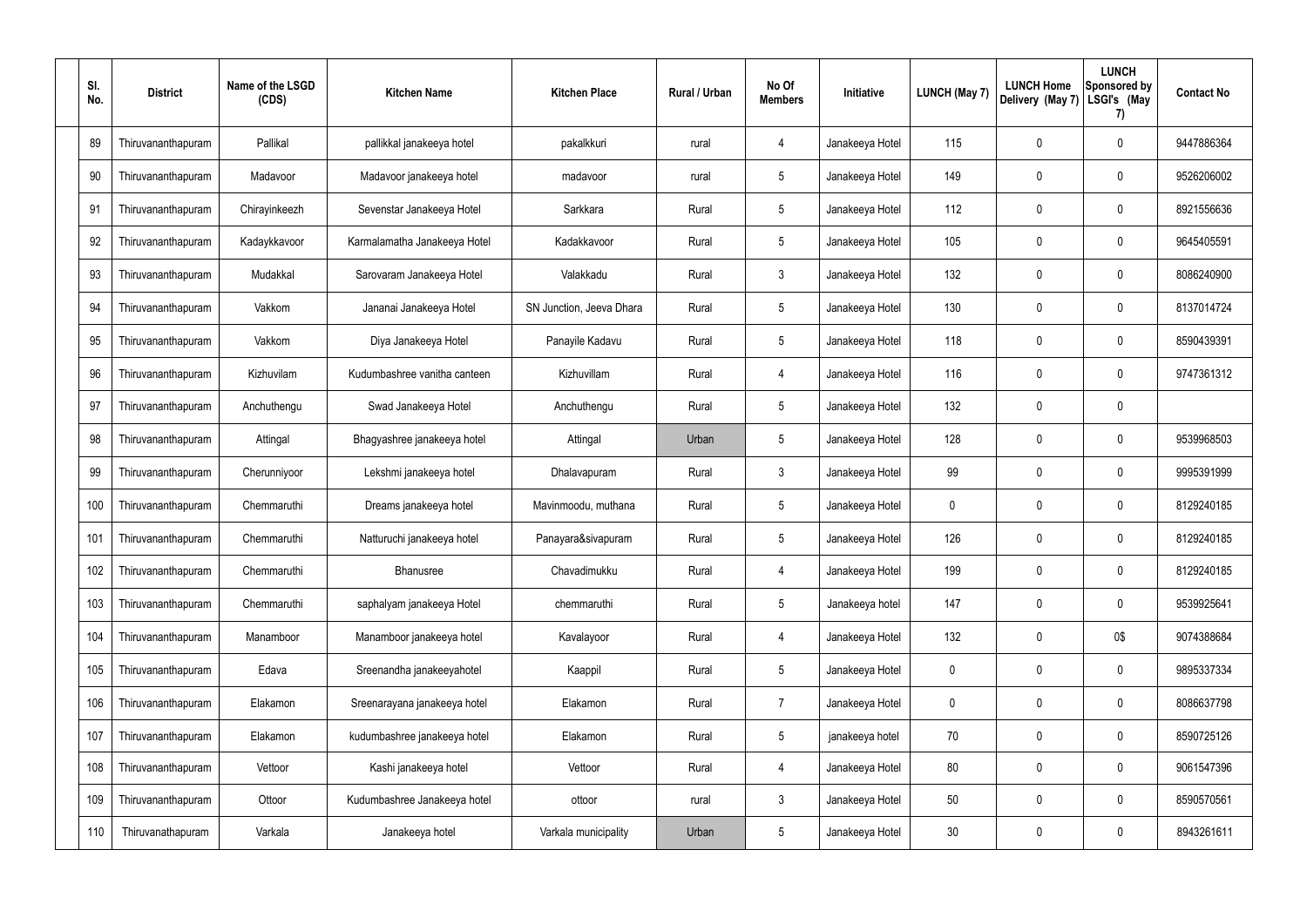|     | SI.<br>No.      | <b>District</b> | Name of the LSGD<br>(CDS) | <b>Kitchen Name</b>                             | <b>Kitchen Place</b>                       | Rural / Urban | No Of<br><b>Members</b> | Initiative      | <b>LUNCH (May 7)</b> | <b>LUNCH Home</b><br>Delivery (May 7) | <b>LUNCH</b><br>Sponsored by<br>LSGI's (May<br>7) | <b>Contact No</b> |
|-----|-----------------|-----------------|---------------------------|-------------------------------------------------|--------------------------------------------|---------------|-------------------------|-----------------|----------------------|---------------------------------------|---------------------------------------------------|-------------------|
| 110 |                 |                 |                           |                                                 |                                            |               | 501                     |                 | 23268                | 75                                    | $\mathbf{0}$                                      |                   |
|     |                 | Thrissur        | Kadangodu                 | Janakeeya Hotel Kadangod                        | Kadangod                                   | Rural         | $\overline{4}$          | Janakeeya Hotel | 73                   | 46                                    | $\overline{7}$                                    |                   |
|     | $\overline{2}$  | Thrissur        | Chalakudy                 | Thripthy Janakeeya Hotel Chalakudy              | North Busstand Chalakudy                   | Urban         | $\overline{4}$          | Janakeeya Hotel | 240                  | 155                                   |                                                   | 9544048190        |
|     | $\mathbf{3}$    | Thrissur        | Pananchery                | Pananchery Janakeeya Hotel                      | Pattikkad                                  | Rural         | $5\phantom{.0}$         | Janakeeya Hotel | 155                  | 54                                    | $\pmb{0}$                                         | 9746354118        |
|     | 4               | Thrissur        | Kadavallur                | Janakeeya Hotel Kadavalloor                     | Panjayath Compound                         | Rural         | $\overline{4}$          | Janakeeya Hotel | 0                    | 0                                     | $\pmb{0}$                                         |                   |
|     | $5\phantom{.0}$ | Thrissur        | Kattoor                   | Janakeeya Hotel Kattoor                         | Near pompay school, Kattoor                | Rural         | $5\phantom{.0}$         | Janakeeya Hotel | 196                  | 0                                     | $\pmb{0}$                                         | 9605263717        |
|     | 6               | Thrissur        | Elavally                  | Janakeeya Hotel Elavally                        | <b>Elavally Panchayath</b><br>Compound     | Rural         | $\overline{4}$          | Janakeeya Hotel | 149                  | 0                                     | $\pmb{0}$                                         | 9744738247        |
|     | $\overline{7}$  | Thrissur        | Paralam                   | Paralam Janakeeya Hotel                         | Nanma Kudumbashree<br>canteen              | Rural         | $\mathfrak{Z}$          | Janakeeya Hotel | 0                    | 55                                    | $\mathbf 0$                                       | 9744441594        |
|     | 8               | Thrissur        | Kadukutty                 | Uppum Mulakum Janakeeya Hotel<br>Kadukutty      | Kottamuri Junction                         | Rural         | $5\,$                   | Janakeeya Hotel | 50                   | 34                                    | $\mathbf 0$                                       | 9846634710        |
|     | 9               | Thrissur        | Thrissur 2                | Kuttanellur Janakeeya Hotel                     | Kuttanellur                                | Urban         | $5\phantom{.0}$         | Janakeeya Hotel | 50                   | 0                                     | $\pmb{0}$                                         | 8330800498        |
|     | 10              | Thrissur        | Pazhayannur               | Janakeeya Hotel, Pazhayanoor                    | Pazhayannur Panchayath                     | Rural         | $\overline{4}$          | Janakeeya Hotel | 302                  | $\mathbf 0$                           | $\pmb{0}$                                         | 9400257329        |
|     | 11              | Thrissur        | Aloor                     | Aloor Janakeeya Hotel                           | Aloor                                      | Rural         | $5\phantom{.0}$         | Janakeeya Hotel | 82                   | 54                                    | $\pmb{0}$                                         | 9946922936        |
|     | 12              | Thrissur        | Muriyad                   | Jankeeya Hotel, Muriyad                         | Karuna Canteen, Muriyad                    | Rural         | $5\phantom{.0}$         | Janakeeya Hotel | 55                   | 0                                     | $\mathbf 0$                                       | 9961920358        |
|     | 13              | Thrissur        | Valapad                   | Janakeeya Hotel Valapad                         | Valapad Chanthapadi                        | Rural         | $6\phantom{.}$          | Janakeeya Hotel | 125                  | $\mathbf 0$                           | $6\phantom{.}$                                    | 9846972134        |
|     | 14              | Thrissur        | Kaipamangalam             | Kaipamngalam Janakeeya Hotel                    | Kaipamangalam Panchayath                   | Rural         | $\mathbf{3}$            | Janakeeya Hotel | 148                  | 0                                     | $\mathbf{1}$                                      |                   |
|     | 15              | Thrissur        | Annamanada                | Snehitha Catering                               | Annamanada                                 | Rural         | $5\phantom{.0}$         | Janakeeya Hotel | 0                    | 0                                     | $\mathbf 0$                                       | 9747712615        |
|     | 16              | Thrissur        | Vellangallur              | Janakeeya Hotel Vellangallur                    | Panchayath Community Hall                  | Rural         | $6\phantom{.}6$         | Janakeeya Hotel | 50                   | 42                                    | $\mathbf 0$                                       | 9947462258        |
|     | 17              | Thrissur        | Pavaratty                 | Janakeeya Hotel Pavaratty                       | Akashaya Vanitha Canteen                   | Rural         | $\mathbf{3}$            | Janakeeya Hotel | 119                  | 0                                     | $\pmb{0}$                                         |                   |
|     | 18              | Thrissur        | Edathiruthy               | Janakeeya Hotel Edathuruthi (Nalinam<br>Stores) | Opposite of GLPS,<br>Chenthrappinni Centre | Rural         | $\overline{4}$          | Janakeeya Hotel | 158                  | $\mathbf 0$                           | $\mathbf{1}$                                      |                   |
|     | 19              | Thrissur        | Adatt                     | Janakeeya Hotel Adat                            | Muthuvara                                  | Rural         | $\overline{7}$          | Janakeeya Hotel | 118                  | 79                                    | $\pmb{0}$                                         | 6235203703        |
|     | 20              | Thrissur        | Irinjalakuda 1            | Janakeeya Hotel Irinjalakuda Cds1               | Irinjalakuda Muncipality                   | Urban         | 4                       | Janakeeya Hotel | 114                  | $\mathbf 0$                           | $\mathbf 0$                                       | 9526912506        |
|     | 21              | Thrissur        | Parapookkara              | Janakeeya Hotel, Parapookkara                   | Panchayath Canteen                         | Rural         | $5\,$                   | Janakeeya Hotel | 67                   | 0                                     | $\pmb{0}$                                         | 9605428611        |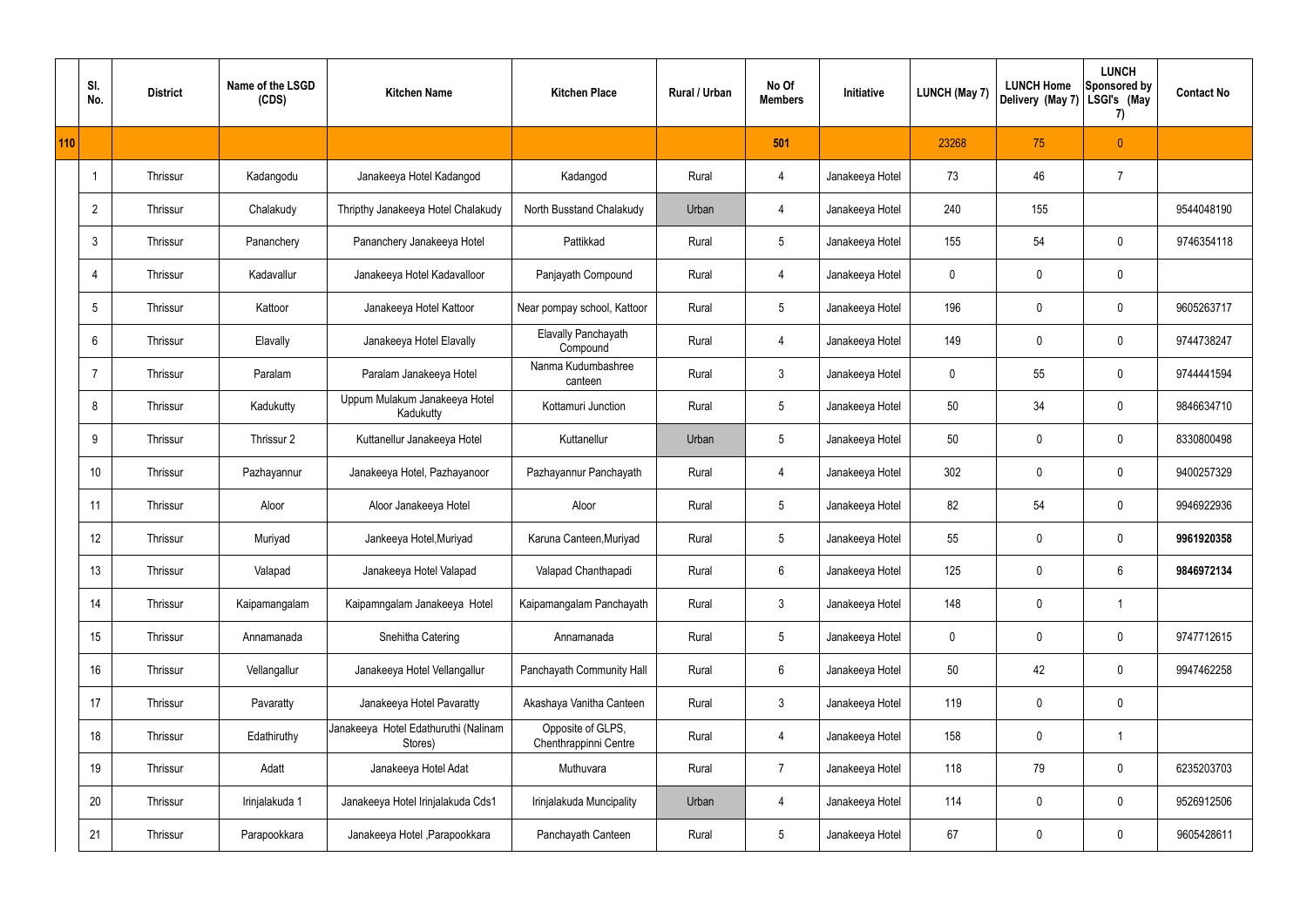| SI. | No. | <b>District</b> | Name of the LSGD<br>(CDS) | <b>Kitchen Name</b>                        | <b>Kitchen Place</b>                         | Rural / Urban | No Of<br><b>Members</b> | Initiative      | <b>LUNCH (May 7)</b> | <b>LUNCH Home</b><br>Delivery (May 7) | <b>LUNCH</b><br>Sponsored by<br>LSGI's (May<br>7) | <b>Contact No</b> |
|-----|-----|-----------------|---------------------------|--------------------------------------------|----------------------------------------------|---------------|-------------------------|-----------------|----------------------|---------------------------------------|---------------------------------------------------|-------------------|
|     | 22  | Thrissur        | Puthanchira               | Annapoorna Janakeeya Hotel<br>Puthenchira  | Panchayath Community Hall                    | Rural         | $5\phantom{.0}$         | Janakeeya Hotel | 60                   | 15                                    | $\mathbf 0$                                       | 919539164678      |
|     | 23  | Thrissur        | SreeNarayanapuram         | Sree Narayana Puram Janakeeya<br>Hotel     | Sreenarayanapuram<br>Panchayath              | Rural         | $5\phantom{.0}$         | Janakeeya Hotel | 179                  | $\mathbf 0$                           |                                                   |                   |
|     | 24  | Thrissur        | Nadathara                 | Nadathara Janakeeya Hotel                  | Moorkanikkara                                | Rural         | $5\phantom{.0}$         | Janakeeya Hotel | 20                   | 25                                    | $\mathbf 0$                                       | 9744611176        |
|     | 25  | Thrissur        | Vallachira                | Vallachira Janakeeya Hotel                 | Vallachira Gramapanchayath                   | Rural         | 4                       | Janakeeya Hotel | $\mathbf 0$          | 43                                    | $\pmb{0}$                                         | 9744804256        |
|     | 26  | Thrissur        | Poyya                     | Janakeeya Hotel , Poyya                    | Poyya Junction                               | Rural         | $5\phantom{.0}$         | Janakeeya Hotel | 0                    | $\boldsymbol{0}$                      | $\mathbf 0$                                       | 7902318250        |
|     | 27  | Thrissur        | Wadakanchery 1            | Vrindavan Janakeeya Hotel                  | Ottupara                                     | Urban         | $5\phantom{.0}$         | Janakeeya Hotel | 164                  | 66                                    | $\pmb{0}$                                         |                   |
|     | 28  | Thrissur        | Varandarappilly           | Janakeeya Hotel                            | Varandarappilly Panchayath                   | Rural         | $5\phantom{.0}$         | Janakeeya Hotel | 82                   | 26                                    | $\mathbf 0$                                       | 9048283463        |
|     | 29  | Thrissur        | Nenmanikkara              | Vanitha Janakeeya Hotel                    | Paliyekkara, Nenmanikkara<br>Gramapanchayath | Rural         | $5\phantom{.0}$         | Janakeeya Hotel | 51                   | 13                                    | $\mathbf 0$                                       | 9747494386        |
|     | 30  | Thrissur        | Kodakara                  | Nanma Janakeeya Hotel                      | Kodakara Bus Stand                           | Rural         | $5\phantom{.0}$         | Janakeeya Hotel | 224                  | 240                                   | $\mathbf 0$                                       | 9946283762        |
|     | 31  | Thrissur        | Thekkumkkara              | Janakeeya Hotel Thekkumkara                | Vanitha Canteen, Thekkumkara                 | Rural         | 4                       | Janakeeya Hotel | 50                   | $\boldsymbol{0}$                      | $\mathbf 0$                                       |                   |
|     | 32  | Thrissur        | Alagappa Ngar             | Janakeeya Hotel                            | Amballur                                     | Rural         | $5\,$                   | Janakeeya Hotel | 175                  | 29                                    | $\mathbf 0$                                       | 8606553521        |
|     | 33  | Thrissur        | Kolazhy                   | Janakeeya Hotel Kolazhy                    | <b>ZMLP School</b>                           | Rural         | 4                       | Janakeeya Hotel | $\mathbf 0$          | 78                                    | $\mathbf 0$                                       | 9645535725        |
|     | 34  | Thrissur        | Manalur                   | Janakeeya Hotel Manalur                    | Govt High School, Manaloor                   | Rural         | 6                       | Janakeeya Hotel | 73                   | 18                                    | 0                                                 | 9446619441        |
|     | 35  | Thrissur        | Arimpur                   | Janakeeya Hotel Arimbur                    | Kudumbashree Vanitha<br>Canteen , Arimbur    | Rural         | $5\phantom{.0}$         | Janakeeya Hotel | 210                  | 78                                    | $\mathbf 0$                                       | 9946789338        |
|     | 36  | Thrissur        | Thanniyam                 | Thannyam Janakeeya Hotel                   | Peringottukara                               | Rural         | $\overline{4}$          | Janakeeya Hotel | 53                   | 14                                    | $\mathbf 0$                                       | 9048570194        |
|     | 37  | Thrissur        | Madakkathara              | Madakkathara Annapoorna Janakeeya<br>Hotel | Madakkathara                                 | Rural         | $6\overline{6}$         | Janakeeya Hotel | 104                  | 25                                    | $\overline{2}$                                    | 9388431507        |
|     | 38  | Thrissur        | Athirappilly              | Panchayath Kudumbashree Canteen            | Athirappilly                                 | Rural         | $\mathbf{3}$            | Janakeeya Hotel | $\mathbf 0$          | 0                                     | $\mathbf 0$                                       | 9496151187        |
|     | 39  | Thrissur        | Kodassery                 | Five Star Janakeeya Hotel                  | Kodassery                                    | Rural         | $\overline{4}$          | Janakeeya Hotel | $\mathbf 0$          | 0                                     | $\mathbf 0$                                       | 9846464927        |
|     | 40  | Thrissur        | Mattathur                 | Karunya<br>kudumbShree                     | Vellikkulangara                              | Rural         | $\overline{4}$          | Janakeeya Hotel | 208                  | 138                                   | $\overline{1}$                                    | 8086449102        |
|     | 41  | Thrissur        | Koratty                   | Ruchi Janakeeya Hotel                      | Koratty                                      | Rural         | $\overline{4}$          | Janakeeya Hotel | 189                  | 52                                    | 0.00\$                                            | 9496527583        |
|     | 42  | Thrissur        | Thrikkoor                 | Susthira Janakeeya Hotel                   | Alengaad                                     | Rural         | $\mathbf{3}$            | Janakeeya Hotel | 156                  | 42                                    | $5\phantom{.0}$                                   | 8111847055        |
|     | 43  | Thrissur        | Venkitangu                | Ottupura<br>Janakeeya Hotel Vengidangu     | Vengidangu Panchayath                        | Rural         | $\mathfrak{Z}$          | Janakeeya Hotel | 195                  | 57                                    | $\mathbf 0$                                       | 8156981840        |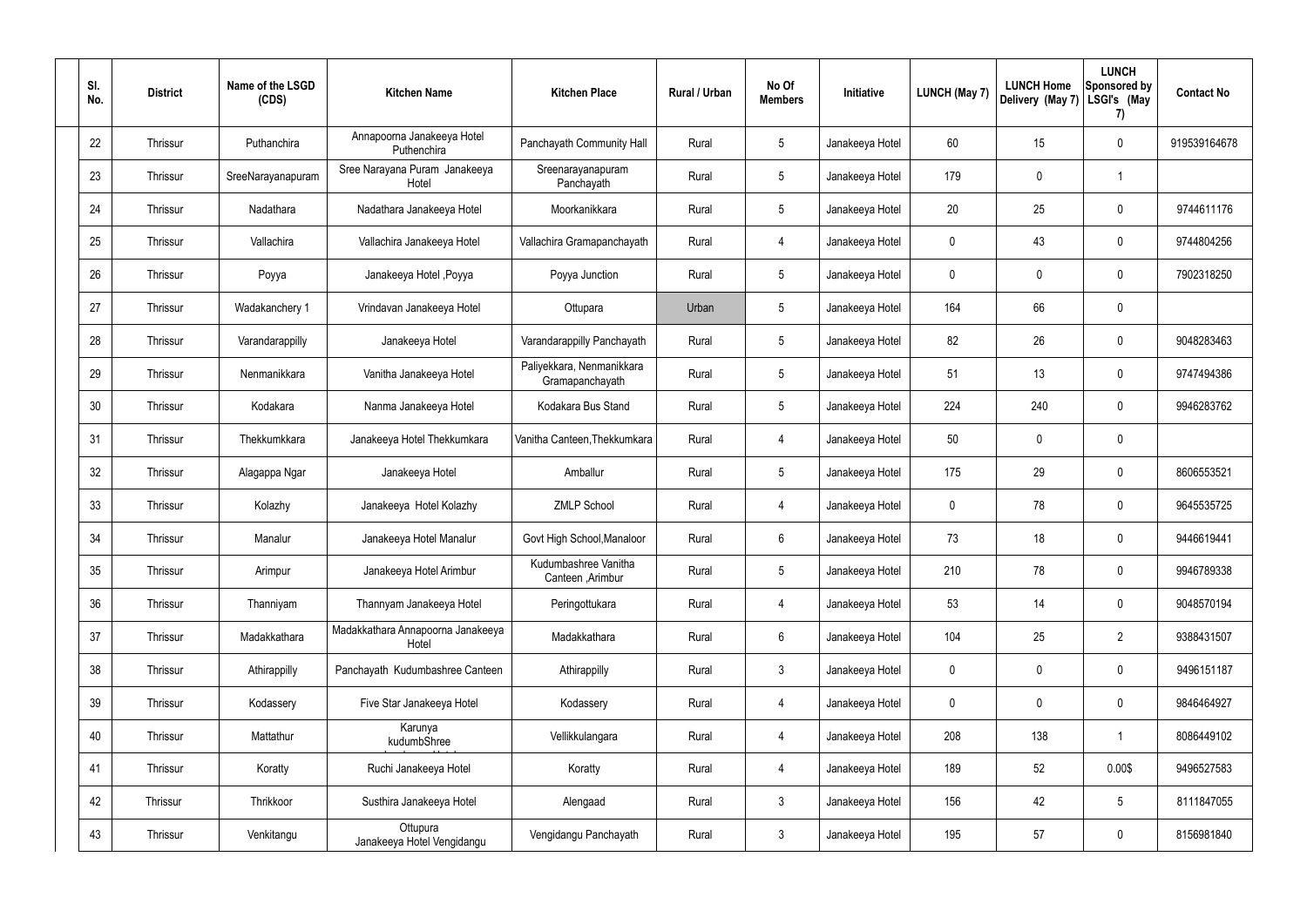|    | SI.<br>No. | <b>District</b> | Name of the LSGD<br>(CDS) | <b>Kitchen Name</b>                | <b>Kitchen Place</b>               | <b>Rural / Urban</b> | No Of<br><b>Members</b> | Initiative      | <b>LUNCH (May 7)</b> | <b>LUNCH Home</b><br>Delivery (May 7) | <b>LUNCH</b><br>Sponsored by<br>LSGI's (May<br>7) | <b>Contact No</b> |
|----|------------|-----------------|---------------------------|------------------------------------|------------------------------------|----------------------|-------------------------|-----------------|----------------------|---------------------------------------|---------------------------------------------------|-------------------|
|    | 44         | Thrissur        | Padiyoor                  | Padiyoor<br>Janakeya Hotel         | HDC School, Kakkathuruthy          | Rural                | 5                       | Janakeeya Hotel | 74                   | 41                                    | $\mathbf 0$                                       | 9048341118        |
|    | 45         | Thrissur        | Pariyaram                 | Samridhi Janakeeya Hotel           | Pariyaram                          | Rural                | 5                       | Janakeeya Hotel | 128                  | 135                                   | $\pmb{0}$                                         | 7025950795        |
|    | 46         | Thrissur        | Wadakanchery cds2         | Janakeeya Hotel, Wadakanchery cds2 | Minaloor                           | Urban                | $\mathbf{3}$            | Janakeeya Hotel | 129                  | 0                                     | $\pmb{0}$                                         |                   |
|    | 47         | Thrissur        | Kodungaloor cds2          | Jathikka Janakeeya Hotel           | Arakkulam                          | Urban                | 4                       | Janakeeya Hotel | 89                   | 0                                     | $\pmb{0}$                                         | 9745397171        |
|    | 48         | Thrissur        | Punnayur                  | Kaipunnyam Janakeeya Hotel         | Edakazhiyur                        | Rural                | $5\overline{)}$         | Janakeeya Hotel | 68                   | 66                                    | $\pmb{0}$                                         | 9744680885        |
| 98 | 49         | Thrissur        | Velookkara                | Velookkara Janakeeya Hotel         | Panchayath shopping complex        | Rural                | $\mathfrak{Z}$          | Janakeeya Hotel | 87                   | 27                                    | $\pmb{0}$                                         | 9048756685        |
|    | 50         | Thrissur        | Meloor                    | Thanima Janakeeya Hotel Meloor     | Meloor centre                      | Rural                | 4                       | Janakeeya Hotel | 94                   | 28                                    | $\pmb{0}$                                         | 7902354039        |
|    | 51         | Thrissur        | Vallathol Nagar           | Janakeeya Hotel, Vallathol Nagar   | near youth welfare center          | rural                | 5                       | Janakeeya Hotel | 219                  | 0                                     | $\pmb{0}$                                         | 9961296574        |
|    | 52         | Thrissur        | Eriyad                    | janakeeya Hotel, eriyad            | community hall                     | Rural                | 4                       | Janakeeya Hotel | 258                  | 0                                     | $\pmb{0}$                                         |                   |
|    | 53         | Thrissur        | Edavilangu                | Janakeeya Hotel, Edavilangu        | Edavilangu Center                  | Rural                | 4                       | Janakeeya Hotel | 175                  | 0                                     | $\pmb{0}$                                         |                   |
|    | 54         | Thrissur        | Avanoor                   | Janakeeya Hotel, Avanoor           | near panchayath office,<br>Avanoor | Rural                | 5                       | Janakeeya Hotel | 0                    | 0                                     | 0                                                 | 9447343516        |
|    | 55         | Thrissur        | Mala                      | Janakeeya hotel Mala               | Near panchayath office, Mala       | Rural                | 4                       | Janakeeya Hotel | 144                  | 22                                    | 0                                                 | 9946442260        |
|    | 56         | Thrissur        | Guruvayur1                | Guruvayur Janakeeya Hotel          | Guruvayur                          | Urban                | 3                       | Janakeeya Hotel | 420                  | 302                                   | $\mathbf 0$                                       | 9961227858        |
|    | 57         | Thrissur        | Vadakkekad                | Kudumbasree janakeeya hotel        | Nalam kallu                        | Rural                | $\overline{4}$          | Janakeeya Hotel | 96                   | 32                                    | $\pmb{0}$                                         | 9645190166        |
|    | 58         | Thrissur        | Kadappuram                | Kadappuram janakeeya hotel         | Kadappuram panchayath<br>building  | Rural                | $\overline{4}$          | Janakeeya Hotel | 35                   | 20                                    | $\pmb{0}$                                         | 8156984319        |
|    | 59         | Thrissur        | Chavakkad                 | Chavakkad Janakeeya hotel          | Chavakkad, near bus stand          | Urban                | $5\overline{)}$         | Janakeeya Hotel | 202                  | 101                                   | $\mathsf{0}$                                      | 7560874804        |
|    | 60         | Thrissur        | Engadiyoor                | pavithra janikeeya hotel           | Pokulangara                        | Rural                | $5\phantom{.0}$         | Janakeeya Hotel | 72                   | 0                                     | $\mathsf{0}$                                      | 9562239618        |
|    | 61         | Thrissur        | Varavoor                  | Friends janakeeya hotel, Varavoor  | Thichur                            | Rural                | $\mathbf{3}$            | Janakeeya Hotel | 63                   | 0                                     | $\pmb{0}$                                         |                   |
|    | 62         | Thrisssur       | Punnayurkulam             | Punnayurkkulam janakeeya hotel     | Althara centre                     | Rural                | $5\phantom{.0}$         | Janakeeya Hotel | 145                  | 45                                    | $\mathsf{0}$                                      | 8086093454        |
|    | 63         | Thrissur        | Thiruwilamala             | Villuadry Janakeeya hotel          | Thiruwilamala                      | Rural                | $5\phantom{.0}$         | Janakeeya Hotel | 497                  | $\mathbf 0$                           | $\mathbf 0$                                       | 9846174729        |
|    | 64         | Thrissur        | Kattakampal               | Janakeeya Hotel Kattakampal        | Chirakkal                          | Rural                | $\overline{4}$          | Janakeeya Hotel | 38                   | 35                                    | $\mathsf{0}$                                      |                   |
|    | 65         | Thrissur        | Kandanassery              | kandanassery janakeeya hotel       | kandanassery                       | Rural                | $5\phantom{.0}$         | Janakeeya Hotel | 42                   | 46                                    | $\pmb{0}$                                         |                   |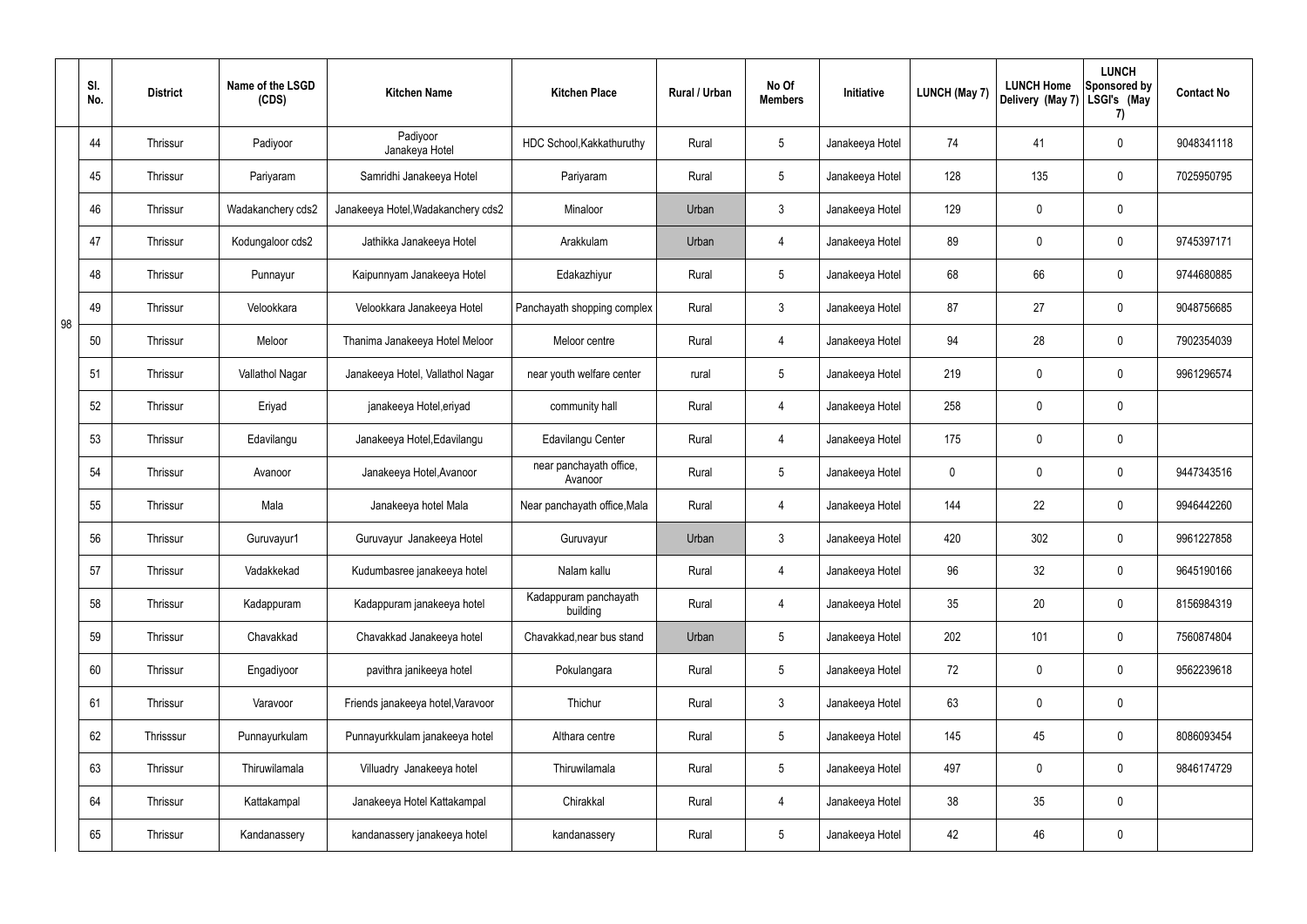| SI.<br>No. | <b>District</b> | Name of the LSGD<br>(CDS) | <b>Kitchen Name</b>           | <b>Kitchen Place</b>                   | Rural / Urban | No Of<br><b>Members</b> | Initiative      | <b>LUNCH (May 7)</b> | <b>LUNCH Home</b><br>Delivery (May 7) | <b>LUNCH</b><br>Sponsored by<br>LSGI's (May<br>7) | <b>Contact No</b> |
|------------|-----------------|---------------------------|-------------------------------|----------------------------------------|---------------|-------------------------|-----------------|----------------------|---------------------------------------|---------------------------------------------------|-------------------|
| 66         | Thrissur        | Kaiparambu                | Janakeeya Hotel Kaiparambu    | Near mundoor health center             | Rural         | $5\,$                   | janakeeya hotel | 65                   | 38                                    | $\mathbf 0$                                       | 9645828069        |
| 67         | Thrissur        | Thrissur 2(new)           | kitchen girls janakeeya hotel | Olari                                  | urban         | $\overline{4}$          | janakeeya hotel | 132                  | 117                                   | $\mathbf 0$                                       | 9388828112        |
| 68         | Thrissur        | Kuzhur                    |                               | kuzhur                                 | Rural         | 4                       | janakeeya hotel | $\mathbf 0$          | $\mathbf 0$                           | $\mathbf 0$                                       | 9526566073        |
| 69         | Thrissur        | Chazhur                   | Chazur Janakeeya Hotel        | Pazhuvil Center                        | Rural         | $\overline{4}$          | janakeeya hotel | 54                   | 59                                    | $\mathbf 0$                                       | 9061946216        |
| 70         | Thrissur        | Nattika                   | uttupura                      | Thriprayar                             | Rural         | $5\phantom{.0}$         | janakeeya hotel | 178                  | $\mathbf 0$                           | $\mathbf 0$                                       | 9544055637        |
| 71         | Thrissur        | Thalikulam                | Nidhi janakeeya hotel         | Puthenthodu                            | Rural         | $5\phantom{.0}$         |                 | 223                  | $\mathbf 0$                           | $\mathbf 0$                                       | 8606213960        |
| 72         | Thrissur        | Vadanapilly               | vadanappilly janakeeya hotel  | vadanapilly                            | Rural         | $5\phantom{.0}$         | janakeeya hotel | $\mathbf 0$          | $\mathbf 0$                           | $\mathbf 0$                                       | 9947728948        |
| 73         | Thrissur        | orumanayur                | orumanayur janakeeya hotel    | orumanayur                             | rural         | $5\phantom{.0}$         | janakeeya hotel | 89                   | 42                                    | $\mathbf 0$                                       | 9995588758        |
| 74         | Thrissur        | Panjal                    | Five-star Janakeeya hotel     | Panjal                                 | Rural         | $5\phantom{.0}$         | janakeeya hotel | 193                  | 0                                     | $\mathbf 0$                                       | 9746847353        |
| 75         | Thrissur        | veloor                    | Veloor Janakeeya hotel        | veloor                                 | Rural         | $5\phantom{.0}$         | janakeeya hotel | 43                   | 58                                    | $\mathbf 0$                                       | 9447724685        |
| 76         | Thrissur        | Chowanoor                 |                               | Chowanoor                              | Rural         | $\mathbf{3}$            | janakeeya hotel | 61                   | 45                                    | $\mathbf 0$                                       | 9,526,340,307     |
| 77         | Thrissur        | Puthur                    | Puthur janakeeyahotel         | puthur                                 | Rural         | $5\phantom{.0}$         | janakeeya hotel | 89                   | 120                                   | $\mathbf 0$                                       | 6238101595        |
| 78         | Thrissur        | Erumapetty                | subhiksha janakeeya hotel     | Erumapetty                             | Rural         | $5\phantom{.0}$         | janakeeya hotel | 165                  | 200                                   | $\mathbf 0$                                       | 9207201880        |
| 79         | Thrissur        | Kondazhy                  | Santhwanam Janakeeya Hotel    | Kondazhy                               | Rural         | 4                       | janakeeya hotel | 15 <sub>15</sub>     | $\mathsf{0}$                          | $\mathbf 0$                                       | 9526401759        |
| 80         | Thrissur        | Mullurkkara               | Kaniv Janakeeya Hotel         | Atoor                                  | Rural         | $\overline{4}$          | janakeeya hotel | $\mathbf 0$          | 0                                     | $\mathbf 0$                                       |                   |
| 81         | Thrissur        | Porkkulam                 | Porkulam janakeeya hotel      | Parempadam                             | Rural         | $5\overline{)}$         | Janakeeya hotel | $\pmb{0}$            | 70                                    | $\mathbf 0$                                       | 8129017841        |
| 82         | Thrissur        | Puthukkad                 | Puthukkad Janakeeya Hotel     | Puthukkad                              | Rural         | $5\phantom{.0}$         | Janakeeya hotel | 77                   | 21                                    | $\mathbf 0$                                       | 7356668644        |
| 83         | Thrissur        | Choondal                  | Choondal Janakeeya Hotel      | <b>Kechery Centre</b>                  | Rural         | $\bf 8$                 | Janakeeya Hotel | $80\,$               | 35                                    | $\mathbf 0$                                       |                   |
| 84         | Thrissur        | Cherpu                    | Cherpu Janakeeya Hotel        | Cherpu                                 | Rural         | $\mathfrak{Z}$          | Janakeeya Hotel | $\mathbf 0$          | 90                                    | $\mathbf 0$                                       | 9605375648        |
| 85         | Thrissur        | Mathilakam                | Mathilakam Janakeeya hotel    | Mathilakam gramapanchayath<br>compound | Rural         | $\mathfrak{Z}$          | Janakeeya hotel | 142                  | $\pmb{0}$                             | $\mathbf 0$                                       | 9995986808        |
| 86         | Thrissur        | Anthikad                  | Anthikad Janakeeya hotel      | Anthikad                               | Rural         | $\overline{4}$          | Janakeeya hotel | $\mathbf 0$          | 0                                     | $\mathbf 0$                                       |                   |
| 87         | Thrissur        | Mullassery                | Mullassery Janakeeya Hotel    | Mullassery centre                      | Rural         | $5\phantom{.0}$         | Janakeeya hotel | 123                  | 88                                    | $\mathbf 0$                                       |                   |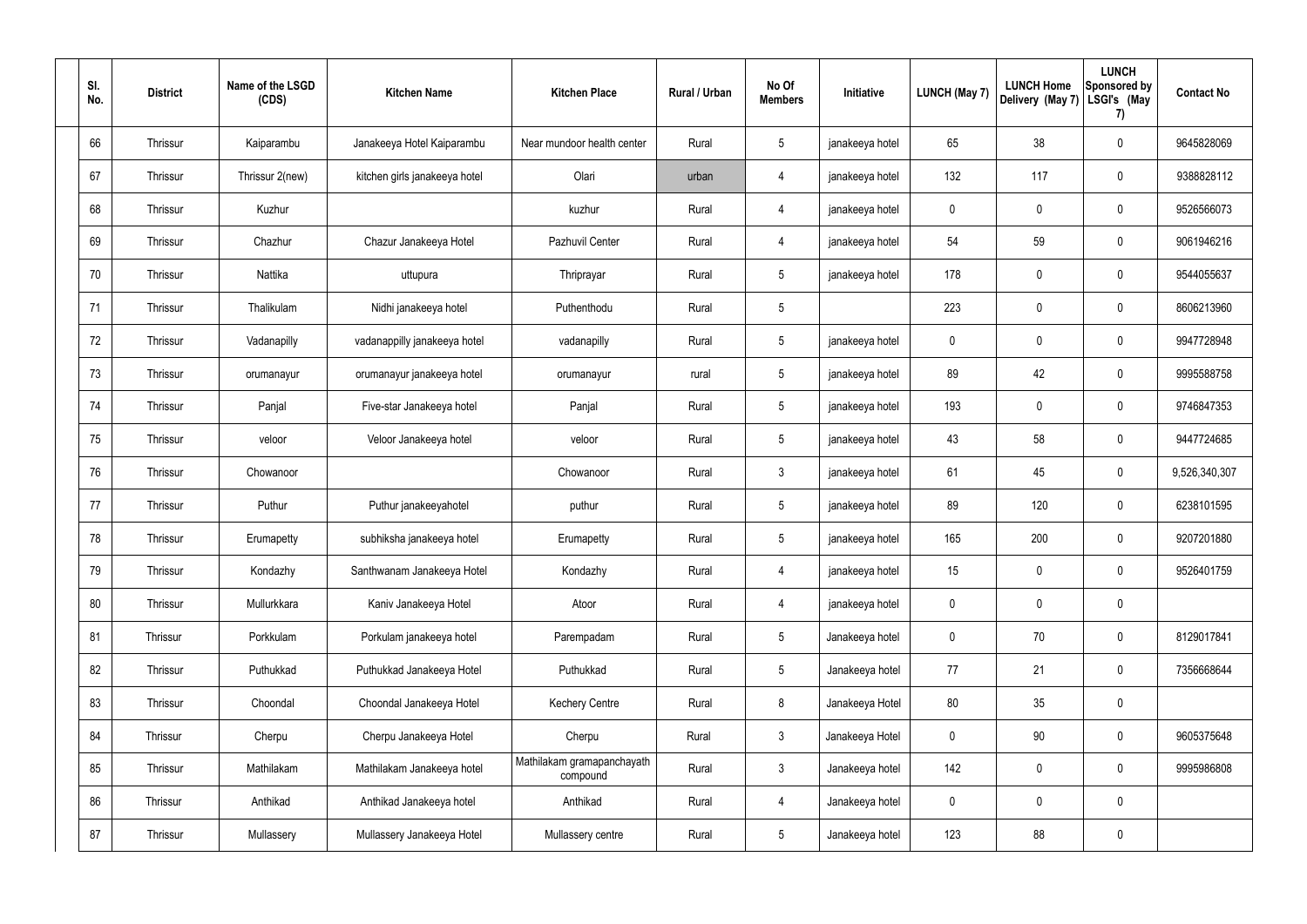| SI.<br>No.      | <b>District</b> | Name of the LSGD<br>(CDS) | <b>Kitchen Name</b>              | <b>Kitchen Place</b>                   | Rural / Urban | No Of<br><b>Members</b> | Initiative      | <b>LUNCH (May 7)</b> | <b>LUNCH Home</b><br>Delivery (May 7) | <b>LUNCH</b><br>Sponsored by<br>LSGI's (May<br>7) | <b>Contact No</b> |
|-----------------|-----------------|---------------------------|----------------------------------|----------------------------------------|---------------|-------------------------|-----------------|----------------------|---------------------------------------|---------------------------------------------------|-------------------|
| 88              | Thrissur        | Karalam                   | Karalam Janakeeya Hotel          | Chemmada, Karalam                      | Rural         | $\overline{4}$          | Janakeeya hotel | 196                  | $\mathbf 0$                           | $\mathbf 0$                                       | 6282924636        |
| 89              | Thrissur        | Poomangalam               | Poomangalam Janakeeya Hotel      | Edakkulam                              | Rural         | $\mathbf{3}$            | Janakeeya hotel | 65                   | 23                                    | $\mathbf 0$                                       | 919947255537      |
| 90              | Thrissur        | MG Kavu                   | Annapoorna Janakeeya Hotel       | <b>MG Kavu</b>                         | Rural         | 4                       | Janakeeya hotel | 147                  | 113                                   | $\mathbf 0$                                       | 7558080131        |
| 91              | Thrissur        | chelakkara                | Nila janakeeya hotel             | chelakkara                             | rural         | $5\overline{)}$         | janakeeya hotel | 204                  | $\mathbf 0$                           | $\mathbf 0$                                       | 9747856037        |
| 92              | Thrissur        | Avinissery                | Avinissery Janakeeya Hotel       | Palakkal                               | Rural         | 4                       | janakeeya hotel | $\mathbf 0$          | 76                                    | $\mathbf 0$                                       |                   |
| 93              | Thrissur        | Nadathara 2               | Grandmaas Janakeeya hotel        | Nadathara                              | Rural         | $5\overline{)}$         | Janakeeya Hotel | 112                  | 208                                   | $5\phantom{.0}$                                   | 7034752180        |
| 94              | Thrissur        | Chavakkad                 | Janakeeya hotel                  | Chavakkad                              | Urban         | $5\overline{)}$         | Janakeeya hotel | 253                  | 44                                    | $\mathbf 0$                                       | 9048965884        |
| 95              | Thrissur        | Mala 2                    | Janakeeya hotel                  |                                        | Rural         | $5\overline{)}$         | janakeeya hotel | 147                  | 42                                    | $\mathbf 0$                                       | 9567844586        |
| 96              | Thrissur        | Thrissur1                 | Janakeeya hotel                  | Mannuthy                               | Urban         | $5\phantom{.0}$         | janakeeya hotel | 98                   | 6                                     | $\mathbf 0$                                       | 9746287281        |
| 97              | Thrissur        | Vadanappilly2             | Janakeeya hotel                  | Vadanappilly                           | Rural         | $3\phantom{a}$          | janakeeya hotel | 255                  | $\pmb{0}$                             | $\mathbf 0$                                       | 9947728948        |
| 98              | Thrissur        | Engandiyoor 2             | Ammayoon Janakeeya Hotel         | Engandiyoor                            | Rural         | 4                       | janakeeya hotel | $\mathbf 0$          | $\pmb{0}$                             | $\mathbf 0$                                       | 7025375178        |
|                 |                 |                           |                                  |                                        |               | 437                     |                 | 10725                | 3873                                  | 29                                                |                   |
|                 | Wayanad         | Vellamunda                | Thanima mess                     | 8/4 vellamuda                          | Rural         | 4                       | janakeeya Hotel | 243                  | $\mathbf 0$                           | $\mathbf 0$                                       | 7025659685        |
| $\overline{2}$  | Wayanad         | Thavinjal                 | Sobhagya Vanitha mess            | Thalappuzha<br>chungam                 | Rural         | $\overline{4}$          | janakeeya Hotel | 183                  | 45                                    | $\mathbf 0$                                       | 9497247541        |
| $\mathfrak{Z}$  | Wayanad         | Vythiri                   | Dharshana catering               | Vythiri                                | Rural         | $\overline{4}$          | janakeeya Hotel | 255                  | $\pmb{0}$                             | $\mathbf 0$                                       | 9074598184        |
| 4               | Wayanad         | Mullankolly               | Kairali catering group           | Mullankolli                            | Rural         | $3\phantom{.0}$         | janakeeya Hotel | 162                  | $\pmb{0}$                             | $\mathbf 0$                                       | 9526706627        |
| $5\phantom{.0}$ | Wayanad         | Poothadi                  | Mary matha mess                  | Kenichira                              | Rural         | $5\overline{)}$         | janakeeya Hotel | 175                  | $\pmb{0}$                             | $\mathbf 0$                                       | 9526376970        |
| 6               | Wayanad         | Meppadi                   | Cafe Kudumbashree                | Meppadi                                | Rural         | $5\overline{)}$         | janakeeya Hotel | 189                  | $\pmb{0}$                             | $\mathbf 0$                                       | 9207935764        |
| $\overline{7}$  | Wayanad         | Pozhuthana                | Dhanya mess                      | Pozhuthana                             | Rural         | $3\phantom{.0}$         | janakeeya Hotel | 237                  | $\pmb{0}$                             | $\mathbf 0$                                       | 8111838165        |
| 8               | Wayanad         | Thondernad                | Thanima canteen                  | Korom                                  | Rural         | $3\phantom{.0}$         | janakeeya Hotel | 120                  | $\pmb{0}$                             | $\mathbf 0$                                       | 8943476943        |
| 9               | Wayanad         | Meenangady                | Haritham Janakeeya Hotel         | Opposite police station,<br>Meenangadi | Rural         | $6\phantom{.}6$         | janakeeya Hotel | 254                  | $\pmb{0}$                             | $\mathbf 0$                                       | 9526895975        |
| 10              | Wayanad         | Nenmeni                   | Minnaram Mess and Chappathi Unit | Cheeral                                | Rural         | 5 <sub>5</sub>          | janakeeya Hotel | 192                  | $\pmb{0}$                             | $\boldsymbol{0}$                                  | 8086835886        |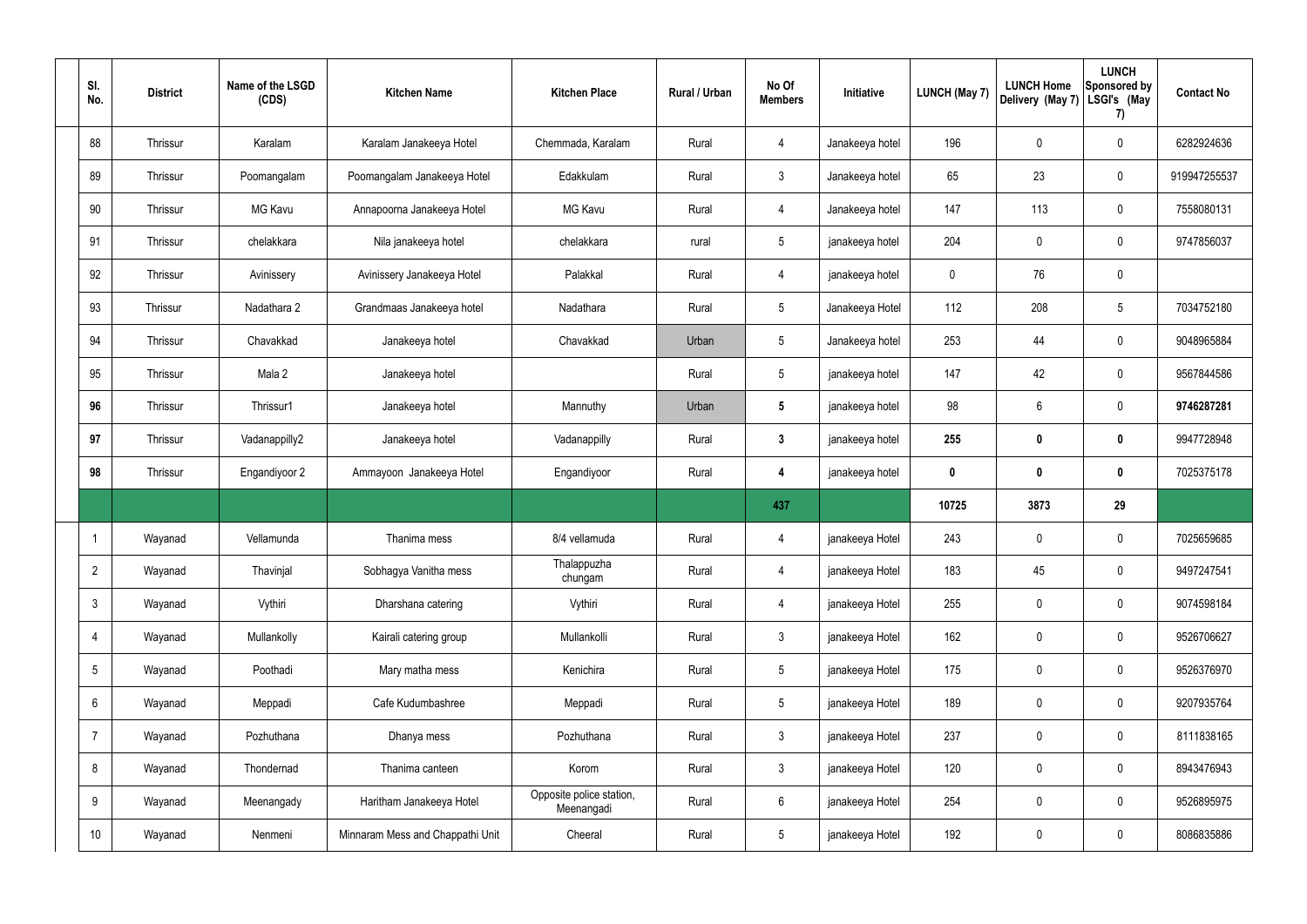|    | SI.<br>No. | <b>District</b> | Name of the LSGD<br>(CDS) | <b>Kitchen Name</b>          | <b>Kitchen Place</b>            | Rural / Urban | No Of<br><b>Members</b> | Initiative      | <b>LUNCH (May 7)</b> | <b>LUNCH Home</b><br>Delivery (May 7) | <b>LUNCH</b><br><b>Sponsored by</b><br>LSGI's (May<br>7) | <b>Contact No</b> |
|----|------------|-----------------|---------------------------|------------------------------|---------------------------------|---------------|-------------------------|-----------------|----------------------|---------------------------------------|----------------------------------------------------------|-------------------|
|    | 11         | Wayanad         | Thirunelli                | Adigamanai Mess and Catering | Kartikulam                      | Rural         | $5\phantom{.0}$         | janakeeya Hotel | 190                  | 0                                     | $\pmb{0}$                                                | 9207406211        |
|    | 12         | Wayanad         | Mananthavady              | Dhanasree canteen            | Mananthavadi                    | Urban         | $5\phantom{.0}$         | janakeeya Hotel | 348                  | 0                                     | $\pmb{0}$                                                | 9496997382        |
|    | 13         | Wayanad         | Ambalavayal               | <b>Ruchi Catering</b>        | kalathuvayal                    | Rural         | $5\phantom{.0}$         | janakeeya Hotel | 381                  | 0                                     | $\pmb{0}$                                                | 9495084437        |
| 28 | 14         | Wayanad         | Kaniyambetta              | sree Vinayaka                | millumukk                       | rural         | $5\,$                   | janakeeya Hotel | 230                  | 0                                     | $\pmb{0}$                                                | 9061486938        |
|    | 15         | Wayanad         | Pulpally                  | Vinayaka catering            | Pulpally                        | Rural         | $5\phantom{.0}$         | janakeeya Hotel | 233                  | 0                                     | $\pmb{0}$                                                | 9947319307        |
|    | 16         | Wayanad         | Noolpuzha                 | Friends catering             | Naikketty                       | Rural         | $5\phantom{.0}$         | janakeeya Hotel | 226                  | 0                                     | $\pmb{0}$                                                | 7558019388        |
|    | 17         | Wayanad         | Panamaram                 | Testy mess                   | Panamaram                       | Rural         | $\overline{4}$          | janakeeya Hotel | 215                  | 0                                     | $\pmb{0}$                                                | 9605814620        |
|    | 18         | wayanad         | Moopainad                 | vanitha mess                 | vaduvanchal                     | Rural         | $5\phantom{.0}$         | janakeeya Hotel | 238                  | 0                                     | $\pmb{0}$                                                | 974596708         |
|    | 19         | wayanad         | Edavaka                   | <b>Teasty Mess</b>           | Irumbupalam                     | Rural         | 4                       | janakeeya Hotel | 153                  | 0                                     | $\boldsymbol{0}$                                         | 9847842390        |
|    | 20         | wayanad         | kalpetta                  | shiya catering               | pallithazhe, kalpetta town      | urban         | $\mathfrak{Z}$          | janakeeya Hotel | 0                    | 0                                     | $\pmb{0}$                                                | 6282822890        |
|    | 21         | wayanad         | sulthan bathery           | preethis                     | near telephone exchange         | urban         | $5\,$                   | janakeeya Hotel | 532                  | 0                                     | $\boldsymbol{0}$                                         | 9961088393        |
|    | 22         | wayanad         | Muttil                    | swad cattering               | Muttil bus stand                | Rural         | 5 <sup>5</sup>          | janakeeya Hotel | 210                  | $\mathbf 0$                           | $\mathbf 0$                                              | 9074461322        |
|    | 23         | wayanad         | padinjarathara            | oruma                        | padinjarathara town             | Rural         | $5\phantom{.0}$         | janakeeya Hotel | 312                  | 0                                     | $\mathbf 0$                                              | 9495814542        |
|    | 24         | wayanad         | kalpetta                  | Anjuse cattering             | kalpetta town                   | Urban         | $5\phantom{.0}$         | janakeeya Hotel | $\mathbf 0$          | $\pmb{0}$                             | $\pmb{0}$                                                | 9745883809        |
|    | 25         | wayanad         | Thariyode                 | Haritham                     | kavumadham town                 | Rural         | $\mathbf{3}$            | janakeeya Hotel | 148                  | $\pmb{0}$                             | $\mathbf 0$                                              | 9074095457        |
|    | 26         | wayanad         | Mananthavady              | chothis mess                 | Kozhikode road,<br>Mananthavady | Urban         | $\mathbf{3}$            | janakeeya Hotel | 220                  | $\pmb{0}$                             | $\pmb{0}$                                                | 9947376596        |
|    | 27         | wayanad         | vengapalli                | Annapoorna                   | vengapalli town                 | Rural         | $5\phantom{.0}$         | janakeeya Hotel | 381                  | 0                                     | $\mathbf 0$                                              | 7592831851        |
|    | 28         | Wayanad         | Kottathara                | Jyothi vanitha mess          | Venniyod                        | Rural         | 3 <sup>7</sup>          | janakeeya Hotel | 380                  | 0                                     | $\mathbf 0$                                              | 9961844026        |
|    | 29         | Wayanad         | Sulthan Bathery           | Elite                        | Mysore road, Bathery            | Urban         | $\mathfrak{Z}$          | janakeeya Hotel | 386                  | $\mathbf 0$                           | $\bm{0}$                                                 | 9778180571        |
|    |            |                 |                           | 850                          |                                 |               | 122                     |                 | 6793                 | 45                                    | $\mathbf 0$                                              |                   |
|    | 29         |                 |                           |                              |                                 | <b>TOTAL</b>  | 4638                    |                 | 13343                | 4945                                  | 84                                                       |                   |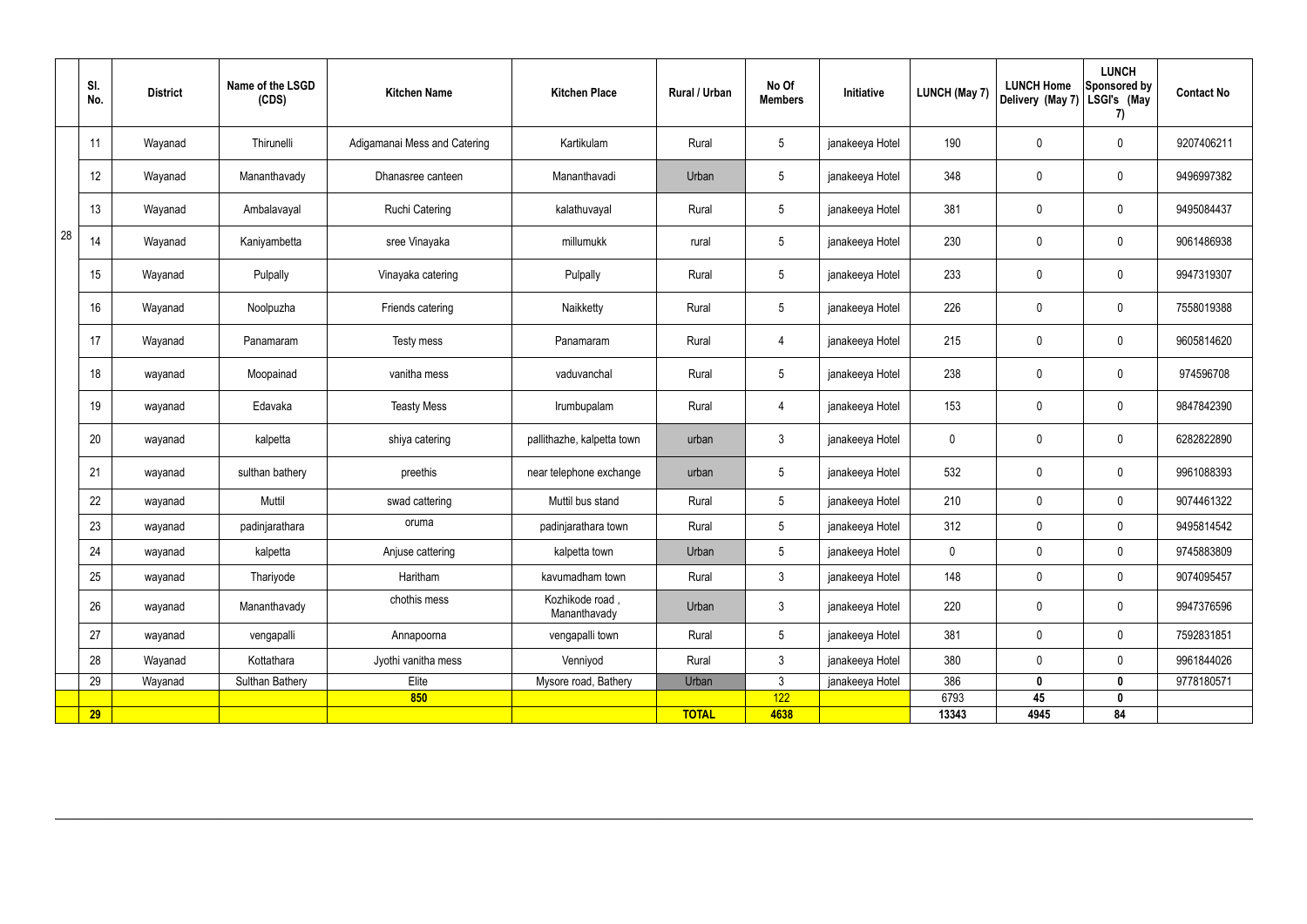| SI.<br>No. | <b>District</b> | Name of the LSGD<br>(CDS)                                                                        | <b>Kitchen Name</b>                                | <b>Kitchen Place</b>  | Rural / Urban                   | No Of<br><b>Members</b> | Initiative                                                           | <b>LUNCH (May 7)</b>                     | <b>LUNCH Home</b><br>Delivery (May 7) | <b>LUNCH</b><br>Sponsored by<br>LSGI's (May<br>7) | <b>Contact No</b> |
|------------|-----------------|--------------------------------------------------------------------------------------------------|----------------------------------------------------|-----------------------|---------------------------------|-------------------------|----------------------------------------------------------------------|------------------------------------------|---------------------------------------|---------------------------------------------------|-------------------|
|            |                 |                                                                                                  | STATUS OF JANAKEEYA HOTELS FUNCTIONING IN DISTRICT |                       |                                 |                         | STATUS OF FOOD DISTRIBUTED THROUGH JANAKEEYA HOTELS AS ON 07.05.2022 |                                          |                                       |                                                   |                   |
|            | <b>District</b> | <b>Total</b><br><b>Janakeeya Hotels</b>                                                          | <b>Rural Units</b>                                 | <b>Urban</b><br>units | <b>STATUS OF</b><br><b>FOOD</b> | Home<br><b>Delivery</b> | Food Sponsored<br>by LSGIs                                           | <b>TOTAL Meals</b><br><b>Distributed</b> |                                       |                                                   |                   |
|            | <b>TVM</b>      | 110                                                                                              | 79                                                 | 31                    | 23,268                          | 75                      | $\overline{0}$                                                       | 23,343                                   |                                       |                                                   |                   |
|            | <b>KLM</b>      | 82                                                                                               | 72                                                 | 10 <sup>°</sup>       | 12516                           | $\overline{0}$          | $\overline{7}$                                                       |                                          | 12,523                                |                                                   |                   |
|            | PTA             | 59                                                                                               | 54                                                 | 5 <sub>o</sub>        | 4485                            | 490                     | $\overline{0}$                                                       |                                          | 4,975                                 |                                                   |                   |
|            | <b>ALP</b>      | 89                                                                                               | 80                                                 | $\overline{9}$        | 6344                            | 2205                    | 30                                                                   | 8,579                                    |                                       |                                                   |                   |
|            | <b>KTM</b>      | 82                                                                                               | 74                                                 | 8 <sup>°</sup>        | 73                              | $\overline{0}$          | $\overline{0}$                                                       | 73                                       |                                       |                                                   |                   |
|            | <b>IDK</b>      | 50                                                                                               | 49                                                 | $\blacktriangleleft$  | 7201                            | $\overline{0}$          | 8 <sup>°</sup>                                                       | 7,209                                    |                                       |                                                   |                   |
|            | <b>EKM</b>      | 115                                                                                              | 81                                                 | 34                    | 18271                           | 914                     | $\overline{0}$                                                       |                                          | 19,185                                |                                                   |                   |
|            | <b>TSR</b>      | 98                                                                                               | 87                                                 | 11                    | 10,725                          | 3,873                   | 29                                                                   | 14,627                                   |                                       |                                                   |                   |
|            | <b>PGT</b>      | 102                                                                                              | 92                                                 | 10 <sup>°</sup>       | 14,359                          | 84                      | 17                                                                   | 14,460                                   |                                       |                                                   |                   |
|            | <b>MLP</b>      | 130                                                                                              | 108                                                | 22                    | 896                             | 306                     | $\overline{0}$                                                       |                                          | 1,202                                 |                                                   |                   |
|            | <b>WYD</b>      | 29                                                                                               | 24                                                 | 5 <sub>1</sub>        | 6793                            | 45                      | $\overline{0}$                                                       | 6,838                                    |                                       |                                                   |                   |
|            | <b>KKD</b>      | 107                                                                                              | 77                                                 | 30 <sup>°</sup>       | 32,857                          | 826                     | $\, 8$                                                               | 33,691                                   |                                       |                                                   |                   |
|            | <b>KNR</b>      | 91                                                                                               | 76                                                 | 15 <sub>1</sub>       | 20,113                          | $\overline{0}$          | 14                                                                   | 20,127                                   |                                       |                                                   |                   |
|            | <b>KSG</b>      | 44                                                                                               | 38                                                 | 6 <sup>1</sup>        | 7917                            | $\overline{0}$          | $\pmb{0}$                                                            | 7,917                                    |                                       |                                                   |                   |
|            | <b>Total</b>    | 1188                                                                                             | 991                                                | 197                   | 165,818                         | 8,818                   | 113                                                                  |                                          | 174,749                               |                                                   |                   |
|            |                 |                                                                                                  | 2266                                               |                       |                                 | 174,749                 |                                                                      |                                          |                                       |                                                   |                   |
|            | <b>Date</b>     | <b>Grand Total of meals</b><br><b>Distributed through</b><br>Janakeeya hotel as<br>on 07.05.2022 | Urban<br>units                                     | <b>Total</b><br>units | Rs. 20 /Lunch<br><b>Parcel</b>  | Home<br><b>Delivery</b> | <b>LUNCH</b><br>sponsored by<br>LSGIs                                |                                          | <b>Total Meals</b>                    |                                                   |                   |
|            |                 | 991                                                                                              | 197                                                | 1188                  | 165,818                         | 8,818                   | 113                                                                  |                                          | 174,749                               |                                                   |                   |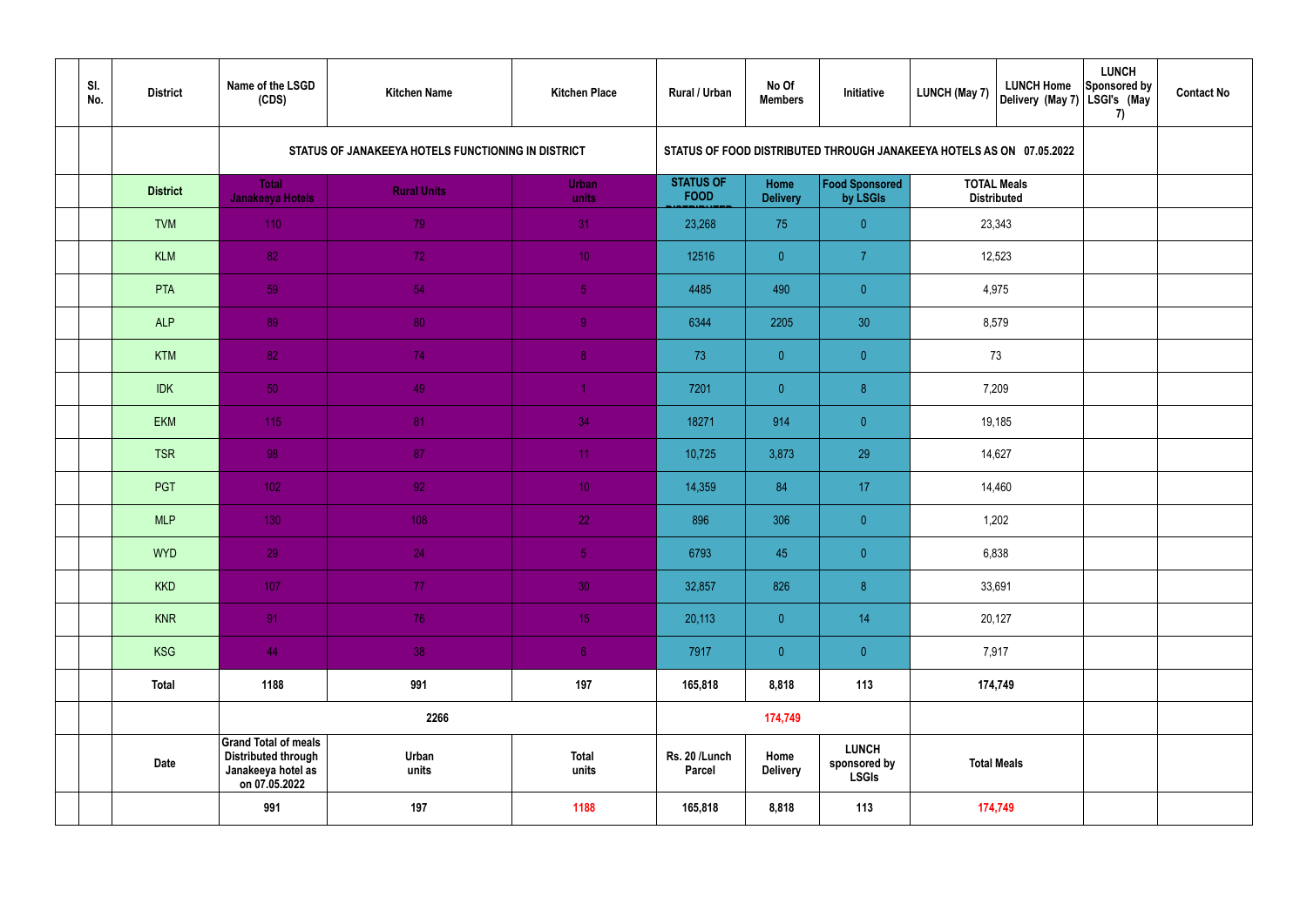| SI.<br>No. | <b>District</b> | Name of the LSGD<br>(CDS) | <b>Kitchen Name</b> | <b>Kitchen Place</b> | Rural / Urban | No Of<br><b>Members</b> | Initiative | <b>LUNCH Home</b><br><b>LUNCH (May 7</b><br>Delivery (May 7) LSGI's | <b>LUNCH</b><br>Sponsored by<br>।<br>(May | <b>Contact No</b> |
|------------|-----------------|---------------------------|---------------------|----------------------|---------------|-------------------------|------------|---------------------------------------------------------------------|-------------------------------------------|-------------------|
|------------|-----------------|---------------------------|---------------------|----------------------|---------------|-------------------------|------------|---------------------------------------------------------------------|-------------------------------------------|-------------------|

| Districts with same number of hotels<br>Each district use seperate cell for filling the | tvm                                                                                                                                                                                                                                                                                                                                                                                                                                                                                                                                                                                                                                                                                                                                                                                                                 | Wayanad                                                                                                                    | Alappuzha                          |                | Kozhikode      | Thrissur      | Kollam      |               |  |
|-----------------------------------------------------------------------------------------|---------------------------------------------------------------------------------------------------------------------------------------------------------------------------------------------------------------------------------------------------------------------------------------------------------------------------------------------------------------------------------------------------------------------------------------------------------------------------------------------------------------------------------------------------------------------------------------------------------------------------------------------------------------------------------------------------------------------------------------------------------------------------------------------------------------------|----------------------------------------------------------------------------------------------------------------------------|------------------------------------|----------------|----------------|---------------|-------------|---------------|--|
| details)                                                                                | Ernakulam                                                                                                                                                                                                                                                                                                                                                                                                                                                                                                                                                                                                                                                                                                                                                                                                           | Kasaragod                                                                                                                  | Kottayam                           | Palakkad       | Pathanamthitta | Ernakulam     | Kasaragod   |               |  |
| Districts with number of hotels increased                                               | Ernakulam(1)                                                                                                                                                                                                                                                                                                                                                                                                                                                                                                                                                                                                                                                                                                                                                                                                        |                                                                                                                            |                                    |                |                |               |             |               |  |
| <b>Each district use seperate cell for filling the</b><br>details)                      |                                                                                                                                                                                                                                                                                                                                                                                                                                                                                                                                                                                                                                                                                                                                                                                                                     |                                                                                                                            |                                    |                |                |               |             |               |  |
| Districts with number of hotels with zero entry of<br>meals                             | Thrissur(11)                                                                                                                                                                                                                                                                                                                                                                                                                                                                                                                                                                                                                                                                                                                                                                                                        | Kasargod (4)                                                                                                               | Kottayam(7)                        | Alappuzha (59) | Malappuram(13) | Kozhikode (7) | Kannur- (3) | Ernakulam(26) |  |
| (Each district use seperate cell for filling the<br>details)                            | pathanamthitta(23)                                                                                                                                                                                                                                                                                                                                                                                                                                                                                                                                                                                                                                                                                                                                                                                                  | Trivandum (19)                                                                                                             | ERNAKULAM (99)   Palakkad(10)      |                | Wayanad -2     | Idukki(39)    | Kollam (12) |               |  |
| New hotels started (numbers)                                                            |                                                                                                                                                                                                                                                                                                                                                                                                                                                                                                                                                                                                                                                                                                                                                                                                                     |                                                                                                                            |                                    |                |                |               |             |               |  |
| New hotels started at (location)                                                        |                                                                                                                                                                                                                                                                                                                                                                                                                                                                                                                                                                                                                                                                                                                                                                                                                     |                                                                                                                            |                                    |                |                |               |             |               |  |
|                                                                                         | TVM-TVM cds 4II                                                                                                                                                                                                                                                                                                                                                                                                                                                                                                                                                                                                                                                                                                                                                                                                     | janatha ruchikkoott asrayaEdava, Elakamon                                                                                  | kottukal udayaChemmaruthi - Dreams |                |                |               |             |               |  |
|                                                                                         | kottayam - Akalakunnam, Ayarkunnam, chemp, kanga/zha,madappally melukavu, pampady,TV puram,, Thalanadu,vechoor vechoor                                                                                                                                                                                                                                                                                                                                                                                                                                                                                                                                                                                                                                                                                              |                                                                                                                            |                                    |                |                |               |             |               |  |
|                                                                                         | Alappuzha - Alappuzha North Alappuzha South Alappuzha South Alappuzha South Ambalappuzha North Ambalappuzha South Arattupuzha Arookutty Aroor Aryad Bharanikavu<br>Chenganoor Chennam Pallippuram Cherthala Municipality Cherthala Municipality Cherthala South Cheruthana Chettikulangara Chunakkara Ezhupunna Harippad Kadakkarappally Kainakary Kandalloor<br>Kanjikuzhy Karthikappally Karuvatta Kayamkulam West Kodamthurath Krishnapuram Kumarapuram Kuthiyathode Mannanchery Mararikulam North Mavelikkara Thamarakulam Mavelikkara<br>Thekkekara Mavelikkara Thekkekara Nooranad Palamel Pallippad Panavally Pattanakkad Perumbalam Puliyoor Punnapra North Punnapra South Purakad Purakad Thaicattussery Thannermukkom<br>Thazhakkara Thrikkunnappuzha Thuravoor Vallikunnam Vayalar Veeyapuram Veeyapuram |                                                                                                                            |                                    |                |                |               |             |               |  |
|                                                                                         | Assamannoor,Chendamangalam,cheranelloor,Edakkattuvayal,Edavanakkad,Keezhmad,Kochi East,Kochi South,kochiwest,kuzhuppilly,Kunnukara,manjalloor,Maradu,Paingottoor,Pootrikka, thrikkakkara west,<br>Thrikkakkara east,                                                                                                                                                                                                                                                                                                                                                                                                                                                                                                                                                                                                |                                                                                                                            |                                    |                |                |               |             |               |  |
|                                                                                         | Kozhikode - Villiappally, Payyoli, Kavilumpara, Kodiyathur, Atholi, Kattipara, Koduvally Swad - (today off)                                                                                                                                                                                                                                                                                                                                                                                                                                                                                                                                                                                                                                                                                                         |                                                                                                                            |                                    |                |                |               |             |               |  |
|                                                                                         | Idukki-arakkulam, Konnathadi Janapriya, Konnathadi Friends, .Edavetty, kumily, velliyamattom                                                                                                                                                                                                                                                                                                                                                                                                                                                                                                                                                                                                                                                                                                                        |                                                                                                                            |                                    |                |                |               |             |               |  |
| <b>Remarks</b>                                                                          | Kollam:-Ittiva, Mayyanad -Souhrudha, Oachira, Thodiyoor,Thrikkaruva, Karunagapally, Perayam, Kulathupuzha, Kalluvathukkal, Kummil, Nedumpana, Kottamkara JHs not opened today                                                                                                                                                                                                                                                                                                                                                                                                                                                                                                                                                                                                                                       |                                                                                                                            |                                    |                |                |               |             |               |  |
|                                                                                         | Pathanamthitta :Nedumbram, thottappuzhasherry, mallappuzhashery, naranamoozhi, perunadu, pazhavangadi, Vallicodu, pramadam, aruvapulam, Mylapra, Malayalappuzha, thannithodu, konni, kalanjoor,<br>ezhamkulam, kulanada, kodumon, erathu, enadimangalam, kadambanadu, pallickal, Aranmula, adoor, pandalam                                                                                                                                                                                                                                                                                                                                                                                                                                                                                                          |                                                                                                                            |                                    |                |                |               |             |               |  |
|                                                                                         | Thrissur-Engandiyur2,Anthikad, Mullurkara,vadanappilly,Kuzhur,Avanur,Kodassery, Athirappilly,Poyya,Annammanada,Kadavallur                                                                                                                                                                                                                                                                                                                                                                                                                                                                                                                                                                                                                                                                                           |                                                                                                                            |                                    |                |                |               |             |               |  |
|                                                                                         |                                                                                                                                                                                                                                                                                                                                                                                                                                                                                                                                                                                                                                                                                                                                                                                                                     | Palakkad:- Paruthur, Muthalamada, Thachanattukara, Vaniyamkulam, PKD north, Pattambi, pattithara, Palakkad ULB, Mannarkkad |                                    |                |                |               |             |               |  |